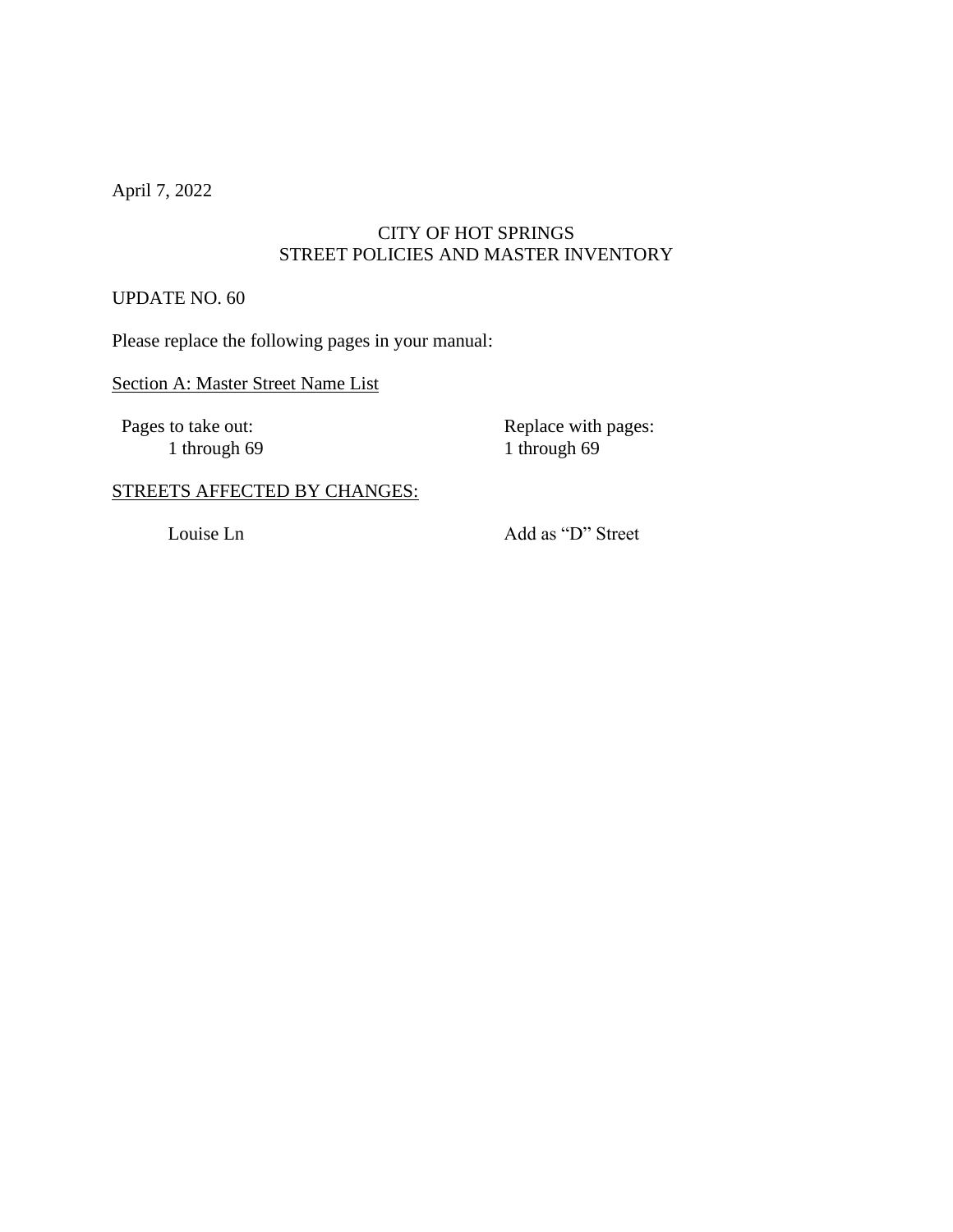# MASTER STREET NAME LIST

| <b>Street Name</b> | <b>Suffix</b> | Naming/ Class<br><b>Accepting</b><br><b>Authority</b> |   | Map   | <b>Renaming</b><br>Index Ordinance/ Name<br><b>Resolution</b> | Former    | <b>Description</b>                                                                                                    |
|--------------------|---------------|-------------------------------------------------------|---|-------|---------------------------------------------------------------|-----------|-----------------------------------------------------------------------------------------------------------------------|
| 00001              | ALY           | $0 - 00 - 46$                                         | E | $D-4$ |                                                               |           | FROM 114 IVY WEST APPROX. 415 FEET TO A DEAD END                                                                      |
| 00003              | ALY           | 0-4901                                                | E | $E-4$ |                                                               |           | WEST FROM FOURTH TO FIFTH BETWEEN HOBSON AND<br><b>RECTOR</b>                                                         |
| 00005              | ALY           | 0-4901                                                | E | $E-4$ |                                                               |           | WEST FROM SEVENTH TO SUMMER BETWEEN HOBSON<br><b>AND RECTOR</b>                                                       |
| 00006              | ALY           | 0-4904                                                | E | $D-4$ |                                                               |           | RUNNING EAST FROM CHARTEROAK TO MADISON<br>BETWEEN W BELDING AND HILLWOOD                                             |
| 00007              | ALY           | 0-4904                                                | E | $D-4$ |                                                               |           | RUNNING EAST FROM MADISON TO CARSON BETWEEN W<br>BELDING AND HILLWOOD                                                 |
| 00008              | ALY           | 0-4904                                                | E | $D-4$ |                                                               |           | RUNNING NORTH FROM W BELDING TO ALY 00-007<br>BETWEEN MADISON AND CARSON                                              |
| 00009              | ALY           | O-4928                                                | F | $F-4$ |                                                               |           | NORTH FROM BAXTER TO GARLAND PARALLEL WITH AND<br>BETWEEN THORNTON AND BEARD                                          |
| 00010              | ALY           | 0-4929                                                | E | $E-4$ |                                                               |           | WEST FROM SCHOOL FIVE BLOCKS TO SIXTH, AND<br>PARALLEL WITH AND BETWEEN SOUTH AND HOBSON                              |
| 00011              | ALY           | O-4929                                                | E | $E-4$ |                                                               |           | RUNNING SOUTH FROM HOBSON FOUR BLOCKS TO<br>WINONA AND PARALLEL WITH AND BETWEEN CENTRAL<br>AV AND OAKCLIFF AND SELMA |
| 00012              | ALY           | 0-4929                                                | E | $F-4$ | O-4929                                                        | 99001 ALY | NORTH FROM BAXTER THREE BLOCKS TO GARLAND AND<br>PARALLEL WITH AND BETWEEN BEARD AND N PATTERSON                      |
| 00013              | ALY           | O-4929                                                | E | $E-5$ |                                                               |           | WEST FROM SELMA ONE BLOCK TO AN UNNAMED ALLEY<br>AND PARALLEL WITH AND BETWEEN WINONA AND<br><b>ALCORN</b>            |
| 01001              | ALY           | O-4988                                                | Е | $E-4$ |                                                               |           | SOUTH FROM HOBSON AV THEN WEST THEN NORTH BACK<br>TO HOBSON AV BETWEEN AND BEHIND 211-237 HOBSON<br>AV                |
| 01002              | ALY           | O-4989                                                | E | $D-5$ |                                                               |           | EAST FROM 263 TALISMAN TO 308 LEVIN BETWEEN<br>TRIVISTA R AND LANGSTON                                                |
| 02001              | ALY           | O-5058                                                | E | $E-5$ |                                                               |           | NORTH FROM HOBSON BETWEEN CENTRAL AV AND<br>OAKCLIFF TO A DEAD END                                                    |
| 03001              | ALY           | O-5170                                                | E | $D-2$ |                                                               |           | RUNNING SOUTH AND EAST FROM CONGRESS TO CLINTON                                                                       |
| 03002              | ALY           | 0-5206                                                | E | $E-4$ |                                                               |           | NORTHEAST OFF FLINT FOR 213 FEET TO A DEAD END                                                                        |
| 05001              | ALY           | 0-5341                                                | E | $E-4$ |                                                               |           | RUNNING NORTH/SOUTH FROM HAGEN TO LIBERTY<br>BETWEEN DAWER AND FEDERAL                                                |
| 05002              | ALY           | 0-5355                                                | E | $E-4$ |                                                               |           | RUNNING E/W FROM SCHOOL TO SECOND BETWEEN<br>RECTOR AND GARLAND                                                       |
| 05003              | ALY           | 0-5370                                                | F | $D-4$ |                                                               |           | RUNNING E/W FROM NICKELS TO FULTON BETWEEN<br>WOODRIDGE AND RILEY                                                     |
| 06001              | ALY           | 0-5466                                                | E | $C-3$ |                                                               |           | FROM VANTAGE NORTH APPX 350 FT TO CLARA ST.,<br>BETWEEN CYPRESS AND POTTER                                            |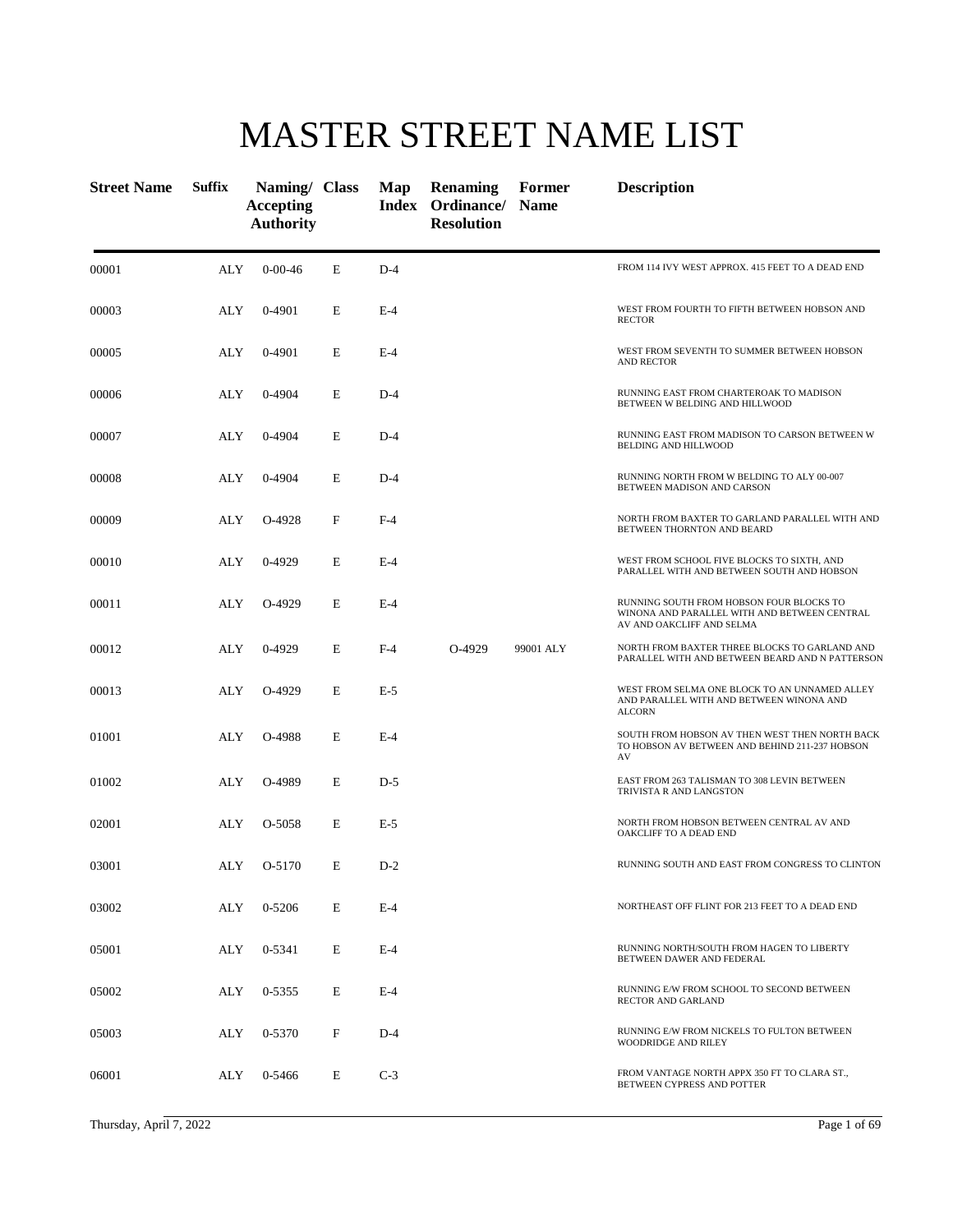| <b>Street Name</b> | <b>Suffix</b> | Naming/ Class<br><b>Accepting</b><br><b>Authority</b> |             | Map            | Renaming<br>Index Ordinance/ Name<br><b>Resolution</b> | Former | <b>Description</b>                                                                                                                 |
|--------------------|---------------|-------------------------------------------------------|-------------|----------------|--------------------------------------------------------|--------|------------------------------------------------------------------------------------------------------------------------------------|
| 06002              | ALY           | 0-5473                                                | E           | $E-4$          |                                                        |        | RUNNING FROM PLATEAU TO W. MAURICE ST. EAST OF<br><b>OAK STREET</b>                                                                |
| 06003              | ALY           | 0-5473                                                | E           | $E-4$          |                                                        |        | RUNNING FROM 06002 ALY EAST FOR APPROXIMATELY 100<br><b>FEET</b>                                                                   |
| 09001              | ALY           | O-5727                                                | E           | $E-4$          |                                                        |        | FROM THE 200 BLK OF SUMMER ST WEST TO SEVENTH ST                                                                                   |
| 13001              | ALY           | 0-5940                                                | $\mathbf F$ | $E-3$          |                                                        |        | FROM THE WEST END OF WHITTINGTON PLACE, APPROX.<br>605' IN LENGTH TO WATER STREET                                                  |
| 14001              | ALY           | O-6046                                                | E           | $E-5$          |                                                        |        | FROM BELL STREET, EAST APPROXIMATELY 516' IN<br>LENGTH, TO A DEAD END                                                              |
| 17001              | ALY           | O-6184                                                | F           | $D-3, E-3$     |                                                        |        | FROM 70' NORTH OF MOUNTAIN ST, APPOXIMATELY 1167'<br>LONG, GOING NORTH, TURNING EAST APPROXIMATELY 22'<br>TO CENTRAL AVENUE        |
| 94001              | ALY           | $0-4410$                                              | E           | $D-4$          |                                                        |        | FROM 300 MORRISON NORTH APPX. 98', THEN WEST APPX<br>145' TO A DEAD END                                                            |
| 99002              | ALY           | O-4793                                                | E           | $E-4$          |                                                        |        | FROM SEVENTH WEST TO SUMMER (BETWEEN GARLAND<br>AND RECTOR)                                                                        |
| 99003              | ALY           | O-4793                                                | E           | $F-4$          |                                                        |        | FROM SUMMER WEST TO N. PATTERSON (BETWEEN<br><b>GARLAND AND RECTOR)</b>                                                            |
| 99004              | <b>ALY</b>    | O-4800                                                | F           | D <sub>2</sub> |                                                        |        | FROM ASHLAND SOUTH TO LASALLE (BETWEEN<br>WESTBROOK AND SUPERIOR)                                                                  |
| 99005              | ALY           | O-4793                                                | F           | $D-4$          |                                                        |        | FROM CURL WEST ACROSS CLEVELAND TO DEAD END<br>(BETWEEN JACKSON AND WASHINGTON)                                                    |
| 99006              | ALY           | O-4800                                                | E           | D 2,3          |                                                        |        | FROM 119 MARBLE EAST 174' AND NORTH 203' TO A DEAD<br><b>END</b>                                                                   |
| 99007              | ALY           | 0-4812                                                | E           | $D-2$          |                                                        |        | NORTH OFF HILLCREST APPX 94', THEN EAST TO<br><b>GLENVALLEY</b>                                                                    |
| 99008              | ALY           | 0-4812                                                | E           | $D-5$          |                                                        |        | RUNNING FROM TALISMAN TO LEVIN, BETWEEN TRIVISTA<br>LEFT AND TRIVISTA RIGHT                                                        |
| 99009              | ALY           | 0-4814                                                | F           | $E-6$          |                                                        |        | RUNNING FROM LEONARD TO JEROME BETWEEN FLEET<br>AND SEVENTH                                                                        |
| 99010              | ALY           | 0-4814                                                | F           | $E-6$          |                                                        |        | RUNNING FROM LEONARD TO JEROME BETWEEN FLEET<br>AND PRICHARD                                                                       |
| 99011              | ALY           | 0-4847                                                | E           | $E-4$          |                                                        |        | RUNNING FROM 102 FOURTH TO 109 SUMMER BETWEEN W.<br><b>GRAND AND WARD</b>                                                          |
| ABBOTT             | PL            | 0-4062                                                | А           | $E-7$          |                                                        |        | FROM 299 SECTION LINE SOUTH 603' TO A DEAD END                                                                                     |
| ABERINA            | ST            | O-6239                                                | А           | $D-8$          |                                                        |        | FROM BUENA VISTA RD., SOUTH TO 203 ABERINA AT<br>BUENA VISTA CONDO DRIVE ENTRANCE. NO PLATTED<br>RIGHT OF WAY, PRESCRIPTIVE STREET |
| <b>ADAMS</b>       | <b>ST</b>     | 0-4062                                                | A           | $D-5, 6$       |                                                        |        | FROM CHELSEA SOUTH TO 315 SENECA                                                                                                   |
| <b>AFTON</b>       | ST            | 0-4062                                                | A           | $F-4$          |                                                        |        | FROM 311 ALBERT PIKE RD SOUTH TO GREENWOOD AV                                                                                      |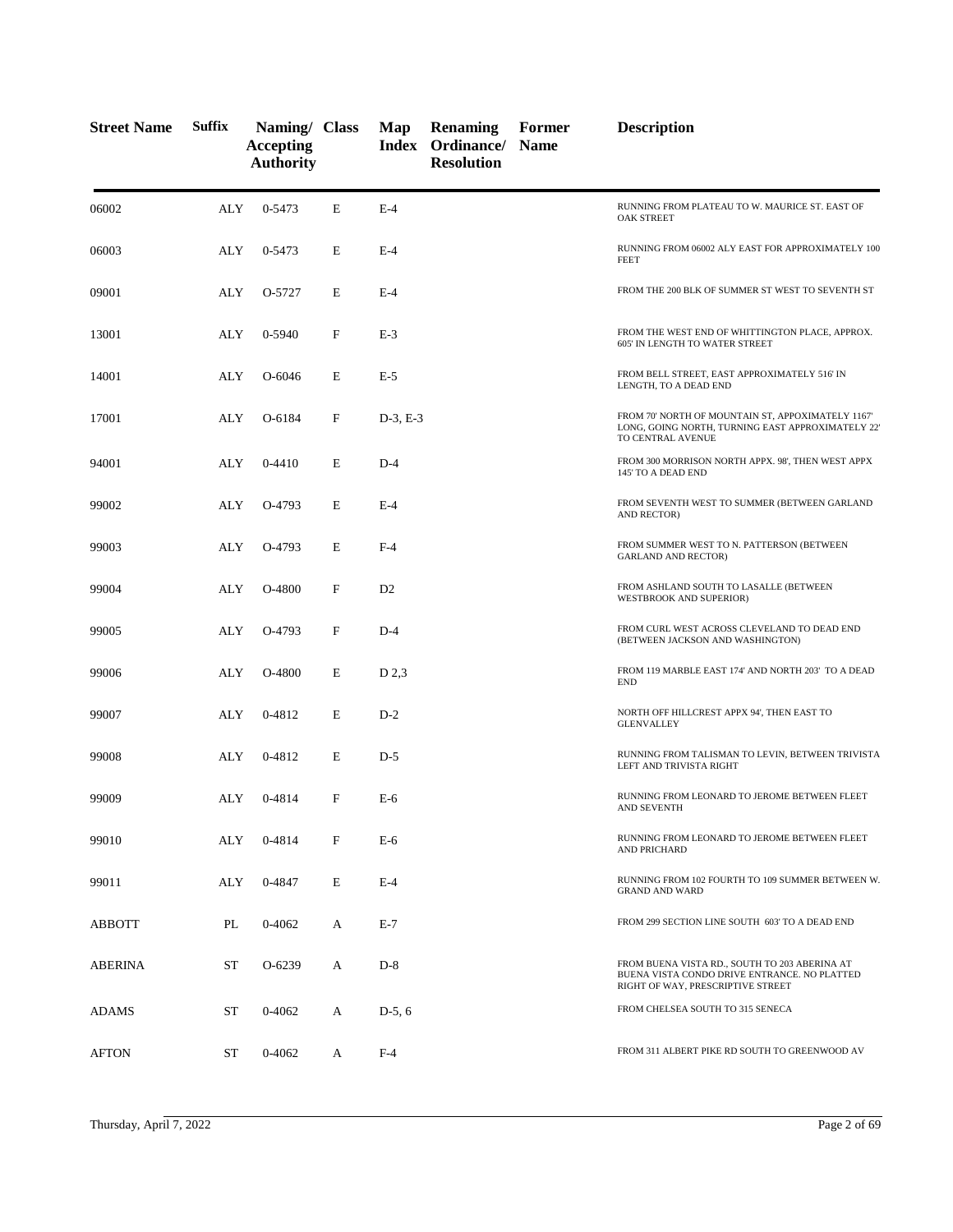| <b>Street Name</b> | <b>Suffix</b> | Naming/ Class<br><b>Accepting</b><br><b>Authority</b> |              | Map        | <b>Renaming</b><br>Index Ordinance/<br><b>Resolution</b> | Former<br><b>Name</b> | <b>Description</b>                                                               |
|--------------------|---------------|-------------------------------------------------------|--------------|------------|----------------------------------------------------------|-----------------------|----------------------------------------------------------------------------------|
| <b>AGATE</b>       | <b>ST</b>     | $0 - 4062$                                            | A            | $E-2$      |                                                          |                       | FROM 200 BREEZE WEST TO 151 CEDARGLADE RD                                        |
| <b>AIRPORT</b>     | <b>RD</b>     |                                                       | B            | $F-6, H-5$ |                                                          |                       | HIGHWAY 70 WEST                                                                  |
| <b>AIRWAY</b>      | ST            | 0-4062                                                | A            | $G-5$      |                                                          |                       | FROM AIRPORT RD NORTH TO FAMILY PARK AT DONNIE CT                                |
| ALABAMA            | ST            | 0-4062                                                | A            | $C-3$      |                                                          |                       | FROM 109 S BORDER EAST TO 125 ILLINOIS                                           |
| <b>ALABASTER</b>   | LN            |                                                       | $\mathsf{C}$ | $C-6$      | 0-4058                                                   | <b>WHITE LANE</b>     | FROM 751 SHADY GROVE, EAST APPROXIMATELY 343'                                    |
| <b>ALADDIN</b>     | ST            | 0-4062                                                | A            | $C-5$      |                                                          |                       | FROM LAKESIDE RD NORTH TO SPENCER                                                |
| <b>ALAMEDA</b>     | <b>CV</b>     |                                                       | ${\bf C}$    | $H-7$      |                                                          |                       | PRIVATE - FROM LAKESHORE DR SOUTH TO DEAD END                                    |
| <b>ALAMO</b>       | TRL           | 0-4062                                                | А            | E-5        |                                                          |                       | FROM FIRST ST EAST BEYOND LEACH ST APPROX. 452' TO<br><b>DEAD END</b>            |
| <b>ALASTON</b>     | PT            | $0 - 4062$                                            | А            | $H-6$      |                                                          |                       | FROM CHAPEL HILL RD EAST 462' TO DEAD END (END OF<br>PAVEMENT)                   |
| <b>ALBERT PIKE</b> | RD            |                                                       | $\, {\bf B}$ | $E-4, H-5$ |                                                          |                       | HIGHWAY 70/270 WEST                                                              |
| <b>ALCORN</b>      | <b>ST</b>     | 0-4062                                                | A            | $D-5, E-4$ |                                                          |                       | FROM 323 CARSON WEST TO 1901 CENTRAL                                             |
| <b>ALDER</b>       | <b>ST</b>     | 0-4062                                                | A            | $D-4$      |                                                          |                       | FROM 509 SILVER SOUTHEAST TO MICA                                                |
| <b>ALEX</b>        | LN            |                                                       | $\mathsf{C}$ | $C-3$      |                                                          |                       | FROM MCCLENDON NORTH APPX. 400'                                                  |
| <b>ALEXANDER</b>   | <b>ST</b>     | 0-4062                                                | A            | $E-6$      | 0-4058                                                   | <b>HAMILTON</b>       | FROM 125 LEONARD SOUTH TO 123 JEROME                                             |
| <b>ALFRED</b>      | <b>TER</b>    | 0-4067                                                | A            | $F-5$      |                                                          |                       | FROM PANAMA WEST 184' TO DEAD END                                                |
| <b>ALONZO</b>      | <b>ST</b>     | 0-4062                                                | А            | $F-5$      |                                                          |                       | FROM FREEMAN EAST BEYOND WYNN 166' TO DEAD END                                   |
| <b>ALPINE</b>      | <b>ST</b>     | 0-4062                                                | A            | E, F-5     |                                                          |                       | FROM 200 HIGDON FERRY RD WEST TO SUMMER                                          |
| <b>ALTA VISTA</b>  | ST            | 0-4062                                                | A            | $E-7$      |                                                          |                       | FROM FILES RD WEST BEYOND BARON TO CUL-DE-SAC                                    |
| ALUMNI             | LN            | R-7752                                                | C            | $E-3$      |                                                          |                       | FROM 100 BLOCK OF CEDAR ST, NORTH APPROX 1,372'<br>BACK TO 100 BLOCK OF CEDAR ST |
| <b>ALYSONVIEW</b>  | ST            | 0-5547                                                | A            | $B-5$      |                                                          |                       | FROM ROBERTSRIDGE NORTH AND WEST TO RUBY STREET                                  |
| AMBER              | ST            | 0-4062                                                | A            | $E-2$      |                                                          |                       | FROM 601 PARK AV WEST TO 297 CEDAR                                               |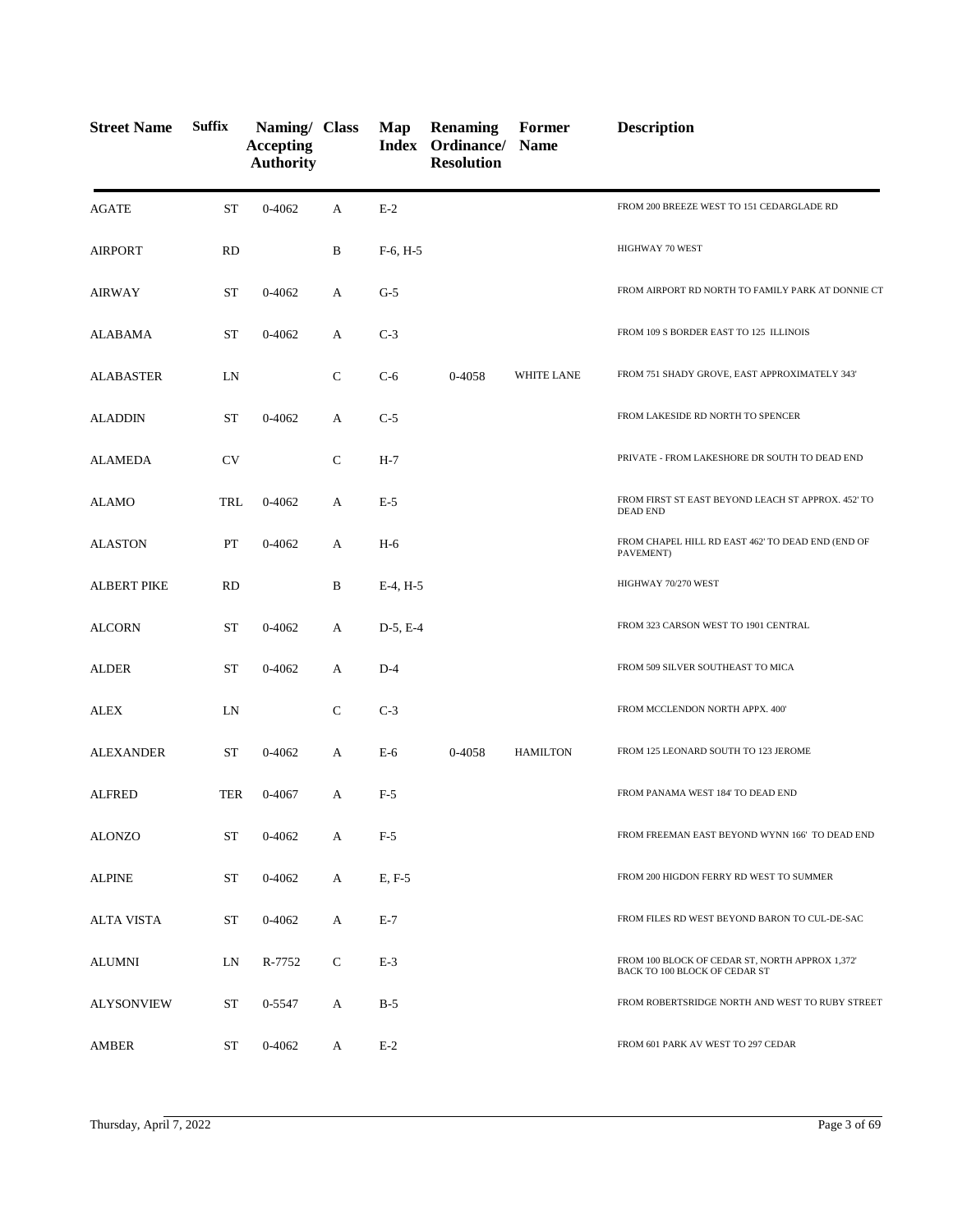| <b>Street Name</b>   | <b>Suffix</b> | Naming/ Class<br><b>Accepting</b><br><b>Authority</b> |   | Map      | <b>Renaming</b><br>Index Ordinance/<br><b>Resolution</b> | Former<br><b>Name</b> | <b>Description</b>                                                                                                                                                                 |
|----------------------|---------------|-------------------------------------------------------|---|----------|----------------------------------------------------------|-----------------------|------------------------------------------------------------------------------------------------------------------------------------------------------------------------------------|
| <b>AMERICAN</b>      | <b>ST</b>     | O-5596                                                | A | $E-7$    |                                                          |                       | FROM GARRISON SOUTHWESTERLY APPROX. 446'.                                                                                                                                          |
| <b>ANDOVER</b>       | ST            | 0-4062                                                | A | $F-5$    | 0-4058                                                   | <b>ALPINE</b>         | FROM 209PATRIOT WEST TO 1009 RICHARD                                                                                                                                               |
| ANGLE                | ST            | 0-4062                                                | А | $F-3$    |                                                          |                       | FROM 325 MORGAN TO 329 WOODMERE                                                                                                                                                    |
| ANNA                 | ST            | 0-4062                                                | A | $E-4$    |                                                          |                       | FROM 200 ALBERT PIKE RD NORTH TO HOBSON AV                                                                                                                                         |
| ANNELISE             | PL            | O-5760                                                | A | $D,E-7$  |                                                          |                       | FROM RACHELWOOD CT, NORTHWEST TO CUL DE SAC                                                                                                                                        |
| <b>APACHE</b>        | ST            | 0-4062                                                | A | $C-5$    |                                                          |                       | FROM 320 SHAWNEE NORTH TO 231 RIDGEWAY                                                                                                                                             |
| <b>APEX</b>          | ST            | 0-4062                                                | A | $C-4$    |                                                          |                       | FROM 321 CYPRESSVALE EAST TO 115 YANCY                                                                                                                                             |
| <b>APPIANWAY</b>     | ST            | 0-4062                                                | А | $F-5$    | 0-4058                                                   | <b>AIRPORT AVE</b>    | FROM 413 FREEMAN EAST TO 31 BRENDA                                                                                                                                                 |
| APPLE BLOSSOM        | PL            | O-6164                                                | А | $F-7$    |                                                          |                       | FROM APPLE BLOSSOM CIR, EASTWARD APPROXIMATELY<br>670' TO A CUL DE SAC FOR SOUTH LOOP AND WEST FROM<br>CUL DE SAC APPROXIMATELY 670' TO APPLE BLOSSOM CIR<br>FOR NORTH LEG OF LOOP |
| <b>APPLE BLOSSOM</b> | <b>CT</b>     | 0-5979                                                | А | $F-7$    |                                                          |                       | FROM APPLE BLOSSOM WAY, WEST APPROXIMATELY 360'<br>ENDING AT CUL DE SAC                                                                                                            |
| APPLE BLOSSOM        | <b>CIR</b>    | 0-5979                                                | A | $F-7$    |                                                          |                       | FROM 130 APPLE BLOSSOM WAY, EAST IN A CIRCLE TO 136<br>APPLE BLOSSOM WAY, APPROXIMATELY 742'                                                                                       |
| APPLE BLOSSOM        | WAY           | 0-5979                                                | A | $F-7$    |                                                          |                       | FROM 200 BLOCK OF FOREST LAKES BLVD, NORTHWEST<br>TO INTERSECTION OF APPLE BLOSSOM CIRCLE AND APPLE<br>BLOSSOM COURT, APPROXIMARELY 414'                                           |
| <b>APRIL</b>         | ST            | 0-4872                                                | А | $B-6$    |                                                          |                       | FROM 224 SKYLINE DR SOUTH TO 121 LIGHTNER                                                                                                                                          |
| <b>APRILGRACE</b>    | <b>CT</b>     | 0-5547                                                | A | $B-5$    |                                                          |                       | FROM THE 100 BLOCK OF ALYSONVIEW SOUTH TO A CUL-<br>DE-SAC                                                                                                                         |
| ARBOR                | ST            | 0-4062                                                | A | $D, E-3$ |                                                          |                       | FROM 200 PARK AV NORTHEAST TO 124 RAMBLE                                                                                                                                           |
| <b>ARBOR GATE</b>    | <b>CT</b>     | 0-5478                                                | А | $C-6$    |                                                          |                       | FROM 800 BLOCK OF SHADY GROVE ROAD WEST AND<br>SOUTH TO A CUL-DE-SAC                                                                                                               |
| ARCH                 | ST            | 0-4062                                                | А | $D-4$    |                                                          |                       | FROM 7 SUMMIT EAST TO 941 PLEASANT                                                                                                                                                 |
| ARCHWOOD             | ST            | 0-4062                                                | A | $D, E-4$ | 0-4058                                                   | <b>BURCHWOOD</b>      | FROM 1321 CENTRAL AV EAST TO CHARTEROAK                                                                                                                                            |
| <b>ARD</b>           | PT            | O-6117                                                | A | $G-8$    |                                                          |                       | FROM BURCHWOOD BAY RD TO BRIDGEWATER PT                                                                                                                                            |
| ARDMORE              | ST            | 0-4062                                                | A | $F-4$    |                                                          |                       | FROM COOPER WEST TO 125 SUNSET                                                                                                                                                     |
| <b>ARKANSAS</b>      | ST            | 0-4062                                                | А | $D-4$    |                                                          |                       | FROM HENRY SOUTHEAST TO 109 GARFIELD                                                                                                                                               |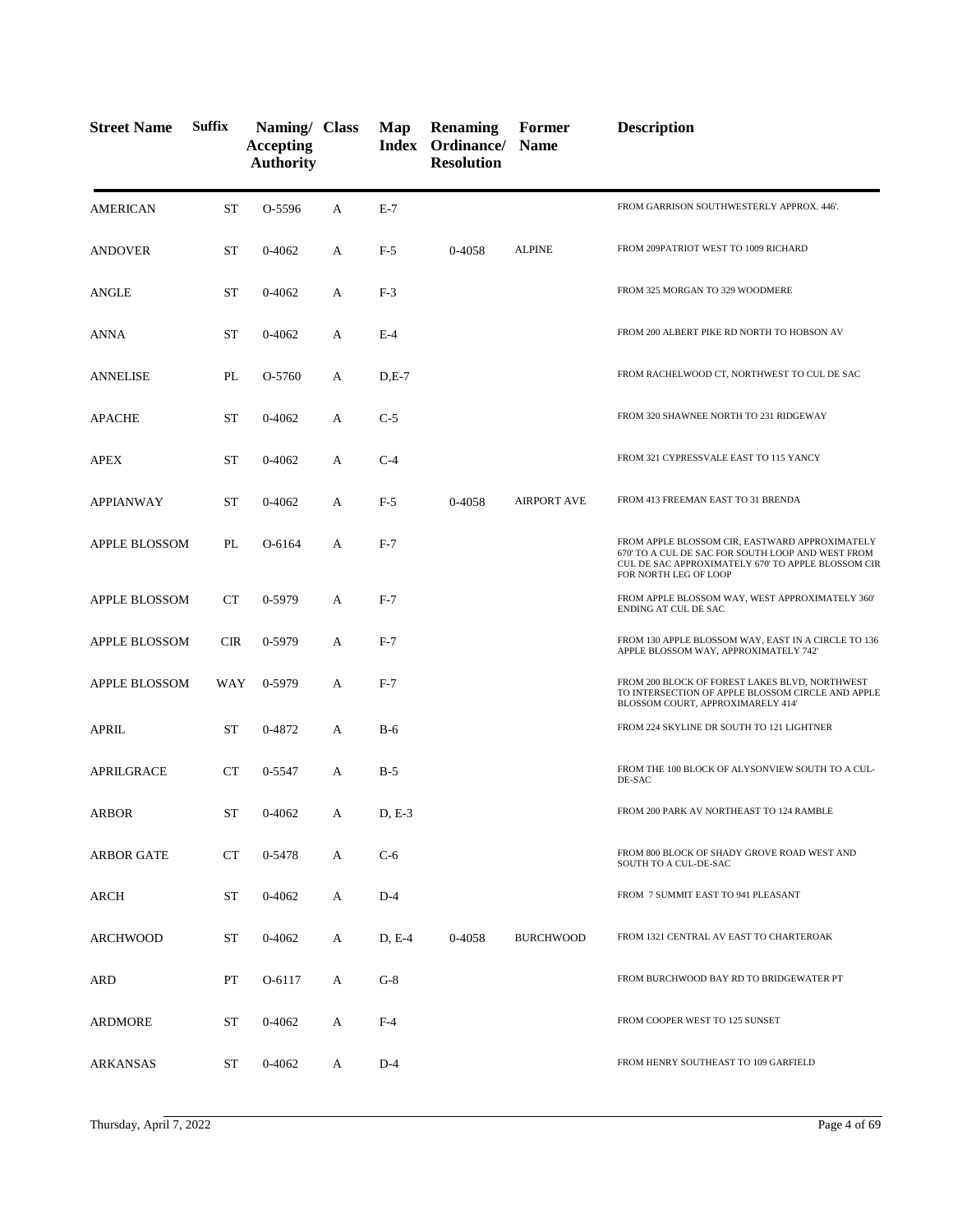| <b>Street Name</b>             | Suffix     | Naming/ Class<br><b>Accepting</b><br><b>Authority</b> |              | Map      | <b>Renaming</b><br>Index Ordinance/<br><b>Resolution</b> | Former<br><b>Name</b>      | <b>Description</b>                                                                               |
|--------------------------------|------------|-------------------------------------------------------|--------------|----------|----------------------------------------------------------|----------------------------|--------------------------------------------------------------------------------------------------|
| <b>ARKANSAS</b><br>HIGHWAY 290 | ST         | 0-5082                                                | B            | $A,B-9$  |                                                          |                            | FROM CITY LIMITS TO CITY LIMITS                                                                  |
| <b>ARKY HOUSE</b>              | LN         |                                                       | $\mathsf{C}$ | $D-4$    | 0-2988                                                   | <b>BROAD ALLEY</b>         | WEST OFF 757 PLEASANT BETWEEN GRAND AND SILVER                                                   |
| <b>ARLINGTON PARK</b>          | TER        | R-6965                                                | $\mathsf{C}$ | $C-6$    |                                                          |                            | FROM ARLINGTON PARK DR WEST AND SOUTH TO THE<br>1200 BLOCK OF GOLF LINKS 50' RIGHT OF WAY        |
| <b>ARLINGTON PARK</b>          | <b>CT</b>  | R-6965                                                | $\mathbf C$  | $C-6$    |                                                          |                            | FROM ARLINGTON PARK DR AND ARLINGTON PARK PL<br>WEST TO CUL DE SAC                               |
| <b>ARLINGTON PARK</b>          | PL         | R-6965                                                | $\mathsf{C}$ | $C-6$    |                                                          |                            | FROM ARLINGTON PARK DR NORTH TO DEAD END                                                         |
| <b>ARLINGTON PARK</b>          | <b>CIR</b> | R-6965                                                | C            | $C-6$    |                                                          |                            | FROM ARLINGTON PARK CT SOUTH AND WEST IN A<br>CIRCLE BACK TO ARLINGTON PARK CIR                  |
| <b>ARLINGTON PARK</b>          | DR         | R-6965                                                | $\mathsf{C}$ | $C-6$    |                                                          |                            | FROM 2200 BLOCK OF MALVERN AV SOUTH AND WEST TO<br>ARLINGTON PARK TERR 50' RIGHT OF WAY          |
| <b>ARTHUR</b>                  | ST         | $0 - 4062$                                            | A            | $C-5$    |                                                          |                            | FROM 832 BELLAIRE DR WEST TO 107 MARYLOU                                                         |
| <b>ARVEST</b>                  | WAY        | O-6267                                                | A            | $E-8$    |                                                          |                            | FROM SECTION LINE ROAD NORTH, THEN WEST TO FILES<br>ROAD (40' ROW)                               |
| ASH                            | ST         | $0 - 4062$                                            | A            | $D-4$    |                                                          |                            | FROM 925 PLEASANT EAST TO CRESCENT AV                                                            |
| <b>ASHLAND</b>                 | ST         | $0 - 4062$                                            | A            | $D-2$    |                                                          |                            | FROM 507 ELIZABETH EAST TO 120 HARRELL                                                           |
| <b>ASPEN</b>                   | ST         | $0 - 4062$                                            | A            | $D, E-2$ |                                                          |                            | FROM 109 HOLLY WEST TO 271 GLADE                                                                 |
| <b>AUDUBON</b>                 | ST         | $0 - 4062$                                            | A            | $E-6$    |                                                          |                            | FROM 607 HIGDON FERRY RD WEST TO 2111 SEVENTH                                                    |
| <b>AUGUSTUS</b>                | ST         | $0 - 4062$                                            | A            | $F-5$    |                                                          |                            | FROM 825 ALBERT PIKE RD SOUTH TO 1707 W ST LOUIS                                                 |
| <b>AURORA</b>                  | ST         | 0-4062                                                | А            | $C-4$    |                                                          |                            | FROM 1 DETROIT NORTH TO 125 PORTLAND                                                             |
| <b>AUTUMN</b>                  | <b>ST</b>  | 0-4062                                                | A            | $D-3$    | 0-4756                                                   | <b>CONVENTION</b><br>BLVD. | FROM 500 CONVENTION BLVD. TO 307 CYPRESS                                                         |
| <b>AUTUMNRIDGE</b>             | <b>CIR</b> | O-5686                                                | A            | $C-5$    |                                                          |                            | FROM THE 1600 BLK OF MALVERN AV EAST, SOUTH, THEN<br>WEST AND NORTH IN A CIRCLE                  |
| AVERY                          | ST         | $0 - 4062$                                            | A            | $F-4$    |                                                          |                            | FROM 610 ALBERT PIKE RD WEST TO 145 GARDNER                                                      |
| <b>AVIATION</b>                | <b>CT</b>  | 0-5304                                                | A            | $G-6$    | R-6469                                                   | S CT                       | COMMUNICATION FROM 200 AVIATION PLAZA NORTH TO A CUL-DE-SAC                                      |
| <b>AVIATION</b>                | PLZ        |                                                       | B            | $G-6$    | R-2732                                                   |                            | ACCESS ROAD FROM DR. MARTIN LUTHER KING, JR. EXPY<br>NORTHWEST TO THE HOT SPRINGS AVIATION PLAZA |
| AZALEA                         | PL         | 0-4062                                                | A            | $F-4$    |                                                          |                            | FROM 103 DAHLIA SOUTH 352' TO DEAD END                                                           |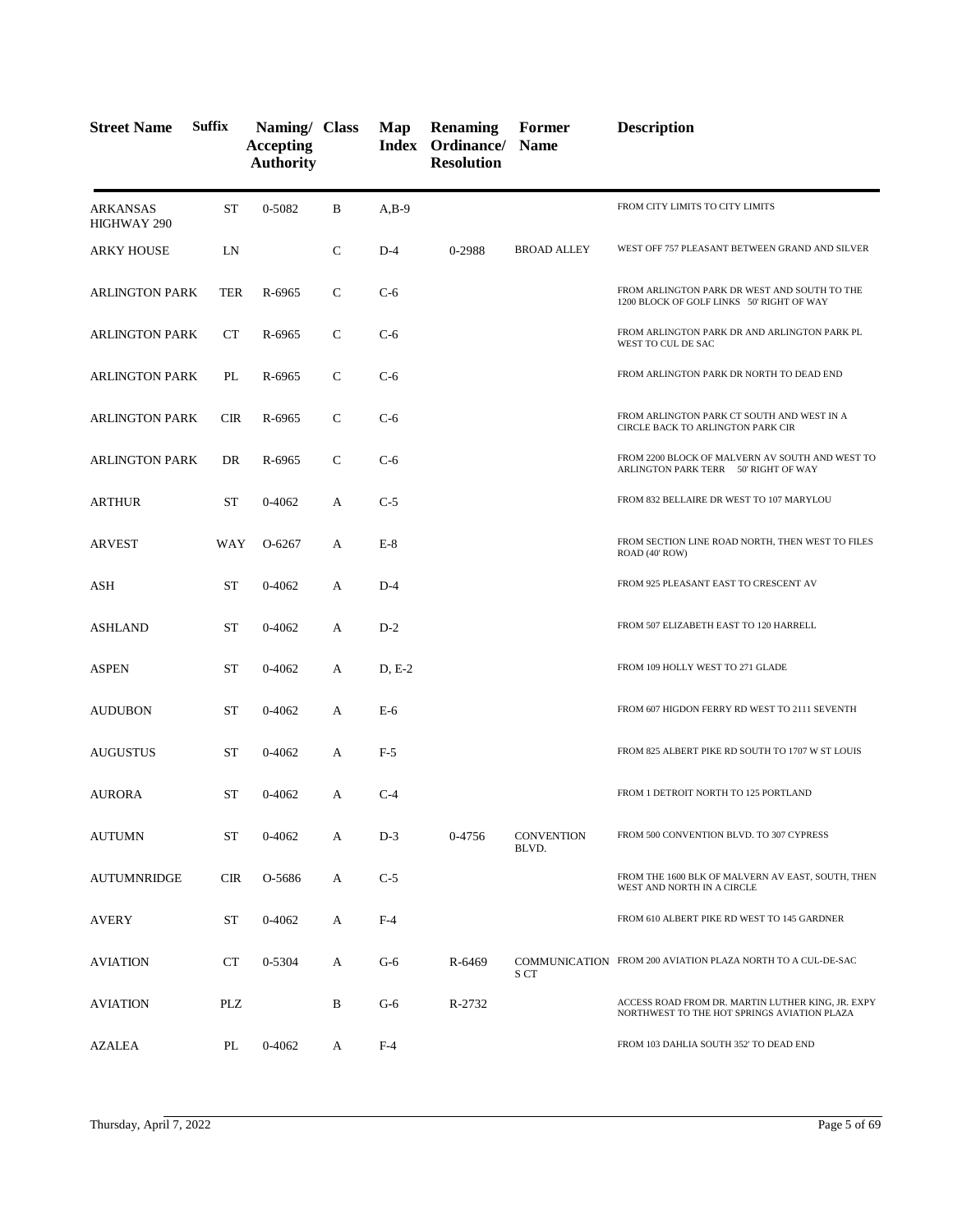| <b>Street Name</b> | <b>Suffix</b> | Naming/ Class<br><b>Accepting</b><br><b>Authority</b> |   | Map         | <b>Renaming</b><br>Index Ordinance/ Name<br><b>Resolution</b> | Former                             | <b>Description</b>                                                  |
|--------------------|---------------|-------------------------------------------------------|---|-------------|---------------------------------------------------------------|------------------------------------|---------------------------------------------------------------------|
| <b>BABER</b>       | <b>ST</b>     | $0 - 4062$                                            | A | $F-5$       |                                                               |                                    | FROM ALBERT PIKE RD SOUTH TO 1723 W ST LOUIS                        |
| <b>BAFANRIDGE</b>  | <b>ST</b>     | $0 - 4062$                                            | А | $B, C-6$    |                                                               |                                    | FROM 3500 MALVERN AV EAST THEN SOUTHWEST TO<br>BAFANWOOD AT LAMOTT  |
| <b>BAFANWOOD</b>   | <b>ST</b>     | $0 - 4062$                                            | A | $B, C-6$    |                                                               |                                    | FROM 124 BAFANRIDGE SOUTHEAST TO 318 BAFANRIDGE<br><b>AT LAMOTT</b> |
| <b>BAILEY</b>      | PL            | 0-4062                                                | А | $D-2$       |                                                               |                                    | FROM PARK AV SOUTH BEYOND SNYDER 468' TO DEAD<br><b>END</b>         |
| <b>BAKER</b>       | <b>ST</b>     | 0-4062                                                | А | $D-2$       |                                                               |                                    | FROM 125 TOM ELLSWORTH DR TO 121 HILLCREST                          |
| <b>BANKS</b>       | ST            | $0 - 4062$                                            | A | $D-4$       |                                                               |                                    | FROM 1319 MALVERN AV NORTHEAST AND EAST TO<br>CYPRESSVALE           |
| <b>BARBEQUE</b>    | ALY           | O-4760                                                | E | $D-4$       |                                                               |                                    | NORTH FROM 157 LEMONS TO 152 PURITY ALLEY                           |
| <b>BARFIELD</b>    | ST            | O-4062                                                | А | $F-4, 5$    |                                                               |                                    | FROM RICHARD SOUTHWEST TO 109 AUGUSTUS                              |
| <b>BARKER</b>      | <b>ST</b>     | $0 - 4062$                                            | A | D, E-4      |                                                               |                                    | FROM 1501 CENTRAL AV EAST TO 310 CHARTEROAK                         |
| <b>BARKERS</b>     | ALY           | R-5012                                                | E | $E-4$       |                                                               |                                    | FROM 100 BLK OF HOBSON BETWEEN OAKCLIFF AND<br><b>CHARTEROAK</b>    |
| <b>BARKLEY</b>     | PL            | 0-5955                                                | A | $D, E-6$    | $0-4058, 0-$<br>4951                                          | <b>EAST JEROME</b>                 | FROM A POINT EAST APPROX 664' WEST BEYOND TERRY<br>APPROX 139'      |
| <b>BARON</b>       | PL            | $0 - 4062$                                            | А | $E-7$       | 0-4058                                                        | <b>NORTH</b><br><b>LAKELAND DR</b> | FROM ALTA VISTA SOUTH BEYOND HERMLEE 120' TO<br><b>DEAD END</b>     |
| <b>BARRETT</b>     | <b>ST</b>     | 0-4062                                                | А | $C-4$       | 0-4058                                                        | LAKE                               | FROM APEX TO 411 ESTELLE                                            |
| <b>BARRY</b>       | <b>ST</b>     | $0 - 4062$                                            | A | $E-4$       |                                                               |                                    | FROM W GRAND AV SOUTH TO 131 LIBERTY                                |
| <b>BATES</b>       | <b>ST</b>     | 0-4786                                                | А | $B-4$       | 0-4786                                                        | <b>BATES LN</b>                    | FROM 511 MCCLENDON SOUTH TO A DEAD END (750' TO<br>END OF PAVEMENT) |
| <b>BATTLE</b>      | PL            | 0-4062                                                | A | $C-3$       | 0-4151                                                        | <b>BERNARD</b>                     | FROM 115 RAYMOND NORTH BEYOND VERNEL 196'TO A<br><b>DEAD END</b>    |
| <b>BAXTER</b>      | <b>ST</b>     | 0-4062                                                | A | $F-4$       | 0-4167                                                        | <b>OLIVER</b>                      | FROM 109 THORNTON EAST 109 ANNA                                     |
| <b>BAY RIDGE</b>   | <b>LOOP</b>   | 0-4688                                                | A | $C$ , $D-8$ |                                                               |                                    | SOUTH BROM 311 BAYSHORE DR. IN A LOOP                               |
| BAYARD             | ST            | $0 - 4062$                                            | A | $D-5$       |                                                               |                                    | FROM HOLLYWOOD AV SOUTH TO 411 CHELSEA                              |
| <b>BAYBERRY</b>    | ST            | $0 - 4062$                                            | A | $D-5$       | 0-4058                                                        | "B"                                | FROM 200 MAYLOTT SOUTH TO 121 VISTA AV                              |
| <b>BAYLES</b>      | ST            | 0-4062                                                | A | $F-5$       |                                                               |                                    | FROM 800 ALBERT PIKE RD SOUTH TO 1621W ST LOUIS                     |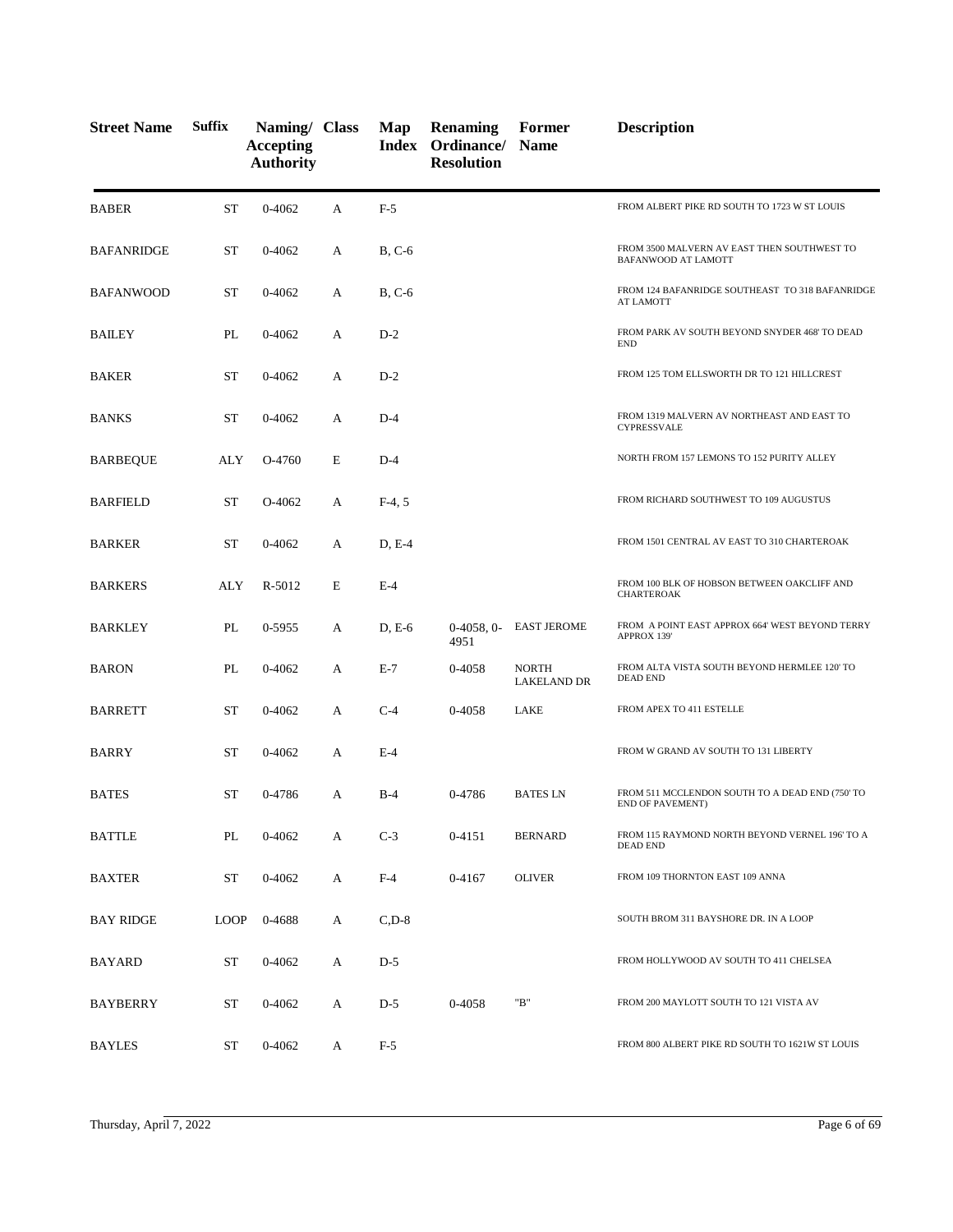| <b>Street Name</b> | <b>Suffix</b> | Naming/ Class<br><b>Accepting</b><br><b>Authority</b> |              | Map     | <b>Renaming</b><br><b>Index Ordinance/ Name</b><br><b>Resolution</b> | Former           | <b>Description</b>                                                                                                                                                                                  |
|--------------------|---------------|-------------------------------------------------------|--------------|---------|----------------------------------------------------------------------|------------------|-----------------------------------------------------------------------------------------------------------------------------------------------------------------------------------------------------|
| <b>BAYOU</b>       | PT            | 0-4341                                                | A            | $I-5$   |                                                                      |                  | FROM ABOUT 2800 ALBERT PIKE WEST AND SOUTH TO<br><b>CITY LIMITS</b>                                                                                                                                 |
| <b>BAYSHORE</b>    | <b>CV</b>     | 0-6036                                                | A            | D, E7   |                                                                      |                  | FROM BAYSHORE DR, NORTH APPROXIMATELY 743' IN<br>LENGTH, THEN WEST APPROXIMATELY 277' IN LENGTH,<br>THEN NORTHWEST APPROIMATELY 287' TO A DEAD END                                                  |
| <b>BAYSHORE</b>    | DR            | 0-4089                                                | А            | $D-8$   |                                                                      |                  | FROM 1177 CARPENTER DAM RD WEST TO CITY LIMITS                                                                                                                                                      |
| <b>BEACON HILL</b> | <b>RD</b>     | $O-6239$                                              | А            | $E-8$   |                                                                      |                  | FROM YORKSHIRE DR., NORTH TO A DEAD END. 40' RIGHT<br>OF WAY                                                                                                                                        |
| <b>BEARD</b>       | <b>ST</b>     | $0 - 4062$                                            | А            | $F-4$   |                                                                      |                  | FROM 400 ALBERT PIKE RD NORTH TO 1699 W GRAND AV                                                                                                                                                    |
| <b>BEATRICE</b>    | LN            |                                                       | $\mathsf{C}$ | $C-4$   |                                                                      |                  | FROM 715 CONES RD NORTH TO DEAD END                                                                                                                                                                 |
| <b>BEDFORD</b>     | <b>ST</b>     | 0-4062                                                | А            | $C-5$   |                                                                      |                  | FROM 317 BELLAIRE DR EAST THEN SOUTH TO 225 LEIGH<br><b>CIR</b>                                                                                                                                     |
| <b>BEECH</b>       | <b>ST</b>     | 0-4062                                                | А            | $D-3$   |                                                                      |                  | FROM 602 SPRING SOUTH APPX. 200 FT TO PARKING LOT<br><b>ENTRANCE</b>                                                                                                                                |
| <b>BELDOIR</b>     | <b>CT</b>     |                                                       | $\mathsf{C}$ | $D-5$   |                                                                      |                  | INSIDE HUNTLEIGH WOODS CONDO COMPLEX                                                                                                                                                                |
| <b>BELL</b>        | <b>ST</b>     | 0-4062                                                | А            | $E-5$   |                                                                      |                  | FROM 210 CRESTWOOD SOUTH TO 200 ALPINE                                                                                                                                                              |
| <b>BELLA</b>       | CT            | O-5643                                                | A            | $C-5$   |                                                                      |                  | FROM 100 BLK OF NINA PL WEST APPX. 215 FT. TO A CUL-<br>DE-SAC                                                                                                                                      |
| <b>BELLA ROSA</b>  | DR            | O-6117                                                | A            | $F-7$   |                                                                      |                  | FROM VILLAGE RD, EAST TO A DEAD END                                                                                                                                                                 |
| <b>BELLA ROSA</b>  | DR            | 0-4062                                                | А            | $F,G-7$ | 0-4058                                                               | <b>BARCELONA</b> | FROM 125 VILLAGE RD EAST TO CITY LIMIT                                                                                                                                                              |
| <b>BELLAIRE</b>    | DR            | 0-4062                                                | A            | $C-5$   |                                                                      |                  | FROM 3115 MALVERN AV EAST THEN NORTH TO 400 BLK<br><b>RIDGEWAY</b>                                                                                                                                  |
| <b>BELLAIRE</b>    | <b>LOOP</b>   | 0-4062                                                | А            | $C-5$   |                                                                      |                  | FROM BELLAIRE DR WEST AND SOUTH BEYOND FAIROAKS<br>PL THEN EAST TO BELLAIRE DR                                                                                                                      |
| <b>BELLVIEW</b>    | <b>ST</b>     | 0-4062,                                               | A            | $D-5$   |                                                                      |                  | FROM SELLERS ST EAST BEYOND BAYARD 186' TO DEAD<br><b>END</b>                                                                                                                                       |
| <b>BELMAR</b>      | ST            | 0-4062                                                | А            | $D-3$   | 0-4058                                                               | <b>BERNHARD</b>  | FROM 321 E GRAND AV EAST TO 113 SOUTH BORDER                                                                                                                                                        |
| <b>BELMONT</b>     | <b>TER</b>    | 0-4062                                                | A            | $E-4$   |                                                                      |                  | FROM PROSPECT AV WEST 1 BLK 310' TO DEAD END                                                                                                                                                        |
| <b>BELVEDERE</b>   | DR            | 0-4138                                                | A            | $B-1$   |                                                                      |                  | FROM PARK AV SOUTHEASTERLY 1,450' MORE OR LESS, TO<br>THE SOUTHERN MOST INTERSECTION WITH RIDGE ONE<br>AND FROM PARK AV 3,300', MORE OR LESS IN A<br>SOUTHERLY DIRECTION TO A CITY MAINTENANCE SIGN |
| <b>BELVEDERE</b>   | DR            |                                                       | C            | $B-1$   |                                                                      |                  | FROM THE SOUTHERN MOST INTERSECTION WITH RIDGE<br>ONE, SOUTHEAST THEN NORTHEAST TO A CITY<br>MAINTENANCE SIGN                                                                                       |
| <b>BENNETT</b>     | ST            | 0-4062                                                | A            | $F-5$   |                                                                      |                  | FROM 215 PRINGLE WEST 1 BLK TO COMP                                                                                                                                                                 |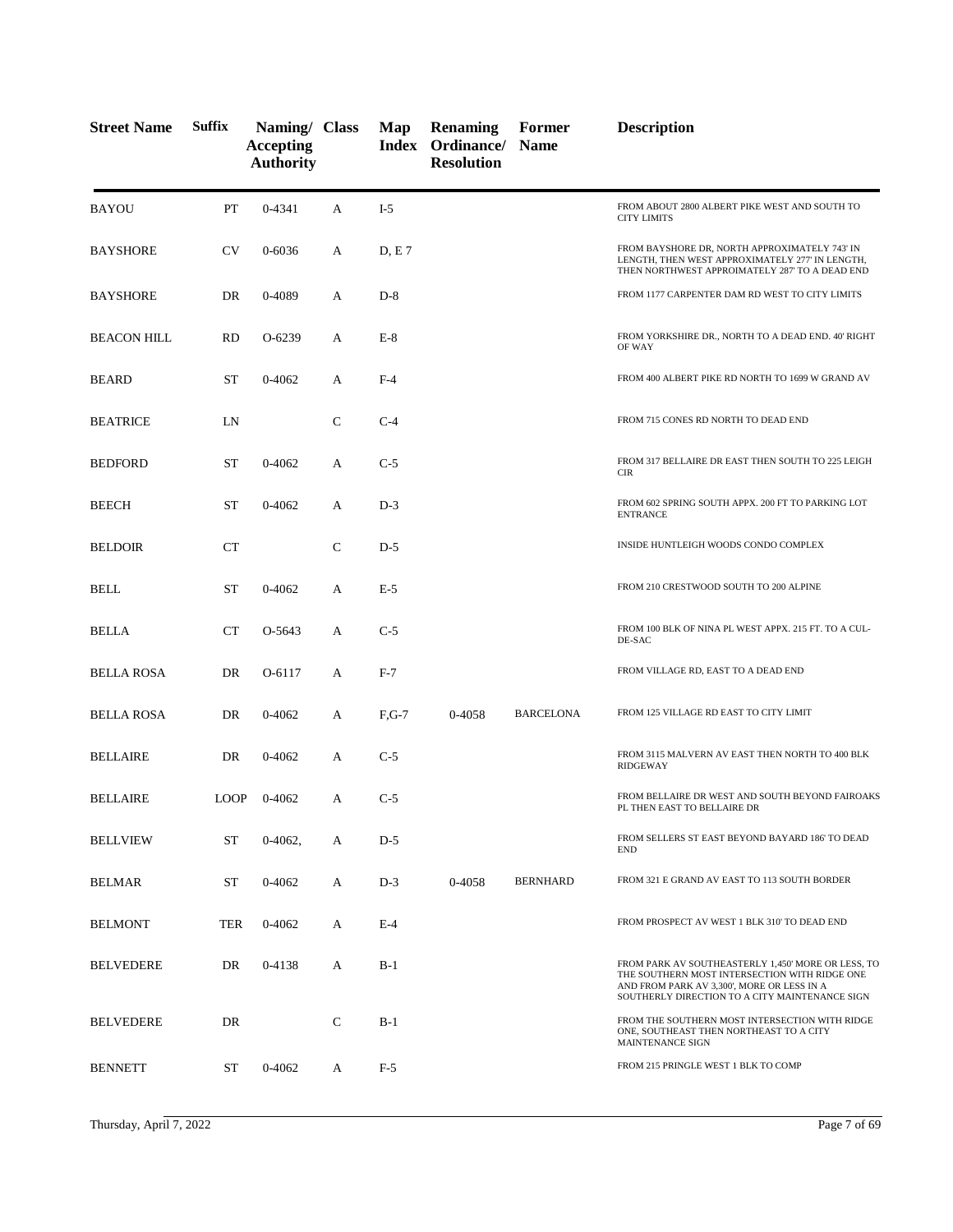| <b>Street Name</b> | <b>Suffix</b> | Naming/ Class<br><b>Accepting</b><br><b>Authority</b> |   | Map   | <b>Renaming</b><br>Index Ordinance/ Name<br><b>Resolution</b> | Former                             | <b>Description</b>                                                                                                                                                                                     |
|--------------------|---------------|-------------------------------------------------------|---|-------|---------------------------------------------------------------|------------------------------------|--------------------------------------------------------------------------------------------------------------------------------------------------------------------------------------------------------|
| <b>BENTTREE</b>    | CT            | 0-4062                                                | A | $E-5$ | 0-4066                                                        | <b>BENT TREE</b>                   | FROM 7TH EAST TO CUL-DE-SAC                                                                                                                                                                            |
| <b>BERKSHIRE</b>   | CT            | $0 - 4062$                                            | A | $B-6$ |                                                               |                                    | FROM CEDARWOOD EAST BEYOND KINGSBROOK 325' TO A<br>DEAD END (END OF PAVEMENT)                                                                                                                          |
| <b>BERNARD</b>     | <b>ST</b>     | $0 - 4062$                                            | A | $C-3$ |                                                               |                                    | FROM ESTELLE SOUTH TO 309 CLARA                                                                                                                                                                        |
| <b>BERNICE</b>     | <b>CIR</b>    | 0-5082                                                | A | $B-8$ |                                                               |                                    | FROM CITY LIMITS TO CITY LIMITS                                                                                                                                                                        |
| <b>BERTHA</b>      | <b>ST</b>     | $0 - 4062$                                            | A | $C-3$ |                                                               |                                    | FROM 114 JANETTE EAST TO DANDELION                                                                                                                                                                     |
| <b>BESS</b>        | <b>ST</b>     | $0 - 4062$                                            | A | $E-5$ |                                                               |                                    | FROM 1100 7TH WEST TO 825 SUMMER                                                                                                                                                                       |
| <b>BETHEL</b>      | <b>ST</b>     | $0 - 4062$                                            | A | $C-3$ |                                                               |                                    | FROM 325 RAYMOND NORTH TO 521 CLARA                                                                                                                                                                    |
| <b>BIRMINGHAM</b>  | <b>ST</b>     | $0 - 4062$                                            | A | $C-4$ | $0 - 4151$                                                    | <b>BETHEL</b>                      | FROM 475 APEX NORTH TO VICKSBURG                                                                                                                                                                       |
| <b>BLACK</b>       | <b>ST</b>     | 0-4062                                                | A | $G-5$ |                                                               |                                    | FROM 2019 ALBERT PIKE RD SOUTH TO CASH AT CRIMSON                                                                                                                                                      |
| <b>BLACKHAWK</b>   | <b>ST</b>     | O-4881                                                | A | $H-6$ |                                                               |                                    | FROM 1024 AIRPORT RD NORTH 540' TO THE END OF CITY<br><b>MAINTENANCE</b>                                                                                                                               |
| <b>BLACKSMITH</b>  | <b>ST</b>     | 0-4677                                                | A | $D-2$ |                                                               | <b>FLORENCE</b>                    | EAST FROM 113 CHARLES TO 239 RAMBLE                                                                                                                                                                    |
| <b>BLACKSTONE</b>  | СT            | $0 - 4062$                                            | A | $C-3$ |                                                               |                                    | FROM CHAUCER WEST TO CUL-DE-SAC                                                                                                                                                                        |
| <b>BLAIR</b>       | <b>ST</b>     | 0-4062                                                | A | $G-5$ |                                                               |                                    | FROM 125 STOVER WEST TO 110 KENT                                                                                                                                                                       |
| <b>BLAKE</b>       | <b>ST</b>     | 0-4062                                                | A | $D-4$ |                                                               |                                    | FROM 1300 MALVERN AV SOUTHWEST TO LINCOLN                                                                                                                                                              |
| <b>BLOCKER</b>     | СT            | $0 - 4062$                                            | A | $C-3$ |                                                               |                                    | FROM 203 CASTLEBERRY EAST 349' TO DEAD END                                                                                                                                                             |
| <b>BLONT</b>       | <b>TER</b>    | 0-4062                                                | A | $C-3$ |                                                               |                                    | FROM 129 KRIPTAL NORTH 232' TO A DEAD END                                                                                                                                                              |
| <b>BLOOM</b>       | <b>ST</b>     | $0 - 4062$                                            | A | $D-2$ |                                                               |                                    | FROM 1020 PARK AV SOUTH TO 405 RAMBLE                                                                                                                                                                  |
| <b>BLUEBELL</b>    | PL            | 0-5465                                                | A | $B-6$ |                                                               |                                    | FROM THE 300/400 BLK OF WILDWOOD CIR SOUTH APPX<br>444 FT                                                                                                                                              |
| <b>BLUEBELL</b>    | <b>CT</b>     | R-8690                                                | D | $B-6$ |                                                               |                                    | FROM THE CENTER LINE OF BLUEBELL PLACE RIGHT OF<br>WAY, APPROXIMATELY 790 FEET TO A CUL DE SAC; FROM<br>THE CENTER LINE OF BLUEBELL PLACE RIGHT OF WAY,<br>APPROXIMATELY 640 FEET WEST TO A CUL DE SAC |
| <b>BLUEMIST</b>    | <b>TER</b>    | 0-4062                                                | A | $A-6$ | 0-4066                                                        | <b>BLUE MIST</b><br><b>HEIGHTS</b> | FROM 223 CATHERINE HEIGHTS RD EAST AND SOUTH 369'<br>TO A DEAD END                                                                                                                                     |
| <b>BLUERIDGE</b>   | PL            | 0-4062                                                | A | $C-6$ | 0-4066                                                        | <b>BLUE RIDGE</b>                  | FROM 500 GOLF LINKS RD SOUTH 590' TO DEAD END                                                                                                                                                          |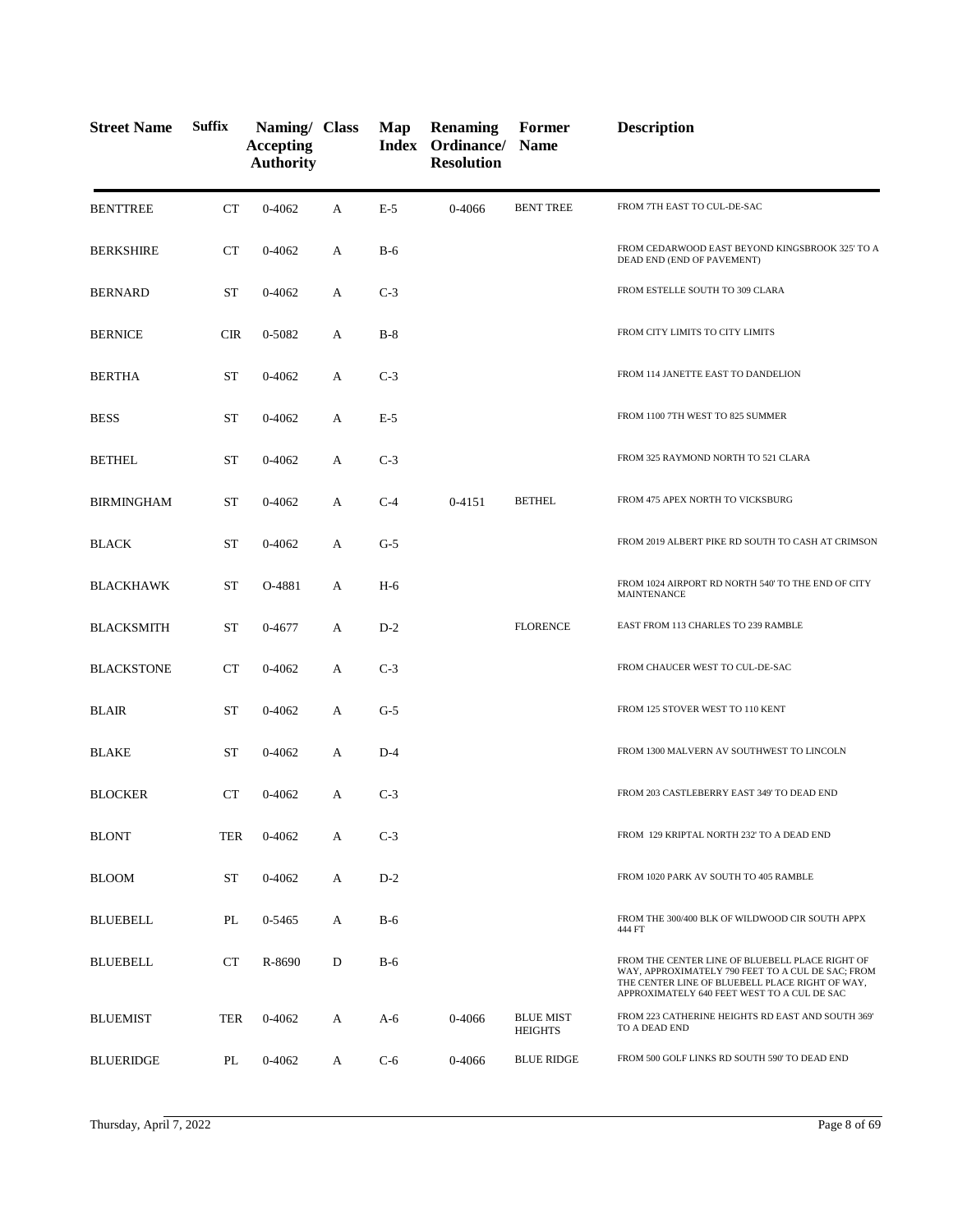| <b>Street Name</b>    | <b>Suffix</b> | Naming/ Class<br><b>Accepting</b><br><b>Authority</b> |              | Map   | <b>Renaming</b><br>Index Ordinance/ Name<br><b>Resolution</b> | Former                           | <b>Description</b>                                                                                                                                                  |
|-----------------------|---------------|-------------------------------------------------------|--------------|-------|---------------------------------------------------------------|----------------------------------|---------------------------------------------------------------------------------------------------------------------------------------------------------------------|
| <b>BLUESAGE</b>       | <b>CT</b>     | $0 - 4062$                                            | А            | $B-5$ | 0-4066                                                        | <b>BLUE SAGE</b><br><b>COURT</b> | FROM 303 QUAIL CREEK RD NORTH TO CUL-DE-SAC                                                                                                                         |
| <b>BLUESTONE</b>      | <b>CT</b>     |                                                       | $\mathbf C$  | $C-3$ |                                                               |                                  | FROM CHAUCER WEST TO CUL-DE-SAC                                                                                                                                     |
| <b>BLUFF</b>          | ST            | 0-4062                                                | A            | $E-2$ |                                                               |                                  | FROM 212 GLADE NORTHWEST TO MAGNET                                                                                                                                  |
| <b>BOAZ</b>           | <b>ST</b>     | 0-4062                                                | А            | $C-4$ |                                                               |                                  | FROM 115 PLEASANT VALLEY EAST TO 215 DAVID                                                                                                                          |
| <b>BOBBY</b>          | LN            |                                                       | $\mathsf{C}$ | $E-7$ |                                                               |                                  | FROM 110 ABBOTT LN WEST TO A DEAD END                                                                                                                               |
| <b>BOB-O-LINK</b>     | <b>CIR</b>    | 0-4062                                                | А            | F-6   | 0-4058                                                        | DAVY, CARDINAL                   | FROM 200 MICHAEL EAST, SOUTH AND WEST BACK TO 217<br><b>MICHAEL</b>                                                                                                 |
| <b>BOLIVAR</b>        | ST            | 0-4062                                                | А            | $G-6$ |                                                               |                                  | FROM 103 VILLAGE RD TO 103 SAN PABLO WY                                                                                                                             |
| <b>BOLTON</b>         | ST            | 0-4062                                                | A            | $E-4$ |                                                               |                                  | FROM QUAPAW AV NORTHWEST TO 424 PROSPECT AV                                                                                                                         |
| <b>BOMBERO</b>        | LN            | R-9455                                                | C            | $F-8$ |                                                               |                                  | FROM APPLE BLOSSON COURT, WEST AND SOUTH TO<br>WILLOW BEND CIRLE                                                                                                    |
| <b>BOND</b>           | CT            | 0-4062                                                | A            | $E-4$ |                                                               |                                  | FROM 620 PROSPECT AV SOUTHEAST 312' TO DEAD END                                                                                                                     |
| <b>BORDEN</b>         | <b>ST</b>     | 0-4062                                                | A            | $D-4$ |                                                               |                                  | FROM 122 EUREKA SOUTH TO E BELDING                                                                                                                                  |
| <b>BOROUGH SHORES</b> | <b>RD</b>     | O-6239                                                | A            | $E-9$ |                                                               |                                  | FROM CENTER LINE OF PARKWOOD DR., SOUTH<br>APPROXIMATELY 460' TO THE SOUTHERN BOUNDARY OF<br>107 BOROUGH SHORES RD. NO PLATTED RIGHT OF WAY,<br>PRESCRIPTIVE STREET |
| <b>BOSTON</b>         | ST            | 0-4062                                                | A            | $C-4$ | 0-4151                                                        | <b>BARRETT</b>                   | FROM 437 CHATTANOOGA TO 415 DETROIT                                                                                                                                 |
| <b>BOUNDARY</b>       | ST            | 0-4062                                                | А            | $C-3$ | 0-4058                                                        | <b>NORTH</b><br><b>BOUNDARY</b>  | FROM 12 MCCLENDON NORTH AND EAST TO HALIFAX                                                                                                                         |
| <b>BOWER</b>          | <b>ST</b>     | 0-4062                                                | A            | $D-2$ |                                                               |                                  | FROM 827 PARK AV NORTHWEST AND NORTH TO<br><b>CONGRESS</b>                                                                                                          |
| <b>BRAD</b>           | ST            | 0-4062                                                | А            | $E-4$ |                                                               |                                  | FROM W MAURICE SOUTH TO GARLAND AV                                                                                                                                  |
| <b>BRANDT</b>         | PT            | 0-4062                                                | А            | $H-6$ | 0-4058                                                        | <b>BRANDT'S ROAD</b>             | FROM END OF (379) CHAPEL HILL RD NORTHWEST 498' TO<br><b>DEAD END</b>                                                                                               |
| <b>BRANDYWINE</b>     | CT            |                                                       | $\mathsf{C}$ | $D-5$ |                                                               |                                  | INSIDE HUNTLEIGH WOODS CONDO COMPLEX                                                                                                                                |
| <b>BRECKLING</b>      | <b>CIR</b>    | R-5904                                                | D            | $D-6$ |                                                               | <b>BRECKLING WAY</b>             | FROM 138 LOTUS LP SOUTH IN A CIRCLE TO THE SOUTH<br>LEG OF LOTUS LP                                                                                                 |
| <b>BREEZE</b>         | ST            | 0-4062                                                | A            | $E-2$ |                                                               |                                  | FROM 333 MT IDA NORTHWEST TO 400 GLADE                                                                                                                              |
| <b>BRENDA</b>         | <b>ST</b>     | 0-4062                                                | A            | $F-5$ |                                                               |                                  | FROM 1807 W ST LOUIS SOUTH TO APPIANWAY                                                                                                                             |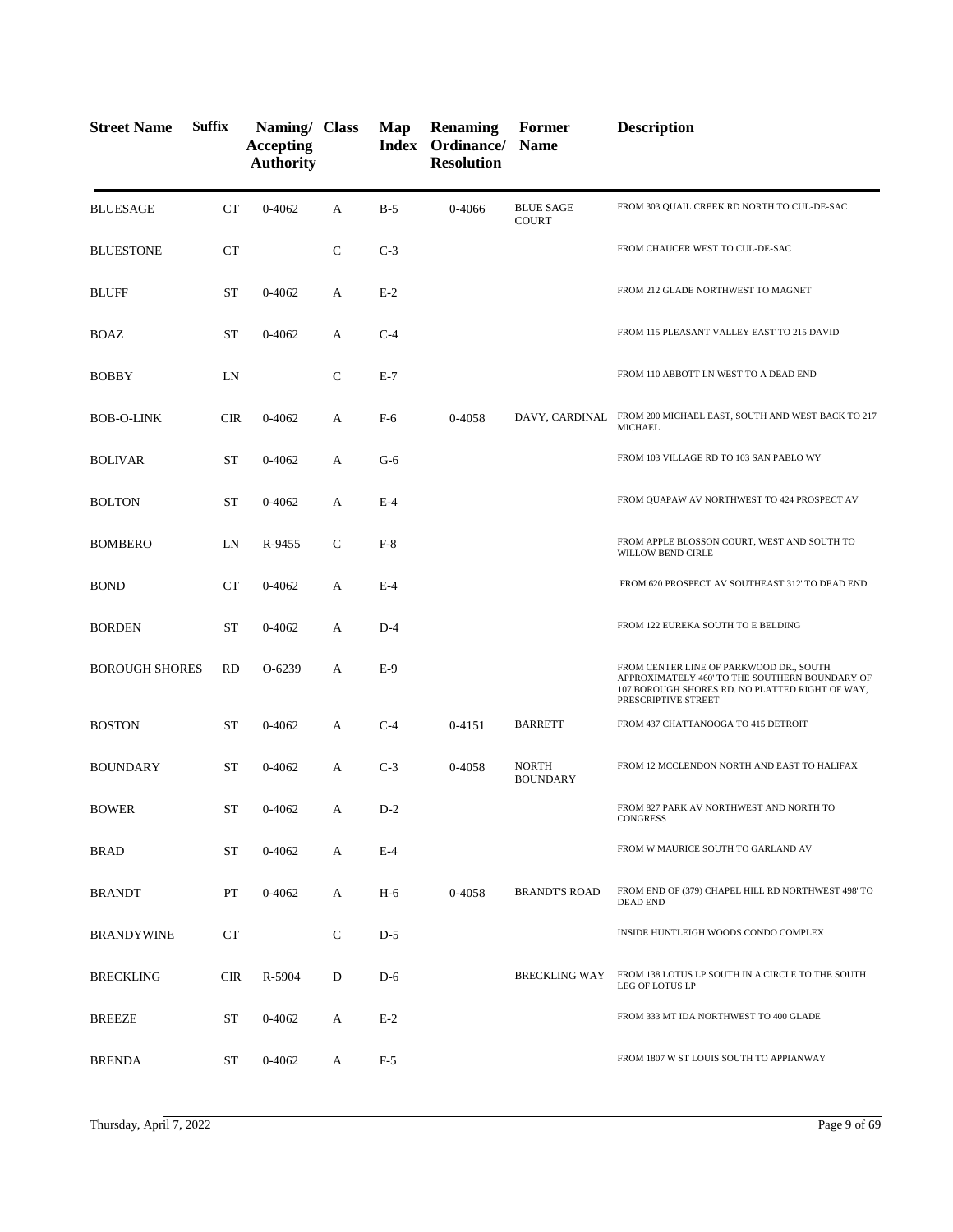| <b>Street Name</b> | <b>Suffix</b> | Naming/ Class<br><b>Accepting</b><br><b>Authority</b> |              | Map      | <b>Renaming</b><br>Index Ordinance/ Name<br><b>Resolution</b> | Former                             | <b>Description</b>                                                                                                 |
|--------------------|---------------|-------------------------------------------------------|--------------|----------|---------------------------------------------------------------|------------------------------------|--------------------------------------------------------------------------------------------------------------------|
| <b>BRENTWOOD</b>   | <b>ST</b>     | $0 - 4062$                                            | A            | $B-6$    |                                                               |                                    | FROM 109 CEDARWOOD TO GLEN MEADOW                                                                                  |
| <b>BRIAN</b>       | <b>CV</b>     | O-6239                                                | A            | $E-9$    |                                                               |                                    | FROM FRIAR TUCK ST., WEST TO A DEAD END                                                                            |
| <b>BRIARWOOD</b>   | <b>ST</b>     | 0-4062                                                | А            | $C-4$    |                                                               |                                    | FROM 200 BLK ROBINWOOD SOUTH THEN EAST 417' TO A<br><b>DEAD END</b>                                                |
| <b>BRICE</b>       | <b>ST</b>     | 0-4062                                                | А            | $H-5$    |                                                               |                                    | FROM 2435 ALBERT PIKE RD TO 115 NASHUA                                                                             |
| <b>BRIDGE</b>      | <b>ST</b>     | 0-4062                                                | A            | $D-3$    |                                                               |                                    | FROM 801 CENTRAL AV EAST TO 229 MALVERN AV<br>(OFFICIALLY 98' FROM GREEN LINE TO GREEN LINE)                       |
| <b>BRIDGEVIEW</b>  | <b>CIR</b>    | 0-5528                                                | A            | $H-6$    |                                                               |                                    | FROM END OF HALTERIA ST SOUTH IN A CIRCLE,<br>INCLUDING AN EXTENSION FROM 111 BRIDGEVIEW SOUTH<br><b>FOR 50 FT</b> |
| <b>BRIDGEWATER</b> | PT            | O-6117                                                | A            | $G-8$    |                                                               |                                    | FROM ARD PT APPROXIMATELY 890' TO A CUL-DE-SAC                                                                     |
| <b>BRIGHTON</b>    | PL            | O-6117                                                | A            | $G-8$    |                                                               |                                    | FROM BRIGHTON TER, WEST APPROXIMATELY 389' TO A<br><b>DEAD END</b>                                                 |
| <b>BRIGHTON</b>    | <b>TER</b>    | 0-4287                                                | A            | $G-8$    |                                                               | MTN. VIEW                          | FROM 148 BURCHWOOD BAY RD NORTH 830' TO DEAD END                                                                   |
| <b>BRISTLECONE</b> | <b>CT</b>     | 0-4062                                                | A            | $B-7$    |                                                               |                                    | FROM PINEMEADOWS LP EAST TO CUL-DE-SAC                                                                             |
| BRITT              | LN            | O-6117                                                | $\mathsf{C}$ | $G-8$    |                                                               |                                    | FROM TWIN POINTS RD SOUTHWEST TO A DEAD END                                                                        |
| <b>BROADMOOR</b>   | <b>ST</b>     | 0-4062                                                | A            | $E-6$    | 0-4066                                                        | <b>BURROUGHS</b><br><b>HILLTOP</b> | FROM 215 NASH EAST TO 101 COLEMAN PL                                                                               |
| <b>BROADWAY</b>    | <b>ST</b>     | 0-4062                                                | A            | $D-3, 4$ |                                                               |                                    | FROM MALVERN AV SOUTH TO 110 W GRAND AV                                                                            |
| <b>BROADWAY</b>    | <b>TER</b>    | 0-4062                                                | A            | $D-4$    | 0-4119                                                        | VALLEY (PART)                      | FROM 115 BROADWAY SOUTH TO ORANGE                                                                                  |
| <b>BRODRICK</b>    | ST            | 4341                                                  | B            | $C, D-7$ |                                                               |                                    | FROM 959 SHADY GROVE WEST TO DEAD END                                                                              |
| <b>BRODRICK</b>    | LN            |                                                       | $\mathsf{C}$ | $D-7$    |                                                               |                                    | FROM 100 BRODRICK SOUTH TO DEAD END                                                                                |
| <b>BROOKHOLLOW</b> | <b>CT</b>     | 0-4062                                                | A            | $D-6$    |                                                               |                                    | FROM 125 SOUTHERN HILLS SOUTH TO A CUL-DE-SAC                                                                      |
| <b>BROOKSTONE</b>  | ST            | 0-4062                                                | A            | $E-5$    |                                                               |                                    | FROM 200 MEADOWBROOK IN A CIRCLE                                                                                   |
| <b>BROOKWOOD</b>   | CT            | 0-4244                                                | A            | $C-6$    | $0 - 4244$                                                    | <b>BROOKWOOD LN</b>                | FROM 115 GEORGIAN WEST 394' TO DEAD END                                                                            |
| <b>BROWN</b>       | ST            | 0-4062                                                | A            | $G-7$    |                                                               |                                    | FROM 876 BURCHWOOD BAY RD WEST BEYOND SUNSET<br>BAY RD APPX. 375 FT. TO DEAD END                                   |
| <b>BRUCE</b>       | ST            | 0-4062                                                | A            | $D-4$    |                                                               |                                    | FROM 405 LINCOLN TO 242 E BELDING                                                                                  |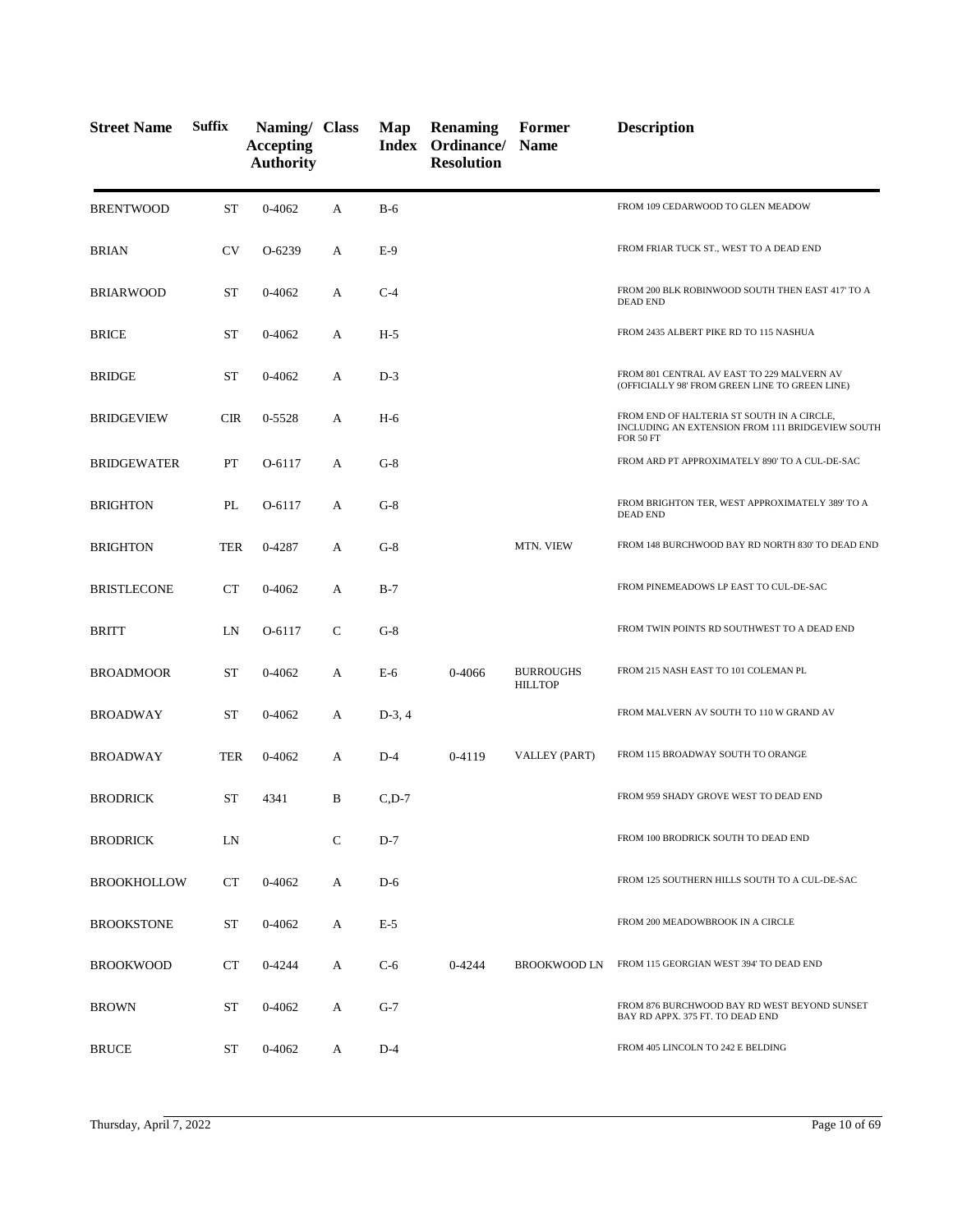| <b>Street Name</b>    | <b>Suffix</b> | Naming/ Class<br><b>Accepting</b><br><b>Authority</b> |              | Map                | <b>Renaming</b><br>Index Ordinance/ Name<br><b>Resolution</b> | Former                      | <b>Description</b>                                                                             |
|-----------------------|---------------|-------------------------------------------------------|--------------|--------------------|---------------------------------------------------------------|-----------------------------|------------------------------------------------------------------------------------------------|
| BRYAN PAUL            | <b>ST</b>     | 0-4677                                                | A            | $C-5$              |                                                               |                             | SOUTH FROM 111 DOTTIE 767' TO 199 DINO                                                         |
| <b>BUENA VISTA</b>    | <b>RD</b>     | $0 - 6239$                                            | A            | D, E-<br>$7;D,E-8$ |                                                               |                             | FROM CENTRAL AV EAST TO A DEAD END CUL DE SAC. NO<br>PLATTED RIGHT OF WAY, PRESCRIPTIVE STREET |
| <b>BURCHWOOD</b>      | TER           | O-6117                                                | C            | $G-8$              |                                                               |                             | FROM BURCHWOOD BAY RD EAST TO A DEAD END                                                       |
| <b>BURCHWOOD BAY</b>  | <b>RD</b>     | O-6117                                                | A            | $G-7, 8$           |                                                               |                             | FROM LAKESHORE DR TO CENTRAL AVE                                                               |
| <b>BURCHWOOD BAY</b>  | <b>CV</b>     | O-5807                                                | А            | $G-7$              |                                                               |                             | FROM BURCHWOOD BAY RD, WEST APPROXIMATELY 414<br>FEET ENDING AT CUL DE SAC                     |
| <b>BURROUGHS</b>      | ST            | 0-4062                                                | A            | $F-5$              |                                                               |                             | FROM 115 DEXTER TO 511 RICHARD                                                                 |
| <b>BURTON</b>         | LN            |                                                       | $\mathsf{C}$ | $C-4$              |                                                               |                             | FROM 885 CHATTANOOGA SOUTH TO DEAD END                                                         |
| <b>BUSCHE</b>         | ST            | 0-4062                                                | A            | $C-4$              |                                                               |                             | FROM OMA NORTH TO 822 CONES ROAD                                                               |
| <b>BUSTER REED</b>    | DR            | O-6117                                                | A            | $G-7$              |                                                               |                             | FROM TWIN POINTS RD TO BURCHWOOD BAY RD                                                        |
| <b>BUTTERFIELD</b>    | ST            | 0-4062                                                | A            | $C, D-3$           |                                                               |                             | FROM JUNCTION OF E GRAND AV AND CYPRESS EAST TO<br>TENNESSEE AT ILLINOIS                       |
| <b>CALLI</b>          | <b>ST</b>     | O-6239                                                | A            | $E-8$              |                                                               |                             | FROM ABERNIA ST., EAST TP A DEAD END. NO PLATTED<br>RIGHT OF WAY, PRESCRIPTIVE STREET          |
| CAMELLIA              | ST            | 0-4062                                                | A            | $F-4$              |                                                               |                             | FROM 500 POINSETTIA WEST TO 263 N MISSION                                                      |
| <b>CAMELOT</b>        | PT            | 0-4062                                                | A            | $H-7$              |                                                               |                             | FROM CHAPPEL HILL RD AT BRANDT PT SOUTH TO A CUL-<br>DE-SAC                                    |
| <b>CAMINO DEL REY</b> | <b>ST</b>     | O-6239                                                | А            | $E-8$              |                                                               |                             | FROM PALOS VERDES DR., WEST APPROXIMATELY 130'. 40'<br><b>RIGHT OF WAY</b>                     |
| <b>CAMPBELL</b>       | ST            | 0-4062                                                | A            | $F-4$              |                                                               |                             | FROM COOPER EAST BEYOND JEFFRIES 183' TO DEAD END                                              |
| <b>CANNA</b>          | ST            | 0-4062                                                | А            | $C-6$              | R-4075                                                        | BRECKLING,<br><b>GEORGE</b> | FROM 806 SHADY GROVE RD SOUTH TO 499 TATUM                                                     |
| <b>CANTRELL</b>       | <b>ST</b>     | 0-4062                                                | А            | B-6                |                                                               |                             | FROM 100 SHADY HILLS EAST 810' TO A DEAD END (ROAD<br>CLOSED WEST FROM SHADY HILLS)            |
| CANYON                | <b>CT</b>     | 0-4062                                                | А            | $D-3$              |                                                               |                             | FROM 200 CENTRAL AV NORTHEAST 368' TO DEAD END                                                 |
| CARL                  | DR            | 0-4062                                                | A            | E-6                |                                                               |                             | FROM 3800 CENTRAL AV EAST TO TERRY                                                             |
| CARLA C               | <b>CIR</b>    | 0-4062                                                | А            | $D-6$              |                                                               |                             | FROM 115 WINANS SOUTHEAST THEN NORTH IN A CIRCLE                                               |
| <b>CARLTON</b>        | TER           | 0-4062                                                | A            | $E-3$              |                                                               |                             | FROM 103 CREST TO 125 MAJESTIC ALY                                                             |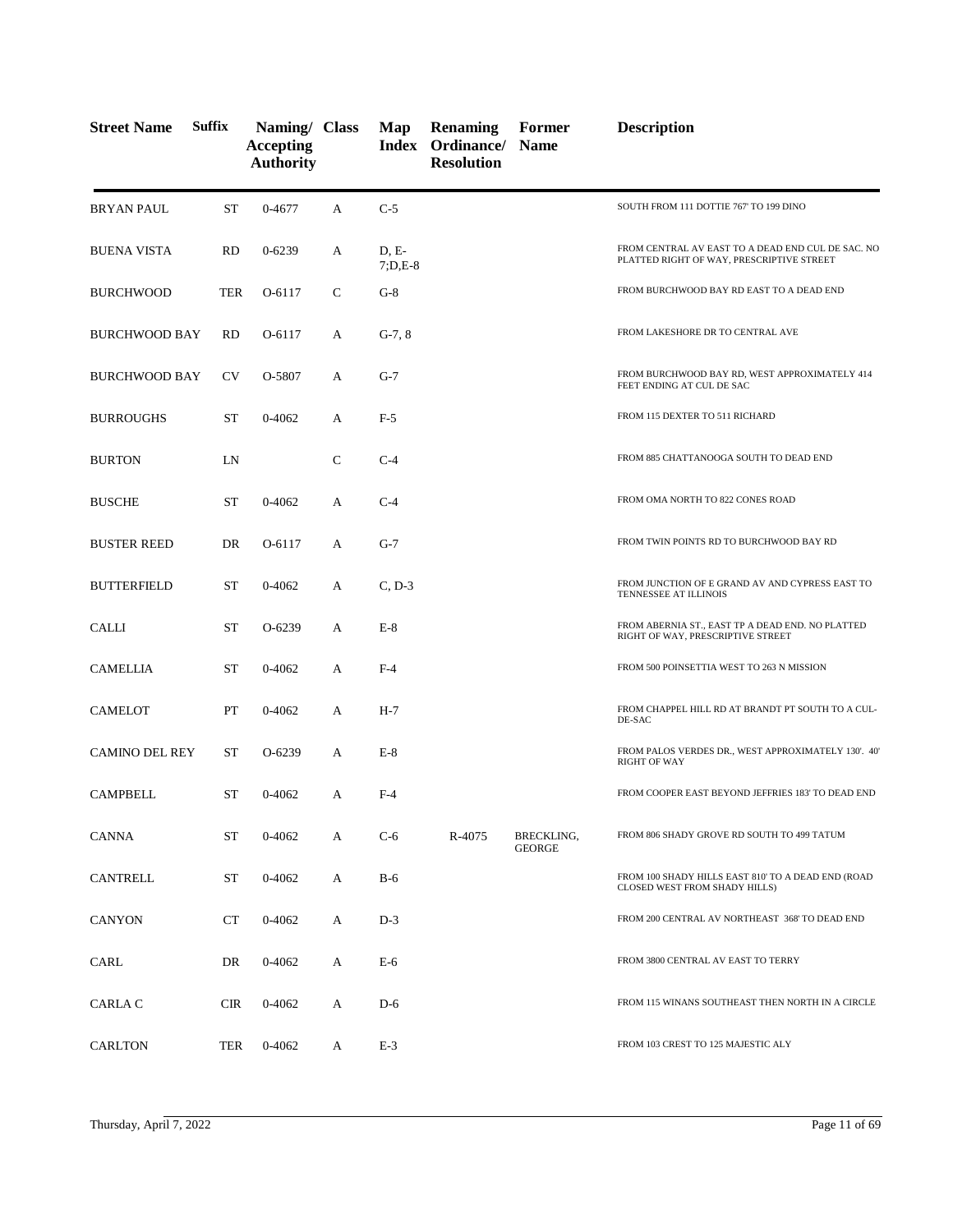| <b>Street Name</b>                 | <b>Suffix</b> | Naming/ Class<br><b>Accepting</b><br><b>Authority</b> |              | Map             | <b>Renaming</b><br><b>Index Ordinance/ Name</b><br><b>Resolution</b> | Former                | <b>Description</b>                                                                                                |
|------------------------------------|---------------|-------------------------------------------------------|--------------|-----------------|----------------------------------------------------------------------|-----------------------|-------------------------------------------------------------------------------------------------------------------|
| <b>CARMEN</b>                      | <b>ST</b>     | $0 - 4062$                                            | A            | $F-5$           |                                                                      |                       | FROM 700 RICHARD WEST TO SHERMAN                                                                                  |
| <b>CARNEY</b>                      | <b>ST</b>     | 0-4062                                                | A            | $D-2$           |                                                                      |                       | FROM 100 BOWER NORTHEAST TO 106 HOWE                                                                              |
| <b>CARPENTER DAM</b>               | <b>RD</b>     |                                                       | B            | $B-8,C-$<br>678 |                                                                      |                       | FROM 2351 MALVERN AV SOUTH TO THE OUACHITA RIVER<br><b>BRIDGE</b>                                                 |
| <b>CARRIAGE CREEK</b>              | CT            | 0-5478                                                | A            | $C-6$           |                                                                      |                       | FROM 106 ARBOR GATE CT WEST APPROXIMATELY 142<br>FEET (END OF PHASE 1)                                            |
| <b>CARSON</b>                      | <b>ST</b>     | $0 - 4062$                                            | A            | $D-4, 5$        |                                                                      |                       | FROM HILLWOOD SOUTH TO WINONA                                                                                     |
| <b>CARTER DAIRY</b>                | <b>RD</b>     |                                                       | $\mathsf{C}$ | $G-7$           |                                                                      |                       | FROM BURCHWOOD BAY RD, EAST TO DEAD END                                                                           |
| <b>CARVER</b>                      | <b>ST</b>     | $0 - 4062$                                            | A            | $C-4$           | 0-4058                                                               | <b>ALLEY</b>          | FROM 405 NEPTUNE NORTH BEYOND 519 PORTLAND 982'<br>TO DEAD END                                                    |
| <b>CASALINDA</b>                   | <b>CIR</b>    | 0-4062                                                | А            | $F-6$           |                                                                      |                       | FROM 300 LAKESHORE DR SOUTH IN A CIRCLE                                                                           |
| CASEY                              | <b>ST</b>     | 0-4998                                                | A            | $C-7$           |                                                                      |                       | FROM 148 BAYSHORE DR NORTH 210 FEET TO THE CITY<br><b>LIMITS</b>                                                  |
| CASH                               | <b>ST</b>     | 0-4062                                                | A            | $G-5$           |                                                                      |                       | FROM 125 CRIMSON EAST TO 141 HAMMOND                                                                              |
| CASS                               | ST            | 0-4062                                                | А            | $D-2$           |                                                                      |                       | FROM 423 BOWER TO MINERAL                                                                                         |
| CASTLEBERRY                        | ST            | 0-4062                                                | А            | $C-3$           |                                                                      |                       | FROM SPRING TO 119 MISSOURI                                                                                       |
| <b>CASTLETON</b>                   | ST            | 0-4062                                                | A            | $C-4$           | 0-4058                                                               | <b>CARLA</b>          | FROM 411 RIDGEWAY TO 109 EDDIEMEE                                                                                 |
| <b>CATHERINE</b><br><b>HEIGHTS</b> | <b>RD</b>     | 0-4062                                                | А            | A-6             |                                                                      |                       | FROM 3029 MALVERN AV SOUTH TO CITY LIMITS                                                                         |
| <b>CATHERINE</b><br><b>HEIGHTS</b> | <b>LOOP</b>   | 0-4062                                                | A            | A-6             |                                                                      |                       | FROM 100 CATHERINE HGTS RD EAST IN A CIRCLE                                                                       |
| <b>CEDAR</b>                       | <b>ST</b>     | 0-4062                                                | А            | $E-2, 3$        |                                                                      |                       | FROM 100 WHITTINGTON AV NORTHWEST BEYOND<br>JOHNSON TERR. 495' TO DEAD END                                        |
| <b>CEDAR POINT</b>                 | <b>RD</b>     | O-6239                                                | А            | $G-8$           |                                                                      |                       | FRPM LAKE HAMILTON DR., SOUTH TO A DEAD END CUL<br>DE SAC. NO PLATTED RIGHT OF WAY, PRESCRIPTIVE<br><b>STREET</b> |
| <b>CEDARCREST</b>                  | CT            | 0-4062                                                | А            | $D-6$           |                                                                      |                       | FROM 104 WOODCREST WEST 492' TO END OF PAVEMENT                                                                   |
| <b>CEDARGLADES</b>                 | <b>RD</b>     | 0-4062                                                | A            | $E-2$           | 0-4120                                                               | <b>CLIFF</b>          | FROM INTERSECTION OF WILDCAT RD WEST TO CITY<br>LIMITS AND FROM CEDAR AT AMBER TO CITY LIMITS                     |
| <b>CEDARGLEN</b>                   | ST            |                                                       | $\mathsf{C}$ | $B-6$           |                                                                      | <b>CEDAR GLADE LN</b> | EAST FROM CEDARWOOD 113 FEET                                                                                      |
| <b>CEDARWOOD</b>                   | ST            | 0-4062                                                | A            | <b>B-6</b>      |                                                                      |                       | FROM 4200 MALVERN AV NORTH TO CHIMNEY ROCK CT                                                                     |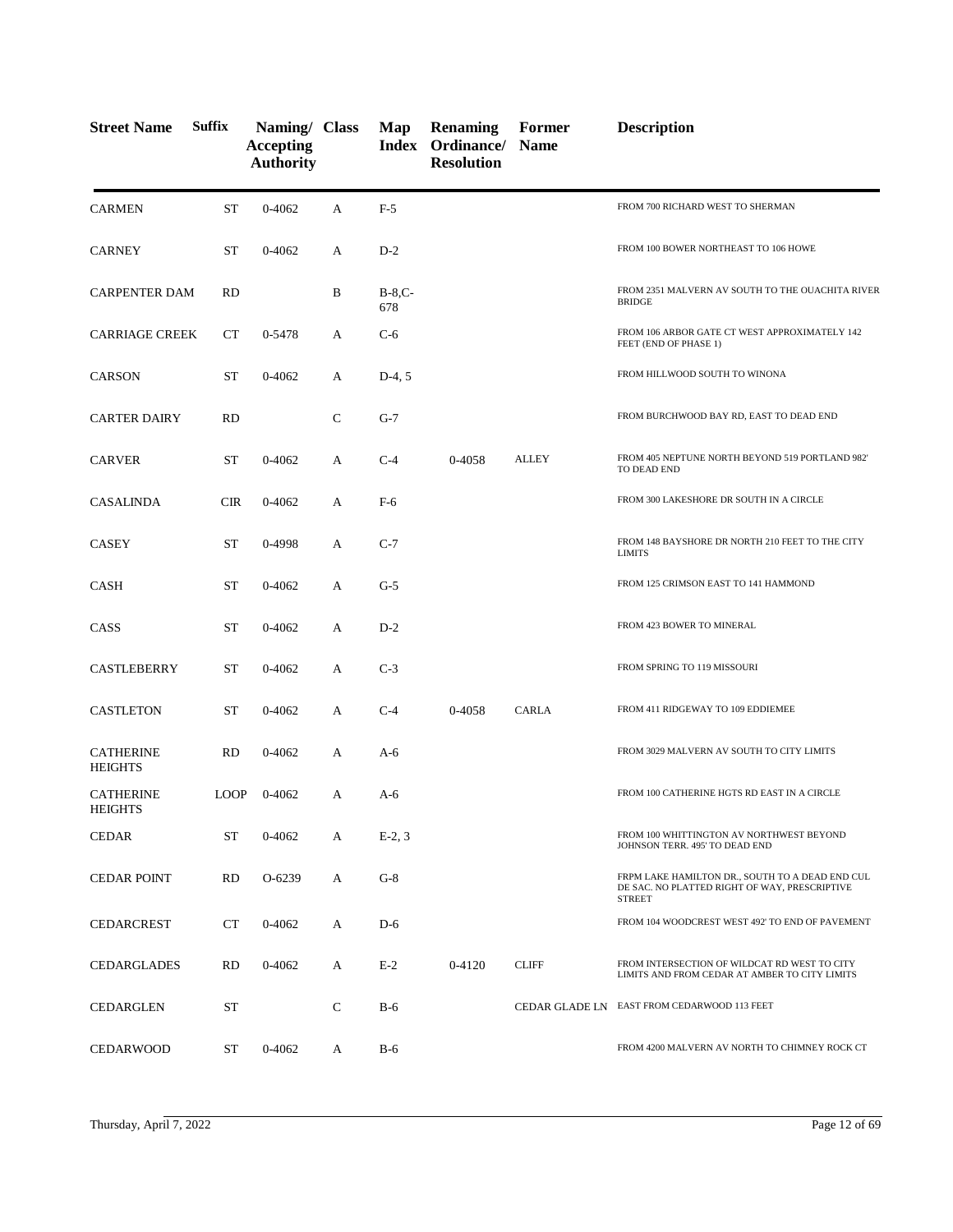| <b>Street Name</b>  | <b>Suffix</b> | Naming/ Class<br><b>Accepting</b><br><b>Authority</b> |              | Map        | <b>Renaming</b><br><b>Index Ordinance/ Name</b><br><b>Resolution</b> | Former                            | <b>Description</b>                                                                                                                                                               |
|---------------------|---------------|-------------------------------------------------------|--------------|------------|----------------------------------------------------------------------|-----------------------------------|----------------------------------------------------------------------------------------------------------------------------------------------------------------------------------|
| <b>CEDARWOOD</b>    | CT            | $0 - 4062$                                            | A            | $B-6$      |                                                                      |                                   | FROM 209 CEDARWOOD EAST TO A CUL-DE-SAC                                                                                                                                          |
| <b>CELLABRATE</b>   | <b>ST</b>     | O-4999                                                | А            | $E-6$      | 0-4999                                                               | <b>BARKLEY PL</b>                 | FROM 3027 CENTRAL AV EAST, THEN SOUTH TO GOLF<br><b>LINKS</b>                                                                                                                    |
| <b>CENARK</b>       | LN            | O-6117                                                | C            | $F-7$      |                                                                      |                                   | FROM BURCHWOOD BAY RD SOUTH TO A DEAD END                                                                                                                                        |
| <b>CENTERVIEW</b>   | <b>ST</b>     | 0-4062                                                | А            | $E-4, 5$   |                                                                      |                                   | FROM ALBERT PIKE RD SOUTH BEYOND PLAIN 515' TO A<br><b>DEAD END</b>                                                                                                              |
| <b>CENTERWOOD</b>   | <b>ST</b>     | 0-4062                                                | А            | $C-6$      |                                                                      |                                   | FROM 325 BAFANWOOD SOUTH TO 133 LAMOTT                                                                                                                                           |
| <b>CENTRAL</b>      | <b>AVE</b>    |                                                       | B            | $E-3, E-7$ |                                                                      |                                   | STATE HIGHWAY 7 SOUTH                                                                                                                                                            |
| <b>CENTRAL PARK</b> | DR            | R-7097                                                | D            | $E-7$      |                                                                      |                                   | FROM 4032 CENTRAL AVE NORTH AND EAST APPROX 550'                                                                                                                                 |
| <b>CHAMBERS</b>     | PT            | O-6239                                                | A            | $R-9$      |                                                                      |                                   | FROM LAKELAND DR., EAST APPROXFROM LANKELAND<br>DR., EAST APPROXIMATELY 1305' TO A CUL DE SAC. 30'<br>RIGHT OF WAY, PLUS 5' UTILITY EASEMENT EACH SIDE OF<br><b>RIGHT OF WAY</b> |
| <b>CHANNELVIEW</b>  | ST            | 0-4062                                                | А            | $G-7$      |                                                                      |                                   | FROM 122 BROWN SOUTHEAST TO 310 SUNSET BAY RD                                                                                                                                    |
| <b>CHAPEL</b>       | <b>ST</b>     | 0-4062                                                | A            | $E-3$      |                                                                      |                                   | FROM 820 CENTRAL AV WEST TO QUAPAW AV                                                                                                                                            |
| CHAPPEL HILL        |               | CUTOFF 0-4062                                         | A            | $G-6,7$    |                                                                      |                                   | 1003 LAKESHORE DR TO 1399 LAKESHORE DR                                                                                                                                           |
| CHAPPEL HILL        | <b>RD</b>     | 0-4062                                                | А            | $H-6, 7$   |                                                                      |                                   | FROM LAKESHORE DR NORTH THEN WEST TO BRANDT PT<br>AND CAMELOT PT                                                                                                                 |
| <b>CHAPPEL HILL</b> | <b>CV</b>     |                                                       | $\mathsf{C}$ | $H-7$      | 0-4058                                                               | <b>PARK DRIVE</b>                 | FROM 241 CHAPEL HILL RD SOUTH TO LAKE HAMILTON                                                                                                                                   |
| <b>CHARLES</b>      | <b>ST</b>     | 0-4062                                                | A            | $D-2$      |                                                                      |                                   | FROM 200 DELL SOUTHEAST TO 209 RAMBLE                                                                                                                                            |
| <b>CHARLON</b>      | <b>ST</b>     | 0-4062                                                | А            | $G-4$      |                                                                      |                                   | FROM 309 MEADOW SOUTH BEYOND 509 SUNRISE 253' TO<br>DEAD END                                                                                                                     |
| <b>CHARTEROAK</b>   | <b>ST</b>     | 0-4062                                                | A            | $D-4$      | 0-4153                                                               | <b>COMBS</b>                      | FROM 221 W MAURICE SOUTH TO W BELDING                                                                                                                                            |
| <b>CHATTANOOGA</b>  | ST            | 0-4062                                                | A            | $C-4$      |                                                                      |                                   | FROM 444 CRESCENT AV EAST TO 100 HONEYCUTT                                                                                                                                       |
| <b>CHAUCER</b>      | <b>ST</b>     | 0-4062                                                | A            | $C-3$      | 0-4058                                                               | <b>EAST COOPER</b><br><b>LANE</b> | FROM MILLCREEK NORTH TO E GRAND AV                                                                                                                                               |
| <b>CHELLE</b>       | ST            | $0 - 4062$                                            | A            | $D-6$      |                                                                      |                                   | FROM SHAWN TO 207 WINANS                                                                                                                                                         |
| <b>CHELSEA</b>      | ST            | 0-4062                                                | A            | $D-5$      |                                                                      |                                   | FROM 419 SELLERS TO 600 ADAMS                                                                                                                                                    |
| <b>CHEROKEE</b>     | ST            | 0-4062                                                | A            | $D-4, 5$   |                                                                      |                                   | FROM 400 MORRISON AV SOUTH TO WINONA                                                                                                                                             |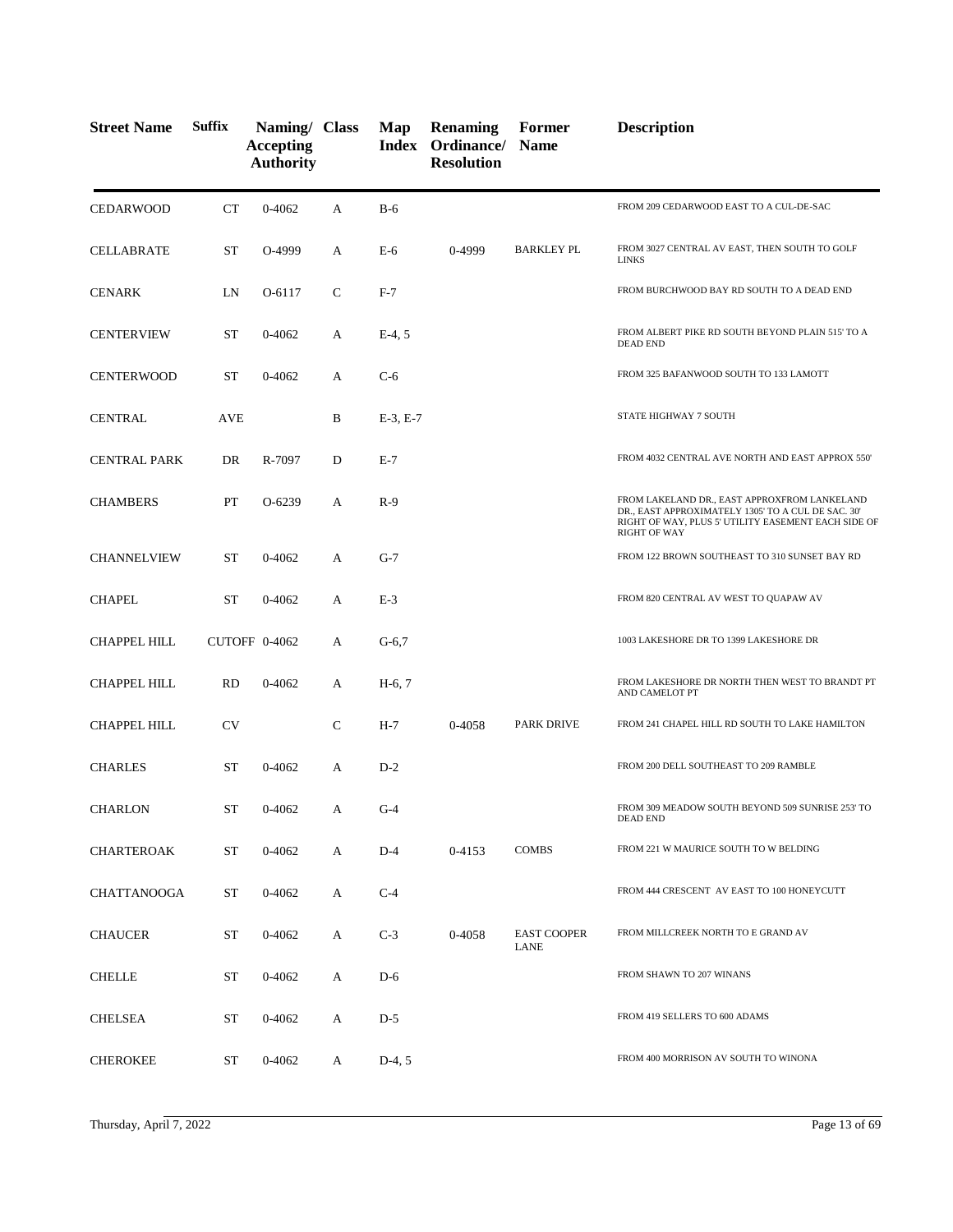| <b>Street Name</b>  | <b>Suffix</b> | Naming/ Class<br><b>Accepting</b><br><b>Authority</b> |              | Map      | <b>Renaming</b><br>Index Ordinance/<br><b>Resolution</b> | Former<br><b>Name</b> | <b>Description</b>                                                                 |
|---------------------|---------------|-------------------------------------------------------|--------------|----------|----------------------------------------------------------|-----------------------|------------------------------------------------------------------------------------|
| <b>CHERRY</b>       | <b>ST</b>     | $0 - 4062$                                            | A            | $D-4$    |                                                          |                       | FROM 1123 W GRAND AV SOUTH TO 120 W MAURICE                                        |
| <b>CHERRYWOOD</b>   | ST            | 0-4062                                                | A            | F-6      |                                                          |                       | FROM 219 SPRUCE SOUTH TO 417 COTTONWOOD                                            |
| <b>CHESAPEAKE</b>   | <b>CV</b>     | O-6117                                                | $\mathsf{C}$ | $G-8$    |                                                          |                       | FROM BURCHWOOD BAY RD NORTHWEST TO DEAD END                                        |
| <b>CHESS</b>        | ST            | 0-4062                                                | A            | $F-5$    |                                                          |                       | FROM 213 WYNN WEST TO FREEMAN                                                      |
| <b>CHESSWOOD</b>    | PL            | R-5187                                                | $\mathsf{C}$ | $I-6$    |                                                          |                       | FROM KLEINSHORE RD EAST TO A DEAD-END                                              |
| <b>CHESTNUT</b>     | <b>ST</b>     | 0-4062                                                | A            | $D-4$    | 0-4058                                                   | <b>TULIP</b>          | FROM 332 SILVER SOUTHEAST TO 349 CRESCENT AV                                       |
| <b>CHICKADEE</b>    | <b>ST</b>     |                                                       | D            | $B-5$    | R-5218                                                   |                       | FROM THE 300 BLK OF WHISPERING HILLS NORTH TO A<br><b>DEAD END</b>                 |
| <b>CHIMNEY ROCK</b> | CT            | 0-4062                                                | A            | $B-6$    |                                                          |                       | FROM END OF CEDARWOOD EAST BEYOND KINGSBROOK<br>171' TO DEAD END (END OF PAVEMENT) |
| <b>CHINCAPIN</b>    | <b>ST</b>     | $0 - 4062$                                            | A            | $E-4$    |                                                          |                       | FROM 206 PECAN NORTHWEST TO 831 PROSPECT AV                                        |
| <b>CHIPPEWA</b>     | <b>CT</b>     | 0-4062                                                | A            | $C-5$    | 0-4058                                                   | <b>CHEROKEE CT</b>    | FROM 10SHAWNEE SOUTH 301' TO DEAD END                                              |
| <b>CHITWOOD</b>     | <b>ST</b>     | 0-4062                                                | A            | $F-5$    |                                                          |                       | FROM 600 PLAIN SOUTH TO 207 LEXINGTON                                              |
| <b>CHOCTAW</b>      | <b>CT</b>     | 0-4062                                                | A            | $C-5$    |                                                          |                       | FROM 103APACHE WEST TO CUL-DE-SAC                                                  |
| <b>CHURCH</b>       | <b>ST</b>     | 0-4062                                                | A            | $D-3, 4$ |                                                          |                       | FROM BROADWAY TERR NORTHEAST TO LAUREL                                             |
| <b>CIRCLE</b>       | DR            | 0-4062                                                | A            | $D-2$    |                                                          |                       | FROM PARK AV TO 313 MOUNTAIN VALLEY                                                |
| <b>CIVIC</b>        | <b>ST</b>     | 0-4062                                                | A            | $D-3$    | 0-4756                                                   | <b>PLEASANT</b>       | FROM 217 RESERVE TO 209 CONVENTION BLVD                                            |
| <b>CLAIRMONT</b>    | <b>ST</b>     | 0-4062                                                | A            | $D-5$    |                                                          |                       | FROM 420 HOLLYWOOD AV SOUTH TO CHELSEA                                             |
| <b>CLARA</b>        | <b>ST</b>     | 0-4062                                                | A            | $C-3, 4$ |                                                          |                       | FROM CYPRESS EAST BEYOND YARDLEY 170' TO A DEAD<br><b>END</b>                      |
| <b>CLARK</b>        | ST            | 0-4062                                                | A            | $E-5$    |                                                          |                       | FROM 400 OAKWOOD AV SOUTH TO 243 LEONARD                                           |
| <b>CLARKSON</b>     | <b>ST</b>     | 0-4062                                                | A            | $F-3$    |                                                          |                       | FROM 900 WHITTINGTON AV SOUTH TO 259 ST GEORGE                                     |
| <b>CLAY</b>         | ST            | 0-4062                                                | A            | $D-4$    |                                                          |                       | FROM 118 WILMOT EAST TO WILLIAMS                                                   |
| <b>CLEARVIEW</b>    | <b>LOOP</b>   | 0-4062                                                | A            | $D-6$    |                                                          |                       | FROM 307 INDIAN HILLS IN A CIRCLE                                                  |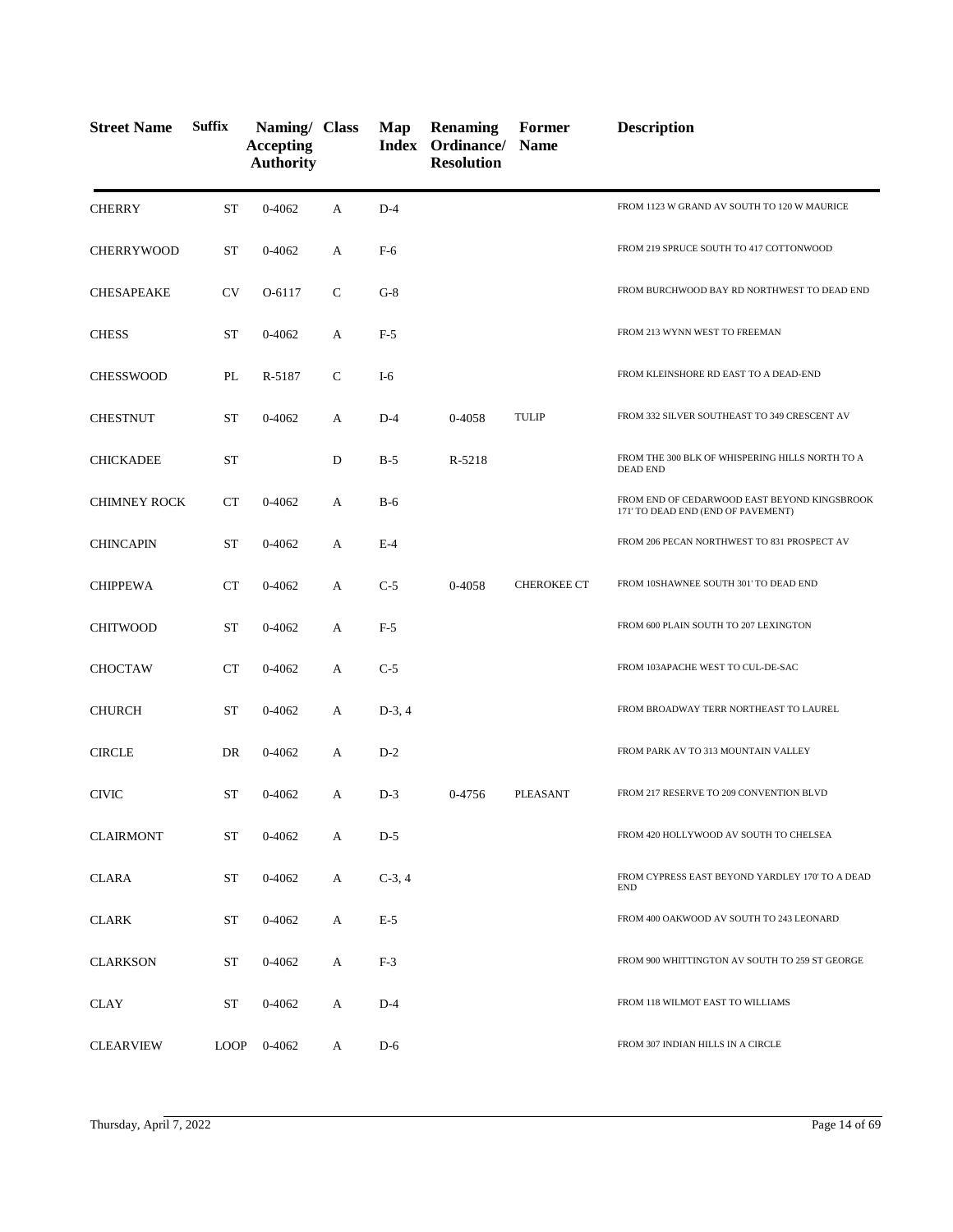| <b>Street Name</b>    | <b>Suffix</b> | Naming/ Class<br><b>Accepting</b><br><b>Authority</b> |              | Map      | <b>Renaming</b><br>Index Ordinance/ Name<br><b>Resolution</b> | Former | <b>Description</b>                                                                                                                                   |
|-----------------------|---------------|-------------------------------------------------------|--------------|----------|---------------------------------------------------------------|--------|------------------------------------------------------------------------------------------------------------------------------------------------------|
| <b>CLEARWATER</b>     | <b>CV</b>     | $0 - 6325$                                            | $\mathsf{C}$ | $D-7$    | O-6260                                                        |        | CLEARWATER CIR FROM BAYSHORE CV, NORTH APPOXIMATELY 280', THEN<br>SOUTHEAST APPROXIMATELY 600', THEN NORTH EAST IN<br>CIRCLE BACK TO CLEARWATER COVE |
| <b>CLEARWATER</b>     | <b>CT</b>     | $0 - 6260$                                            | $\mathsf{C}$ | $D-8$    |                                                               |        | FROM CLEARWATER CV, SOUTH AND EAST FOR<br>APPROXIMATELY 191', ENDING AT DEAD END                                                                     |
| <b>CLEVELAND</b>      | <b>ST</b>     | 0-4062                                                | А            | $D-4$    |                                                               |        | FROM E MAURICE SOUTH TO WHITE                                                                                                                        |
| <b>CLIFF</b>          | <b>TER</b>    |                                                       | $\mathsf{C}$ | $I-6$    | R-3585                                                        |        | FROM 127 CLIFF LP NORTHWEST TO A DEAD END                                                                                                            |
| <b>CLIFF</b>          | <b>LOOP</b>   |                                                       | $\mathsf{C}$ | $I-6$    | <b>PLANG</b>                                                  |        | NORTHWEST OFF 100 BLK STEARNS PT TO A CUL-DE-SAC                                                                                                     |
| <b>CLINTON</b>        | <b>ST</b>     | 0-4062                                                | A            | $D-2$    |                                                               |        | FROM 311 MINERAL NORTHWEST TO CONGRESS                                                                                                               |
| <b>CLOUD REST</b>     | <b>CT</b>     | 0-4062                                                | A            | $B-3$    |                                                               |        | FROM 315 DAVIS DR WEST TO WHISTLER                                                                                                                   |
| <b>CLUBHOUSE</b>      | <b>CIR</b>    | O-6383                                                | A            | $B-8$    |                                                               |        | FROM SHADY HEIGHTS RD, NORTH APPROXIMATELY 1275',<br>THEN WEST IN A CIRCLE BACK TO CLUBHOUSE CIR. 40'<br><b>RIGHT OF WAY</b>                         |
| <b>CLYDE</b>          | ST            | 0-4062                                                | A            | $F-5$    |                                                               |        | FROM 1631 W ST LOUIS SOUTH TO 117 BURROUGHS                                                                                                          |
| <b>COACH</b>          | ST            | 0-4062                                                | А            | $F-6$    |                                                               |        | FROM 1600 RICHARD WEST TO LEONARD                                                                                                                    |
| <b>COCA BAY</b>       | PT            | 0-4062                                                | А            | $G-7$    |                                                               |        | FROM 857 BURCHWOOD BAY RD WEST ABOUT 690' TO CUL-<br>DE-SAC                                                                                          |
| CODY                  | <b>TER</b>    | O-6117                                                | C            | $G-8$    |                                                               |        | FROM BURCHWOOD BAY RD WEST TO A DEAD END                                                                                                             |
| <b>COLEMAN</b>        | PL            | 0-4062                                                | А            | E-6      |                                                               |        | FROM 10 LARY TO 317 BROADMOOR                                                                                                                        |
| COLONIAL              | TRL           | 0-4062                                                | A            | $B-6$    |                                                               |        | FROM 3900 MALVERN AV NORTH 1855' TO A DEAD END                                                                                                       |
| COLORADO              | ST            | 0-4062                                                | А            | $C-3$    |                                                               |        | FROM TEXAS BEYOND TENNESSEE TO DEAD END (RIGHT<br>OF WAY BEYOND TENNESSEE NOT MAINTAINED)                                                            |
| <b>COLUMBIA HILLS</b> | <b>ST</b>     | 0-4062                                                | А            | $D, E-6$ |                                                               |        | FROM 4126 CENTRAL AV EAST TO NORTON                                                                                                                  |
| <b>COMANCHE</b>       | CT            | 0-4062                                                | A            | $C-5$    |                                                               |        | FROM APACHE 430' TO DEAD END                                                                                                                         |
| <b>COMP</b>           | ST            | 0-4062                                                | A            | $F-5$    |                                                               |        | FROM 2114 ALBERT PIKE RD NORTH TO 209 BENNETT                                                                                                        |
| <b>CONEFLOWER</b>     | <b>CT</b>     | R-9080                                                | D            | $C-7$    |                                                               |        | FROM THE CENTERLINE AT THE END OF BLUBELL CT.<br>EXTENSION, EAST APPROXIMATELY 160' TO DEAD END<br>AND APPROXMITALEY 356' TO PIPER LN.               |
| <b>CONES</b>          | <b>RD</b>     | 0-4062                                                | А            | $B, C-4$ |                                                               |        | FROM MALVERN AV EAST TO STACY                                                                                                                        |
| <b>CONGER</b>         | ALY           | 0-4793                                                | E            | $D-4$    |                                                               |        | FROM 8 FORDYCE SOUTHWEST TO DEAD END                                                                                                                 |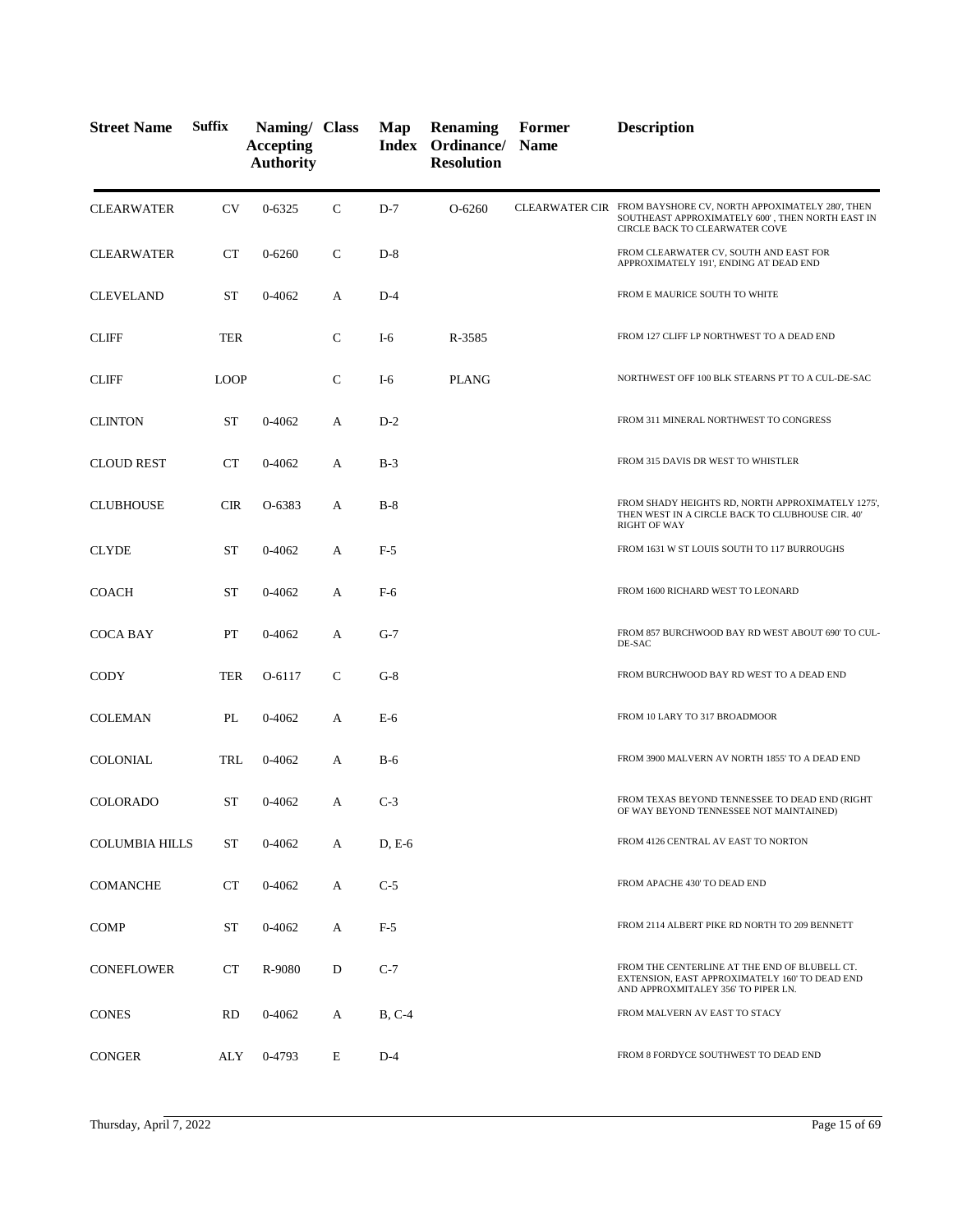| <b>Street Name</b>  | <b>Suffix</b> | Naming/ Class<br><b>Accepting</b><br><b>Authority</b> |               | Map      | <b>Renaming</b><br>Index Ordinance/ Name<br><b>Resolution</b> | Former                   | <b>Description</b>                                                                                 |
|---------------------|---------------|-------------------------------------------------------|---------------|----------|---------------------------------------------------------------|--------------------------|----------------------------------------------------------------------------------------------------|
| <b>CONGRESS</b>     | <b>ST</b>     | 0-4062                                                | A             | $D-2$    |                                                               |                          | FROM END OF (309) RUSSELL EAST TO MTN VALLEY                                                       |
| <b>CONNIE JO</b>    | ST            | R-4611                                                | D             | $D-6$    |                                                               |                          | FROM HART CIR SOUTHWEST AND SOUTH TO<br><b>CEDARCREST CT</b>                                       |
| <b>CONQUEST</b>     | LN            | R-9836                                                | D             | $E-8$    |                                                               |                          | FROM POST PT, EAST, THEN SOUTH APPROX. 800' TO FIVE<br>POINTS RD                                   |
| <b>CONVENTION</b>   | <b>BLVD</b>   | 0-4062                                                | А             | $D-3$    |                                                               |                          | FROM 305 MALVERN AV EAST TO 651 E GRAND                                                            |
| <b>CONWAY</b>       | TER           | 0-4062                                                | A             | $D-2$    | 0-4058                                                        | <b>CONWAY BLVD</b>       | FROM CIRCLE DR NORTHEAST 1141' TO DEAD END                                                         |
| CONWAY              | LN            |                                                       | $\mathsf{C}$  | $D-2$    | 0-4058                                                        | CONWAY<br><b>TERRACE</b> | PRIVATE DRIVE OFF OF CONWAY TERR                                                                   |
| <b>COOLIDGE</b>     | <b>ST</b>     | $0 - 4062$                                            | A             | $D-2$    | 0-4058                                                        | <b>MT.AIR PLACE</b>      | FROM PARK AV SOUTH TO EDGEWOOD                                                                     |
| <b>COOMBER</b>      | <b>ST</b>     | 0-4062                                                | A             | $C-5$    |                                                               |                          | FROM 100 FARNSWORTH TO 309 LAKESIDE RD                                                             |
| <b>COOPER</b>       | <b>ST</b>     | 0-4062                                                | А             | $F-4, 5$ |                                                               |                          | FROM HOBSON AV SOUTH TO ALBERT PIKE                                                                |
| <b>COPPERLEAF</b>   | <b>CT</b>     | R-4826                                                | A             | $B-7$    | 0-5263                                                        |                          | FROM 363 MAPLELEAF CIR EAST TO CUL-DE-SAC                                                          |
| <b>CORNELL</b>      | LN            |                                                       | $\mathsf{C}$  | $B-4$    |                                                               |                          | FROM 1499 CONES RD NORTH TO DEAD END                                                               |
| <b>CORNERSTONE</b>  | <b>BLVD</b>   | R-3839                                                | $\mathcal{C}$ | $E-7$    |                                                               |                          | EAST FROM 3819 CENTRAL AV CURVING NORTH WITHIN<br>CORNERSTONE SHOPPING CENTER TO JOIN PAKIS STREET |
| <b>CORNERSTONE</b>  | LN            |                                                       | $\mathsf{C}$  | $E-7$    | R-5218                                                        |                          | FROM CORNERSTONE BLVD EAST TO THE CITY LIMITS                                                      |
| <b>CORPORATE</b>    | <b>TER</b>    | O-6163                                                | A             | $E-7$    |                                                               |                          | FROM CENTRAL AV NORTH 811' TO DESAI PATEL CT                                                       |
| <b>CORTEZ</b>       | <b>ST</b>     | $0 - 4062$                                            | A             | $G-6,7$  |                                                               |                          | FROM 107 VILLAGE RD WEST TO 215 SAN MATEO DR                                                       |
| COTTAGE             | <b>ST</b>     | $0 - 4062$                                            | А             | $D-3$    |                                                               |                          | FROM 120 GULPHA NORTHWEST BEYOND 215 CHURCH 102'<br>TO A DEAD END                                  |
| <b>COTTONWOOD</b>   | <b>ST</b>     | 0-4062                                                | A             | F-6      |                                                               |                          | FROM END OF (207) DOGWOOD WEST TO 305 ROSEWOOD                                                     |
| COTTRELL            | <b>AVE</b>    | $0 - 4062$                                            | А             | $D-3$    | 0-4756                                                        | <b>GULPHA</b>            | FROM 698 E GRAND EAST TO 406 CYPRESS                                                               |
| <b>COUNTRY CLUB</b> | DR            | 0-4062                                                | А             | $C-5$    |                                                               |                          | FROM 2011 MALVERN AV WEST TO 435 SHADY GROVE RD                                                    |
| <b>COURT</b>        | ST            | 0-4062                                                | A             | $D, E-3$ |                                                               |                          | FROM 600 CENTRAL AV SOUTHWEST TO PROSPECT AV                                                       |
| <b>COURTHOUSE</b>   | ALY           | 0-4793                                                | E             | $E-4$    | 0-4109                                                        | MCCAFFERTY PL            | FROM 517 OUACHITA AV TO 629 QUAPAW AV                                                              |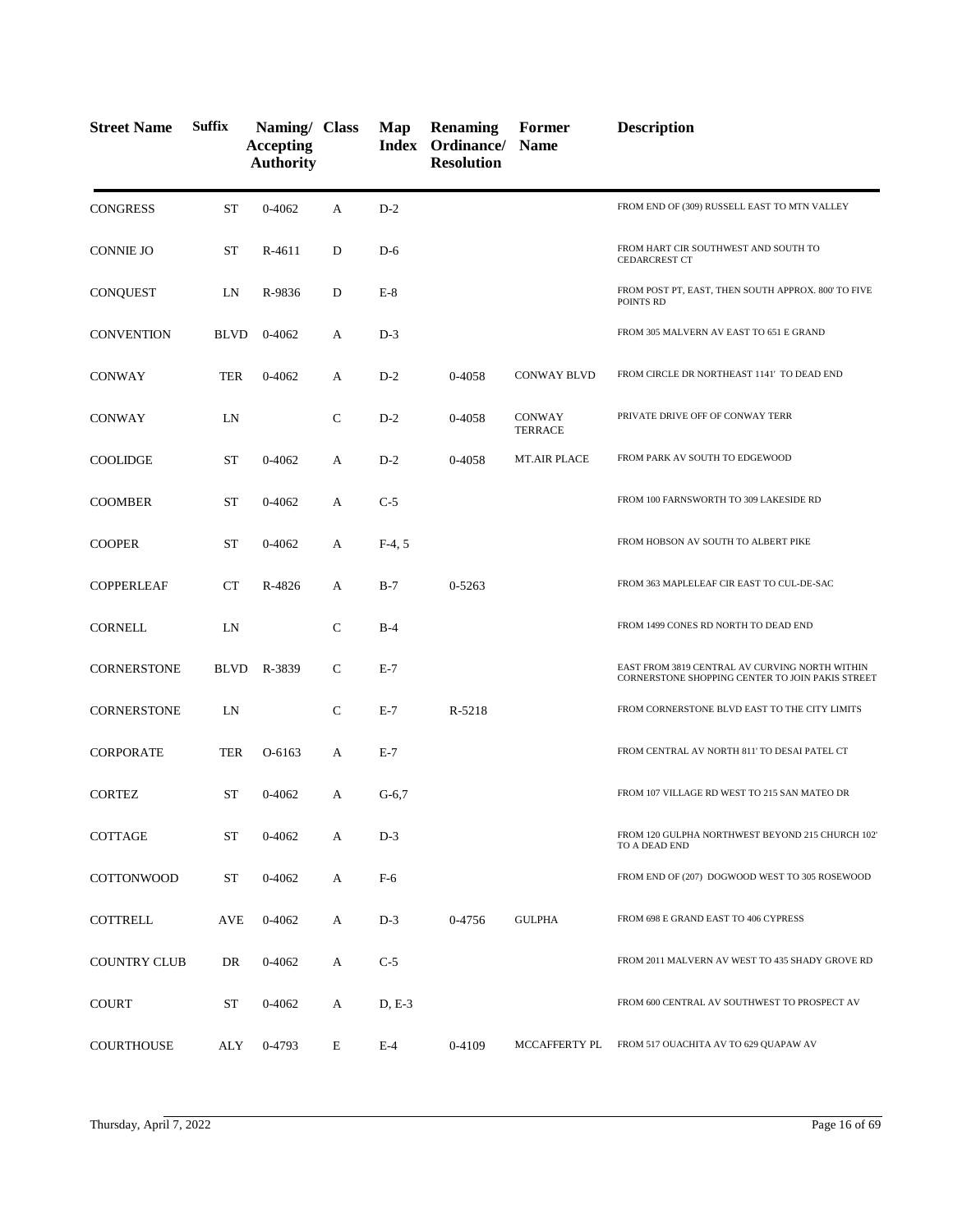| <b>Street Name</b>     | <b>Suffix</b> | Naming/ Class<br><b>Accepting</b><br><b>Authority</b> |              | Map         | <b>Renaming</b><br>Index Ordinance/ Name<br><b>Resolution</b> | Former               | <b>Description</b>                                                               |
|------------------------|---------------|-------------------------------------------------------|--------------|-------------|---------------------------------------------------------------|----------------------|----------------------------------------------------------------------------------|
| <b>COVE</b>            | <b>ST</b>     | $0 - 4062$                                            | A            | $D-2$       |                                                               |                      | FROM 760 PARK AV NORTHWEST TO 206 POPLAR                                         |
| <b>COVINGTON</b>       | <b>XING</b>   | O-5612                                                | A            | $C-7$       |                                                               |                      | FROM COVINGTON RIGHT CT EAST FOR 130' TO DEAD END                                |
| <b>COVINGTON LEFT</b>  | CT            | R-6135                                                | D            | $C-7$       |                                                               |                      | FROM ABOUT 144 GRANDPOINT DR SOUTH TO A CUL-DE-<br><b>SAC</b>                    |
| <b>COVINGTON RIGHT</b> | CT            | O-5612                                                | A            | $C-7$       |                                                               |                      | FROM GRANDPOINT DR SOUTH TO A CUL-DE-SAC                                         |
| COY                    | <b>ST</b>     | 0-4062                                                | A            | $D-3$       | 0-4058                                                        | RESERVE, CYPRES<br>S | FROM 815 SPRING AT HIGHRISE CIR. NORTH AND EAST TO<br>1045 E GRAND AV            |
| COY                    | CT            | $0 - 4062$                                            | А            | $D-3$       | 0-4058                                                        | <b>RESERVE</b>       | FROM COY EAST 218' TO DEAD END                                                   |
| <b>COYOTE</b>          | CT            | 0-4062                                                | А            | $B-5$       |                                                               |                      | FROM 314 QUAIL CREEK RD NORTH TO CUL-DE-SAC                                      |
| <b>CRACKERBOX</b>      | LN            | R-5594                                                | C            | $H-6$       |                                                               |                      | FROM A DEAD END ABOUT 625 FEET WEST TO 114<br><b>BLACKHAWK</b>                   |
| <b>CRAIG</b>           | <b>TER</b>    | 0-4062                                                | A            | $D-2$       |                                                               |                      | FROM 202 RAMBLE SOUTH SOUTHWEST 1091' TO DEAD END                                |
| <b>CRAIGHEAD</b>       | ALY           | $0 - 5515$                                            | E            | $E$ , $D-3$ |                                                               |                      | FROM 210 SPRING ST SOUTH TO 111 CONVENTION BLVD                                  |
| <b>CRAVENS</b>         | DR            | R-9454                                                | $\mathsf{C}$ | E-6         |                                                               |                      | FROM CENTRAL AVE, EAST APPROXIMATELY 90'-0"                                      |
| <b>CRAWFORD</b>        | <b>ST</b>     | 0-4062                                                | A            | E-6         |                                                               |                      | FROM CENTRAL AV WEST TO 808 HIGDON FERRY RD                                      |
| <b>CREEK</b>           | <b>ST</b>     | 0-4062                                                | А            | $D-4$       |                                                               |                      | FROM 407 MALVERN AV SOUTHWEST TO BROADWAY TERR                                   |
| <b>CREEKVIEW</b>       | TER           | 0-5786                                                | А            | $G-8$       |                                                               |                      | FROM CREEKVIEW LN EAST TO CUL-DE-SAC                                             |
| <b>CREEKVIEW</b>       | <b>ST</b>     | 0-5786                                                | A            | $G-8$       |                                                               | <b>CREEKVIEW LN</b>  | FROM BURCHWOOD BAY RD NORTH TO INTERSECTION OF<br>CREEKVIEW TER AND CREEKVIEW CT |
| <b>CREEKVIEW</b>       | CT            | 0-5786                                                | A            | $G-8$       |                                                               |                      | FROM CREEKVIEW LN WEST AND SOUTH TO CUL-DE-SAC                                   |
| <b>CRESCENDA</b>       | TRL           | R-6118                                                | D            | $B-9$       |                                                               |                      | FROM DELLMERE DR NORTH TO A DEAD END                                             |
| <b>CRESCENT</b>        | AVE           | 0-4062                                                | А            | $D-4$       |                                                               |                      | FROM 1000 MALVERN AV EAST AND NORTHWEST TO 518 E<br><b>GRAND AV</b>              |
| <b>CREST</b>           | ST            | 0-4062                                                | A            | $E-2, 3$    |                                                               |                      | FROM 220 PARK AV NORTHWEST TO 169 AMBER                                          |
| <b>CRESTWOOD</b>       | ST            | 0-4062                                                | A            | $E-5$       |                                                               |                      | FROM 2500 CENTRAL AV TO 1127 THIRD                                               |
| <b>CRIMSON</b>         | ST            | 0-4062                                                | A            | $G-5$       | 0-4058                                                        | <b>CASH LANE</b>     | FROM 1927 ALBERT PIKE RD SOUTH TO 320 CASH                                       |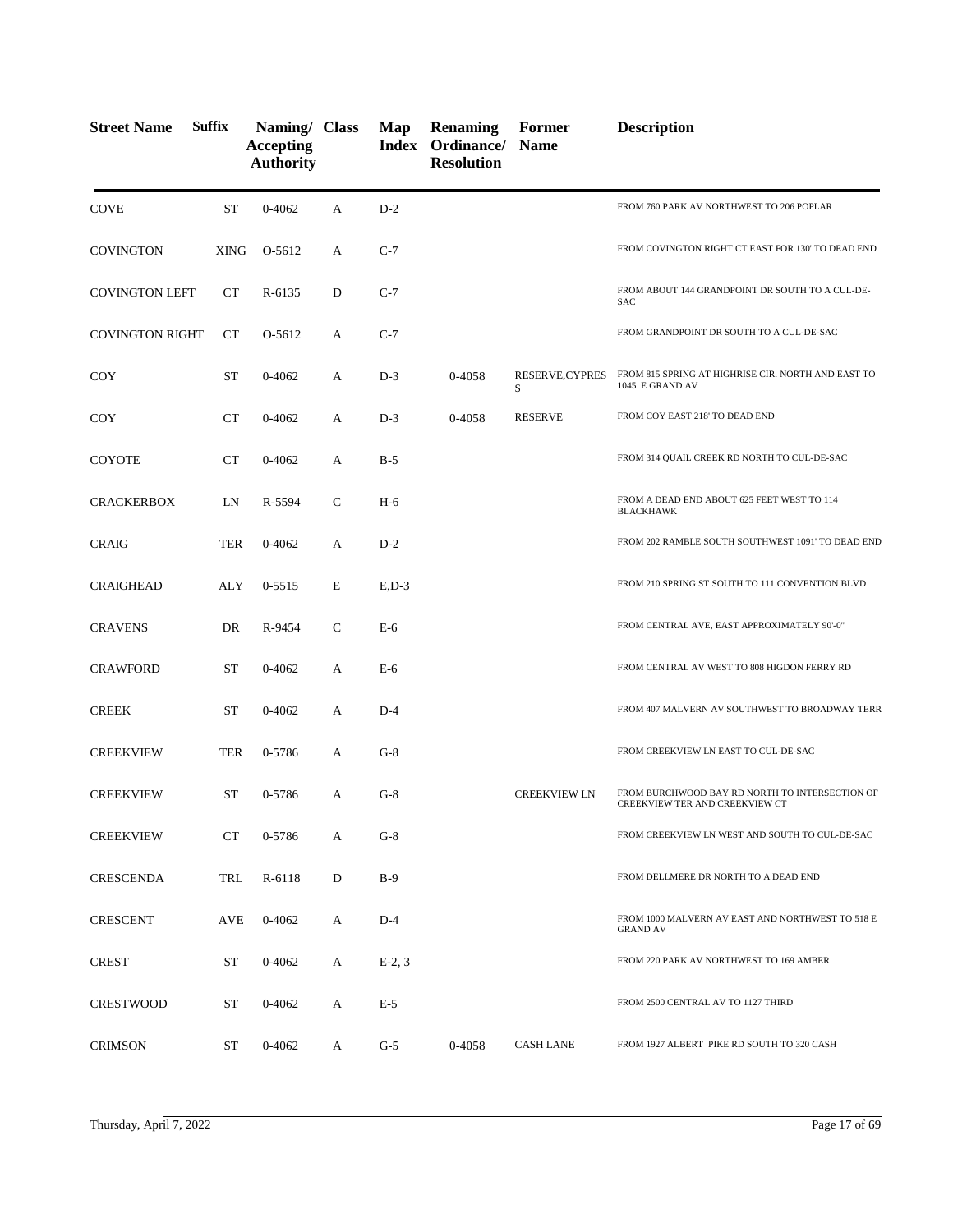| <b>Street Name</b> | <b>Suffix</b> | Naming/ Class<br><b>Accepting</b><br><b>Authority</b> |   | Map          | <b>Renaming</b><br>Index Ordinance/<br><b>Resolution</b> | Former<br><b>Name</b> | <b>Description</b>                                                                       |
|--------------------|---------------|-------------------------------------------------------|---|--------------|----------------------------------------------------------|-----------------------|------------------------------------------------------------------------------------------|
| <b>CROCKETT</b>    | <b>ST</b>     | 0-4062                                                | A | $C-6$        | 0-4058                                                   | <b>COUNTY ROAD</b>    | FROM SHADY GROVE RD WEST BEYOND WATSON 297' TO<br><b>DEAD END</b>                        |
| <b>CROCUS</b>      | <b>ST</b>     | 0-4062                                                | A | $F-4$        |                                                          |                       | FROM 306 POINSETTIA WEST TO N MISSION                                                    |
| <b>CROMWELL</b>    | CT            | O-4998                                                | A | $B-6$        |                                                          |                       | FROM 214 SARATOGA NORTH ABOUT 570' TO CUL-DE-SAC<br>AND SOUTH ABOUT 270' TO A CUL-DE-SAC |
| <b>CROSS</b>       | <b>ST</b>     | 0-4062                                                | A | $D-4$        |                                                          |                       | FROM 219 BLAKE SOUTH AND SOUTHEAST TO 115<br><b>OVERTON</b>                              |
| <b>CROWN</b>       | <b>ST</b>     | $0 - 4062$                                            | А | $E-3$        |                                                          |                       | FROM 220 PROSPECT AV SOUTH TO CHAPEL                                                     |
| <b>CURL</b>        | <b>ST</b>     | 0-4062                                                | A | $D-4$        |                                                          |                       | FROM 221 JACKSON SOUTH TO 400 RUNYON                                                     |
| <b>CURVE</b>       | <b>TER</b>    | $0 - 4062$                                            | A | $E-4$        |                                                          |                       | FROM 800 PROSPECT AV NORTH THEN WEST 1 BLK 543' TO<br><b>DEAD END</b>                    |
| <b>CYPRESS</b>     | <b>ST</b>     | 0-4062                                                | A | $C$ , D-3, 4 |                                                          |                       | FROM 1020 E GRAND AV SOUTH TO RAYMOND                                                    |
| <b>CYPRESS</b>     | ALY           | 0-5564                                                | E | $D-4$        |                                                          |                       | FROM 641 SILVER STREET SOUTHEAST TO CYPRESS<br><b>STREET</b>                             |
| <b>CYPRESSVALE</b> | <b>ST</b>     | 0-4062                                                | A | $C$ , D-4    | 0-4161                                                   | <b>CYPRESS</b>        | FROM 121 WADE SOUTH TO DRIFTWOOD                                                         |
| <b>DAFFODIL</b>    | <b>ST</b>     | 0-4062                                                | A | $H-7$        |                                                          |                       | FROM 1153 LAKESHORE DR SOUTH BEYOND HORSESHOE<br>1002' TO A DEAD END AT 223 DAFFODIL     |
| DAHLIA             | <b>ST</b>     | 0-4062                                                | А | $F-4$        |                                                          |                       | FROM 113 POINSETTIA WEST TO 131 N MISSION                                                |
| <b>DAISY</b>       | <b>ST</b>     | 0-4062                                                | A | $D-4$        |                                                          |                       | FROM 300 GROVE SOUTH TO 339 E GRAND AV                                                   |
| <b>DALEWOOD</b>    | <b>ST</b>     | 0-4062                                                | A | $B-7$        |                                                          |                       | FROM 525 CARPENTER DAM RD EAST TO TORREY CT                                              |
| <b>DALEY</b>       | <b>TER</b>    | 0-4062                                                | А | $F-3$        |                                                          |                       | FROM WHITTINGTON NORTH 1090' TO DEAD END                                                 |
| <b>DAMIAN</b>      | <b>CT</b>     | O-5605                                                | A | $C-7$        |                                                          |                       | FROM 1201 SHADY GROVE SOUTH TO A CUL-DE-SAC                                              |
| <b>DANDELION</b>   | <b>ST</b>     | $0 - 4062$                                            | A | $C-3$        |                                                          |                       | FROM 505 MILLCREEK RD NORTH TO 515 BERTHA                                                |
| <b>DANDY</b>       | <b>ALY</b>    |                                                       | D | $D,E-4$      | 0-4167                                                   |                       | FROM DARBY ALY WEST TO DEAD END                                                          |
| <b>DANWOOD</b>     | <b>ST</b>     | $0 - 4062$                                            | A | $C-5$        |                                                          |                       | FROM 104 JEFF SOUTH TO 203 DEANWOOD TERR                                                 |
| DARBY              | ALY           | 0-4062                                                | E | $D-4$        | 0-4058                                                   | <b>DAVIS COURT</b>    | FROM HOBSON AV SOUTH TO W BELDING                                                        |
| <b>DARLENE</b>     | <b>CT</b>     | 0-4062                                                | A | $D-5$        |                                                          |                       | FROM FAIR OAKS PL TO CUL-DE-SAC                                                          |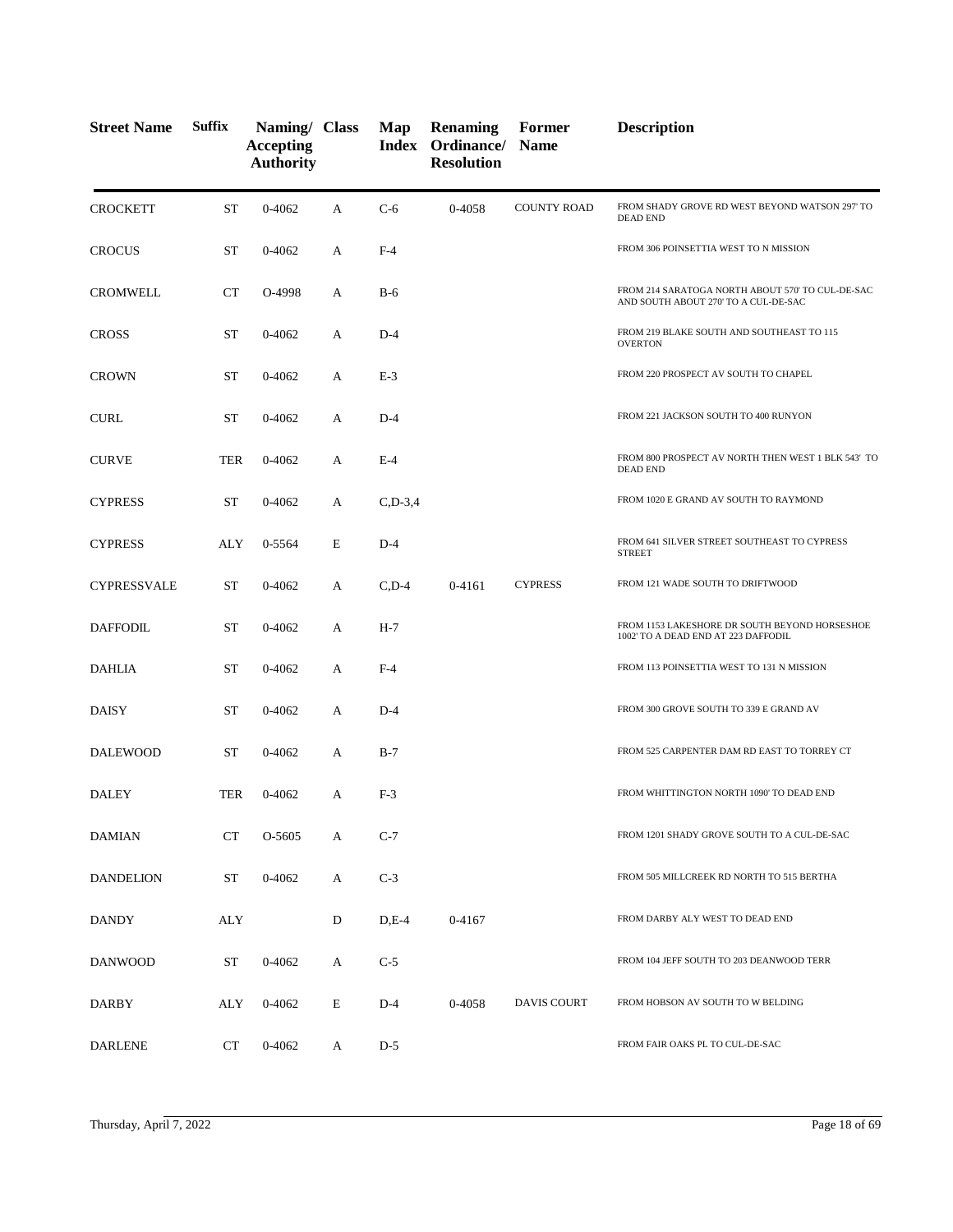| <b>Street Name</b>  | <b>Suffix</b> | Naming/ Class<br><b>Accepting</b><br><b>Authority</b> |              | Map      | <b>Renaming</b><br>Index Ordinance/ Name<br><b>Resolution</b> | Former                               | <b>Description</b>                                                                                      |
|---------------------|---------------|-------------------------------------------------------|--------------|----------|---------------------------------------------------------------|--------------------------------------|---------------------------------------------------------------------------------------------------------|
| <b>DARRELL</b>      | PL            | 0-4062                                                | A            | $E-7$    | 0-4137                                                        | <b>W ELICE</b>                       | FROM 161 ELICE CIR SOUTH 125' TO DEAD END                                                               |
| <b>DAVID</b>        | <b>ST</b>     | 0-4062                                                | A            | $C-4$    |                                                               |                                      | FROM 414 CONES RD SOUTH TO 339 PLEASANT VALLEY                                                          |
| <b>DAVID ALLEN</b>  | <b>ST</b>     | O-4872                                                | A            | $B-6$    |                                                               |                                      | FROM 100 SKYLINE DR SOUTH TO 101 LIGHTNER                                                               |
| <b>DAVID ROBERT</b> | <b>CT</b>     | $0 - 4062$                                            | A            | $C-5$    | 0-4058                                                        | <b>DAVID ROBERT</b><br><b>CIRCLE</b> | FROM 103 DOTTIE SOUTH TO CUL-DE-SAC                                                                     |
| <b>DAVIDSON</b>     | DR            | $0 - 4062$                                            | A            | $B-7$    |                                                               |                                      | FROM SHADY GROVE RD SOUTH TO CITY LIMITS @ SEWER<br><b>PLANT</b>                                        |
| <b>DAVIS</b>        | DR            | 0-4062                                                | A            | $B-3$    |                                                               |                                      | FROM HWY 70E NORTH TO MILLCREEK RD                                                                      |
| <b>DAWER</b>        | <b>ST</b>     | $0 - 4062$                                            | A            | $E-4$    |                                                               |                                      | FROM HAZEL AT W MAURICE SOUTH TO 205 HAGEN                                                              |
| <b>DEANWOOD</b>     | <b>TER</b>    | $0 - 4062$                                            | А            | $C-5$    |                                                               |                                      | FROM 423 BELLAIRE DR EAST 2079' TO DEAD END                                                             |
| <b>DEBORAH</b>      | LN            |                                                       | $\mathsf{C}$ | $H-6$    |                                                               |                                      | NOT OPEN - FROM LAKESHORE DR SOUTH TO EDGEWATER                                                         |
| <b>DELAWARE</b>     | <b>ST</b>     | 0-4062                                                | A            | $D-5$    |                                                               |                                      | FROM 424 HOLLYWOOD AV SOUTH TO CHELSEA                                                                  |
| <b>DELL</b>         | <b>ST</b>     | $0 - 4062$                                            | A            | $D-2$    |                                                               |                                      | FROM 701 PARK AV EAST TO RAMBLE                                                                         |
| <b>DELLMERE</b>     | BLVD          | R-6118                                                | D            | $B-9$    |                                                               |                                      | FROM THE 500 BLK OF RED RIDGE BLVD NORTH TO A<br>DEAD-END                                               |
| DELLMERE            | <b>CV</b>     | R-6118                                                | D            | $B-9$    |                                                               |                                      | FROM DELLMERE DR SOUTH AND EAST TO A CUL-DE-SAC                                                         |
| <b>DELLMERE</b>     | DR            | R-6118                                                | D            | $B-9$    |                                                               |                                      | FROM DELLMERE BLVD EAST TO A DEAD-END                                                                   |
| <b>DENVER</b>       | ST            | $0 - 4062$                                            | A            | $C-4$    |                                                               |                                      | FROM MONTREAL SOUTH TO 215 CHATTANOOGA                                                                  |
| DEPALMA             | DR            | R-9352                                                | A            | $B-8$    | 0-6383                                                        |                                      | FROM SHADY HEIGHTS RD, NORTH THEN NORTHEAST<br>APPROXIMATELY 950' TO CLUBHOUSE CIR. 40' RIGHT OF<br>WAY |
| <b>DESAI PATEL</b>  | CT            | O-6163                                                | A            | $E-7$    |                                                               |                                      | FROM CORPORATE TER, WEST APPROXIMATELY 199' TO A<br><b>DEAD END</b>                                     |
| <b>DETROIT</b>      | <b>ST</b>     | 0-4062                                                | A            | $C-4$    | 0-4058                                                        | <b>OAKLAND</b>                       | FROM 337 CYPRESSVALE EAST TO 315 CARVER                                                                 |
| <b>DEXTER</b>       | <b>ST</b>     | 0-4062                                                | A            | $F-5$    |                                                               |                                      | FROM 1729 W ST LOUIS SOUTH BEYOND SUN 168' TO DEAD<br><b>END</b>                                        |
| <b>DICKSON</b>      | ST            | $0 - 4062$                                            | A            | $G-5$    | 0-4058                                                        | <b>SOUTH DICKSON</b>                 | FROM ALBERT PIKE RD SOUTH 687' TO DEAD END                                                              |
| <b>DILLON</b>       | ST            | 0-4062                                                | A            | $C, D-4$ |                                                               |                                      | FROM ALDER TO POTTER                                                                                    |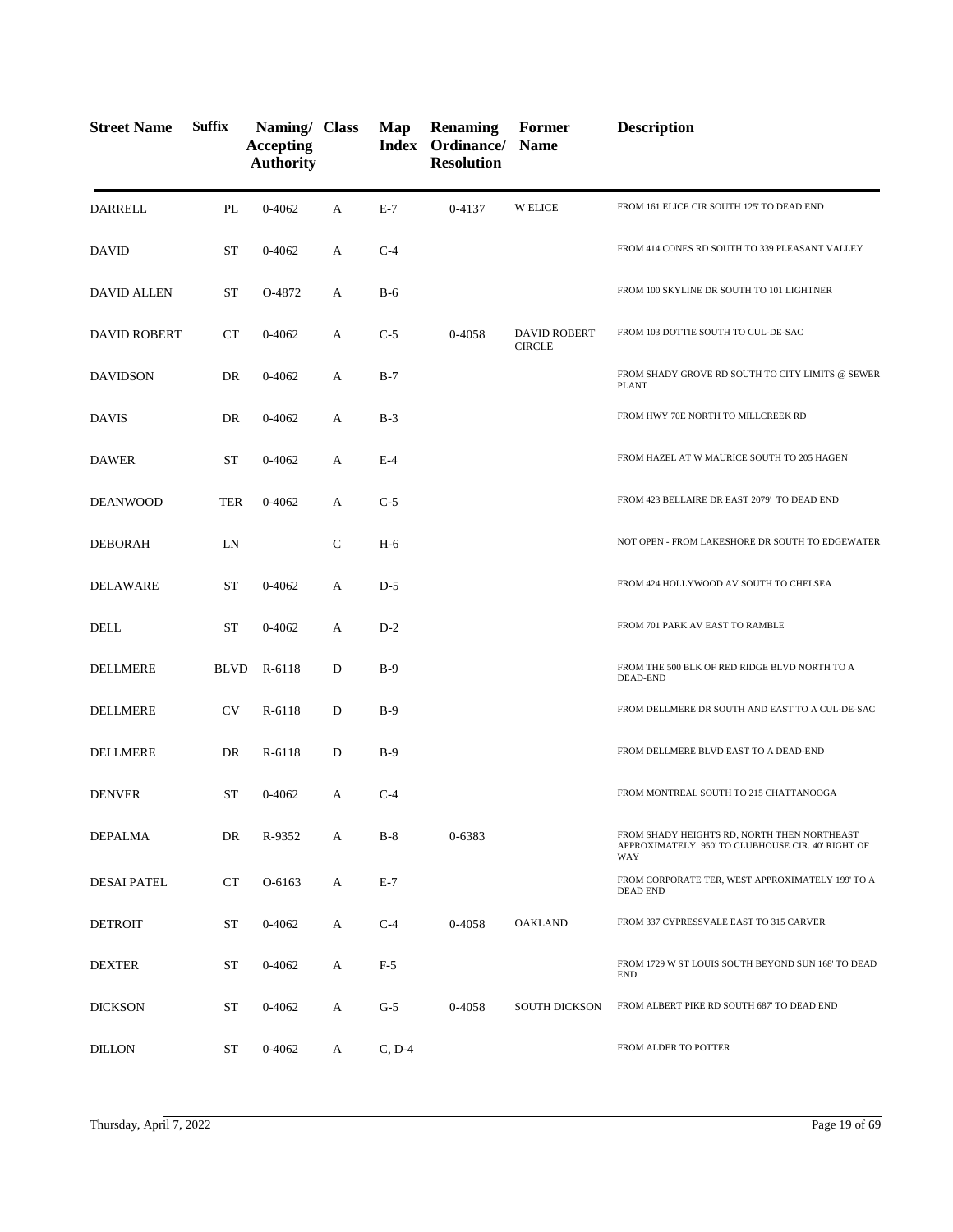| <b>Street Name</b>          | <b>Suffix</b> | Naming/ Class<br><b>Accepting</b><br><b>Authority</b> |              | Map            | <b>Renaming</b><br><b>Index Ordinance/ Name</b><br><b>Resolution</b> | Former              | <b>Description</b>                                                                       |
|-----------------------------|---------------|-------------------------------------------------------|--------------|----------------|----------------------------------------------------------------------|---------------------|------------------------------------------------------------------------------------------|
| <b>DINO</b>                 | <b>ST</b>     | 0-4847                                                | A            | C <sub>5</sub> | R-4169                                                               |                     | FROM 208 MARYLOU WEST FOR 975' TO A DEAD END                                             |
| <b>DISCOVERY BAY</b>        | LN            |                                                       | $\mathsf{C}$ | $H-7$          |                                                                      |                     | PRIVATE - FROM SUNSET BAY RD TO 200 BLOCK OF<br>DISCOVERY BAY LN (FORMALLY WESTRIDGE LN) |
| <b>DISCOVERY BAY</b>        | LN            |                                                       | $\mathsf{C}$ | $H-7$          | R-7272                                                               | <b>WESTRIDGE</b>    | FROM THE 100 BLOCK OF DISCOVERY BAY LN WEST IN A<br>CIRCLE BACK TO DISCOVERY BAY LN      |
| <b>DIVISION</b>             | <b>TRL</b>    | 0-4062                                                | A            | $E-3$          | $0 - 4151$                                                           |                     | FROM 179 CREST SOUTHEAST 425' TO A DEAD END                                              |
| <b>DOCKERY</b>              | LN            |                                                       | $\mathsf{C}$ | $G-5$          | 0-4058                                                               | <b>DON LANE</b>     | FROM ALBERT PIKE RD SOUTH TO DEAD END                                                    |
| <b>DOGWOOD</b>              | <b>ST</b>     | $0 - 4062$                                            | A            | $F-6$          |                                                                      |                     | FROM 500 BLK LAKESHORE DR SOUTH TO COTTONWOOD                                            |
| <b>DONNIE</b>               | CT            | $0 - 4062$                                            | A            | $G-5$          | 0-4058                                                               | <b>DONNIE DRIVE</b> | FROM 227 FAMILY PARK NORTH AND WEST 863' TO DEAD<br><b>END</b>                           |
| <b>DORIS</b>                | <b>CT</b>     | $0 - 4062$                                            | A            | $G-5$          |                                                                      |                     | FROM 313 HAMMOND WEST 444' TO DEAD END                                                   |
| <b>DORSAN</b>               | <b>TER</b>    | O-6117                                                | A            | $G-8$          |                                                                      |                     | FROM ARD PT TO A DEAD END                                                                |
| <b>DOTTIE</b>               | <b>ST</b>     | $0 - 4622$                                            | A            | $C-5$          |                                                                      |                     | FROM BELLAIRE DR WEST TO PAULINE                                                         |
| <b>DOVE HOLLOW</b>          | CT            | $0 - 4062$                                            | A            | $B-5$          |                                                                      |                     | FROM 309 QUAIL CREEK RD NORTH TO CUL-DE-SAC                                              |
| <b>DOWELL</b>               | LN            |                                                       | $\mathsf{C}$ | $C-7$          |                                                                      |                     | OFF 175 GEORGE FROM CITY LIMITS EAST                                                     |
| <b>DOWNS</b>                | <b>TER</b>    | $0 - 4062$                                            | A            | $E-3$          | 0-4058                                                               | <b>DALE</b>         | FROM 700 WHITTINGTON AV NORTHWEST 506' TO DEAD<br><b>END</b>                             |
| DR MARTIN<br>LUTHER KING JR | <b>EXPY</b>   | 4146                                                  | B            | $H-5,6$        |                                                                      |                     | HIGHWAY 70-270 EAST-WEST ARTERIAL                                                        |
| <b>DREAMERS</b>             | <b>CV</b>     | O-6117                                                | C            | $G-7$          |                                                                      |                     | FROM BUSTER REED DR SOUTHEAST TO A DEAD END                                              |
| <b>DREXEL</b>               | ST            | 0-4062                                                | A            | $D-4$          |                                                                      |                     | FROM 1400 MALVERN AV SOUTHWEST TO LINCOLN                                                |
| <b>DRIFTWOOD</b>            | ST            | 0-4062                                                | A            | $C-4$          |                                                                      |                     | FROM 715 CYPRESSVALE TO 222 TIRELLI                                                      |
| <b>DUFO</b>                 | CT            | 0-4062                                                | A            | $D-4$          |                                                                      |                     | FROM 314 1/2 E GRAND AV EAST 1 BLK 353' TO DEAD END                                      |
| E BELDING                   | ST            | 0-4062                                                | A            | $D-4$          | 0-4058                                                               | <b>BELDING</b>      | FROM HOT SPRINGS CREEK AT SHADY GROVE RD EAST<br>BEYOND LINCOLN 274' TO DEAD END         |
| E GRAND                     | AVE           |                                                       | B            | $A-F-4$        |                                                                      |                     | FROM VALLEY NORTHEAST BEYOND GORGE RD TO CITY<br><b>LIMITS</b>                           |
| E LAKELAND                  | PT            | O-6239                                                | A            | $E-9$          |                                                                      |                     | FROM S LAKELAND PT., SOUTHEAST APPROXIMATELY 871'<br>TO A DEAD END. 40' RIGHT OF WAY.    |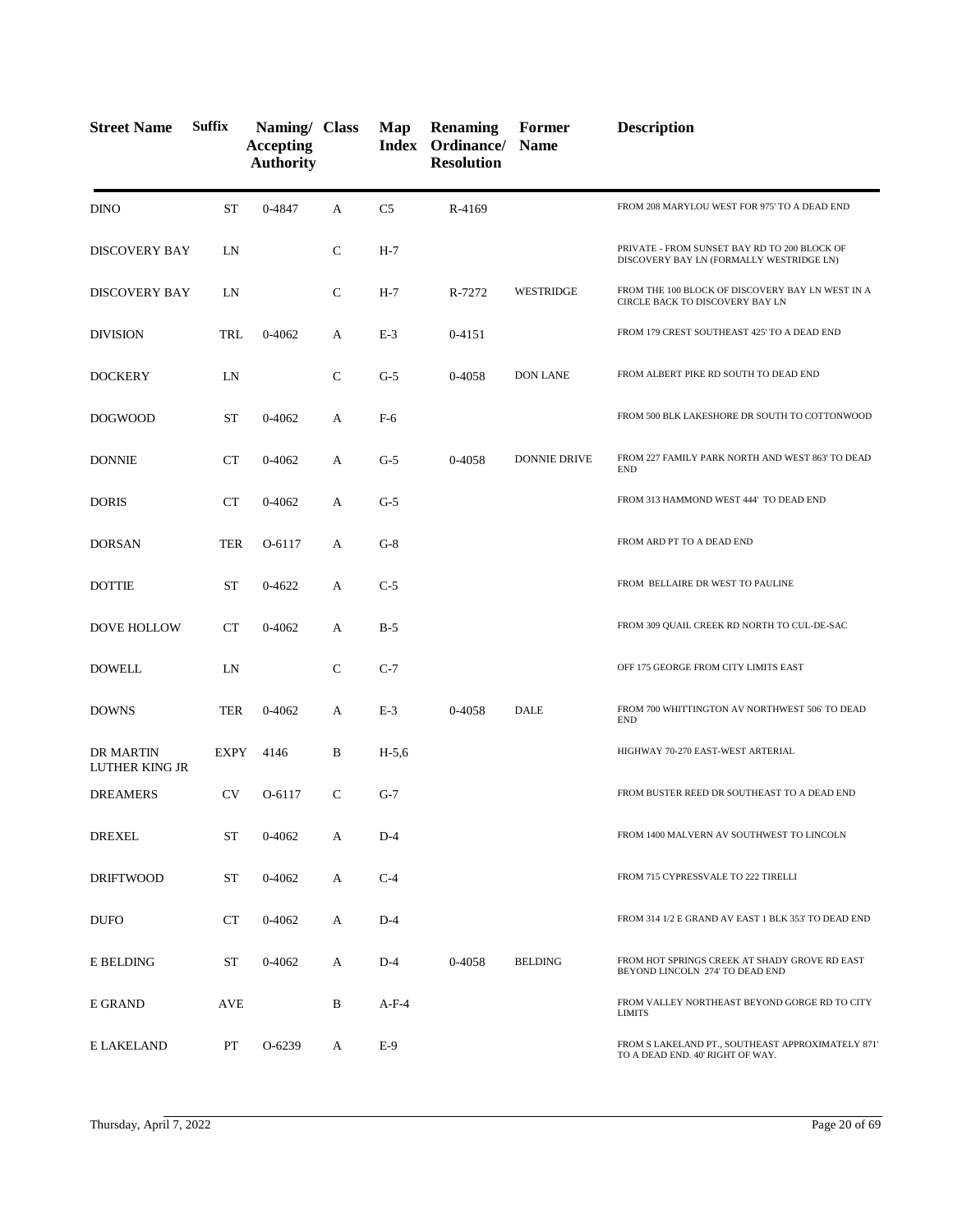| <b>Street Name</b>           | <b>Suffix</b> | Naming/ Class<br><b>Accepting</b><br><b>Authority</b> |              | Map           | <b>Renaming</b><br><b>Index Ordinance/ Name</b><br><b>Resolution</b> | Former              | <b>Description</b>                                                                                                     |
|------------------------------|---------------|-------------------------------------------------------|--------------|---------------|----------------------------------------------------------------------|---------------------|------------------------------------------------------------------------------------------------------------------------|
| E MATLOCK                    | CT            | 0-5236                                                | A            | $B-6$         |                                                                      |                     | FROM FAIRPLAY DR AND FAIRPLAY TERR EAST TO A CUL-<br>DE-SAC                                                            |
| <b>E MAURICE</b>             | ST            | $0 - 4062$                                            | A            | $D, E-4$      | 0-4058                                                               | <b>MAURICE</b>      | FROM HOT SPRINGS CREEK AT 141 VALLEY EAST TO<br><b>MALVERN AV</b>                                                      |
| E SAN JUAN                   | DR            | O-4591                                                | А            | $F,G-7$       |                                                                      |                     | FROM 311 VILLAGE RD EAST TO THE CITY LIMITS                                                                            |
| <b>E SAN MATEO</b>           | DR            | $0 - 4062$                                            | А            | $F,G-7$       |                                                                      | <b>SAN MATEO DR</b> | FROM 204 VILLAGE RD SOUTHEAST TO CITY LIMIT                                                                            |
| E SONORA                     | DR            | 0-4475                                                | A            | $F,G-7$       |                                                                      | SONORA DR           | FROM VILLAGE RD SOUTHEAST TO CITY LIMIT                                                                                |
| <b>E ST LOUIS</b>            | ST            | $0 - 4062$                                            | А            | D, E, F-<br>5 |                                                                      |                     | FROM 2201 CENTRAL AV EAST TO LEVIN                                                                                     |
| <b>EAGLE</b>                 | <b>LOOP</b>   | 0-4062                                                | A            | $H-5$         | 0-4058                                                               | <b>EAGLE LANE</b>   | FROM 539 WESTON RD WEST IN A CIRCLE                                                                                    |
| <b>EAST</b>                  | ST            | $0 - 4062$                                            | А            | $D-2$         | 0-4058                                                               | <b>EAST LANE</b>    | FROM 722 PARK AV EAST TO DELL                                                                                          |
| <b>EAST SAN JUAN</b>         | DR            | O-6117                                                | А            | $F-7$         |                                                                      |                     | FROM VILLAGE RD, EAST TO A DEAD END                                                                                    |
| <b>EAST SAN MATEO</b>        | DR            | O-6117                                                | A            | $F-7$         |                                                                      |                     | FROM VILLAGE RD, SOUTHEAST TO A DEAD END                                                                               |
| <b>EAST SANTA CRUZ</b><br>DR | DR            | O-6117                                                | А            | $F-7$         |                                                                      |                     | FROM VILLAGE RD, EAST APPROXIMATELY 317' TO A<br>DEAD END AND FROM VILLAGE RD, WEST<br>APPROXIMATELY 83' TO A DEAD END |
| <b>EAST SONORA</b>           | DR            | $O-6117$                                              | А            | $F-7$         |                                                                      |                     | FROM VILLAGE RD, SOUTHEAST TO A DEAD END                                                                               |
| <b>EASTMAN</b>               | TRL           | $0 - 4062$                                            | A            | $B-4$         |                                                                      |                     | FROM 1400 BLK CONES RD SOUTH 581' TO DEAD END                                                                          |
| EASY                         | <b>TER</b>    | $0 - 4062$                                            | А            | $G-7$         |                                                                      |                     | FROM 1023 LAKESHORE DR NORTH 495' TO A DEAD END                                                                        |
| <b>EDDIEMEE</b>              | ST            | $0 - 4062$                                            | A            | $C-4$         |                                                                      |                     | FROM 171 PAULINE EAST BEYOND BUSCHE 341' TO DEAD<br>END (END OF PAVEMENT)                                              |
| <b>EDDISON</b>               | LN            |                                                       | $\mathsf{C}$ | $B-3$         |                                                                      |                     | FROM 425 MCCLENDON NORTH 360' TO DEAD END                                                                              |
| EDDY                         | ST            | 0-4062                                                | А            | $D, E-2$      |                                                                      |                     | FROM 300 MAGNOLIA NORTHWEST AND SOUTHWEST TO<br>205 HOLLY                                                              |
| <b>EDGEWATER</b>             | <b>CIR</b>    | 0-4062                                                | A            | $H-6$         |                                                                      |                     | FROM LAKESHORE DR IN A CIRCLE                                                                                          |
| <b>EDGEWOOD</b>              | ST            | 0-4062                                                | А            | $D-2$         |                                                                      |                     | EAST FROM BLOOM BEYOND RAMBLE NORTH TO PARK AV                                                                         |
| <b>EDWARDS</b>               | PL            | 0-4062                                                | A            | $E-6$         |                                                                      |                     | FROM 819 HIGDON FERRY RD EAST 558' TO DEAD END                                                                         |
| <b>EL MONTE</b>              | TRL           | 0-4062                                                | A            | $C-3$         |                                                                      |                     | FROM 1735 SPRING EAST BEYOND NORWALK 353' TO DEAD<br><b>END</b>                                                        |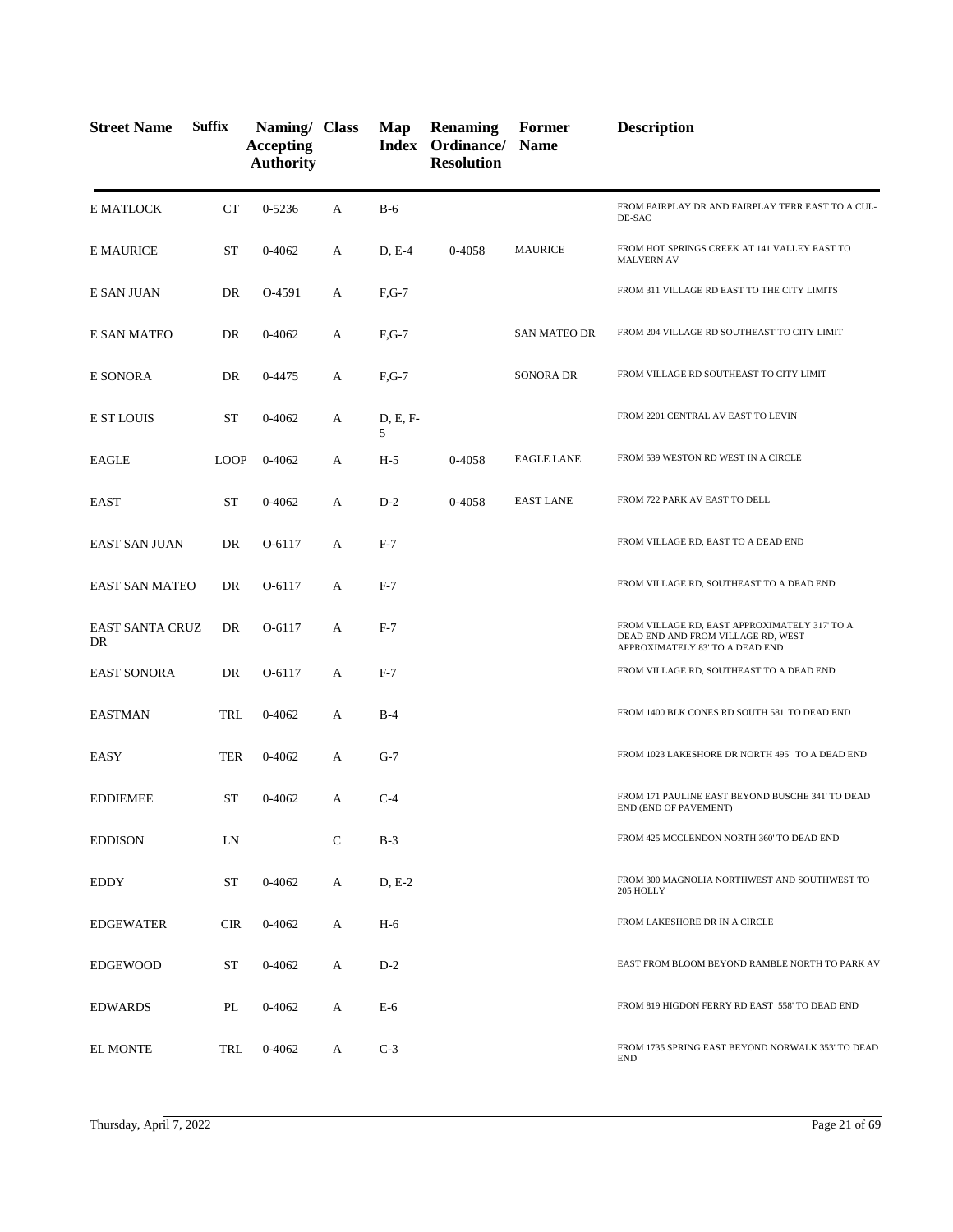| <b>Street Name</b>  | <b>Suffix</b> | Naming/ Class<br><b>Accepting</b><br><b>Authority</b> |             | Map      | <b>Renaming</b><br><b>Index Ordinance/ Name</b><br><b>Resolution</b> | Former                         | <b>Description</b>                                                        |
|---------------------|---------------|-------------------------------------------------------|-------------|----------|----------------------------------------------------------------------|--------------------------------|---------------------------------------------------------------------------|
| <b>ELAINE</b>       | <b>ST</b>     | $0 - 4062$                                            | A           | $G-4$    | 0-4058                                                               | <b>GILCHRIST</b>               | FROM 500 SUNRISE NORTH TO 231MEADOW                                       |
| <b>ELDORADO</b>     | LN            |                                                       | $\mathbf C$ | $B, C-4$ | 4341                                                                 |                                | FROM 125 LODEN TO 149 JONITA                                              |
| <b>ELICE</b>        | <b>CIR</b>    | $0 - 4062$                                            | А           | $E-7$    | 0-4137                                                               | E & W ELICE,<br><b>DARRELL</b> | FROM 321 HERMLEE DR NORTH, SOUTH & EAST IN A<br>CIRCLE BACK TO HERMLEE    |
| <b>ELIZABETH</b>    | <b>TER</b>    | 0-4062                                                | А           | $E-2$    |                                                                      |                                | FROM 126 POPLAR NORTHWEST TO RUSSELL                                      |
| <b>ELK</b>          | <b>ST</b>     | $0 - 4062$                                            | А           | $E-3$    |                                                                      |                                | FROM 114 ST GEORGE WEST TO 209 WOODFIN                                    |
| <b>ELLEN</b>        | <b>ST</b>     | 0-4062                                                | А           | $D-4$    |                                                                      |                                | FROM JUNCTION OF 113 IVY & ELMER SOUTHEAST TO 642<br><b>SILVER</b>        |
| <b>ELLIOTT</b>      | ST            | 0-4062                                                | А           | $C-3$    |                                                                      |                                | FROM 415 MILLCREEK RD NORTH TO 115 BERTHA                                 |
| <b>ELMER</b>        | <b>TER</b>    | 0-4062                                                | А           | $D-3, 4$ |                                                                      |                                | FROM 123 IVY NORTH NORTHEAST 483' TO DEAD END                             |
| <b>ELMHURST</b>     | <b>ST</b>     | 0-4062                                                | A           | E, F-6   |                                                                      |                                | FROM 109 GARNET NORTH BEYOND 911 EMORY TO ESSEX                           |
| <b>EMMA</b>         | <b>ST</b>     | 0-4062                                                | A           | $C-4$    |                                                                      |                                | FROM MARYMEE NORTH TO 700 BLK CONES RD                                    |
| <b>EMMETT</b>       | <b>ST</b>     | 0-4062                                                | А           | $E-4$    |                                                                      |                                | FROM HAGEN SOUTH TO GARLAND AV                                            |
| <b>EMORY</b>        | ST            | 0-4062                                                | А           | E, F-6   |                                                                      |                                | FROM LEONARD TO 812 HIGDON FERRY RD                                       |
| <b>ENTERGY PARK</b> | XING          | O-5631                                                | А           | $C-7,8$  |                                                                      |                                | FROM THE 1300 BLK OF CARPENTER DAM RD SOUTH<br>APPROX 122' TO LAKEPARK DR |
| <b>ENTERGY PARK</b> | LN            | $R - 5603$                                            | $\mathbf C$ | $C-8$    |                                                                      |                                | FROM THE 1400 BLOCK OF CARPENTER DAM ROAD WEST<br><b>IN A LOOP</b>        |
| <b>ENTRANCE</b>     | ALY           | 0-4793                                                | E           | $E-4$    |                                                                      |                                | FROM 612 W GRAND AV NORTHWEST 260 FEET                                    |
| ERIE                | <b>ST</b>     | $0 - 4062$                                            | A           | $D-2$    |                                                                      |                                | FROM 116 ASHLAND SOUTH TO 109 POPLAR                                      |
| <b>ESSEX</b>        | <b>ST</b>     | $0 - 4062$                                            | A           | $E, F-6$ | 0-4058                                                               | <b>ELMHURST</b>                | FROM ELMHURST EAST TO HOLT                                                |
| <b>ESTELLE</b>      | ${\rm ST}$    | $0 - 4062$                                            | A           | $C-3$    |                                                                      |                                | FROM CYPRESS EAST TO BARRETT                                              |
| <b>ETHEL</b>        | <b>ST</b>     | $0 - 4062$                                            | A           | $E-5$    |                                                                      |                                | FROM 107 SCULLY TO 1047 SUMMER                                            |
| <b>ETTER</b>        | ST            | $0 - 4062$                                            | A           | $F-4$    |                                                                      |                                | FROM 1509 W GRAND AV NORTH TO 221 FAWN                                    |
| <b>EUCLID</b>       | ST            | $0 - 4062$                                            | A           | $D-5$    |                                                                      |                                | FROM SELLARS EAST BEYOND BAYARD 290' TO DEAD END                          |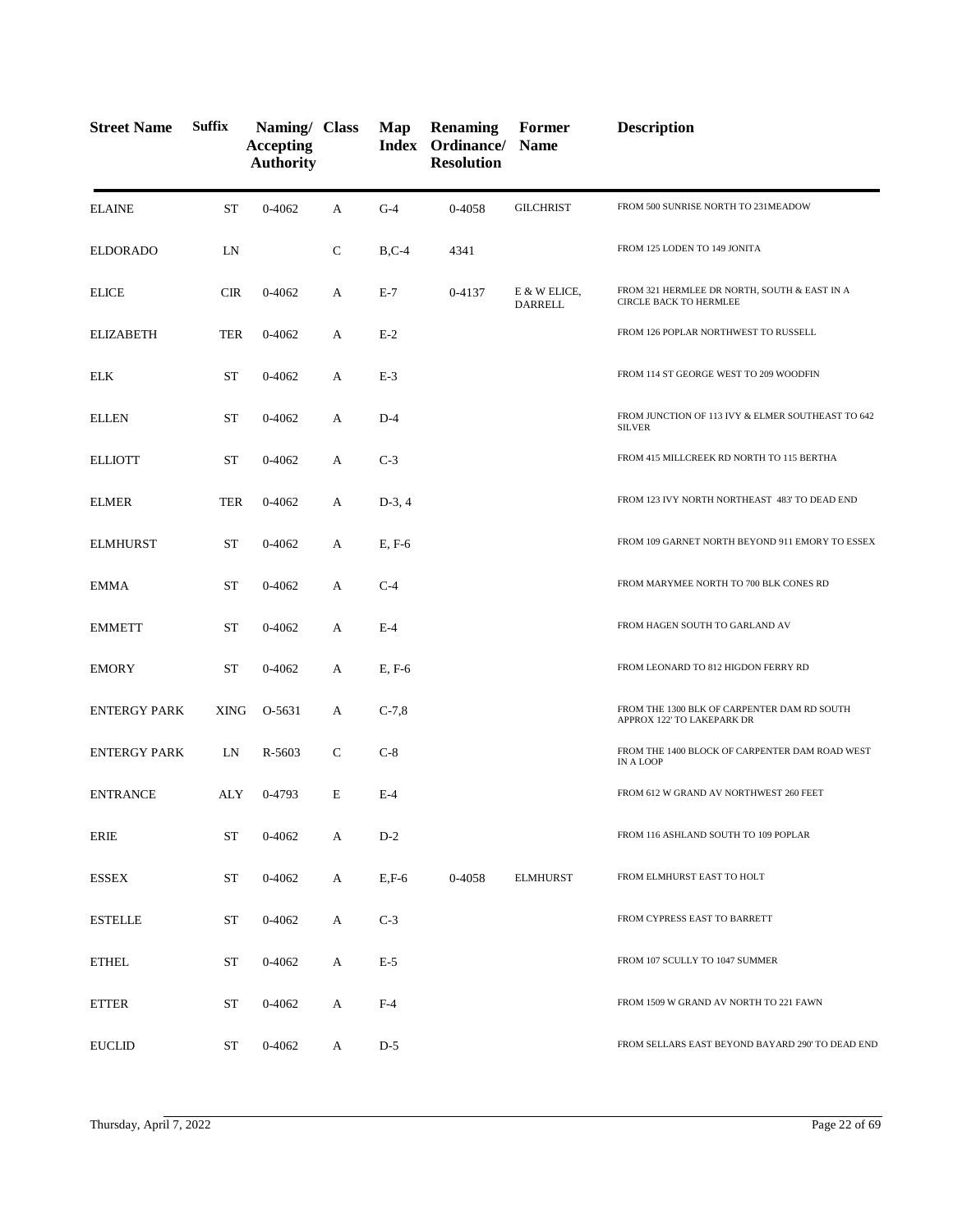| <b>Street Name</b> | <b>Suffix</b> | Naming/ Class<br><b>Accepting</b><br><b>Authority</b> |              | Map    | <b>Renaming</b><br>Index Ordinance/ Name<br><b>Resolution</b> | Former           | <b>Description</b>                                                                   |
|--------------------|---------------|-------------------------------------------------------|--------------|--------|---------------------------------------------------------------|------------------|--------------------------------------------------------------------------------------|
| <b>EUREKA</b>      | <b>ST</b>     | 0-4062                                                | А            | $D-4$  |                                                               |                  | FROM 437 GAINES AV EAST TO BORDEN                                                    |
| <b>EVERGREEN</b>   | CT            | $0 - 4062$                                            | А            | $B-7$  |                                                               |                  | FROM 226 PINEMEADOWS LP NORTH TO CUL-DE-SAC                                          |
| <b>EWING</b>       | <b>ST</b>     | 0-4062                                                | А            | $D-5$  |                                                               |                  | FROM 428 HOLLYWOOD AV SOUTH TO 251 SUNNYSIDE                                         |
| <b>EXCELSIOR</b>   | LN            |                                                       | $\mathsf{C}$ | $E-3$  |                                                               |                  | FROM 110 SABIE NORTH TO DEAD END                                                     |
| <b>EXCHANGE</b>    | PL            | 0-5074                                                | А            | $C-5$  |                                                               |                  | FROM MOUNTAIN ST NORTH 70 FEET TO DEAD END                                           |
| <b>EXCHANGE</b>    | <b>ST</b>     | 0-4062                                                | A            | $D-3$  |                                                               |                  | FROM MOUNTAIN SOUTH TO 200 PROSPECT AV                                               |
| <b>FAIR</b>        | ALY           | 0-4793                                                | E            | $D-5$  |                                                               |                  | FROM 609 LASER SOUTH TO LANGSTON                                                     |
| <b>FAIRMONT</b>    | <b>ST</b>     | $0 - 4062$                                            | А            | $D-5$  |                                                               |                  | FROM 311 SELLERS EAST BEYOND 515 BAYARD 120' TO<br><b>DEAD END</b>                   |
| <b>FAIROAKS</b>    | PL            | 0-4062                                                | А            | $C-5$  | 0-4066                                                        | <b>FAIR OAKS</b> | FROM 119 BELLAIRE LP WEST AND NORTH BEYOND 139<br>PARKRIDGE 370' TO DEAD END         |
| <b>FAIRPLAY</b>    | <b>TER</b>    | 0-5236                                                | А            | $B-6$  |                                                               |                  | FROM FAIRPLAY DR BEYOND EAST AND WEST MATLOCK<br>CT NORTH AND EASTERLY TO CUL-DE-SAC |
| <b>FAIRPLAY</b>    | DR            | 0-5236                                                | А            | $B-6$  |                                                               |                  | FROM THE 2800 BLK OF MALVERN AV NORTH TO EAST<br>AND WEST MATLOCK CT                 |
| <b>FAIRVIEW</b>    | <b>ST</b>     | 0-4062                                                | А            | $D-5$  |                                                               |                  | FROM 921 GAINES AV EAST TO 123 LEAWOOD                                               |
| <b>FALCON</b>      | <b>TER</b>    |                                                       | D            | $C-3$  | R-4180                                                        |                  | FROM KRIPTAL NORTH TO DEAD END                                                       |
| <b>FAMILY PARK</b> | <b>RD</b>     | 0-4062                                                | А            | $G-5$  | 0-4058                                                        | <b>AIRWAY</b>    | FROM 555 AIRPORT RD WEST TO 100 DONNIE CT                                            |
| FARGO              | <b>ST</b>     | 0-4062                                                | A            | $C-4$  |                                                               |                  | FROM 129 CHATTANOOGA NORTH TO DETROIT                                                |
| <b>FARNSWORTH</b>  | ST            | 0-4062                                                | A            | $C-5$  |                                                               |                  | FROM OAKCREST TO TAYLOR PL                                                           |
| FARRAR             | PL            | $0 - 4062$                                            | A            | $C-6$  | $0 - 4063$                                                    | EDGEWOOD AVE     | FROM 107 LONGLINKS CIR WEST 323' TO A DEAD END                                       |
| <b>FAWN</b>        | ST            | $0 - 4062$                                            | A            | E, F-4 | 0-4058                                                        | <b>FIR</b>       | FROM 1 BLK EAST OF 1000 PROSPECT AV WEST TO 119<br><b>SHELBY</b>                     |
| <b>FEDERAL</b>     | ST            | 0-4062                                                | А            | $E-4$  |                                                               |                  | FROM 140 LIBERTY TO 211 GARLAND AV                                                   |
| <b>FERN</b>        | <b>ST</b>     | 0-4062                                                | A            | $E-4$  |                                                               |                  | FROM 15 QUAPAW AV NORTHWEST TO 101 PECAN                                             |
| <b>FESTIVAL</b>    | ST            | $0 - 4062$                                            | A            | $B-4$  | 0-4083                                                        | <b>BROOKSIDE</b> | FROM 2225 SPRING NORTH TO 2199 E GRAND AV                                            |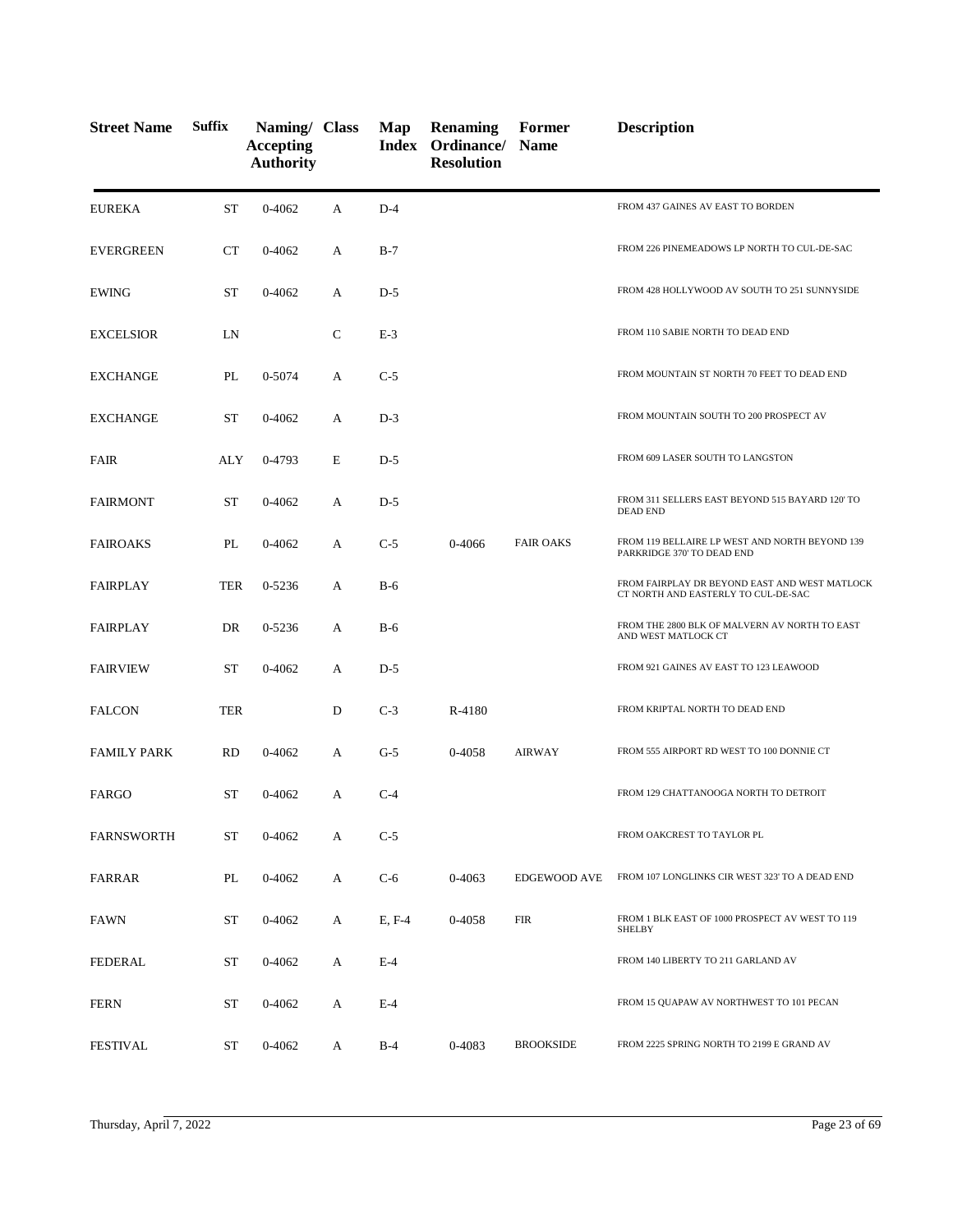| <b>Street Name</b>    | <b>Suffix</b> | Naming/ Class<br><b>Accepting</b><br><b>Authority</b> |              | Map   | <b>Renaming</b><br>Index Ordinance/<br><b>Resolution</b> | Former<br><b>Name</b>      | <b>Description</b>                                                                                                                                |
|-----------------------|---------------|-------------------------------------------------------|--------------|-------|----------------------------------------------------------|----------------------------|---------------------------------------------------------------------------------------------------------------------------------------------------|
| <b>FIFTH</b>          | <b>ST</b>     | $0 - 4062$                                            | A            | $E-4$ |                                                          |                            | FROM 901 W GRAND AV SOUTH TO 615 GREENWOOD                                                                                                        |
| <b>FILES</b>          | G             | LANDIN 0-6239                                         | A            | $E-9$ |                                                          |                            | FROM LAKELAND DR., APPROXIMATELY 310' SOUTHWEST<br>TO A PRIVATE GATE                                                                              |
| <b>FILES</b>          | <b>RD</b>     | $0 - 4062$                                            | A            | $E-7$ | 4120                                                     |                            | FROM 129 SECTION LINE SOUTH TO 4125 CENTRAL AV<br>(HWY 7 SO)                                                                                      |
| <b>FILES HEIGHTS</b>  | <b>CV</b>     | O-6239                                                | C            | $E-9$ |                                                          |                            | FROM LAKELAND PT, SOUTH APPROXIMATELY 213' TO A<br>DEAD END CUL DE SAC                                                                            |
| <b>FINANCIAL</b>      | ST            | O-5596                                                | A            | $E-7$ |                                                          |                            | FROM CENTRAL AVE. NORTHWESTERLY APPROX. 262'.                                                                                                     |
| <b>FIRST</b>          | <b>ST</b>     | $0 - 4062$                                            | A            | $E-5$ |                                                          |                            | FROM W ST LOUIS SOUTH TO CRESTWOOD                                                                                                                |
| <b>FIRST SECURITY</b> | WAY           | O-6258                                                | A            | $E-8$ |                                                          |                            | FROM CENTRAL AVE., SOUTH THEN WEST TO LAKELAND<br>DR.                                                                                             |
| <b>FIVE POINTS</b>    | <b>RD</b>     | O-6239                                                | А            | $D-8$ |                                                          |                            | FROM BUENA VISTA RD TO APPROXIMATELY 305' WEST OF<br>217 FIVE POINTS RD ENDING A A PRIVATE GATE. NO<br>PLATTED RIGHT OF WAY, PRESCRIPTIVE STREET  |
| <b>FIVE POINTS</b>    | <b>CIR</b>    | $O-6239$                                              | $\mathsf{C}$ | $D-8$ |                                                          |                            | FROM NORTH ENTRANCE FIVE POINTS RD., EAST<br>APPROXIMATELY 731', SOUTH APPROXIMATELT 400', THEN<br>WEST APPROXIMATELT 80' BACK TO FIVE POINTS RD. |
| <b>FIVE POINTS</b>    |               | <b>RD EXT R-9836</b>                                  | D            | $E-8$ |                                                          |                            | FROM THE END OF FIVE POINTS RD, WEST, THEN SOUTH<br>APPROX. 600' TO A CUL-DE-SAC                                                                  |
| <b>FLAG</b>           | ST            | 0-4062                                                | A            | $E-5$ | 0-4085                                                   | <b>SECOND</b>              | FROM 269 POND SOUTH TO W ST LOUIS                                                                                                                 |
| <b>FLAMINGO</b>       | LN            | R-7203                                                | $\mathsf{C}$ | $E-7$ |                                                          |                            | FROM SNOWBIRD LN SOUTH TO LEE BARRON LP                                                                                                           |
| <b>FLEET</b>          | <b>ST</b>     | $0 - 4062$                                            | A            | $E-6$ |                                                          |                            | FROM 315 VINEYARD SOUTH TO 229 EMORY                                                                                                              |
| <b>FLINT</b>          | ST            | $0 - 4062$                                            | A            | $E-4$ |                                                          |                            | FROM 900 QUAPAW AV NORTHWEST TO PECAN                                                                                                             |
| <b>FLORENCE</b>       | ST            | 0-4062                                                | А            | $D-2$ |                                                          |                            | FROM 400 DELL SOUTH TO 111 BLACKSMITH                                                                                                             |
| <b>FLYNN</b>          | <b>ST</b>     | 0-4062                                                | А            | $D-3$ | 0-4058                                                   | ELL                        | FROM 209 WALL SOUTH THEN EAST TO CYPRESS                                                                                                          |
| <b>FONTANA</b>        | <b>RD</b>     | 0-4062                                                | А            | $D-6$ |                                                          |                            | FROM 682 SHADY GROVE RD CROSS GOLF LINKS RD<br>SOUTH 2818' TO DEAD END BEYOND TATUM ST                                                            |
| <b>FORDYCE</b>        | ST            | 0-4062                                                | A            | $D-4$ |                                                          |                            | FROM 14 JEFFERSON SOUTHEAST TO 153 E GRAND AV                                                                                                     |
| <b>FOREST HEIGHTS</b> | TRL           | 0-4062                                                | А            | $B-6$ |                                                          |                            | FROM 3922 MALVERN AV NORTH 1633' TO A DEAD END                                                                                                    |
| <b>FOREST HILLS</b>   | TRL           | 0-4062                                                | A            | $D-2$ | 0-4167                                                   | EMMAJEAN,<br><b>FOREIT</b> | FROM 1109 PARK AV EAST NORTHEAST 1136' TO A DEAD<br><b>END</b>                                                                                    |
| <b>FOREST LAKES</b>   | BLVD          | O-5613                                                | A            | $F-7$ |                                                          |                            | FROM 300 BLK OF TWIN POINTS RD NORTH AND<br>NORTHEAST FOR APPROX. 780' TO THE END OF THE<br>DEVELOPMENT                                           |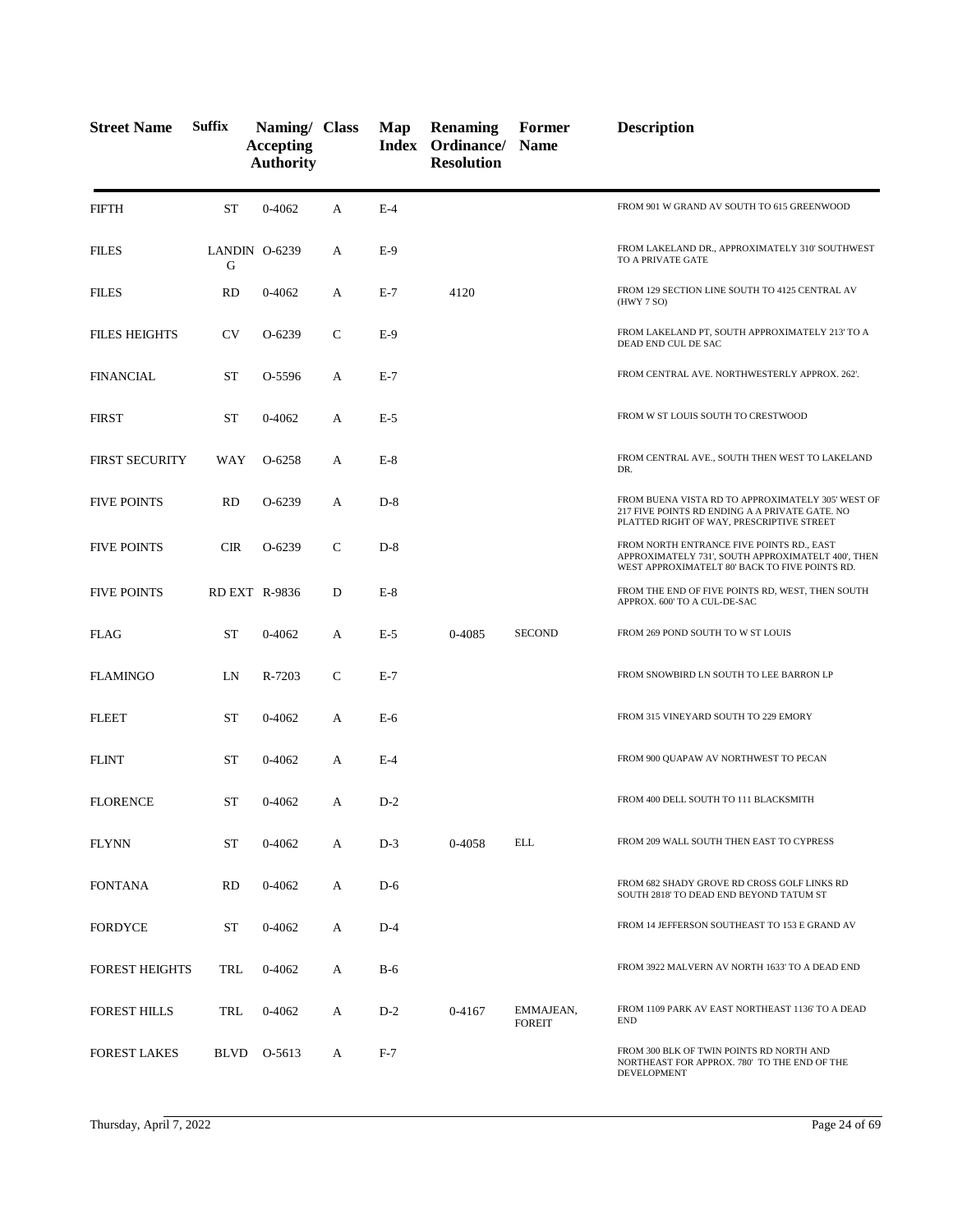| <b>Street Name</b> | <b>Suffix</b> | Naming/ Class<br><b>Accepting</b><br><b>Authority</b> |   | Map      | <b>Renaming</b><br>Index Ordinance/<br><b>Resolution</b> | Former<br><b>Name</b>               | <b>Description</b>                                                             |
|--------------------|---------------|-------------------------------------------------------|---|----------|----------------------------------------------------------|-------------------------------------|--------------------------------------------------------------------------------|
| <b>FOREST PARK</b> | PL            | $0 - 4062$                                            | A | $D-4$    |                                                          |                                     | FROM 221 CHARTEROAK EAST BEYOND SHADOW TERR TO<br><b>CUL-DE-SAC</b>            |
| <b>FOREST VIEW</b> | <b>CT</b>     | O-5710                                                | А | $D-6$    | R-4433                                                   |                                     | FROM NORTH SIDE OF FOREST VIEW CIR EXTENDING 400'<br>TO CUL-DE-SAC             |
| <b>FOREST VIEW</b> | <b>CIR</b>    | O-5710                                                | A | $D-6$    |                                                          |                                     | IN A CIRCLE FROM TV HILL TO TV HILL                                            |
| <b>FOUNTAIN</b>    | <b>ST</b>     | $0 - 4062$                                            | А | $D-3$    |                                                          |                                     | FROM 304 CENTRAL AV NORTHEAST TO NORTH<br><b>MOUNTAIN DR</b>                   |
| <b>FOURTH</b>      | <b>ST</b>     | $0 - 4062$                                            | A | $E-4$    |                                                          |                                     | FROM 801 W GRAND AV SOUTH TO 515 GREENWOOD                                     |
| <b>FOX</b>         | <b>ST</b>     | $0 - 4062$                                            | A | $D-4$    |                                                          |                                     | FROM 202 HENRY SOUTHEAST TO 209 GARFLELD                                       |
| <b>FOX CREEK</b>   | CT            | $0 - 4062$                                            | А | $B-5$    |                                                          |                                     | FROM 208 QUAIL CREEK RD NORTHWEST TO CUL-DE-SAC                                |
| <b>FOX PASS</b>    |               | CUTOFF 0-4062                                         | А | $D-1, 2$ | 0-4109                                                   | <b>MOUNTAIN</b><br><b>VALLEY CO</b> | FROM 2099 PARK AV TO CITY LIMITS                                               |
| <b>FOX RUN</b>     | <b>CIR</b>    | O-5028                                                | А | $C-5$    |                                                          |                                     | FROM PAULINE WEST, SOUTH AND EAST TO PAULINE,<br>BETWEEN RIDGEWAY AND DINO     |
| <b>FOXWOOD</b>     | <b>ST</b>     | 0-5482                                                | A | $G-7$    |                                                          |                                     | FROM THE 1100 BLK OF BURCHWOOD BAY ROAD WEST<br>APPROX. 330' TO A DEAD END.    |
| <b>FRANCIS</b>     | ST            | $0 - 4062$                                            | А | $E-5$    |                                                          |                                     | FROM 817 7TH WEST TO 704 SUMMER                                                |
| <b>FRANKLIN</b>    | ST            | $0 - 4062$                                            | A | E-6      |                                                          |                                     | FROM 3412 CENTRAL AV EAST TO1107 HIGDON FERRY RD                               |
| <b>FRAZIER</b>     | ST            | 0-6283                                                | А | $D-3$    | 0-4058                                                   | <b>LOCUST</b>                       | FROM GROVE TO COTTRELL                                                         |
| <b>FRED</b>        | PL            | $0 - 4062$                                            | А | $F-4$    |                                                          |                                     | FROM WESTOVER SOUTH 217' TO DEAD END                                           |
| <b>FREEMAN</b>     | <b>ST</b>     | 0-4062                                                | A | $F-5$    |                                                          |                                     | FROM 109 AIRPORT RD SOUTH BEYOND 107 APPIANWAY<br>164' TO DEAD END             |
| <b>FREIDA</b>      | ST            | 0-4062                                                | А | E, F-5   |                                                          |                                     | FROM 1615 7TH WEST BEYOND 309 WILLOWBROOK 427' TO<br><b>DEAD END</b>           |
| <b>FRIAR TUCK</b>  | ST            | O-6239                                                | A | $E-9$    |                                                          |                                     | FROM LITTLE JOHN TRL., SOUTH TO LAKELAND PT. 40'<br><b>RIGHT OF WAY</b>        |
| <b>FRUITWOOD</b>   | ST            | 0-4062                                                | А | $F-6$    |                                                          |                                     | FROM 209 ROSEWOOD WEST THEN SOUTH BEYOND 221<br>IRONWOOD 138' TO DEAD END      |
| <b>FUEL</b>        | LN            | R-4820                                                | C | $D-5$    |                                                          |                                     | FROM 200 BLK OF SCALEHOUSE LN WEST AND SOUTH IN A<br>LOOP TO 300 SCALEHOUSE LN |
| <b>FULTON</b>      | <b>ST</b>     | 0-4062                                                | A | $D-4$    |                                                          |                                     | FROM 135 WOODRIDGE SOUTH TO 215 BANK                                           |
| <b>GAINES</b>      | AVE           | 0-4062                                                | A | $D-4, 5$ |                                                          |                                     | FROM 326 E MAURICE SOUTH TO 317 VISTA AV                                       |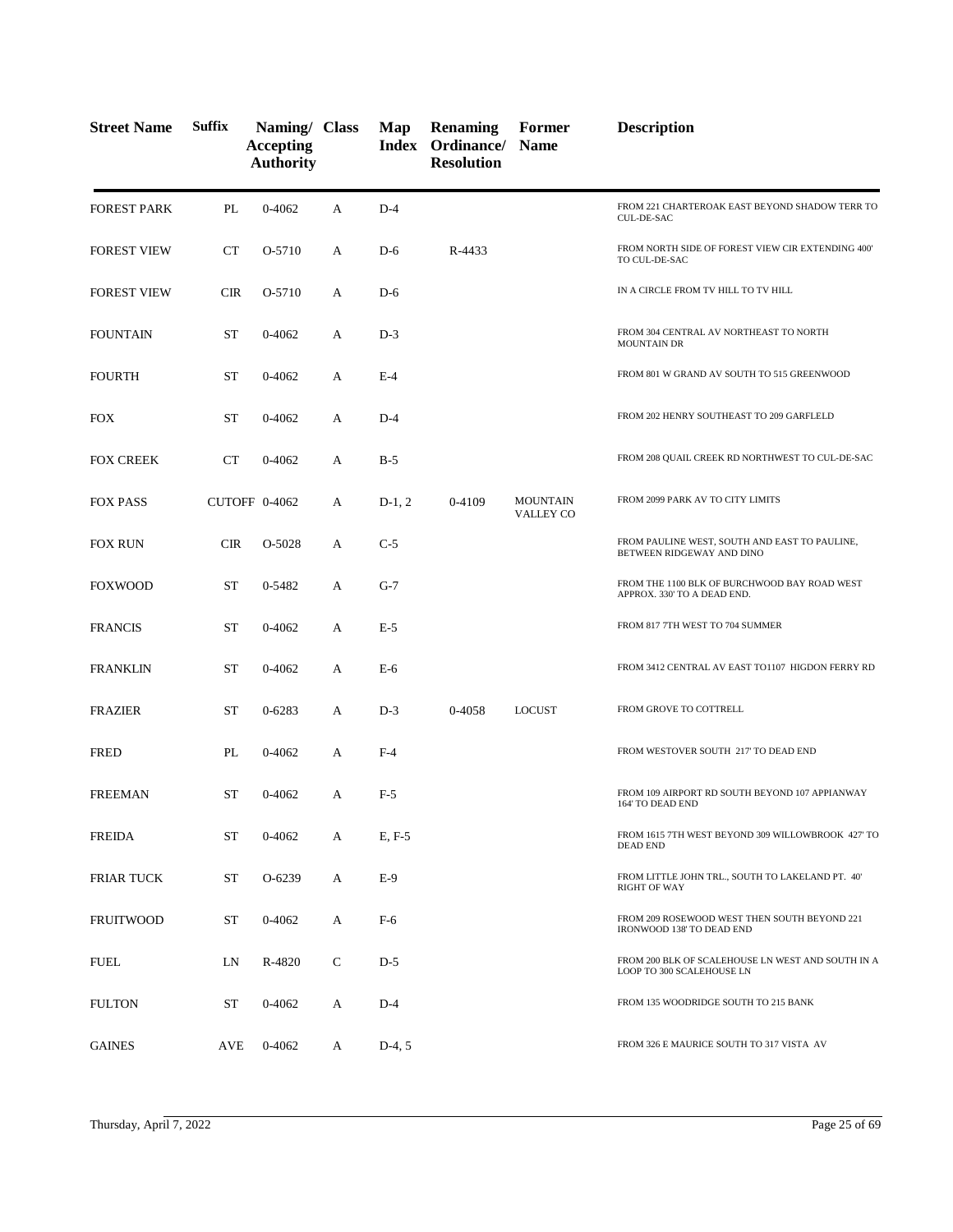| <b>Street Name</b>  | <b>Suffix</b> | Naming/ Class<br><b>Accepting</b><br><b>Authority</b> |              | Map      | <b>Renaming</b><br>Index Ordinance/ Name<br><b>Resolution</b> | Former           | <b>Description</b>                                                                                     |
|---------------------|---------------|-------------------------------------------------------|--------------|----------|---------------------------------------------------------------|------------------|--------------------------------------------------------------------------------------------------------|
| <b>GARDEN</b>       | <b>ST</b>     | $0 - 4062$                                            | А            | $D-4$    |                                                               |                  | FROM 315 BROADWAY TERR NORTHEAST TO 129 MOUND                                                          |
| <b>GARDEN VIEW</b>  | <b>CIR</b>    | O-5682                                                | A            | $G-8$    |                                                               |                  | FROM 246 BURCHWOOD BAY RD NORTH AND IN A CIRCLE<br>BACK TO BURCHWOOD BAY RD                            |
| <b>GARDENIA</b>     | PL            | O-6227                                                | A            | $D-7$    |                                                               |                  | FROM SUNFLOWER ST. NORTH APPROXIMATELY 94' TO A<br>DEAD END CUL-DE-SAC                                 |
| <b>GARDENS GATE</b> | <b>CIR</b>    | 0-5082                                                | $\mathsf{C}$ | $B-8,9$  |                                                               |                  | FROM GARDENS GATE DR WEST IN A CIRCLE BACK<br>AROUND TO GARDENS GATE DR                                |
| <b>GARDENS GATE</b> | DR            | 0-5082                                                | $\mathsf{C}$ | $B-8,9$  |                                                               |                  | FROM RED RIDGE BLVD SOUTH TO GARDENS GATE CIR                                                          |
| <b>GARDENS GATE</b> | <b>CT</b>     | 0-5082                                                | D            | $B-8$    |                                                               |                  | FROM GARDENS GATE CIR EAST AND SOUTH ABOUT 600<br>FEET TO A DEAD END (UNDEVELOPED)                     |
| <b>GARDNER</b>      | <b>ST</b>     | $0 - 4062$                                            | A            | $F-4, 5$ |                                                               |                  | FROM ALBERT PIKE RD NORTH TO 1665 HOBSON AV                                                            |
| <b>GARENS</b>       | <b>ST</b>     | 0-4062                                                | А            | $E-5$    |                                                               |                  | FROM 300 LEACH WEST TO 3RD                                                                             |
| <b>GARFIELD</b>     | <b>ST</b>     | 0-4062                                                | A            | $D-4$    |                                                               |                  | FROM 1113 MALVERN AV SOUTHWEST TO LINCOLN                                                              |
| <b>GARLAND</b>      | <b>AVE</b>    | $0 - 4062$                                            | A            | E, F-4   |                                                               |                  | FROM 1400 CENTRAL AV WEST TO 323 LACEY                                                                 |
| <b>GARNET</b>       | <b>ST</b>     | $0 - 4062$                                            | А            | F-6      | 0-4058                                                        | <b>GLADSTONE</b> | FROM 217 GLADSTONE EAST BEYOND 217 ELMHURST 71'<br>TO A DEAD END                                       |
| <b>GARRISON</b>     | <b>ST</b>     | 0-4786                                                | A            | $E-7$    | 0-4786                                                        | <b>DORSET</b>    | FROM 4000 CENTRAL WEST TO 551 FILES RD                                                                 |
| <b>GEORGEDALE</b>   | <b>ST</b>     | 0-4727                                                | А            | $C-5$    |                                                               |                  | FROM MESSERSMITH NORTH FOR 125 FEET TO A DEAD END                                                      |
| <b>GEORGIAN</b>     | <b>ST</b>     | 0-4062                                                | А            | $C-6$    |                                                               |                  | FROM 107 LADUE SOUTH TO PARKVIEW                                                                       |
| <b>GIBBS</b>        | <b>ST</b>     | $0 - 4062$                                            | А            | $C-4$    |                                                               |                  | FROM 512 CONES RD SOUTH TO 407 PLEASANT VALLEY                                                         |
| <b>GIBSON</b>       | ST            | $0 - 4062$                                            | А            | $D-3$    |                                                               |                  | FROM 500 GROVE NORTH THEN EAST TO 111 FRAZIER                                                          |
| <b>GILCHRIST</b>    | ST            | 0-4062                                                | A            | $G-5$    | 0-4167                                                        | <b>ELAINE</b>    | FROM 2109 ALBERT PIKE NORTH TO SUNRISE                                                                 |
| <b>GILLESPIE</b>    | LN            |                                                       | $\mathsf{C}$ | $H-7$    |                                                               |                  | PRIVATE - FROM LAKESHORE DR SOUTH TO DEAD END                                                          |
| <b>GINGER BLUE</b>  | PT            | O-6239                                                | C            | $E-9$    |                                                               |                  | FROM S LAKELAND PT., APPROXIMATELY 330' EAST TO A<br>PRIVATE GATE                                      |
| <b>GLADE</b>        | ST            | 0-4062                                                | А            | $E-2$    |                                                               |                  | FROM PARK AV NORTHWEST TO 163 CEDARGLADES RD                                                           |
| <b>GLADSTONE</b>    | ST            | 0-4062                                                | А            | $F-6$    |                                                               |                  | FROM EMORY SOUTH TO GARNET AND FROM EMORY<br>NORTH 90' TO BARRICADE. PAVEMENT EXTENDS 600'<br>FURTHER. |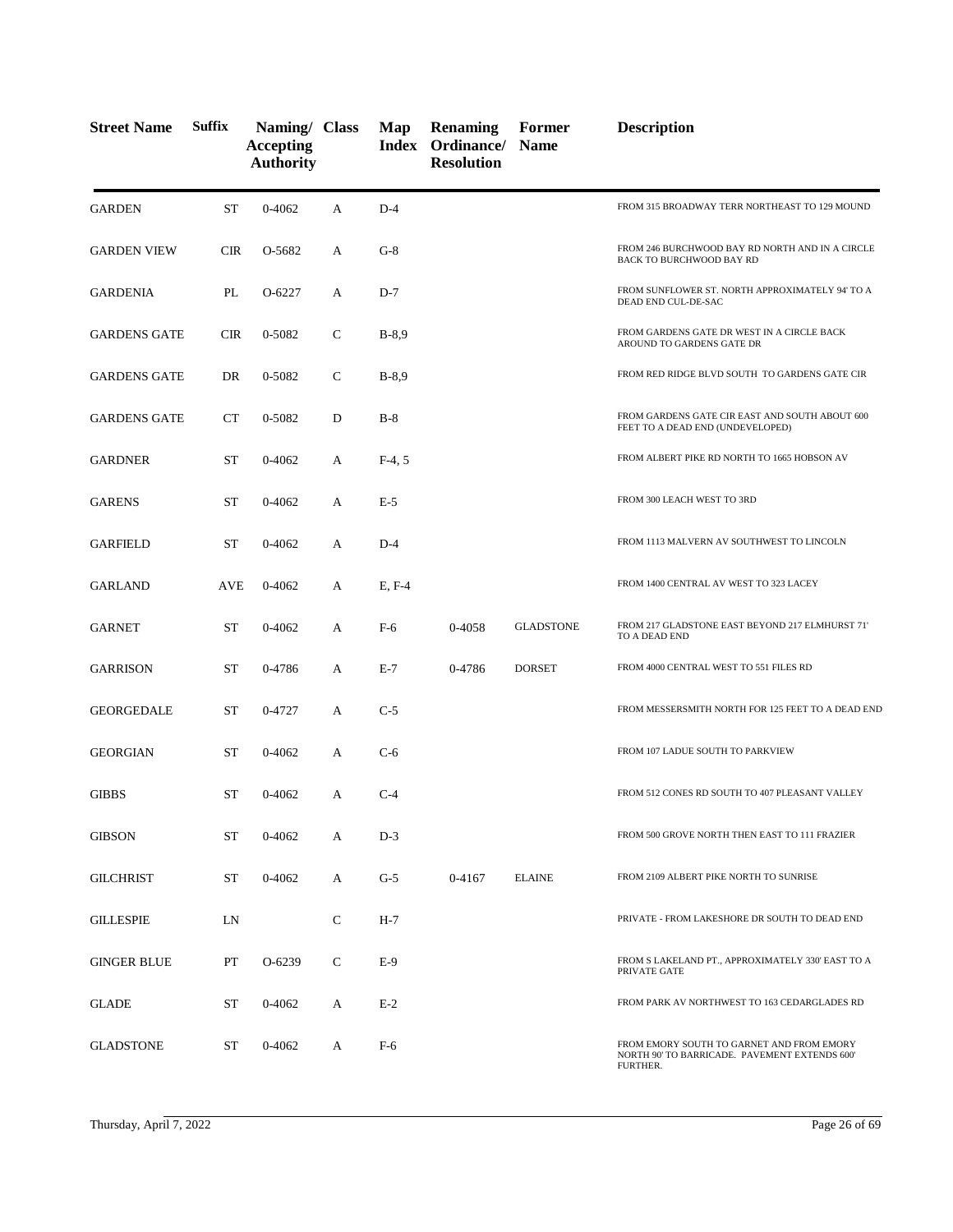| <b>Street Name</b>    | <b>Suffix</b> | Naming/ Class<br><b>Accepting</b><br><b>Authority</b> |              | Map                | <b>Renaming</b><br><b>Index Ordinance/ Name</b><br><b>Resolution</b> | Former           | <b>Description</b>                                                                         |
|-----------------------|---------------|-------------------------------------------------------|--------------|--------------------|----------------------------------------------------------------------|------------------|--------------------------------------------------------------------------------------------|
| <b>GLEN MEADOW</b>    | <b>ST</b>     | $0 - 4062$                                            | A            | $B-6$              |                                                                      |                  | FROM 226 CEDARWOOD EAST TO 210 BRENTWOOD                                                   |
| <b>GLENDALE</b>       | <b>ST</b>     | 0-4062                                                | A            | $B-6$              |                                                                      |                  | FROM 109 PIPER EAST CROSSING 123 WILDWOOD CIR                                              |
| <b>GLENMERE</b>       | PL            | R-6118                                                | D            | $B-9$              |                                                                      |                  | FROM GLENMERE CT NORTH TO A CUL-DE-SAC                                                     |
| <b>GLENMERE</b>       | <b>CT</b>     | R-6118                                                | D            | $B-9$              |                                                                      |                  | FROM DELLMERE BLVD WEST AND NORTH TO A CUL-DE-<br><b>SAC</b>                               |
| <b>GLENRIDGE</b>      | <b>CT</b>     | 0-4062                                                | A            | $C-6$              |                                                                      |                  | FROM 300 RIDGEWOOD EAST TO CUL-DE-SAC                                                      |
| <b>GLENVALLEY</b>     | <b>ST</b>     | $0 - 4062$                                            | A            | $D-2$              | 0-4058                                                               | <b>GLEN DELL</b> | FROM END OF DELL NORTH TO TOM ELLSWORTH DR                                                 |
| <b>GLOUCHESTER</b>    | <b>CT</b>     |                                                       | $\mathbf C$  | $D-5$              |                                                                      |                  | INSIDE HUNTLEIGH WOODS CONDO COMPLEX                                                       |
| <b>GLOVER</b>         | ST            | 0-4062                                                | А            | $F-5$              |                                                                      |                  | FROM 312 RICHARD WEST TO AUGUSTUS                                                          |
| GOLD                  | <b>ST</b>     | $0 - 4062$                                            | А            | $E-3$              |                                                                      |                  | FROM OZARK NORTH 157' TO DEAD END                                                          |
| <b>GOLDFINCH</b>      | LN            | R-7203                                                | $\mathbf C$  | $E-7$              |                                                                      |                  | FROM LEE BARRON LP SOUTH TO DEAD END                                                       |
| <b>GOLF LINKS</b>     | <b>RD</b>     | $0 - 4062$                                            | A            | $C$ , $D$ , $E$ -6 | 0-4058                                                               | <b>WINANS</b>    | FROM CENTRAL AV EAST TO 3700 MALVERN AV                                                    |
| <b>GOODNER</b>        | LN            |                                                       | $\mathsf{C}$ | $H-6$              |                                                                      |                  | SOUTHEAST OFF 167HALTERIA TO A CUL-DE-SAC                                                  |
| <b>GOODWIN</b>        | ALY           | O-4793                                                | E            | $D-4$              |                                                                      |                  | FROM RAILROAD (CITY PROPERTY) EAST TO A DEAD END                                           |
| <b>GORGE</b>          | <b>RD</b>     |                                                       | B            | $C-2, 3$           |                                                                      |                  | FROM E GRAND AV TO 1631 PARK AV - STATE HWY 70B                                            |
| <b>GOSSETT</b>        | PL            | 0-4062                                                | A            | $C-4$              |                                                                      |                  | FROM 105 CONES RD NORTH 415' TO DEAD END                                                   |
| <b>GRAFTON</b>        | CT            |                                                       | $\mathsf{C}$ | $D-5$              |                                                                      |                  | INSIDE HUNTLEIGH WOODS CONDO COMPLEX                                                       |
| <b>GRAHAM GARDENS</b> | LN            |                                                       | $\mathsf{C}$ | $D-6$              | R-4544                                                               | <b>CHIDESTER</b> | FROM TOWN SQUARE RD NORTH TO A DEAD END                                                    |
| <b>GRAMERCY</b>       | CT            | 4341                                                  | А            | $B-5$              |                                                                      |                  | FROM 318 QUAIL CREEK RD NORTHWEST TO CUL-DE-SAC                                            |
| GRANADA               | DR            | 0-4475                                                | A            | $G-7$              |                                                                      |                  | FROM 125 SANTA FE SOUTH BEYOND SAN JUAN TO THE<br><b>CITY LIMIT</b>                        |
| <b>GRAND POINT</b>    | DR            | 0-4062                                                | А            | $C, D-7$           |                                                                      |                  | FROM 857 CARPENTER DAM RD WEST TO CITY LIMITS                                              |
| <b>GRAND POINT</b>    | DR            | 0-6030                                                | C            | $D-7$              |                                                                      |                  | FROM APPROXIMATELY 72' NORTH OF GRAND VISTA PT,<br>CONTINUING SOUTH FOR APPROXIMATELY 668' |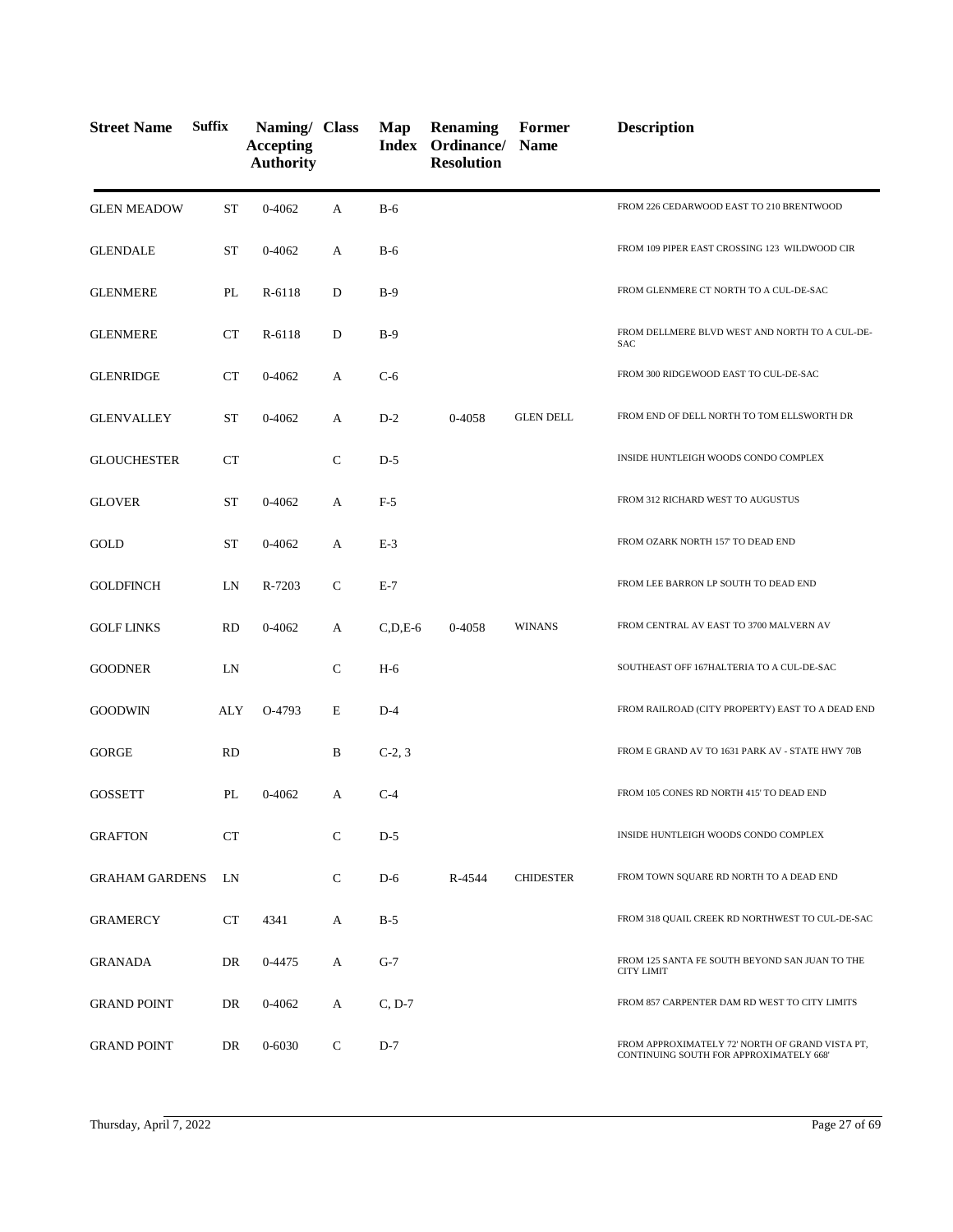| <b>Street Name</b>  | <b>Suffix</b> | Naming/ Class<br><b>Accepting</b><br><b>Authority</b> |              | Map      | <b>Renaming</b><br>Index Ordinance/ Name<br><b>Resolution</b> | Former                   | <b>Description</b>                                                       |
|---------------------|---------------|-------------------------------------------------------|--------------|----------|---------------------------------------------------------------|--------------------------|--------------------------------------------------------------------------|
| <b>GRAND VISTA</b>  | PT            | $0 - 6030$                                            | $\mathsf{C}$ | $D-7$    |                                                               |                          | FROM GRAND POINT DR, WEST FOR APPROXIMATELY 560'                         |
| <b>GRANDVIEW</b>    | DR            | O-6239                                                | А            | $E-8$    |                                                               |                          | FROM 113 GRANDVIEW DR., EAST TO A DEAD END. 50'<br><b>RIGHT OF WAY</b>   |
| <b>GRANITE</b>      | ST            | 0-4062                                                | A            | $F-4$    | 0-4058                                                        | <b>SHALE</b>             | FROM 1710 HOBSON AV NORTH TO 241 WOOD                                    |
| <b>GRANT</b>        | ST            | $0 - 4062$                                            | A            | $D-4$    |                                                               |                          | FROM 301 RILEY SOUTH TO 119 BANKS                                        |
| <b>GRAY</b>         | <b>CIR</b>    | $0 - 4062$                                            | A            | $D-6$    |                                                               |                          | FROM 111 INDIAN HILLS NORTH IN A CIRCLE                                  |
| <b>GRAYLEAF</b>     | CT            | $0 - 4062$                                            | А            | $B-7$    |                                                               |                          | FROM 110 PINEMEADOWS LP SOUTHWEST TO CUL-DE-SAC                          |
| <b>GREATWOOD</b>    | CT            | 0-5482                                                | A            | $B-7$    |                                                               |                          | FROM 1250 SHADY GROVE ROAD SOUTH TO A DEAD END                           |
| <b>GREEN ACRES</b>  | <b>TER</b>    | O-6239                                                | А            | $E-9$    |                                                               |                          | FROM GREEN ACRES CIRCLE, NORTHEAST TO A DEAD<br>END. 40' RIGHT OF WAY    |
| <b>GREEN ACRES</b>  | <b>CIR</b>    | O-6239                                                | А            | $E-8$    |                                                               |                          | FROM BUENA VISTA RD., IN A CIRCLE TO BUENA VISTA<br>RD. 40' RIGHT OF WAY |
| <b>GREEN WILLOW</b> | LN            |                                                       | $\mathsf{C}$ | $C-3$    | R-3585                                                        |                          | FROM SPRING NORTH TO A DEAD END                                          |
| <b>GREENMEADOW</b>  | CT            | 0-4062                                                | А            | $B-5$    | 0-4066                                                        | <b>GREEN MEADOW</b>      | FROM 221 QUAIL CREEK RD NORTHWEST TO CUL-DE-SAC                          |
| <b>GREENWAY</b>     | <b>ST</b>     | $0 - 4062$                                            | A            | $D-2$    |                                                               |                          | FROM 10 PARALLEL NORTH TO ASHLAND                                        |
| <b>GREENWOOD</b>    | <b>AVE</b>    | $0 - 4062$                                            | А            | E, F-4   |                                                               |                          | FROM 1901 CENTRAL AV WEST TO 137 RICHARD                                 |
| <b>GRIGSBY</b>      | PT            | $O-6117$                                              | A            | $G-7$    |                                                               |                          | FROM SHALE CREEK TR, WEST APPROXIMATELY 462' TO A<br><b>DEAD END</b>     |
| <b>GROVE</b>        | <b>ST</b>     | 0-4062                                                | A            | $D-3, 4$ |                                                               |                          | FROM 619 MALVERN AV EAST TO 729 SILVER AT CYPRESS                        |
| <b>GULPHA</b>       | <b>ST</b>     | 0-4062                                                | А            | $D-3, 4$ |                                                               |                          | FROM 437 MALVERN NORTHEAST TO CONVENTION BLVD                            |
| <b>GUY</b>          | <b>ST</b>     | 0-4062                                                | A            | $A-4$    | 0-4058                                                        | <b>HAWTHORNE</b><br>ROAD | FROM 2475 SPRING TO 925 RIDGEWAY                                         |
| HACKBERRY           | ST            | $0 - 4062$                                            | А            | $G-7$    | 0-4058                                                        | <b>HAROLD DR</b>         | FROM 406 BURCHWOOD BAY RD WEST TO 105 STARLITE<br>BAY                    |
| <b>HAGEN</b>        | <b>ST</b>     | 0-4062                                                | A            | $E-4$    |                                                               |                          | FROM 1324 CENTRAL AV WEST TO MURRAY                                      |
| HAL                 | <b>CT</b>     | 0-4062                                                | A            | $C-5$    |                                                               |                          | FROM 117 LEIGH CIR SOUTH TO CUL-DE-SAC                                   |
| <b>HALFMILE</b>     | ALY           | O-4793                                                | E            | $E, D-5$ |                                                               |                          | FROM 407 TALISMAN EAST TO DEAD END                                       |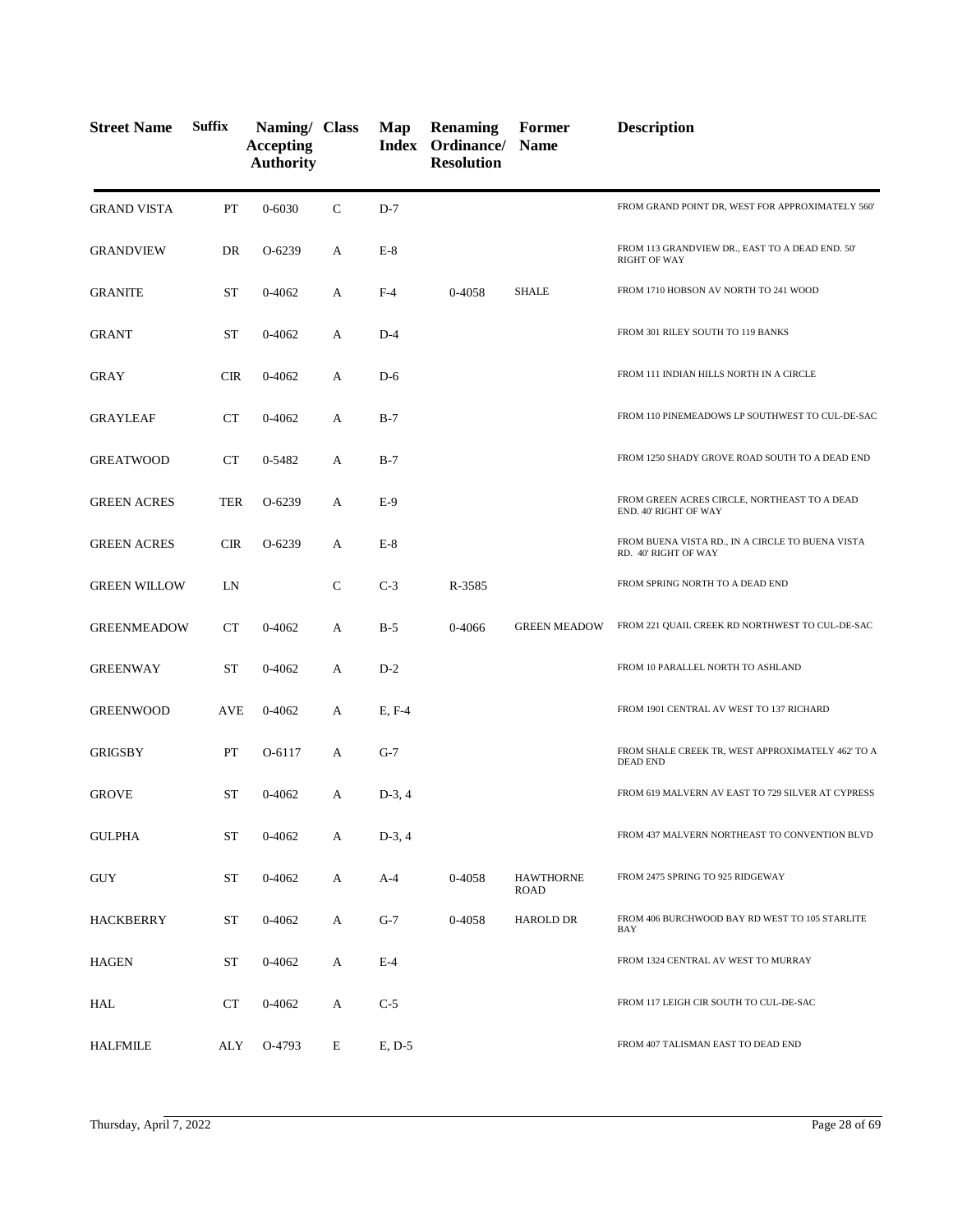| <b>Street Name</b>  | <b>Suffix</b> | Naming/ Class<br><b>Accepting</b><br><b>Authority</b> |              | Map            | <b>Renaming</b><br>Index Ordinance/ Name<br><b>Resolution</b> | Former              | <b>Description</b>                                                           |
|---------------------|---------------|-------------------------------------------------------|--------------|----------------|---------------------------------------------------------------|---------------------|------------------------------------------------------------------------------|
| <b>HALIFAX</b>      | <b>ST</b>     | 0-4062                                                | A            | $C-3$          | 0-4058                                                        | <b>HOUPT</b>        | FROM 216 MCCLENDON NORTH TO 209 BOUNDARY                                     |
| HALK                | <b>TER</b>    | $0 - 4062$                                            | А            | $C-3$          |                                                               |                     | FROM 119 JULIAN WEST TO CITY LIMITS                                          |
| <b>HALLMAN</b>      | <b>ST</b>     | 0-4062                                                | A            | $E-2$          |                                                               |                     | FROM 215 POPLAR NORTH TO 105 ELIZABETH                                       |
| HALLMARK            | <b>ST</b>     | 0-4062                                                | А            | $F-6$          |                                                               |                     | FROM 1 BLK NORTH OF 1109 EMORY SOUTH TO 309 GARNET                           |
| <b>HALTERIA</b>     | <b>ST</b>     | $0 - 4062$                                            | А            | $H-6$          | 0-4083                                                        |                     | FROM 2241 LAKESHORE DR SOUTH TO BRIDGEVIEW                                   |
| <b>HALTERIA</b>     | PT            | 0-4083                                                | A            | $H-6$          | 0-4083                                                        | <b>HALTERIA</b>     | FROM HALTERIA AT BRIDGEVIEW SOUTH 401' TO DEAD<br>END, INCLUDING LOOP AT END |
| <b>HALTERIA</b>     | LN            | R-5158                                                | $\mathsf{C}$ | $H-6$          |                                                               |                     | FROM 169 HALTERIA SOUTHWEST TO A DEAD END                                    |
| <b>HALTON</b>       | <b>TER</b>    | $0 - 4062$                                            | A            | $D-4$          |                                                               |                     | FROM 1209 MALVERN AV NORTHEAST 799' TO DEAD END                              |
| <b>HAMMOND</b>      | DR            | 0-4062                                                | А            | $G-5$          |                                                               | <b>GARDNER LANE</b> | FROM 1713 ALBERT PIKE RD SOUTH SOUTHEAST TO 409<br><b>AIRPORT RD</b>         |
| HANK                | PL            | O-5760                                                | А            | $D,E-7$        |                                                               |                     | FROM RACHELWOOD CT, NORTH TO CUL DE SAC                                      |
| <b>HANSFORD</b>     | <b>ST</b>     | $0 - 4062$                                            | A            | $D-6$          |                                                               |                     | FROM GOLF LINKS RD SOUTH TO 110 SENECA                                       |
| <b>HARDAGE</b>      | LN            |                                                       | $\mathsf{C}$ | $C-8$          | 0-4089                                                        |                     | FROM PENINSULA DR NORTH 200 FT. TO DEAD END                                  |
| <b>HARGRAVES</b>    | LN            | 0-5082                                                | D            | $A-9$          |                                                               |                     | FROM 3599 AR HWY 290 NORTH (UNDEVELOPED)                                     |
| <b>HARMONY PARK</b> | <b>CIR</b>    |                                                       | $\mathbf C$  | $E-7$          | R-3763                                                        |                     | SOUTH FROM 235 SECTION LINE RD. IN A CIRCLE BACK TO<br>275 SECTION LINE RD.  |
| HARRELL             | ST            | $0 - 4062$                                            | A            | $D-2$          |                                                               |                     | FROM 109 MOUNTAIN VALLEY NORTH TO 430 CONGRESS                               |
| <b>HART</b>         | <b>CIR</b>    |                                                       | D            | D <sub>6</sub> | R-4169                                                        |                     | LOOP FROM COLUMBIA HILLS TO COLUMBIA HILLS                                   |
| <b>HARVARD</b>      | ST            | 0-4062                                                | A            | E-6            |                                                               |                     | FROM 399 PRICHARD EAST TO 706 HIGDON FERRY RD                                |
| <b>HARVEST</b>      | LN            |                                                       | C            | $E-6$          |                                                               |                     | FROM GOLF LINKS RD SOUTH TO HARVEST<br>FOODS/WALMART DRIVEWAY                |
| <b>HAVELOCK</b>     | PL            | O-6117                                                | A            | $G-7$          |                                                               |                     | FROM BURCHWOOD BAY RD, APPROXIMATELY 994' TO A<br><b>DEAD END</b>            |
| HAW                 | ST            | 0-4062                                                | A            | $E-3$          |                                                               |                     | FROM 124 ST GEORGE WEST TO 329 WOODFIN                                       |
| <b>HAWTHORNE</b>    | ST            | 0-4062                                                | A            | $E-4$          |                                                               |                     | FROM 400 W GRAND AV NORTHWEST BEYOND 495<br>PROSPECT AV TO HAWTHORNE LN      |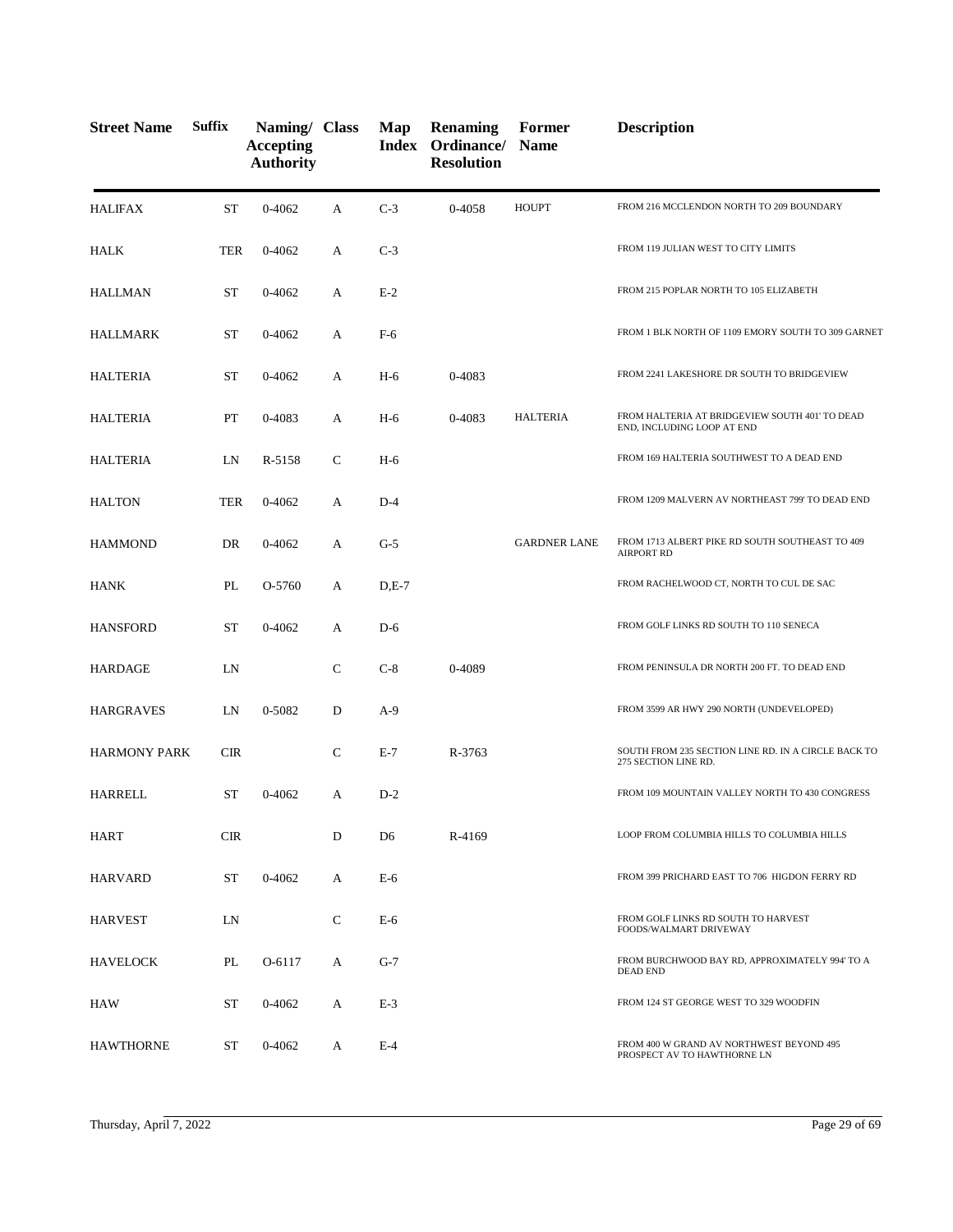| <b>Street Name</b>  | <b>Suffix</b> | Naming/ Class<br><b>Accepting</b><br><b>Authority</b> |   | Map              | <b>Renaming</b><br>Index Ordinance/ Name<br><b>Resolution</b> | Former              | <b>Description</b>                                                                                                         |
|---------------------|---------------|-------------------------------------------------------|---|------------------|---------------------------------------------------------------|---------------------|----------------------------------------------------------------------------------------------------------------------------|
| <b>HAWTHORNE</b>    | ALY           | O-5606                                                | E | $E-4$            |                                                               | <b>HAWTHORNE LN</b> | FROM HAWTHORNE ST. WESTERLY APPROX. 585' TO A<br><b>DEAD END</b>                                                           |
| HAYMAKER            | PL            | O-6383                                                | А | $B-8$            |                                                               |                     | FROM CLUBHOUSE CIR, WEST APPROXIMATELY 780' TO A<br>DEAD END AT THE WEST PROPERTY LINE. 40' RIGHT OF<br>WAY.               |
| <b>HAZEL</b>        | ST            | 0-4062                                                | А | $E-4$            |                                                               |                     | FROM W MAURICE NORTHWEST TO 647 QUAPAW AV                                                                                  |
| <b>HEARTCENTER</b>  | LN            | R-3874                                                | C | $E-6$            |                                                               |                     | FROM ST. JOSEPH LN EAST AND NORTHEAST LOOPING<br>AROUND THE EAST SIDE OF THE PARKING LOT TO THE<br>MAIN EMERGENCY ENTRANCE |
| <b>HEATHER</b>      | <b>ST</b>     | $0 - 4062$                                            | A | $B-6$            |                                                               |                     | FROM 106 HILLSDALE TERR EAST TO VALE                                                                                       |
| <b>HEATON</b>       | LN            |                                                       | C | $B-3$            |                                                               |                     | NORTH OFF 605 MCCLENDON (EAST END)                                                                                         |
| <b>HELEN</b>        | <b>ST</b>     | $0 - 4062$                                            | A | $E-5$            |                                                               |                     | FROM 1000 7TH WEST TO 804 SUMMER                                                                                           |
| <b>HELM</b>         | PL            | $0 - 4062$                                            | А | $D-4$            |                                                               |                     | FROM 107 VIRGIL EAST 364' TO DEAD END                                                                                      |
| <b>HELWIG</b>       | <b>ST</b>     | $0 - 4062$                                            | A | $D-4$            |                                                               |                     | FROM E MAURICE SOUTH TO 225 JACKSON                                                                                        |
| <b>HEMBREE</b>      | ST            | 0-4167                                                | А | $F-3$            | O-5687                                                        | <b>HEMBREE LN</b>   | FROM 100 REGAL LN SOUTH TO 1129 WHITTINGTON AV                                                                             |
| <b>HENDERSON</b>    | <b>ST</b>     | $0 - 4062$                                            | A | $E-5$            |                                                               |                     | FROM 2600 CENTRAL AV WEST TO 1425 7TH                                                                                      |
| <b>HENDRICKS</b>    | <b>ST</b>     | $0 - 4062$                                            | A | $D-4$            |                                                               |                     | FROM 100 BLK JACKSON SOUTH TO 100 WASHINGTON                                                                               |
| <b>HENRY</b>        | <b>ST</b>     | $0 - 4062$                                            | A | $D-4$            |                                                               |                     | FROM 1100 MALVERN AV SOUTHWEST TO 525 GAINES AV                                                                            |
| <b>HERMLEE</b>      | ST            | 0-4062                                                | A | $E-7$            |                                                               |                     | FROM FILES RD WEST TO E ELICE                                                                                              |
| <b>HICKORY</b>      | ST            | 0-4062                                                | А | $E-4$            |                                                               |                     | FROM 300 OUACHITA AV NORTHWEST TO 336 QUAPAW AV                                                                            |
| <b>HICKS</b>        | <b>CIR</b>    | 0-4062                                                | A | $F-4$            | 0-4058                                                        | <b>HICKS LOOP</b>   | FROM 900 ALBERT PIKE RD TO 738 ALBERT PIKE RD                                                                              |
| <b>HIGDON FERRY</b> | RD            | $0 - 4062$                                            | А | $E-56.$ F-<br>78 |                                                               |                     | FROM 4574 CENTRAL SOUTH TO 4799 CENTRAL                                                                                    |
| <b>HIGDON FERRY</b> | RD            |                                                       | B | $E-5.6F-$<br>7,8 |                                                               |                     | FROM 2800 CENTRAL AV SOUTHWEST TO CITY LIMITS AT<br><b>SECTION LINE RD</b>                                                 |
| HIGH                | TER           | 0-4062                                                | А | $E-3$            |                                                               |                     | FROM 106 WILLOW NORTHWEST 510' TO DEAD END                                                                                 |
| <b>HIGH MEADOW</b>  | <b>LOOP</b>   | 0-5407                                                | A | $C-6$            |                                                               |                     | FROM 500 BLK LAKESIDE RD NORTH, THEN EAST, SOUTH<br>AND WEST IN A LOOP                                                     |
| <b>HIGHLAND</b>     | ST            | 0-4062                                                | A | $D-5$            |                                                               |                     | FROM BAYARD WEST TO TUGGLE                                                                                                 |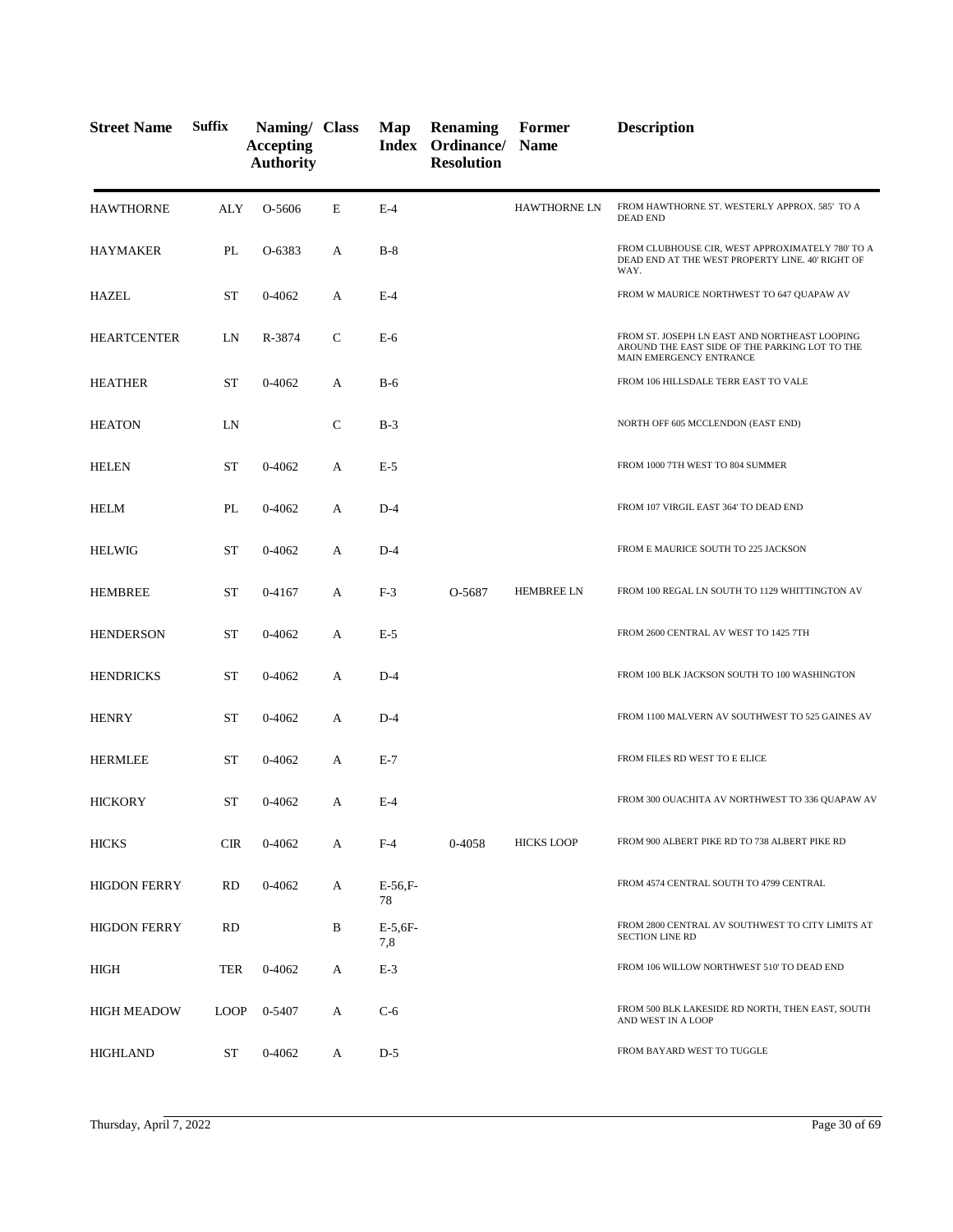| <b>Street Name</b>   | <b>Suffix</b> | Naming/ Class<br><b>Accepting</b><br><b>Authority</b> |              | Map       | <b>Renaming</b><br>Index Ordinance/ Name<br><b>Resolution</b> | Former            | <b>Description</b>                                                                        |
|----------------------|---------------|-------------------------------------------------------|--------------|-----------|---------------------------------------------------------------|-------------------|-------------------------------------------------------------------------------------------|
| <b>HIGHLAND PARK</b> | <b>ST</b>     | 0-4062                                                | А            | $C, D-4$  |                                                               |                   | FROM 2300 BLK MALVERN AV EAST 1 BLK THEN SOUTH TO<br>119 RIDGEWAY                         |
| <b>HIGHLINE</b>      | <b>ST</b>     | 0-4062                                                | A            | $G-5$     |                                                               |                   | FROM 209 CASH SOUTH TO 103 MOLLY SPRINGS RD                                               |
| HIGHRISE             | <b>CIR</b>    | $0 - 4062$                                            | А            | $D-3$     | 0-4080                                                        | <b>RESERVE</b>    | FROM 617 SPRING AT PALM EAST AND SOUTH BACK TO<br><b>SPRING</b>                           |
| <b>HILL</b>          | <b>ST</b>     | $0 - 4062$                                            | A            | $D-4$     |                                                               |                   | FROM 136 E GRAND AV SOUTH TO E MAURICE                                                    |
| <b>HILLCREST</b>     | <b>ST</b>     | $0 - 4062$                                            | A            | $D-2$     |                                                               |                   | FROM 105 GLENVALLEY WEST BEYOND 109 BAKER 249' TO<br><b>DEAD END</b>                      |
| <b>HILLSDALE</b>     | <b>TER</b>    | $0 - 4062$                                            | A            | $B-6$     | 0-4095                                                        | <b>WEST VISTA</b> | FROM MALVERN AV NORTH, EAST AND NORTH 1279' TO<br><b>DEAD END</b>                         |
| <b>HILLSIDE</b>      | PL            | O-4863                                                | А            | $B-5$     |                                                               |                   | FROM LAKESIDE RD NORTH AND EAST TO A CUL-DE-SAC                                           |
| <b>HILLVIEW</b>      | <b>ST</b>     | $0 - 4062$                                            | А            | $E-5$     |                                                               |                   | FROM 507 WOODLAWN AV SOUTH TO 511 LEONARD                                                 |
| <b>HILLWOOD</b>      | <b>ST</b>     | $0 - 4062$                                            | А            | $D-4$     | 0-4058                                                        | <b>HOBSON</b>     | FROM 433 VALLEY WEST TO CHARTEROAK                                                        |
| HI-LO                | <b>TER</b>    | $0 - 4062$                                            | A            | $C-7$     |                                                               |                   | FROM 1049 SHADY GROVE RD SOUTH 618' TO DEAD END                                           |
| <b>HINTON</b>        | LN            |                                                       | $\mathsf{C}$ | $B-5$     |                                                               |                   | FROM 108 HIGH MEADOW LP NORTH FOR ABOUT 300 FT TO<br><b>DEAD END</b>                      |
| <b>HOBSON</b>        | AVE           | 0-4062                                                | A            | $D,E,F-4$ |                                                               |                   | FROM CHARTEROAK WEST TO THIRD ("B" CLASS BEGINS)<br>THEN FROM SUMMER WEST TO MARIGOLD CIR |
| <b>HOBSON</b>        | AVE           | 0-4062                                                | B            | $E-4$     |                                                               |                   | FROM 439 THIRD WEST TO 419 SUMMER (STATE HIGHWAY)                                         |
| <b>HOLLY</b>         | ST            | $0 - 4062$                                            | А            | $D, E-2$  |                                                               |                   | FROM 701 PARK AV NORTHWEST TO GOETZINGER PL                                               |
| <b>HOLLYWOOD</b>     | <b>AVE</b>    | $0 - 4062$                                            | A            | $C, D-5$  | 0-4058                                                        | <b>UNDERWOOD</b>  | FROM 1815 MALVERN AV WEST TO TALISMAN                                                     |
| <b>HOLMES</b>        | LN            |                                                       | $\mathsf{C}$ | $G-6$     |                                                               |                   | <b>PRIVATE</b>                                                                            |
| HOLT                 | <b>ST</b>     | 0-4062                                                | A            | $E-6$     | 0-4058                                                        | <b>ELMHURST</b>   | FROM 125 ESSEX SOUTH TO 705 EMORY                                                         |
| <b>HONEYCUTT</b>     | ST            | 0-4062                                                | A            | $B-4$     |                                                               |                   | FROM 999 CHATTANOOGA NORTH BEYOND SPRING 353' TO<br><b>DEAD END</b>                       |
| HOOD                 | PL            | 0-4062                                                | A            | $E-5$     |                                                               |                   | FROM W ST LOUIS SOUTH 330' TO DEAD END                                                    |
| <b>HORSESHOE</b>     | <b>ST</b>     | 0-4062                                                | A            | H-7       |                                                               |                   | FROM 111 DAFFODIL WEST AND NORTH TO 1194<br><b>LAKESHORE DR</b>                           |
| <b>HORSESHOE</b>     | PT            | 0-4075                                                | A            | H-7       | 0-4075                                                        |                   | FROM 113 HORSESHOE SOUTH 313' TO DEAD END                                                 |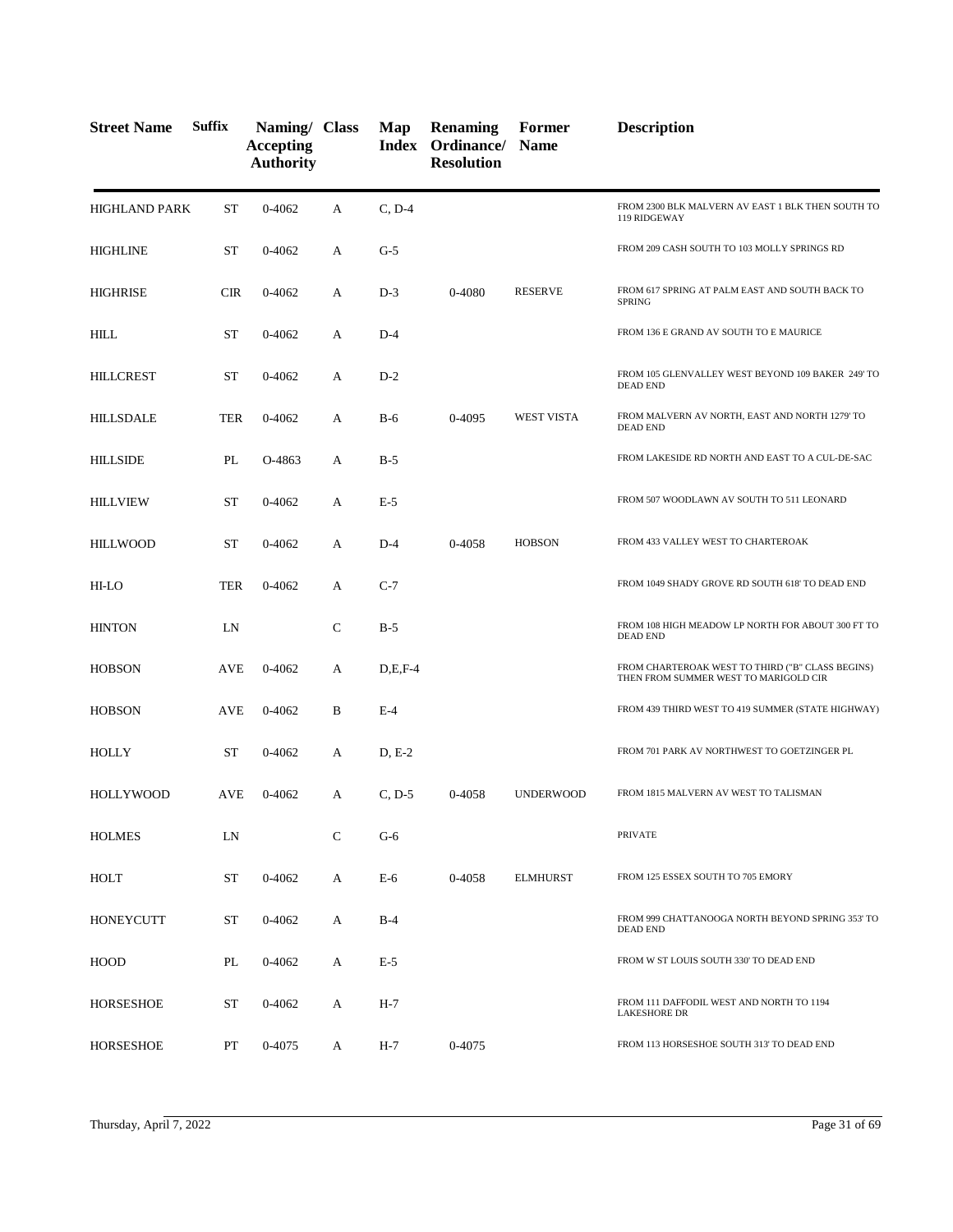| <b>Street Name</b>                    | <b>Suffix</b> | Naming/ Class<br><b>Accepting</b><br><b>Authority</b> |              | Map      | Renaming<br>Index Ordinance/ Name<br><b>Resolution</b> | Former          | <b>Description</b>                                                 |
|---------------------------------------|---------------|-------------------------------------------------------|--------------|----------|--------------------------------------------------------|-----------------|--------------------------------------------------------------------|
| <b>HOT SPRINGS</b><br><b>MOUNTAIN</b> | DR            |                                                       | B            | $D-3$    |                                                        |                 | NATIONAL PARK                                                      |
| <b>HOWARD</b>                         | <b>ST</b>     | 0-4062                                                | A            | $C-3$    |                                                        |                 | FROM 511 MILLCREEK RD NORTH TO A CHURCH                            |
| <b>HOWE</b>                           | <b>ST</b>     | 0-4062                                                | A            | $D-2$    |                                                        |                 | FROM 235 PULLMAN AV WEST TO 235 BOWER                              |
| <b>HUCKLEBERRY</b>                    | <b>ST</b>     | $0 - 4062$                                            | A            | $D-3$    | 0-4756                                                 | PALM            | FROM 345 GULPHA TO 212 MOUND                                       |
| <b>HUDGINS</b>                        | <b>CIR</b>    | 0-4062                                                | А            | $C-4$    |                                                        |                 | FROM 319 CONES RD NORTH AND EAST BACK TO CONES RD                  |
| <b>HUDSON</b>                         | <b>ST</b>     | 0-4062                                                | A            | $E-4$    |                                                        |                 | FROM 636 5TH WEST TO 700 7TH                                       |
| <b>HUMMINGBIRD</b>                    | <b>CV</b>     | 0-4089                                                | A            | $C-8$    | 0-4095                                                 | <b>MASHBURN</b> | FROM 317 PENINSULA DR SOUTH TO A CUL-DE-SAC                        |
| <b>HUNTER CREEK</b>                   | LN            |                                                       | $\mathsf{C}$ | $B-5$    | R-3756                                                 |                 | FROM 110 RAVENWOOD PL TO CITY LIMIT                                |
| <b>HUNTLEIGH</b>                      | DR            |                                                       | $\mathbf C$  | $D-5$    |                                                        |                 | INSIDE HUNTLEIGH WOODS CONDO CMPLEX                                |
| <b>HUNTS</b>                          | <b>ST</b>     | $0 - 4062$                                            | A            | $G-6$    |                                                        |                 | FROM 131 SOUTHVIEW CIR EAST TO 1615 LAKESHORE DR                   |
| <b>HUNTSMAN</b>                       | CT            |                                                       | $\mathbf C$  | $D-5$    |                                                        |                 | INSIDE HUNTLEIGH WOODS CONDO COMPLEX                               |
| <b>HURST</b>                          | LN            |                                                       | $\mathbf C$  | $F-4$    |                                                        |                 | FROM 211 PRINGLE EAST TO DEAD END                                  |
| <b>HYACINTH</b>                       | <b>ST</b>     | 0-4062                                                | A            | $F-4$    | 0-4095                                                 |                 | HOBSON HEIGHTS FROM 2200 HOBSON AV NORTH TO 121 HYACINTH CIR       |
| <b>HYACINTH</b>                       | CIR           | $0 - 4062$                                            | A            | $F-4$    |                                                        |                 | FROM 2000 HOBSON AV NORTH IN A CIRCLE                              |
| <b>ICOM</b>                           | PL            | 0-5956                                                | $\mathsf{C}$ | $D-6$    |                                                        |                 | FROM TATUM STREET SOUTH TO DEAD END                                |
| IDA                                   | ST            | 0-4062                                                | A            | $D-5$    |                                                        |                 | FROM 417 TALISMAN EAST TO EWING                                    |
| <b>IDAHO</b>                          | PL            | 0-4062                                                | A            | $C-3$    | 0-4095                                                 | PT OF BERNARD   | FROM SPRING SOUTH 357' TO DEAD END AT THE<br>RAILROAD RIGHT OF WAY |
| <b>IDLEWOOD</b>                       | ST            | 0-4062                                                | A            | $C-4$    |                                                        |                 | FROM CYPRESSVALE TO 329 WOODRIDGE                                  |
| <b>ILLINOIS</b>                       | ST            | 0-4062                                                | A            | $D-3, 4$ |                                                        |                 | FROM 1609 E GRAND AV SOUTH TO 123 MONTREAL                         |
| <b>INDIAN HILLS</b>                   | ST            | 0-4062                                                | A            | $D-6$    |                                                        |                 | FROM 699 TERRY EAST TO SANDERS                                     |
| <b>INDIANA</b>                        | ST            | 0-4062                                                | A            | $D-5$    |                                                        |                 | FROM 300 BLK WINONA SOUTH TO E ST LOUIS                            |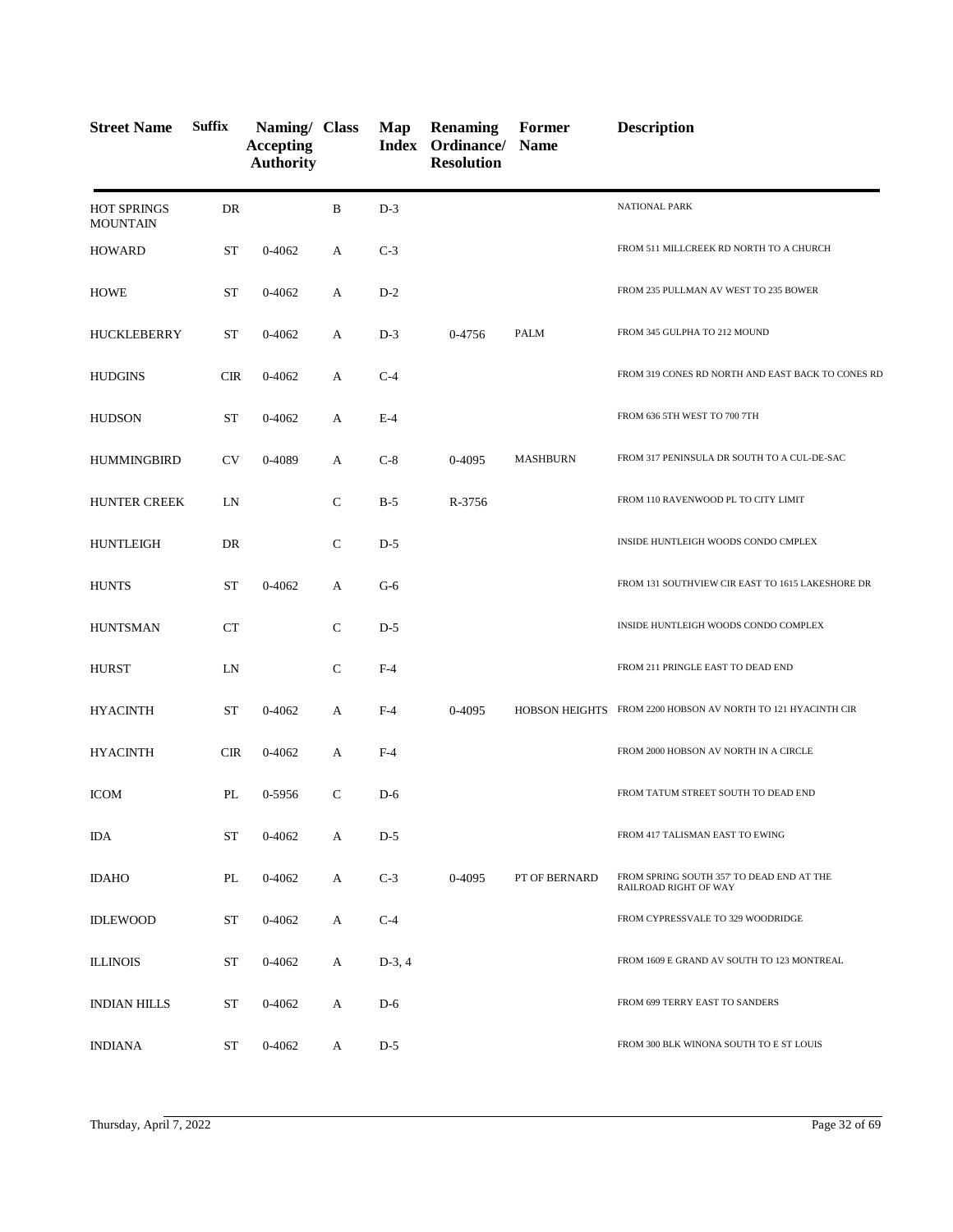| <b>Street Name</b>   | <b>Suffix</b> | Naming/ Class<br><b>Accepting</b><br><b>Authority</b> |   | Map   | <b>Renaming</b><br><b>Index Ordinance/ Name</b><br><b>Resolution</b> | Former                   | <b>Description</b>                                                            |
|----------------------|---------------|-------------------------------------------------------|---|-------|----------------------------------------------------------------------|--------------------------|-------------------------------------------------------------------------------|
| <b>IOWA</b>          | <b>ST</b>     | $0 - 4062$                                            | А | $C-3$ |                                                                      |                          | FROM 117 S BORDER NORTHEAST TO 129 ALABAMA                                    |
| IRA                  | ST            | 0-4062                                                | А | $E-5$ |                                                                      |                          | FROM 700 SUMMER WEST TO 309 S PATTERSON                                       |
| IRIS                 | PL            | 0-4062                                                | А | $G-4$ |                                                                      |                          | FROM 2100 HOBSON AV SOUTH 246' TO DEAD END                                    |
| <b>IRONWOOD</b>      | ST            | 0-4062                                                | A | F-6   |                                                                      |                          | FROM 309 ROSEWOOD WEST TO FRUITWOOD                                           |
| <b>ISABELLE</b>      | <b>ST</b>     | 0-4062                                                | А | $C-4$ |                                                                      |                          | FROM 1103 CONES RD NORTH TO 100 REBECCA                                       |
| <b>ISLAND VIEW</b>   | <b>CV</b>     | 0-4089                                                | A | $C-8$ |                                                                      |                          | FROM 296 PENINSULA DR SOUTH 198' TO A DEAD END                                |
| <b>IVY</b>           | <b>ST</b>     | 0-4062                                                | А | $D-4$ |                                                                      |                          | FROM 500 GROVE EAST THEN SOUTH TO SILVER                                      |
| <b>JACKSON</b>       | ST            | 0-4062                                                | А | $D-4$ |                                                                      |                          | FROM 125 HENDRICKS EAST TO 125 GAINES AV                                      |
| <b>JACKSON HOUSE</b> | ALY           | 04847                                                 | E | $D-3$ | R-5165                                                               | 99-013 ALY               | RUNNING FROM 208 JEFFERSON SOUTH TO 209 E GRAND<br>BETWEEN MALVERN & PLEASANT |
| <b>JACOBS</b>        | <b>ST</b>     | 0-4062                                                | A | $C-4$ |                                                                      |                          | FROM 311 EDDIMEE NORTH BEYOND 920 CONES RD TO<br><b>REBECCA</b>               |
| <b>JAMES</b>         | <b>ST</b>     | 0-4062                                                | А | $C-5$ |                                                                      |                          | FROM 3200 MALVERN AV EAST BEYOND 122 FAIROAKS PL<br>82' TO DEAD END           |
| <b>JANETTE</b>       | <b>ST</b>     | 0-4062                                                | А | $C-3$ |                                                                      |                          | FROM 345 MILLCREEK RD NORTH TO 115 LUCILLE                                    |
| <b>JASPER</b>        | <b>ST</b>     | 0-4062                                                | А | $E-3$ |                                                                      |                          | FROM 400 WHITTINGTON AV SOUTH TO OZARK                                        |
| <b>JEFF</b>          | <b>ST</b>     | 0-4062                                                | A | $C-5$ | 0-4058                                                               | <b>JEFF'S DRIVE</b>      | FROM 115 SCOTTWOOD EAST AND NORTH TO 119 RUBY                                 |
| <b>JEFFERSON</b>     | <b>ST</b>     | 0-4062                                                | А | $D-4$ | 0-4119                                                               | VALLEY (PART)            | FROM E GRAND AV NORTH-NORTHEAST TO 734 PLEASANT                               |
| <b>JEFFRIES</b>      | ST            | 0-4062                                                | А | $F-4$ |                                                                      |                          | FROM 1/2 BLOCK SOUTH OF 199 AVERY NORTH TO 1563<br><b>HOBSON AV</b>           |
| <b>JENNISON</b>      | SQ            | 0-4062                                                | А | $G-7$ |                                                                      |                          | FROM 941 LAKESHORE DR SOUTH IN A LOOP                                         |
| <b>JEROME</b>        | ST            | 0-4062                                                | А | $E-6$ |                                                                      |                          | FROM 518 HIGDON FERRY RD WEST TO 2009 7TH                                     |
| JET                  | <b>CIR</b>    | R-9350                                                | C | $H-8$ |                                                                      |                          | FROM 1200 BLOCK LAKESHORE DR., NORTH IN A LOOP<br><b>BACK TO LAKESHORE DR</b> |
| JINGLE               | PL            | 0-4062                                                | А | $C-4$ | 0-4188                                                               | JOYCE<br>CIR, JINGLE CIR | FROM 1120 CONES RD SOUTH TO END OF CITY<br>MAINTENANCE                        |
| <b>JINGLE</b>        | LN            |                                                       | C | $C-4$ |                                                                      |                          | FROM 1205 CONES RD NORTH TO A DEAD END                                        |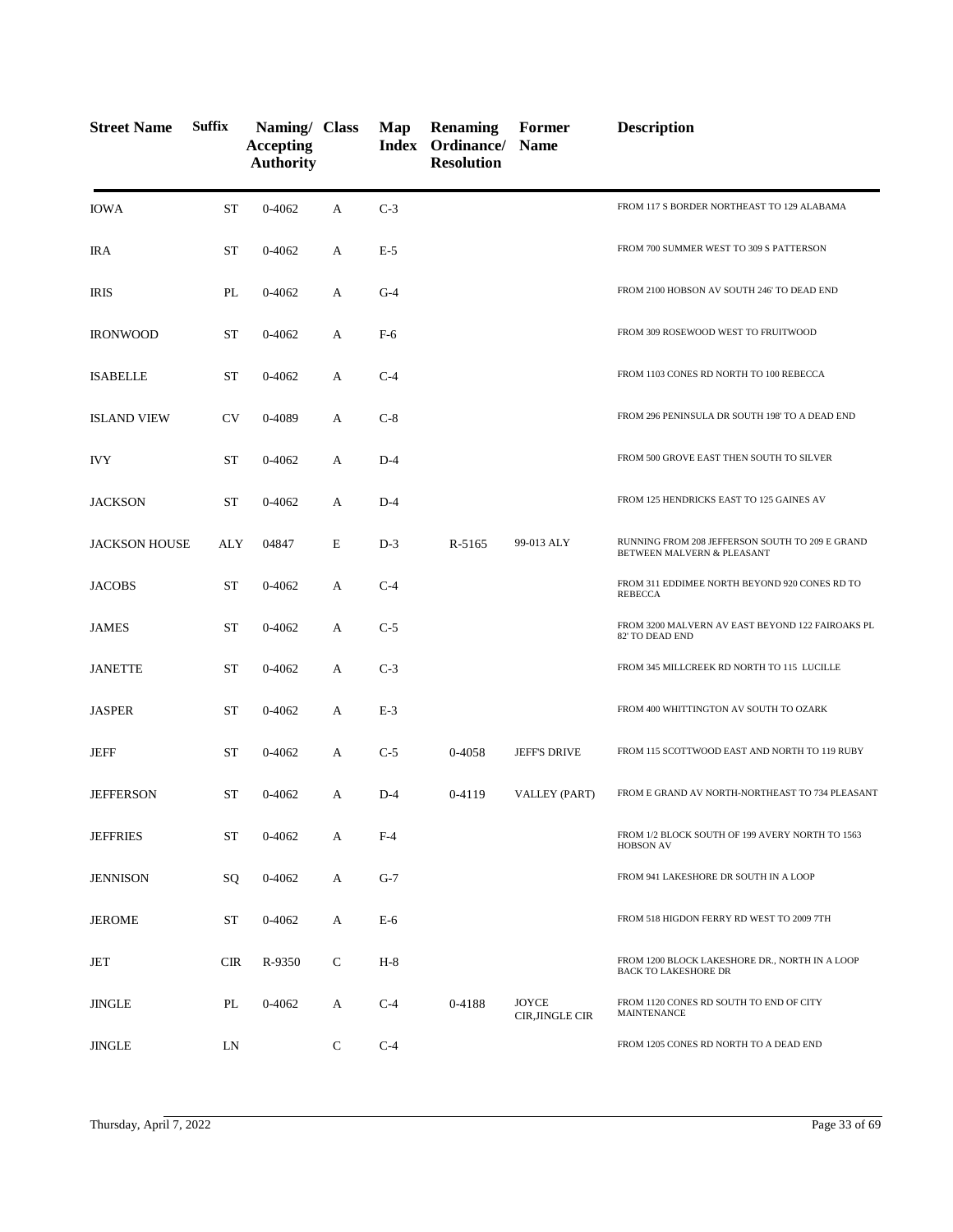| <b>Street Name</b> | <b>Suffix</b> | Naming/ Class<br><b>Accepting</b><br><b>Authority</b> |              | Map   | <b>Renaming</b><br>Index Ordinance/ Name<br><b>Resolution</b> | Former            | <b>Description</b>                                                        |
|--------------------|---------------|-------------------------------------------------------|--------------|-------|---------------------------------------------------------------|-------------------|---------------------------------------------------------------------------|
| <b>JOHN</b>        | <b>ST</b>     | 0-4062                                                | A            | $D-4$ |                                                               |                   | FROM 1000 PLEASANT EAST TO 420 PALMETTO                                   |
| <b>JOHN DUNCAN</b> | ST            | 0-4062                                                | A            | $H-6$ |                                                               |                   | FROM LAKESHORE DR NORTH 850' TO A DEAD END                                |
| <b>JOHN OWENS</b>  | ST            | 0-4062                                                | А            | $H-6$ |                                                               |                   | FROM 1064 AIRPORT RD SOUTH THEN EAST 2283' TO DEAD<br><b>END</b>          |
| <b>JOHNSON</b>     | <b>TER</b>    | $0 - 4062$                                            | A            | $E-2$ |                                                               |                   | FROM 400 CEDAR NORTHWEST 606' TO DEAD END                                 |
| <b>JOKER</b>       | PL            | 0-4062                                                | А            | $G-6$ |                                                               |                   | FROM 1457 LAKESHORE DR SOUTHWEST TO LAKESHORE<br>LN                       |
| <b>JONATHAN</b>    | LN            |                                                       | $\mathsf{C}$ | $C-4$ |                                                               |                   | FROM 129 HUDGINS NORTH TO DEAD END                                        |
| <b>JONES</b>       | <b>ST</b>     | 0-4062                                                | A            | $D-5$ |                                                               |                   | FROM WILMOT EAST TO BAYBERRY                                              |
| <b>JONITA</b>      | ST            | $0 - 4062$                                            | A            | $B-4$ |                                                               |                   | FROM 2005 SPRING NORTH TO 414 MCCLENDON                                   |
| <b>JONQUIL</b>     | PL            | 0-4062                                                | А            | $F-5$ | 0-4058                                                        | <b>TERRY LANE</b> | FROM 200 BLK PRINGLE WEST BEYOND COMP 143' TO<br><b>DEAD END</b>          |
| <b>JONQUIL</b>     | LN            |                                                       | $\mathsf{C}$ | $F-5$ | 0-4058                                                        | <b>TERRY LANE</b> | FROM 115 PRINGLE EAST TO DEAD END                                         |
| <b>JUDY</b>        | <b>CT</b>     | 0-4062                                                | A            | $E-6$ |                                                               |                   | FROM 720 LEONARD SOUTH 592' TO DEAD END                                   |
| <b>JULIAN</b>      | <b>ST</b>     | 0-4062                                                | А            | $C-3$ |                                                               |                   | FROM E GRAND AV NORTH TO HALK                                             |
| <b>JUNG</b>        | DR            | O-6117                                                | А            | $G-7$ |                                                               |                   | FROM BURCHWOOD BAY RD, APPROXIMATELY 1010' TO A<br><b>DEAD END</b>        |
| <b>JUNIPER</b>     | PL            | 0-5740                                                | A            | $E-3$ | 0-4062                                                        | RIDGE 0-4058      | FROM 385 WALNUT NORTHWEST TO LILY RUTH COURT                              |
| <b>KANSAS</b>      | ST            | 0-4062                                                | А            | $C-3$ |                                                               | LAKE              | FROM 219 TEXAS SOUTH 360' TO DEAD END AT RAILROAD<br><b>RIGHT OF WAY</b>  |
| <b>KAREN</b>       | <b>ST</b>     | 0-4062                                                | A            | $B-6$ |                                                               |                   | FROM 365 CARPENTER DAM RD EAST TO 255 PIPER                               |
| KATE               | <b>ST</b>     | 0-5547                                                | A            | $F-3$ |                                                               |                   | FROM THE 300 BLK OF SABIE NORTH APPX. 280 FT TO AN<br>UNDEVELOPED STREET  |
| <b>KAY</b>         | ST            | 0-4062                                                | A            | $D-5$ |                                                               |                   | FROM 100 NEVADA EAST TO TROUPE                                            |
| <b>KAYLA</b>       | ST            | 0-4062                                                | A            | $C-4$ |                                                               |                   | FROM 102 HIGHLAND PARK SOUTH AND EAST IN SEMI-<br>CIRCLE TO HIGHLAND PARK |
| KAYWOOD            | PL            | 0-4062                                                | А            | $F-5$ |                                                               |                   | FROM 407 WILLOWBROOK WEST 573' TO DEAD END                                |
| <b>KEATS</b>       | PL            | 0-4062                                                | А            | $B-6$ | 0-4058                                                        | KNOLLWOOD         | FROM MALVERN AV NORTH 504' TO DEAD END                                    |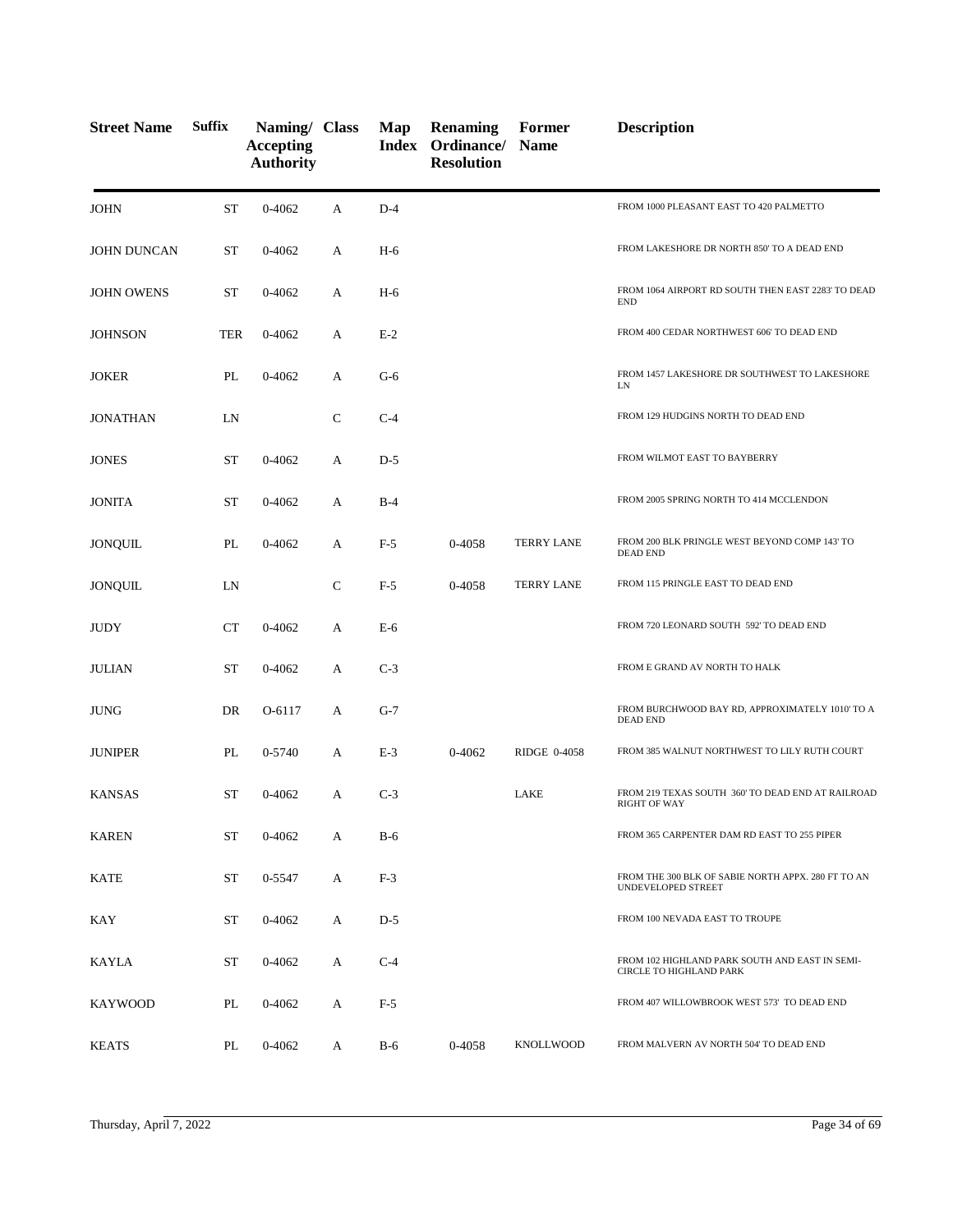| <b>Street Name</b>                 | <b>Suffix</b> | Naming/ Class<br><b>Accepting</b><br><b>Authority</b> |              | Map     | Renaming<br>Index Ordinance/ Name<br><b>Resolution</b> | Former                | <b>Description</b>                                                                   |
|------------------------------------|---------------|-------------------------------------------------------|--------------|---------|--------------------------------------------------------|-----------------------|--------------------------------------------------------------------------------------|
| <b>KELTON</b>                      | <b>ST</b>     | 0-4062                                                | A            | $B-3,4$ | 0-4063                                                 | MILLCREEK CUT-<br>OFF | FROM 950 E GRAND AV NORTH TO CITY LIMIT AT<br>MILLCREEK RD                           |
| <b>KENNEDY</b>                     | LN            |                                                       | $\mathsf{C}$ | $G-5$   |                                                        |                       | PRIVATE - FROM AIRPORT RD NORTH TO DEAD END                                          |
| <b>KENT</b>                        | <b>ST</b>     | 0-4062                                                | A            | $G-5$   |                                                        |                       | FROM 300 STOVER SOUTH TO FAMILY PARK RD                                              |
| KENTUCKY                           | <b>ST</b>     | 0-4062                                                | А            | $E-5$   |                                                        |                       | FROM 109 TRIVISTA LEFT NORTH BEYOND 105 LASER 252'<br>TO DEAD END                    |
| <b>KENWOOD</b>                     | <b>ST</b>     | 0-4062                                                | А            | $E-4$   |                                                        |                       | FROM 205 MARYLAND WEST TO 229 LINWOOD AV                                             |
| <b>KERR</b>                        | ALY           | O-4793                                                | E            | $D-4$   |                                                        |                       | FROM 109 SHADY GROVE RD TO UTILITY CT                                                |
| <b>KERRY</b>                       | LN            |                                                       | $\mathsf{C}$ | $C-4$   |                                                        |                       | NORTH FROM 500 CONES RD                                                              |
| <b>KEUKA</b>                       | <b>ST</b>     | 0-4062                                                | A            | $D-6$   |                                                        |                       | FROM 299 SUNNYSIDE SOUTH TO 211 SENECA                                               |
| <b>KEY</b>                         | PT            | O-6387                                                | D            | $D-8$   |                                                        |                       | FROM WAYWARD WINDS TER, NORTHEAST APPROX. 90' TO<br>A DEAD END                       |
| <b>KIMERY</b>                      | <b>ST</b>     | 0-4062                                                | A            | $F-6$   | 0-4058                                                 | <b>MACK'S LANE</b>    | FROM 1403 RICHARD WEST BEYOND LEONARD 2201'TO<br><b>DEAD END</b>                     |
| <b>KING</b>                        | ST            | 0-4062                                                | A            | $D-4$   |                                                        |                       | FROM 115 DAISY EAST TO 117 PALMETTO                                                  |
| <b>KINGS ROW</b>                   | ST            |                                                       | $\mathsf{C}$ | $D-6$   |                                                        |                       | INSIDE "TOWN SQUARE" DEVELOPMENT @ WINANS AND<br><b>SHADY GROVE</b>                  |
| KINGSBROOK                         | ST            | 0-4062                                                | A            | $B-6$   |                                                        |                       | FROM 109 BERKSHIRE CT NORTH TO 106 CHIMNEY ROCK CT                                   |
| <b>KINGSWAY</b>                    | <b>RD</b>     | O-6239                                                | A            | $E-8$   |                                                        |                       | FROM BUENA VISTA RD TO PINEHAVEN PL. 50' RIGHT OF<br>WAY                             |
| <b>KIPS</b>                        | ALY           | 0-4901                                                | E            | $E-4$   | R 6765                                                 | 00004 ALY             | WEST FROM SIXTH TO SEVENTH BETWEEN HOBSON AND<br><b>RECTOR</b>                       |
| <b>KIRK</b>                        | ST            | 0-4062                                                | A            | $D-4$   |                                                        |                       | FROM 620 MALVERN AV NORTHEAST TO 711 PLEASANT                                        |
| <b>KIRKWOOD</b>                    | <b>ST</b>     | $O-6239$                                              | A            | $E-8$   |                                                        |                       | FROM YORKSHIRE DR., NORTH TO RIDGECREST RD. 40'<br><b>RIGHT OF WAY</b>               |
| KITTLEBERGER                       | <b>CT</b>     | R-6359                                                | C            | H-6     |                                                        |                       | FROM 1875 LAKESHORE DR SOUTH AND WEST TO A CUL-<br>DE-SAC                            |
| <b>KLEINSHORE</b>                  | <b>RD</b>     | 0-5082                                                | A            | $I-6$   |                                                        |                       | FROM 1341 AIRPORT RD SOUTH ABOUT 410 FEET TO CITY<br><b>LIMIT</b>                    |
| <b>KNOLLWOOD</b><br><b>HEIGHTS</b> | CT            | R-9289                                                | C            | $I-7$   |                                                        |                       | FROM KNOLLWOOD LODGE RD, WEST APPROIMATELY 60'<br>IN LENGTH TO A DEAD END CUL DE SAC |
| <b>KNOLLWOOD</b><br>LODGE          | <b>RD</b>     | 0-4062                                                | A            | $H-6$   |                                                        |                       | FROM 2115 LAKESHORE DR WEST THEN SOUTH BEYOND<br>WAVERLY 205' TO DEAD END            |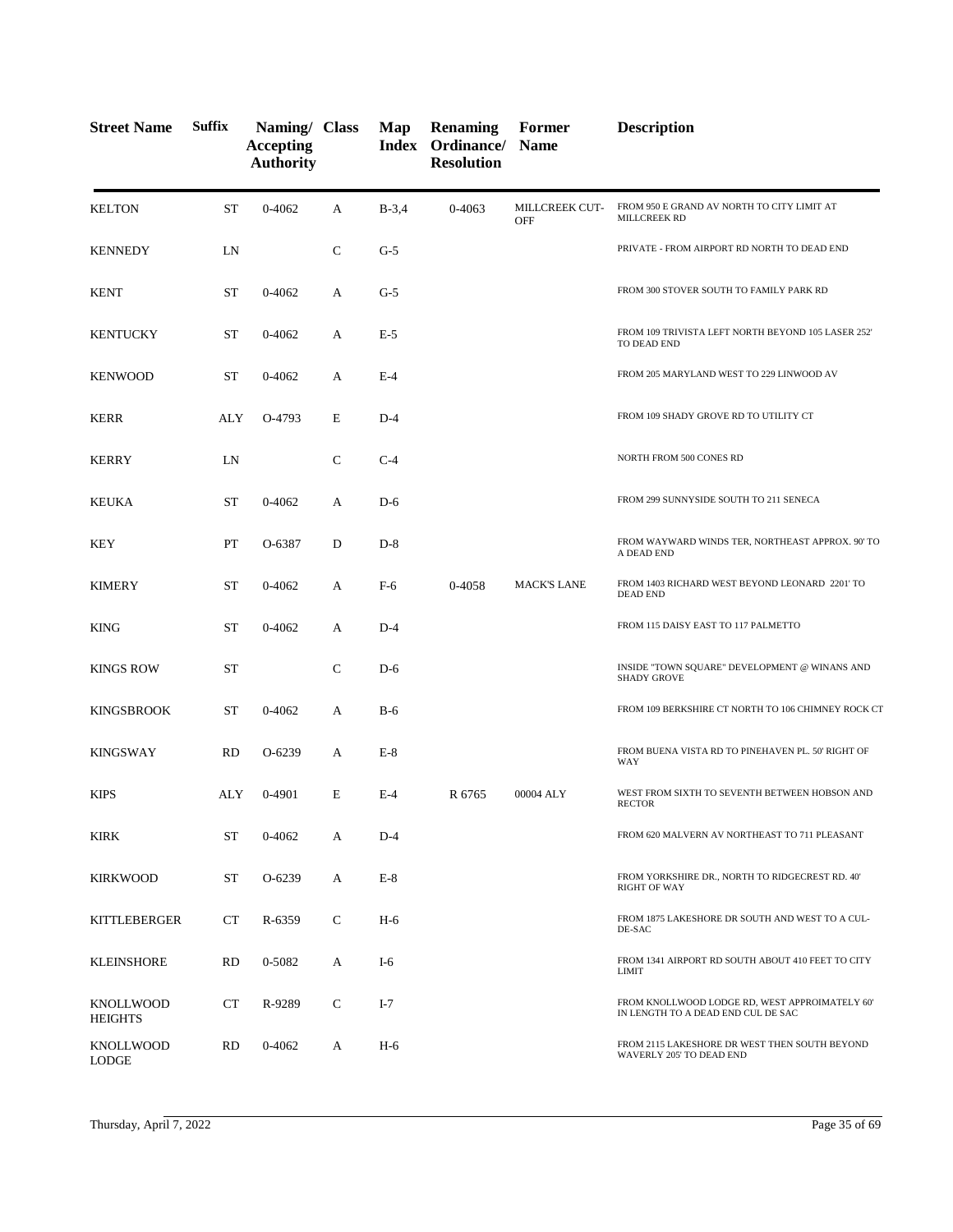| <b>Street Name</b>   | <b>Suffix</b> | Naming/ Class<br><b>Accepting</b><br><b>Authority</b> |              | Map                  | <b>Renaming</b><br>Index Ordinance/ Name<br><b>Resolution</b> | Former                      | <b>Description</b>                                                                                                                                                                      |
|----------------------|---------------|-------------------------------------------------------|--------------|----------------------|---------------------------------------------------------------|-----------------------------|-----------------------------------------------------------------------------------------------------------------------------------------------------------------------------------------|
| <b>KOLLER</b>        | LN            |                                                       | $\mathsf{C}$ | $B-4$                |                                                               |                             | FROM 1323 CONES RD NORTH TO DEAD END                                                                                                                                                    |
| <b>KRIPTAL</b>       | ST            | 0-4062                                                | A            | $C-3$                |                                                               |                             | FROM 1498 E GRAND AV BEYOND BLONT TERR 255' TO<br><b>DEAD END</b>                                                                                                                       |
| <b>LACEY</b>         | <b>ST</b>     | 0-4062                                                | А            | $F-4$                |                                                               |                             | FROM 600 ALBERT PIKE NORTH TO 1811 W GRAND AV                                                                                                                                           |
| LADUE                | <b>ST</b>     | 0-4062                                                | А            | $C-6$                |                                                               |                             | FROM 200 RIDGEWOOD WEST TO 100 GEORGIAN                                                                                                                                                 |
| LAFAYETTE            | <b>ST</b>     | $0 - 4062$                                            | A            | $D-4$                |                                                               |                             | FROM 640 CRESCENT AV EAST TO 124 IVY                                                                                                                                                    |
| <b>LAKE HAMILTON</b> | DR            | 0-4157                                                | А            | $F-8$                |                                                               |                             | FROM 2255 HIGDON FERRY RD EAST TO CITY LIMITS                                                                                                                                           |
| <b>LAKE HAMILTON</b> | DR            | O-6239                                                | A            | $E, F-8$             |                                                               |                             | FROM 2255 HIGDON FERRY RD, EASTWARD TO LAKELAND<br>DR. NO PLATTED RIGHT OF WAY, PRESCRIPTIVE STREET                                                                                     |
| LAKEHILL             | LN            | O-6117                                                | C            | $G-8$                |                                                               |                             | FROM BURCHWOOD BAY RD SOUTHWEST TO<br><b>BURCHWOOD BAY RD</b>                                                                                                                           |
| LAKELAND             | PT            | O-6239                                                | А            | $E-9$                |                                                               |                             | FROM FRIAR TUCK ST., WEST TO A DEAD END LOOP. 40'<br><b>RIGHT OF WAY</b>                                                                                                                |
| LAKELAND             | DR            | O-6239                                                | А            | $E-7, 8,$<br>9 & F-8 |                                                               |                             | FROM CENTRAL AVE., SOUTH AND EAST THEN<br>SOUTH/SOUTHWEST TO S. LAKELAND PT. NO PLATTED<br>RIGHT OF WAY, PRESCRIPTIVE STREET. FROM CHAMBERS<br>PT TO S. LAKELAND PT IS 40' RIGHT OF WAY |
| LAKELAND             | DR            | $0 - 4062$                                            | A            | $E-7, 8$             |                                                               |                             | FROM CENTRAL AV SOUTH TO CITY LIMITS                                                                                                                                                    |
| LAKEPARK             | DR            | R-6775                                                | А            | $C-7,8$              |                                                               |                             | FROM THE 1000 BLK OF CARPENTER DAM RD SOUTH<br>APPROX 6,200' TO POWERHOUSE LN                                                                                                           |
| LAKEPOINTE           | <b>CV</b>     | O-6239                                                | C            | $F-9$                |                                                               |                             | FROM LAKE HAMILTON DR, EAST APPROXIMATELY 855' TO<br>A DEAD END CUL DE SAC. 40' RIGHT OF WAY                                                                                            |
| <b>LAKESHORE</b>     | DR            | $O-99-36$                                             | A            | $E-6$ , $H-6$        |                                                               | <b>ST. HWY. 88</b>          | FROM 1207 HIGDON FERRY ROAD WEST AND NORTH TO<br>HWY. 70 W JUST WEST OF MLK EXPY.                                                                                                       |
| LAKESHORE            | <b>TER</b>    | $0 - 4062$                                            | A            | $F.G-6$              | 0-4109                                                        | <b>RIDGECREST</b><br>(PART) | PART RIDGECREST FROM 510 LAKESHORE DR EAST 1127<br>TO DEAD END                                                                                                                          |
| LAKESHORE            | LN            |                                                       | $\mathbf C$  | $G-6$                | 0-4148                                                        | <b>JOKER LN</b>             | PRIVATE - FROM JOKER PL TO DEAD END                                                                                                                                                     |
| LAKESIDE             | <b>RD</b>     | 0-4062                                                | A            | $A-6, C-$<br>5       |                                                               |                             | FROM 3405 MALVERN AV EAST AND SOUTH IN A LOOP<br><b>BACK TO MALVERN AV</b>                                                                                                              |
| LAKESIDE             | LN            |                                                       | C            | $A-5,6$              |                                                               |                             | FROM 928 LAKESIDE RD EAST TO DEAD END                                                                                                                                                   |
| LAMOTT               | ST            | 0-4062                                                | A            | $C-6$                |                                                               |                             | FROM 2201 MALVERN AV EAST TO BAFANWOOD                                                                                                                                                  |
| LANDMARK             | TRL           | 0-4062                                                | A            | $E-5$                | 0-4250                                                        | <b>LINDY TR</b>             | FROM FLAG EAST 199' TO DEAD END                                                                                                                                                         |
| LANGSTON             | ST            | 0-4062                                                | A            | $D-5$                |                                                               |                             | FROM 265 TALISMAN EAST BEYOND FAIR ALY 685' TO<br><b>DEAD END</b>                                                                                                                       |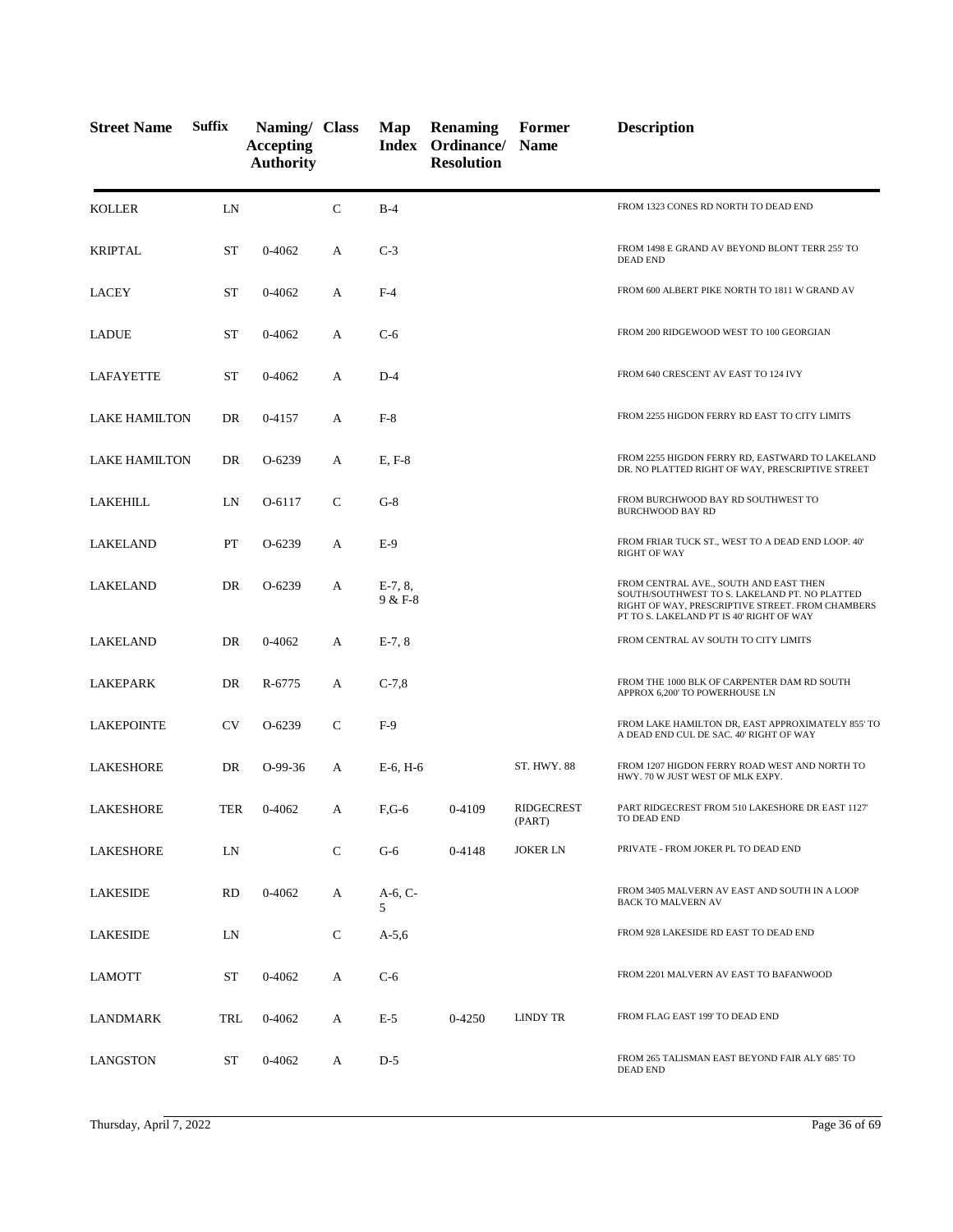| <b>Street Name</b>   | <b>Suffix</b> | Naming/ Class<br><b>Accepting</b><br><b>Authority</b> |              | Map      | Renaming<br>Index Ordinance/ Name<br><b>Resolution</b> | Former       | <b>Description</b>                                                                   |
|----------------------|---------------|-------------------------------------------------------|--------------|----------|--------------------------------------------------------|--------------|--------------------------------------------------------------------------------------|
| <b>LARKSPUR</b>      | CT            | 0-5465                                                | A            | $B-6$    |                                                        |              | FROM THE 100 BLK OF BLUEBELL PL WEST APPX 472 FT TO<br>A CUL-DE-SAC                  |
| LARY                 | <b>ST</b>     | $0 - 4062$                                            | A            | $E-6$    |                                                        |              | FROM 203 COLEMAN PL WEST BEYOND NASH 293' TO<br>PARKING LOT                          |
| <b>LASALLE</b>       | <b>ST</b>     | $0 - 4062$                                            | A            | $D-2$    |                                                        |              | FROM SUPERIOR TO 134 PULLMAN AV                                                      |
| <b>LASER</b>         | ST            | 0-4062                                                | A            | D, E-5   |                                                        |              | FROM 2100 CENTRAL AV EAST TO 109 TROUPE                                              |
| LAUREL               | ST            | 0-4062                                                | A            | $D-3, 4$ |                                                        |              | FROM 500 RESERVE SOUTHEAST TO 359 GARDEN                                             |
| LAVON                | <b>CT</b>     | 0-5236                                                | A            | $B-6$    |                                                        |              | NORTH FROM A CUL-DE-SAC AND CROSSING WEST<br>MATLOCK CT TO A CUL-DE-SAC              |
| <b>LAWSON</b>        | ST            | $0 - 4062$                                            | A            | $E-4$    |                                                        |              | FROM 909 WARD NORTH TO 215 FAWN                                                      |
| LEACH                | ST            | $0 - 4062$                                            | A            | $E-5$    |                                                        |              | FROM W ST LOUIS SOUTH TO CRESTWOOD                                                   |
| <b>LEAD</b>          | ST            | 0-4062                                                | A            | $D-3$    |                                                        |              | FROM 1300 E GRAND AV NORTH 391' TO DEAD END                                          |
| <b>LEAWOOD</b>       | ST            | $0 - 4062$                                            | A            | $D-5$    | 0-4058                                                 | LEE          | FROM HOLLYWOOD AV NORTH BEYOND FAIRVIEW TO<br>MAYLOTT ST.                            |
| <b>LEDGEROCK</b>     | WAY           | O-4341                                                | A            | $H-4$    |                                                        |              | FROM MUSIC MOUNTAIN RD NORTH TO 181 LEDGEROCK<br><b>RD</b>                           |
| LEDGEROCK            | <b>RD</b>     | 0-5980                                                | A            | $H-4$    |                                                        |              | FROM HWY 270W, EAST TO LEDGEROCK WAY CONTINUING<br>TO CITY LIMITS                    |
| LEDGERWOOD           | <b>RD</b>     | O-6117                                                | A            | $G-8$    |                                                        |              | FROM BURCHWOOD BAY RD, APPROXIMATELY 2336'<br>FORMING A CIRCLE BACK TO LEDGERWOOD RD |
| LEDGERWOOD           | <b>CIR</b>    | O-6117                                                | A            | $G-8$    |                                                        |              | FROM LEDGERWOOD RD, APPROXIMATELY 455' TO A DEAD<br><b>END</b>                       |
| <b>LEE BARRON LP</b> | LN            | R-7203                                                | $\mathsf{C}$ | $E-7$    |                                                        |              | FROM N TIMBERCREST LN SOUTH THEN EAST IN LOOP<br>BACK TO LEE BARRON LP               |
| <b>LEEPER</b>        | ST            | $0 - 4062$                                            | A            | $F-5$    |                                                        |              | FROM 417 PINEWOOD EAST TO 525 S PATTERSON                                            |
| LEFT HOOK            | CT            | R-6135                                                | D            | $C-7$    |                                                        |              | FROM COVINGTON LEFT CT EAST AND SOUTH TO A CUL-<br>DE-SAC                            |
| <b>LEGION</b>        | <b>ST</b>     | 0-4062                                                | A            | $C-3$    | 0-4058                                                 | LAURA        | FROM 315 MILLCREEK RD NORTH TO 1599 E GRAND AV                                       |
| LEIGH                | <b>CIR</b>    | 0-4062                                                | A            | $C-5$    |                                                        |              | FROM 255 OAKCREST NORTHEAST THEN SOUTH BACK IN<br>A CIRCLE                           |
| <b>LEMONS</b>        | ST            | 0-4062                                                | A            | $D-4$    | R-4689                                                 | <b>GOULD</b> | FROM 1025 MALVERN AV SOUTHWEST AND WEST TO 205<br><b>GAINES AV</b>                   |
| <b>LEONARD</b>       | ST            | $0 - 4062$                                            | A            | E, F-6   |                                                        |              | FROM 500 HIGDON FERRY RD WEST TO 319 MCLEOD                                          |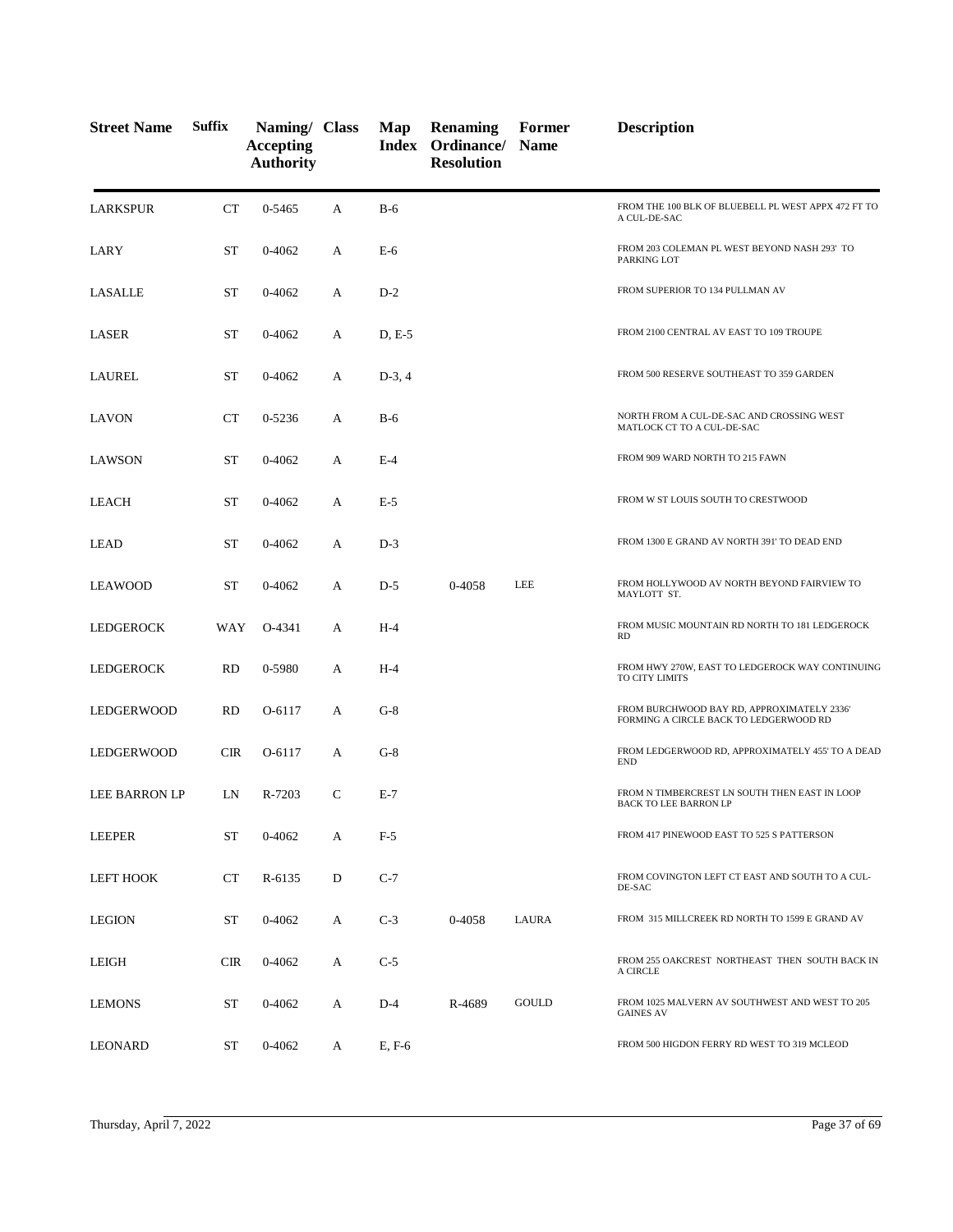| <b>Street Name</b> | <b>Suffix</b> | Naming/ Class<br><b>Accepting</b><br><b>Authority</b> |              | Map      | <b>Renaming</b><br>Index Ordinance/ Name<br><b>Resolution</b> | Former             | <b>Description</b>                                                            |
|--------------------|---------------|-------------------------------------------------------|--------------|----------|---------------------------------------------------------------|--------------------|-------------------------------------------------------------------------------|
| <b>LEROY</b>       | LN            | O-6117                                                | A            | $G-7$    |                                                               |                    | FROM HAVELOCK PL EAST TO WICKFORD TR                                          |
| <b>LESLIE</b>      | <b>ST</b>     | 0-4062                                                | A            | $C-5$    |                                                               |                    | FROM 215 LEIGH CIR TO 306 LEIGH CIR                                           |
| <b>LESTER</b>      | <b>ST</b>     | 0-4062                                                | A            | $E-5$    |                                                               |                    | FROM 1211 SUMMER WEST TO PATRIOT                                              |
| <b>LEVIN</b>       | <b>ST</b>     | 0-4062                                                | А            | $D-5$    |                                                               |                    | FROM HOLLYWOOD AV NORTH TO 509 E ST LOUIS                                     |
| <b>LEXINGTON</b>   | <b>ST</b>     | 0-4062                                                | А            | $F-5$    | 0-4151                                                        | <b>LEEPER</b>      | FROM RICHARD EAST BEYOND MAIN ST 142' TO A DEAD<br><b>END</b>                 |
| <b>LIBERTY</b>     | <b>ST</b>     | 0-4062                                                | A            | $E-4$    | 0-4083                                                        | LIBERTY HILL       | FROM DAWER TO FEDERAL                                                         |
| <b>LIGHTNER</b>    | <b>ST</b>     |                                                       | A            | $B-6$    |                                                               |                    | FROM 107 DAVID ALLEN EAST TO 110 APRIL                                        |
| <b>LILA</b>        | <b>ST</b>     | 0-4062                                                | A            | $D-3$    |                                                               |                    | FROM 814 E GRAND AV EAST TO CYPRESS                                           |
| LILAC              | <b>ST</b>     | 0-4062                                                | А            | $D-3$    |                                                               |                    | FROM 207 COY SOUTH SOUTHEAST TO 903 SPRING                                    |
| <b>LILY</b>        | <b>ST</b>     | O-6227                                                | A            | $D-7$    |                                                               |                    | FROM GOLF LINKS RD., SOUTH APPROXIMATELY 322'                                 |
| <b>LILY RUTH</b>   | CT            | 0-5740                                                | A            | $E-3$    |                                                               |                    | FROM JUNIPER PLACE SOUTH AND EAST TO CUL DE SAC                               |
| <b>LINCOLN</b>     | <b>ST</b>     | 0-4062                                                | A            | $D-4$    |                                                               |                    | FROM 309 HENRY SOUTHEAST TO CLAY                                              |
| <b>LINDEN</b>      | <b>ST</b>     | 0-4062                                                | А            | $E-3$    |                                                               |                    | FROM 504 WHITTNGTON AV NORTH TO 100 WAFER CIR                                 |
| <b>LINDEN PARK</b> | LN            | R-5818                                                | $\mathsf{C}$ | $E-3$    |                                                               |                    | FROM 200 BLOCK OF LINDEN ST. EAST, THEN NORTH TO<br>WALNUT & JUNIPER PL       |
| <b>LINN</b>        | ST            | 0-4062                                                | А            | $F-3$    |                                                               |                    | FROM EAST OF 608 WALTER 159' NORTH TO A DEAD END                              |
| <b>LINWOOD</b>     | AVE           | 0-4062                                                | А            | $E-4, 5$ |                                                               |                    | FROM WARD SOUTH TO W. ST. LOUIS                                               |
| LITTLE JOHN        | TRL           | O-6239                                                | А            | $E-9$    |                                                               |                    | FROM LAKELAND DR., WEST IN A CIRCLE BACK TO<br>ROBINHOOD RD. 40' RIGHT OF WAY |
| LITTLE OAK         | TRL           | O-4998                                                | А            | $G-7$    |                                                               |                    | FROM 114 OAK BEND LP EAST ABOUT 570' TO A CUL-DE-                             |
| <b>LITTLEPINE</b>  | ST            | 0-4062                                                | А            | $E-3$    | 0-4066                                                        | <b>LITTLE PINE</b> | FROM 100 WAHOO NORTHEAST TO 145 PINE                                          |
| <b>LOBO</b>        | LN            |                                                       | C            | A-6      |                                                               |                    | FROM CATHERINE HGTS RD WEST TO A DEAD END                                     |
| <b>LOCUST</b>      | ST            | 0-4062                                                | A            | $D-3$    |                                                               |                    | FROM 175 COY SOUTHEAST BEYOND 715 E GRAND AV 330'<br>TO DEAD END              |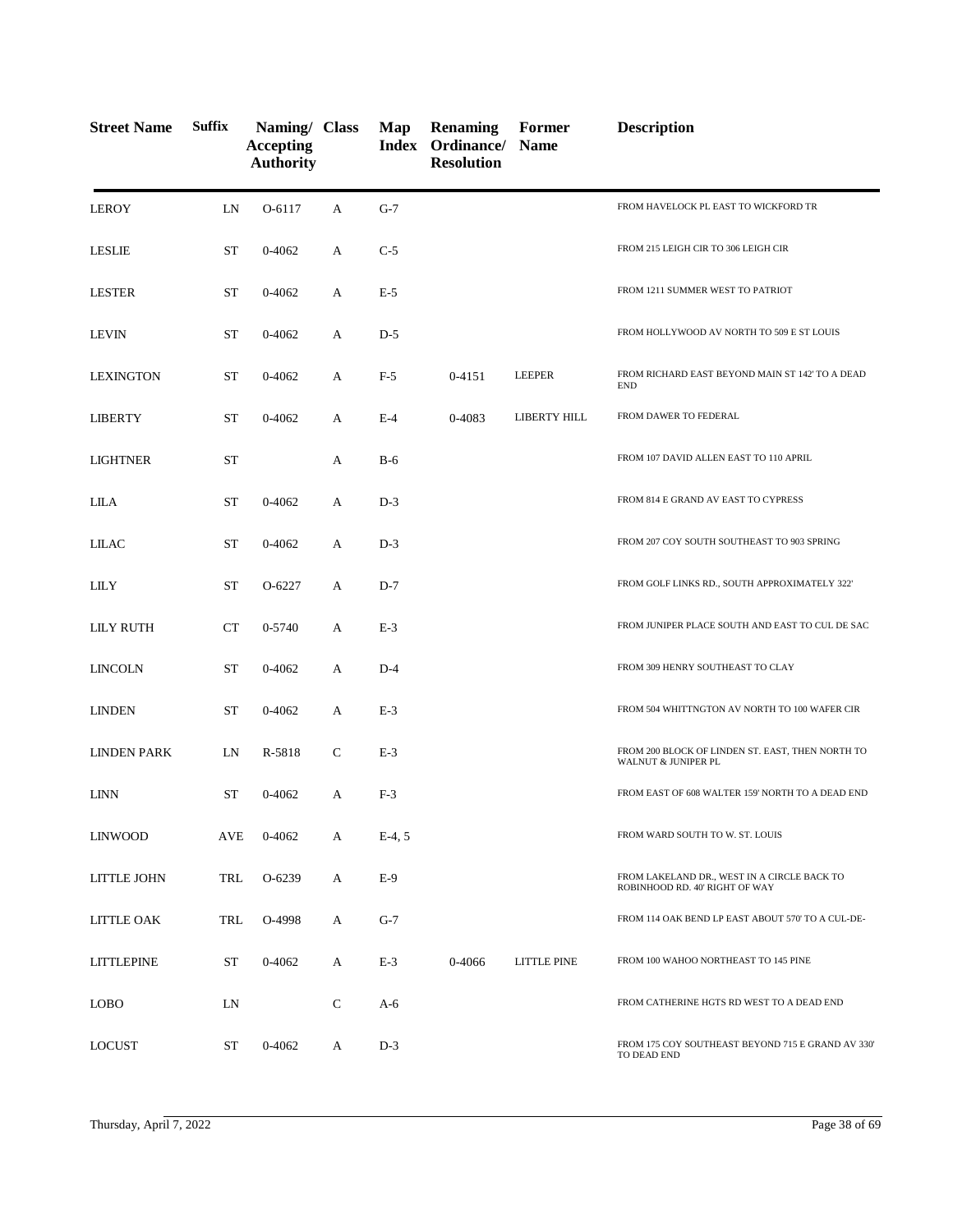| <b>Street Name</b>   | <b>Suffix</b> | Naming/ Class<br><b>Accepting</b><br><b>Authority</b> |              | Map      | <b>Renaming</b><br>Index Ordinance/ Name<br><b>Resolution</b> | Former             | <b>Description</b>                                                                |
|----------------------|---------------|-------------------------------------------------------|--------------|----------|---------------------------------------------------------------|--------------------|-----------------------------------------------------------------------------------|
| <b>LODEN</b>         | <b>ST</b>     | 0-4062                                                | A            | $C-4$    |                                                               |                    | FROM 1900 SPRING NORTH TO 307 MCCLENDON                                           |
| <b>LODESTONE</b>     | ST            | 0-4062                                                | A            | $E-3$    | 0-4058                                                        | CRYSTAL            | FROM 110 ARBOR NORTH TO 329 PARK AV                                               |
| <b>LOGAN</b>         | <b>LOOP</b>   | 0-4062                                                | A            | $D-2$    |                                                               | <b>LOGAN CIR</b>   | FROM 407 MOUNTAIN VALLEY TO 999 MINERAL                                           |
| <b>LOMBARD</b>       | CT            | O-4998                                                | A            | $B-6$    |                                                               |                    | FROM 178 SARATOGA NORTH ABOUT 440' TO CUL-DE-SAC                                  |
| LONGLEAF             | CT            | $0 - 4062$                                            | А            | $B-7$    |                                                               |                    | FROM PONDEROSA WEST TO CUL-DE-SAC                                                 |
| <b>LONGLINKS</b>     | <b>CIR</b>    | 0-4062                                                | A            | $C-6$    | 0-4058                                                        | <b>LONGVIEW</b>    | FROM 1250 GOLF LINKS RD AROUND PAST 100 RIDGEWOOD<br><b>BACK TO GOLF LINKS RD</b> |
| <b>LONGTREE</b>      | <b>ST</b>     | 0-4062                                                | A            | $G-5$    | 0-4058                                                        | <b>LOWERY LANE</b> | FROM 217 HAMMOND WEST TO 207 HIGHLINE                                             |
| <b>LORENZO</b>       | <b>ST</b>     | 0-4062                                                | А            | $C-4$    |                                                               |                    | FROM 817 CONES RD NORTH 200' TO DEAD END                                          |
| <b>LOTUS</b>         | <b>LOOP</b>   | 0-5724                                                | A            | $C-6$    |                                                               | 0-5082             | FROM 800 SHADY GROVE RD WEST IN A CIRCLE TO<br><b>BRECKLING CIRCLE</b>            |
| <b>LOTUS</b>         | PL            | 0-5082                                                | $\mathsf{C}$ | $C-6$    |                                                               |                    | FROM 146 LOTUS LP NORTH ABOUT 586 FT TO A DEAD END                                |
| <b>LOUISE</b>        | LN            | R-9987                                                | D            | $F-6$    |                                                               |                    | FROM HIGDON FERRY ROAD, EAST APPROX. 539' TO DEAD<br><b>END</b>                   |
| <b>LOWERY</b>        | <b>ST</b>     | 0-4062                                                | A            | $D-4, 5$ |                                                               |                    | FROM 1559 MALVERN AV WEST TO 100 MOTE AT VISTA AV                                 |
| <b>LUCILLE</b>       | <b>ST</b>     | $0 - 4062$                                            | A            | $C-3$    |                                                               |                    | FROM LEGION WEST TO 315 JANETTE                                                   |
| <b>LUNAR</b>         | PL            | 0-4062                                                | A            | $E-5$    | 0-4058                                                        | <b>CENTERVIEW</b>  | FROM 119 LESTER SOUTH 312' TO DEAD END                                            |
| LURA                 | PL            | 0-4062                                                | А            | $H-5$    |                                                               |                    | FROM 2325 ALBERT PIKE RD SOUTH 1372' TO DEAD END                                  |
| <b>LYNN</b>          | LN            |                                                       | C            | $H-6$    |                                                               |                    | NOT OPEN - FROM LAKESHORE DR SOUTH APPROX. 280'; IF<br>DEVELOPED CHANGE NAME      |
| <b>MADISON</b>       | ST            | 0-4062                                                | А            | $D-4$    |                                                               |                    | FROM HILLWOOD SOUTH TO W BELDING                                                  |
| <b>MAGIC SPRINGS</b> | <b>BLVD</b>   | 0-4062                                                | А            | $B-3$    |                                                               |                    | THE LOOPING ENTRANCE OFF E GRAND AV - NOT THE<br><b>DRIVEWAY</b>                  |
| <b>MAGNET</b>        | ST            | 0-4062                                                | A            | $E-2$    |                                                               |                    | FROM GLADE NORTHEAST TO GOETZINGER PL                                             |
| MAGNOLIA             | ST            | 0-4062                                                | A            | $D-2$    |                                                               |                    | FROM 216 GLADE NORTHEAST TO 10 BOWER                                              |
| <b>MAIDEN</b>        | ST            | 0-4062                                                | A            | $D-4$    |                                                               |                    | FROM 500 SILVER SOUTHEAST TO 124 MICA                                             |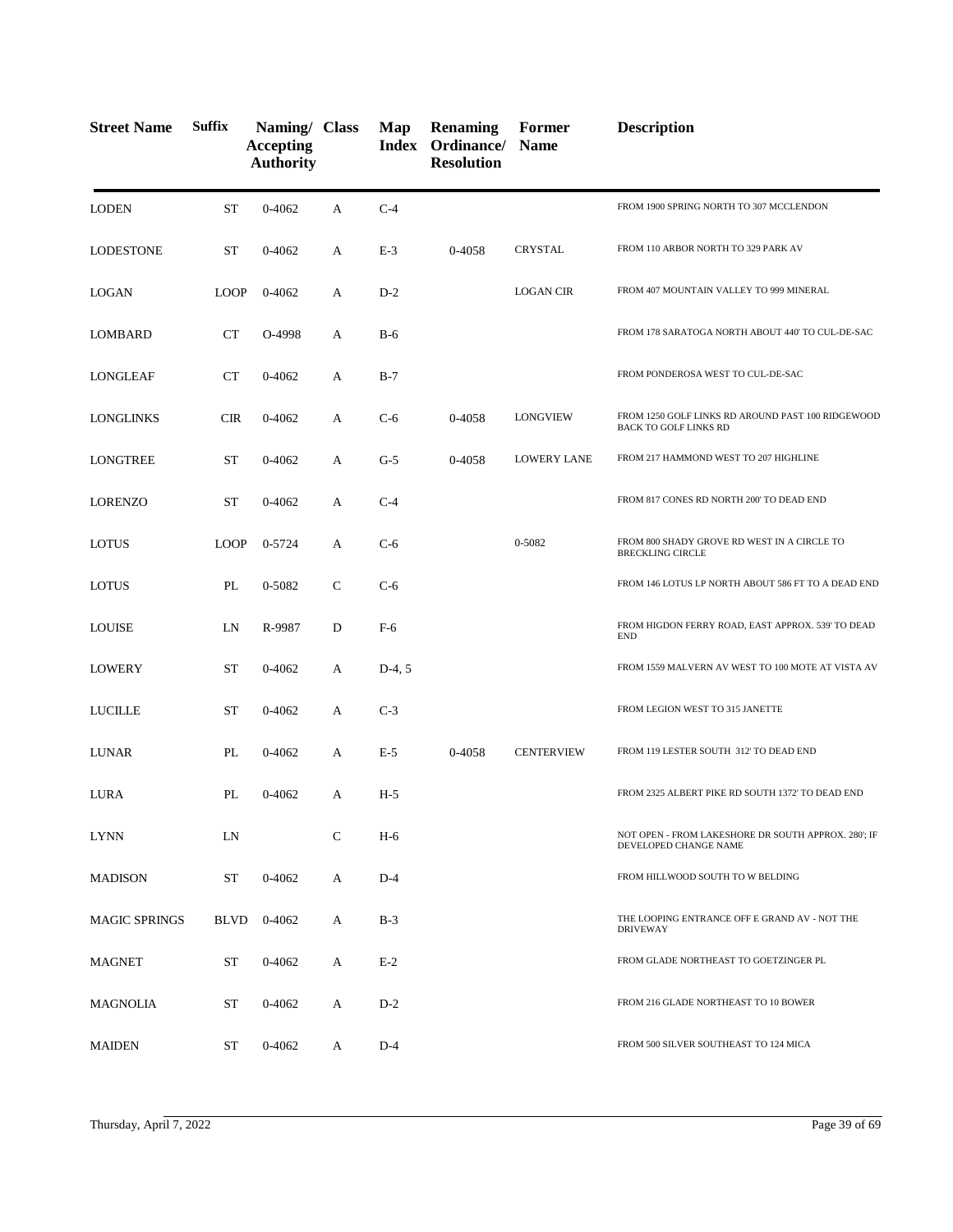| <b>Street Name</b> | <b>Suffix</b> | Naming/ Class<br><b>Accepting</b><br><b>Authority</b> |              | Map            | <b>Renaming</b><br>Index Ordinance/ Name<br><b>Resolution</b> | Former             | <b>Description</b>                                                                    |
|--------------------|---------------|-------------------------------------------------------|--------------|----------------|---------------------------------------------------------------|--------------------|---------------------------------------------------------------------------------------|
| <b>MAILY</b>       | PL            | $0 - 4062$                                            | A            | $C-7$          |                                                               |                    | FROM GRANDPOINT DR NORTH 945' TO DEAD END                                             |
| <b>MAIN</b>        | ST            | $0 - 4062$                                            | А            | $F-4, 5$       | 0-4058                                                        | WILLARD            | FROM 520 ALBERT PIKE RD SOUTH TO WOODLAWN AV                                          |
| <b>MAJESTIC</b>    | ALY           | $0 - 4062$                                            | E            | $E-3$          | 0-4151                                                        | <b>DIVISION</b>    | FROM 119 PARK AV NORTH TO A DEAD END                                                  |
| MALL               | ST            | $0 - 4062$                                            | А            | $F-7$          |                                                               |                    | FROM CENTRAL AV NORTHWEST TO HIGDON FERRY RD                                          |
| <b>MALLVIEW</b>    | <b>CT</b>     | $0 - 4062$                                            | A            | $E-7$          |                                                               |                    | FROM 599 FILES RD WEST TO CUL-DE-SAC                                                  |
| <b>MALVERN</b>     | <b>AVE</b>    | $0 - 4062$                                            | А            | $D-4$          |                                                               |                    | FROM SPRING SOUTH TO 159 E GRAND AV                                                   |
| <b>MALVERN</b>     | <b>AVE</b>    |                                                       | B            | $D-4, A-$<br>6 |                                                               |                    | FROM 159 E GRAND AV SOUTHEAST TO CITY LIMIT -<br>STATE HIGHWAY 270 E                  |
| <b>MANCHESTER</b>  | LN            |                                                       | C            | $D-6$          |                                                               |                    | INSIDE "TOWN SQUARE" DEVELOPMENT @ WINANS &<br><b>SHADY GROVE</b>                     |
| <b>MANGUM</b>      | ST            | 0-4062                                                | А            | E-6            | 0-4058                                                        | <b>TERRY</b>       | FROM 111 COLUMBIA HILLS TR NORTH TO 127 CARL DR                                       |
| <b>MANN</b>        | <b>ST</b>     | 0-4062                                                | А            | $F-5$          |                                                               |                    | FROM 700 MAIN WEST TO 109 SHERMAN                                                     |
| <b>MANOR</b>       | <b>CIR</b>    | 0-4067                                                | А            | $E-5$          | 0-4058                                                        | <b>MANOR DRIVE</b> | FROM 2000 CENTRAL AV WEST, SOUTH AND EAST TO 2003<br><b>CENTRAL AV</b>                |
| <b>MANOR</b>       | LN            |                                                       | C            | $E-5$          |                                                               |                    | FROM 105 MANOR CIR TO MANOR CIR                                                       |
| <b>MANZO</b>       | LN            |                                                       | $\mathsf{C}$ | $E-6$          |                                                               |                    | FROM APPROX 310 NASH EAST AND NORTH TO DEAD END                                       |
| <b>MAPLE</b>       | <b>TER</b>    | $0 - 4062$                                            | А            | $E-3$          |                                                               |                    | FROM 602 WHITTINGTON AV NORTHEAST BEYOND SABIE<br>516' TO DEAD END                    |
| <b>MAPLELEAF</b>   | CIR           | R-4826                                                | A            | $B-7$          | 0-5263                                                        |                    | FROM 1469 SHADY GROVE RD NORTHEAST IN A LOOP TO<br>387 MAPLELEAF CIR                  |
| MAPLEWOOD          | CT            | 0-4062                                                | А            | $F-6$          |                                                               |                    | FROM 104 KIMERY NORTH TO CUL-DE-SAC                                                   |
| MARBLE             | <b>ST</b>     | 0-4062                                                | A            | $D-2$          |                                                               |                    | FROM 14 DELL SOUTH TO 195 RAMBLE                                                      |
| <b>MARIE ACRES</b> | PL            | O-6239                                                | A            | $D-8$          |                                                               |                    | FROM ABERINA ST., EAST TO A DEAD END. NO PLATTED<br>RIGHT OF WAY, PRESCRIPTIVE STREET |
| MARIGOLD           | <b>CIR</b>    | 0-4062                                                | A            | $G-4$          | 0-4058                                                        |                    | MARIGOLD DRIVE FROM WEST END OF HOBSON AV IN A CIRCLE                                 |
| <b>MARION</b>      | ST            | 0-4062                                                | А            | $E-4$          |                                                               |                    | FROM 110 KENWOOD SOUTH TO 241 HOBSON AV                                               |
| <b>MARK</b>        | ST            | $0 - 4062$                                            | A            | $C-4$          | 0-4058                                                        | <b>PETERS</b>      | FROM 304 DAVID WEST AND SOUTH TO 233 PLEASANT<br><b>VALLEY</b>                        |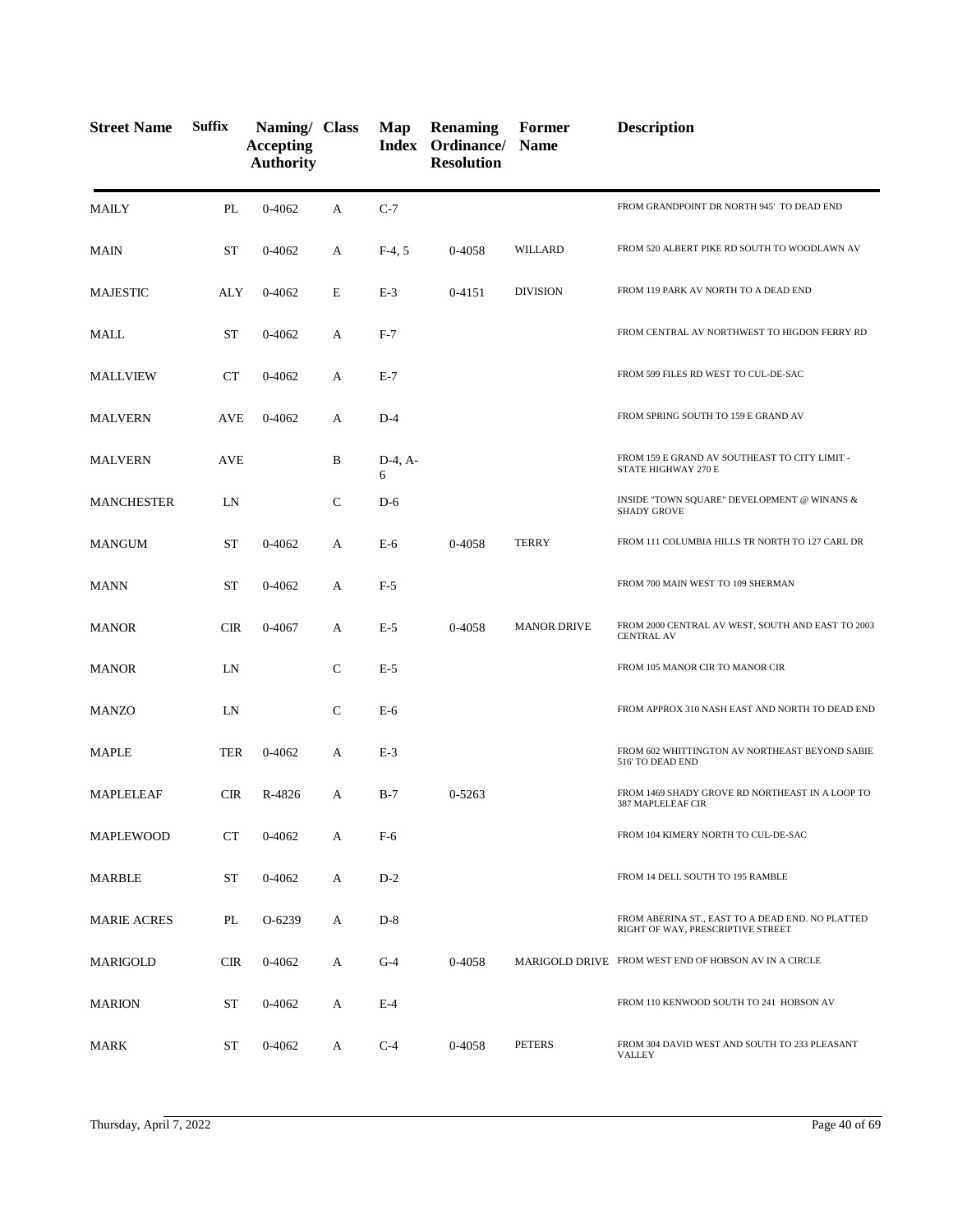| <b>Street Name</b> | <b>Suffix</b> | Naming/ Class<br><b>Accepting</b><br><b>Authority</b> |              | Map           | <b>Renaming</b><br>Index Ordinance/ Name<br><b>Resolution</b> | Former                             | <b>Description</b>                                                                   |
|--------------------|---------------|-------------------------------------------------------|--------------|---------------|---------------------------------------------------------------|------------------------------------|--------------------------------------------------------------------------------------|
| <b>MARKET</b>      | <b>ST</b>     | $0 - 4062$                                            | А            | D, E-4        |                                                               |                                    | FROM 400 BROADWAY TO 219 QUAPAW AV                                                   |
| <b>MARKWOOD</b>    | CT            | 0-4062                                                | A            | $C-5$         |                                                               |                                    | FROM 109 RIVIERA NORTH AND SOUTH TO CUL-DE-SACS                                      |
| MARQUETTE          | PL            | 0-4062                                                | А            | $D-7$         |                                                               |                                    | FROM 113 THORNHILL WEST 542' TO DEAD END                                             |
| <b>MARRIOTT</b>    | <b>CT</b>     | $O-6023$                                              | A            | $E-7$         | O-5820                                                        |                                    | OVERSITE STREET FROM THE 3900 BLOCK OF CENTRAL AVENUE, WEST 302.16'<br>TO A DEAD END |
| <b>MARWINETTE</b>  | PL            | 0-4062                                                | А            | $D-7$         |                                                               |                                    | FROM END OF THORNHILL EAST 695' AND WEST 583' TO<br>DEAD END (BOTH WAYS)             |
| <b>MARYLAND</b>    | <b>ST</b>     | 0-4062                                                | A            | $E-4$         |                                                               |                                    | FROM 201 GARLAND AV SOUTH TO HOBSON AV                                               |
| MARYLOU            | <b>ST</b>     | 0-4847                                                | A            | $C-5$         | 0-4066                                                        | <b>MARY LOU</b>                    | FROM 839 BELLAIRE DR SOUTH TO 100 DINO                                               |
| <b>MARYMEE</b>     | <b>ST</b>     | 0-4062                                                | А            | $C-4$         |                                                               |                                    | FROM 109 PAULINE EAST TO 129 JACOBS                                                  |
| <b>MASON</b>       | <b>ST</b>     | 0-4062                                                | A            | $F-4, 5$      |                                                               |                                    | FROM 1345 ALBERT PIKE RD NORTH TO WOOD                                               |
| <b>MASTERS</b>     | PL            | $0 - 4062$                                            | A            | $G-4, 5$      |                                                               |                                    | FROM 2400 ALBERT PIKE RD NORTH 575' TO A DEAD END                                    |
| <b>MAYFAIR</b>     | PL            | 0-4062                                                | А            | $B-4$         | 0-4058                                                        | <b>HONEYCUTT</b>                   | FROM 418 MCCLENDON RD SOUTH 545' TO DEAD END                                         |
| MAYFLOWER          | <b>ST</b>     | 0-4062                                                | A            | $D-4$         | 0-4058                                                        | <b>MOONEY</b>                      | FROM RUNYON SOUTH TO 133 WHITE                                                       |
| MAYLOTT            | <b>ST</b>     | 0-4062                                                | A            | $D-4$         |                                                               |                                    | FROM LEAWOOD EAST TO WILMOT                                                          |
| MAYLOU             | <b>TER</b>    | 0-4062                                                | А            | $E-5$         |                                                               |                                    | FROM 1023 3RD WEST 430' TO DEAD END                                                  |
| <b>MCAULEY</b>     | CT            | 0-4157                                                | A            | $E, F-6$      |                                                               |                                    | FROM 1459 HIGDON FERRY RD PAST PANAMA WEST TO<br><b>CUL-DE-SAC</b>                   |
| <b>MCCAFFERTY</b>  | ST            | 0-4062                                                | А            | $F-4$         |                                                               |                                    | FROM 210 PEARL WEST THEN SOUTH TO 233 WOOD                                           |
| <b>MCCARTY</b>     | <b>ST</b>     | 0-4062                                                | A            | $F-6$         |                                                               |                                    | FROM 1009 LEONARD EAST TO 1319 RICHARD                                               |
| <b>MCCLARD</b>     | ST            | 0-4062                                                | A            | $F-4,5$       |                                                               |                                    | FROM ALBERT PIKE RD NORTH TO 332 CAMPBELL                                            |
| <b>MCCLENDON</b>   | <b>ST</b>     | 0-4062                                                | A            | A, B, C-<br>3 | 0-4066                                                        | <b>MCCLENDON</b><br><b>SPRINGS</b> | FROM 1907 SPRING EAST TO CITY LIMIT AT HWY 70 E                                      |
| <b>MCGOWAN</b>     | <b>CT</b>     |                                                       | $\mathsf{C}$ | $E-6$         |                                                               |                                    | HIGDON FERRY RD EAST TO DEAD END                                                     |
| MCKAY              | ST            | 0-4062                                                | A            | $F-5$         |                                                               |                                    | FROM 100 STOKES NORTH BEYOND 100 SUNGLOW 361' TO<br><b>DEAD END</b>                  |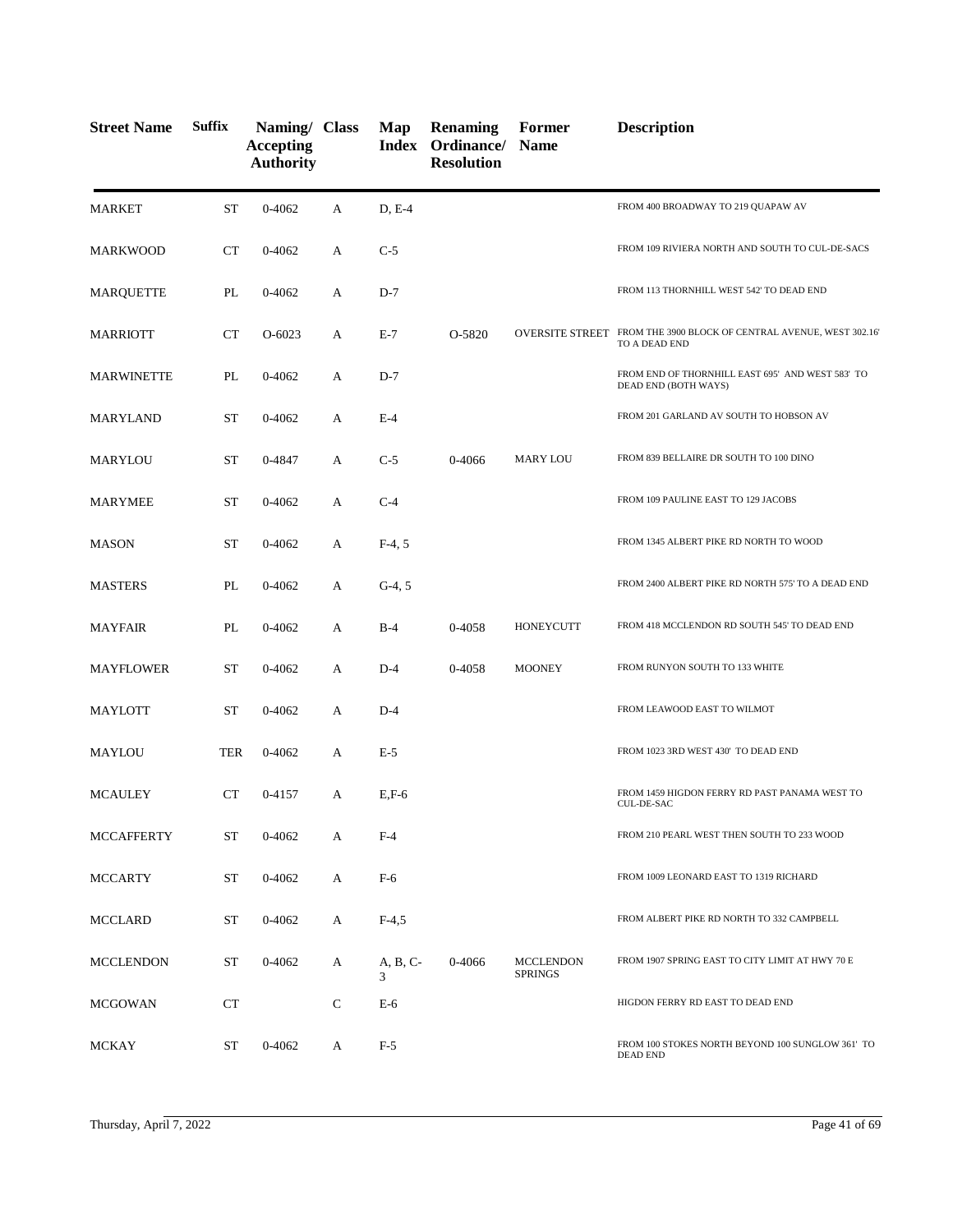| <b>Street Name</b>  | <b>Suffix</b> | Naming/ Class<br><b>Accepting</b><br><b>Authority</b> |               | Map    | <b>Renaming</b><br><b>Index Ordinance/ Name</b><br><b>Resolution</b> | Former                            | <b>Description</b>                                                                                                                                                                                                       |
|---------------------|---------------|-------------------------------------------------------|---------------|--------|----------------------------------------------------------------------|-----------------------------------|--------------------------------------------------------------------------------------------------------------------------------------------------------------------------------------------------------------------------|
| <b>MCKUIN</b>       | LN            |                                                       | $\mathbf C$   | $H-7$  |                                                                      |                                   | PRIVATE - OFF LAKESHORE DR                                                                                                                                                                                               |
| <b>MCLEOD</b>       | ST            | 0-4062                                                | A             | F, G-6 | 0-4058                                                               | <b>SOUTH GLEN</b><br><b>DRIVE</b> | FROM 735 LAKESHORE DR EAST TO PANAMA                                                                                                                                                                                     |
| <b>MCMAHAN</b>      | DR            | 0-4062                                                | А             | $E-6$  | R-5436                                                               |                                   | FROM 3900 CENTRAL AV EAST TO TERRY                                                                                                                                                                                       |
| <b>MCNANNA</b>      | CT            |                                                       | A             | F 5,6  | R-99-116                                                             |                                   | FROM 107 MICHAEL EAST TO A CUL-DE-SAC                                                                                                                                                                                    |
| <b>MEADOW</b>       | ST            | 0-4062                                                | A             | $G-4$  |                                                                      |                                   | FROM 301 RECTOR HGTS DR WEST TO 135 CHARLON                                                                                                                                                                              |
| <b>MEADOWBROOK</b>  | <b>ST</b>     | $0 - 4062$                                            | А             | $E-5$  |                                                                      |                                   | FROM 900 3RD WEST TO 117 BROOKSTONE                                                                                                                                                                                      |
| <b>MEADOWBROOK</b>  | WAY           | 0-4062                                                | А             | $E-5$  | 0-4058                                                               | MEADOW-<br><b>BROOK COURT</b>     | FROM 210 MEADOWBROOK WEST TO 1325 7TH                                                                                                                                                                                    |
| MEADOWLAKE          | DR            | O-6239                                                | A             | $E-8$  |                                                                      |                                   | FROM PINEHAVEN PL., EAST TO A DEAD END. 50' RIGHT OF<br>WAY                                                                                                                                                              |
| <b>MEADOWMERE</b>   | <b>TER</b>    | 0-4062                                                | А             | $A-6$  |                                                                      |                                   | FROM 2800 MALVERN AV NORTH 685' TO A DEAD END                                                                                                                                                                            |
| <b>MEDICAL PARK</b> | PL            | R-4433                                                | $\mathsf{C}$  | $C-5$  |                                                                      |                                   | FROM 100 BLK OF PARKRIDGE SOUTH TO 100 BLK OF<br><b>MELWOOD</b>                                                                                                                                                          |
| <b>MEHTA</b>        | CT            | $0 - 6001$                                            | A             | $E-7$  | $0 - 6001$                                                           | <b>CENTRAL XING</b>               | FROM CENTRAL AVE, NORTH AND THEN CURVING<br>WESTWARD APPROXIMATELY 384' AND ENDING WITH AN<br>APPROXIMATE RADIUS LENGTH OF 121', WESTWARD OF<br>ITS INTERSECTION WITH THE NORTH EDGE OF AMERICAN<br>STREET TO A DEAD END |
| <b>MELBOURNE</b>    | <b>CT</b>     | 0-4075                                                | А             | $H-6$  | 0-4083                                                               | <b>MARY ANN</b>                   | FROM 133 BRIDGEVIEW NORTH, NORTHEAST 467 FEET TO<br>A DEAD END                                                                                                                                                           |
| <b>MELISSA</b>      | <b>ST</b>     | 0-4915                                                | A             | $B-5$  |                                                                      |                                   | FROM DEANWOOD TERR NORTH NORTHEAST BEYOND<br>ROBERTSRIDGE 515' TO A DEAD END                                                                                                                                             |
| <b>MELLERSH</b>     | <b>ST</b>     | $0-4062$                                              | A             | $D-4$  |                                                                      |                                   | FROM 247 SILVER NORTH AND EAST TO 228 PALMETTO                                                                                                                                                                           |
| <b>MELWOOD</b>      | <b>ST</b>     | 0-4062                                                | A             | $C-5$  |                                                                      |                                   | FROM 3100 MALVERN AV EAST TO FAIR OAKS PL                                                                                                                                                                                |
| <b>MEMPHIS</b>      | ALY           | $0-4410$                                              | E             | $D-4$  |                                                                      |                                   | FROM 545 CRESCENT AV TO MAIDEN NORTH OF MICA                                                                                                                                                                             |
| <b>MERCY</b>        | LN            |                                                       | $\mathcal{C}$ | $E-6$  | R-3874                                                               |                                   | THE SOUTHERNMOST ENTRANCE TO ST. JOSEPH'S<br>COMPLEX, FROM HIGDON FERRY RD EAST TO THE NORTH<br>ENTRANCE OF THE ST. JOSEPH'S MEDICAL OFFICE<br>BUILDING.                                                                 |
| <b>MEREDITH</b>     | PL            | 0-4062                                                | A             | $C-3$  |                                                                      |                                   | FROM 111 NORWALK NORTH 318' TO DEAD END                                                                                                                                                                                  |
| <b>MESSERSMITH</b>  | ST            | 0-4727                                                | A             | $C-5$  |                                                                      |                                   | FROM BELLAIRE WEST FOR 384 FEET TO A DEAD END                                                                                                                                                                            |
| <b>MICA</b>         | ST            | 0-4062                                                | A             | $D-4$  |                                                                      |                                   | FROM CRESCENT AV NORTHEAST TO CYPRESSVALE AT<br><b>ALDER</b>                                                                                                                                                             |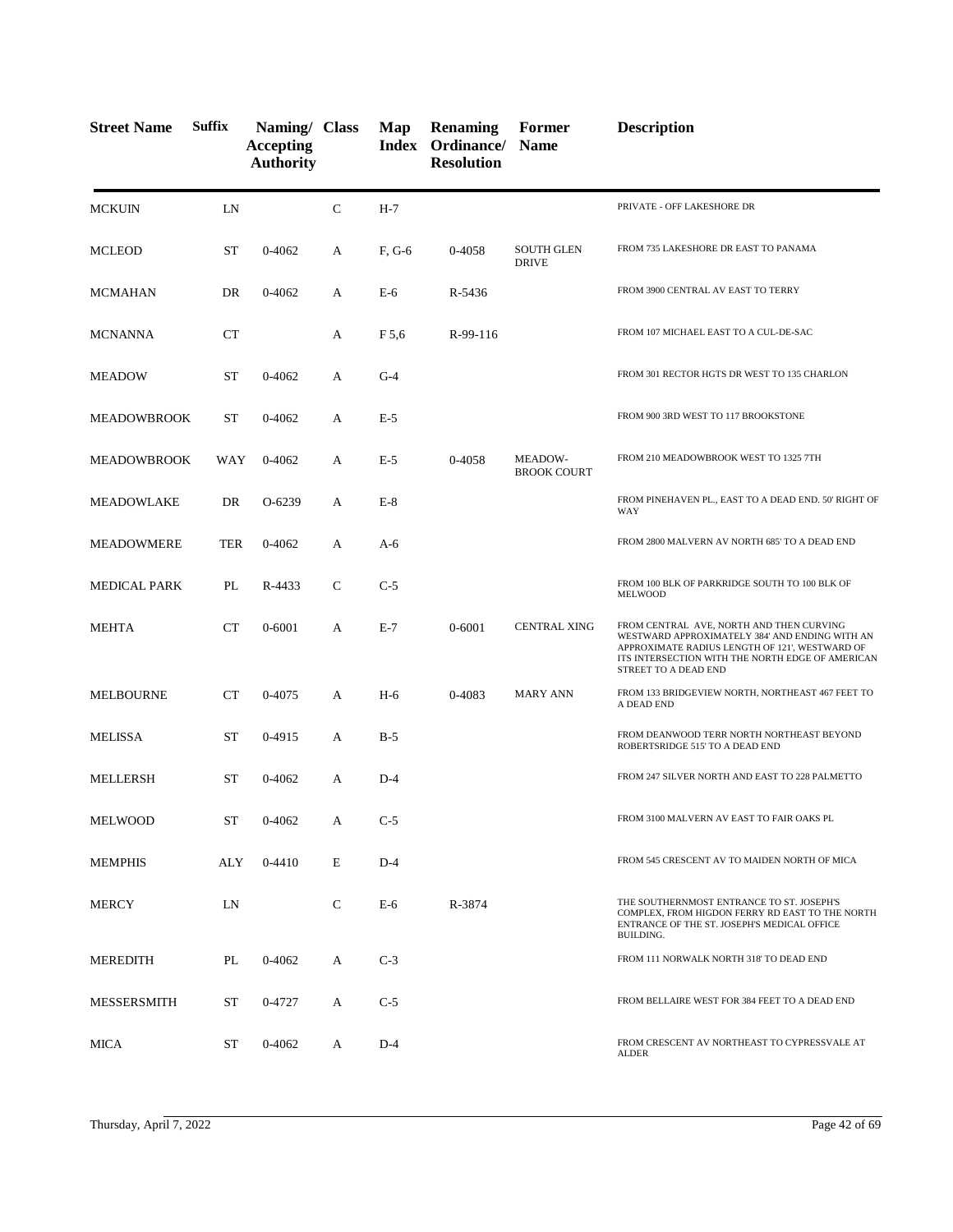| <b>Street Name</b>   | <b>Suffix</b> | Naming/ Class<br><b>Accepting</b><br><b>Authority</b> |              | Map      | Renaming<br>Index Ordinance/ Name<br><b>Resolution</b> | Former                        | <b>Description</b>                                                                                                         |
|----------------------|---------------|-------------------------------------------------------|--------------|----------|--------------------------------------------------------|-------------------------------|----------------------------------------------------------------------------------------------------------------------------|
| <b>MICHAEL</b>       | <b>ST</b>     | 0-4062                                                | A            | $F-5, 6$ |                                                        |                               | FROM 807 WOODLAWN AV SOUTH BEYOND BOB-O-LINK<br>CIR 128' TO DEAD END                                                       |
| <b>MICHELE</b>       | <b>ST</b>     | 0-4062                                                | A            | $G-4$    |                                                        |                               | FROM 311 SUNRISE NORTH & NE TO 203 MEADOW                                                                                  |
| MILLBRANCH           | <b>CT</b>     | 0-4062                                                | A            | $C-5$    |                                                        |                               | FROM 262 RIVIERA NORTH AND SOUTH TO CUL-DE-SAC                                                                             |
| MILLCREEK            | <b>RD</b>     | 0-4062                                                | A            | $B, C-3$ |                                                        |                               | FROM 1549 SPRING EAST ACROSS HWY 70E TO CITY LIMITS<br><b>AT KELTON</b>                                                    |
| <b>MILLER</b>        | <b>ST</b>     | 0-4062                                                | А            | $D-4, 5$ |                                                        |                               | FROM 200 MORRISON SOUTH TO 107 WINONA                                                                                      |
| MILLS                | <b>TER</b>    | 0-4062                                                | A            | $F-6$    |                                                        |                               | FROM 619 PANAMA WEST 559' TO DEAD END                                                                                      |
| <b>MILLWOOD</b>      | <b>CT</b>     |                                                       | $\mathsf{C}$ | $D-5$    |                                                        |                               | INSIDE HUNTLEIGH WOODS CONDO COMPLEX                                                                                       |
| MIMOSA               | PT            | $O-6239$                                              | A            | $E-9$    |                                                        |                               | FROM LAKELAND DR., EAST TO A GATE AT DEAD END. 25'<br><b>RIGHT OF WAY</b>                                                  |
| <b>MINERAL</b>       | <b>ST</b>     | 0-4062                                                | А            | $D-2$    | 0-4058                                                 | ARCHER, W&E<br><b>MINERAL</b> | FROM CONGRESS EAST AND NORTH CROSSING 515<br>MOUNTAIN VALLEY 1100' TO DEAD END                                             |
| <b>MISSISSIPPI</b>   | <b>ST</b>     | 0-4062                                                | A            | $C-3$    |                                                        |                               | FROM 309 S BORDER EAST BEYOND COLORADO 588' TO<br><b>DEAD END</b>                                                          |
| <b>MISSOURI</b>      | ST            | 0-4062                                                | A            | $C-3$    |                                                        |                               | FROM 246 CASTLEBERRY WEST TO 135 PENNSYLVANIA                                                                              |
| <b>MITCHELL</b>      | ST            | 0-4062                                                | A            | $F-5$    |                                                        |                               | FROM 906 RICHARD WEST BEYOND 205 WILLOWBROOK<br>281' TO DEAD END                                                           |
| <b>MOCKINGBIRD</b>   | ST            | 0-4062                                                | A            | $E-7$    | 0-4066                                                 | <b>MOCKING BIRD</b>           | FROM 3845 CENTRAL AV WEST BEYOND 105 BARON TO<br>CUL-DE-SAC                                                                |
| <b>MODERN</b>        | AVE           | R-9596                                                | C            | $F-8$    |                                                        |                               | FROM HIGDON FERRY ROAD, NORTH APPROXIMATELY<br>3,100'-0" TO TH E INTERSECTION OF TWIN POINTS ROAD<br>AND FOREST LAKES BLVD |
| <b>MOHAWK</b>        | ST            | 0-4062                                                | A            | $C-5$    | 0-4066                                                 | <b>MOHAWK HILL</b>            | FROM 209 SHAWNEE NORTH BEYOND SEMINOLE 87' TO<br><b>DEAD END</b>                                                           |
| <b>MOLLY SPRINGS</b> | <b>RD</b>     | 0-4062                                                | A            | $G-5$    |                                                        |                               | FROM 421 AIRPORT RD WEST BEYOND HIGHLINE TO 619<br><b>STOVER</b>                                                           |
| MONROVIA             | PL            | 0-4062                                                | A            | $C-3$    |                                                        |                               | FROM 1815 SPRING NORTH 416' TO DEAD END                                                                                    |
| <b>MONTANA</b>       | ST            | 0-4062                                                | А            | $C-4$    |                                                        |                               | FROM 615 BARRETT EAST TO WISE                                                                                              |
| <b>MONTCLAIR</b>     | LN            |                                                       | $\mathsf{C}$ | $E-3$    | 0-4063                                                 | MILES                         | FROM 215 MAPLE NORTHEAST TO DEAD END                                                                                       |
| MONTREAL             | ST            | 0-4062                                                | А            | $C-4$    | $0 - 4151$                                             | <b>MONTANA</b>                | FROM POTTER EAST TO 215 OMEGA                                                                                              |
| <b>MOONEY</b>        | ST            | 0-4062                                                | A            | $D-2$    |                                                        |                               | FROM 107 COVE SOUTHWEST TO 225 EDDY                                                                                        |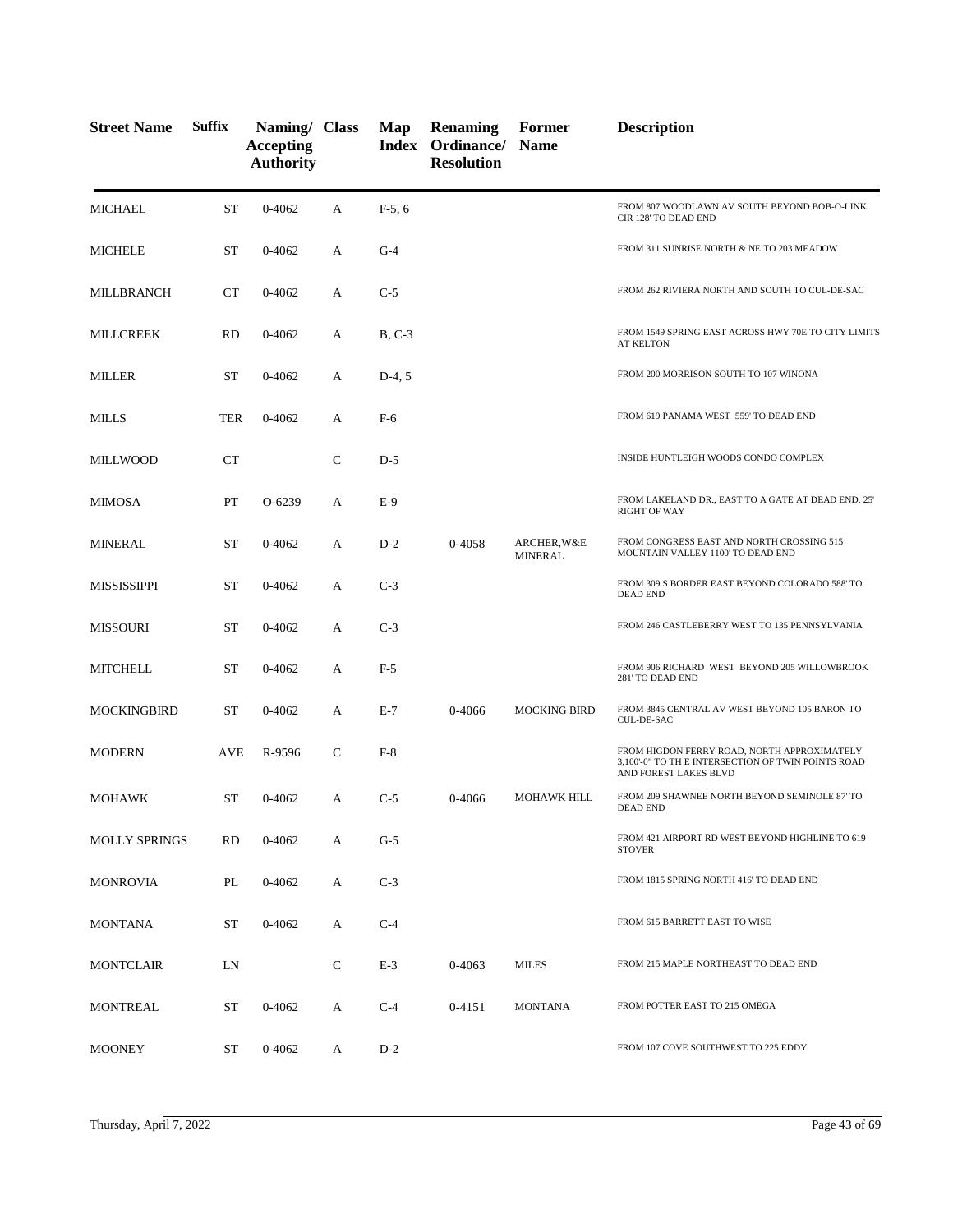| <b>Street Name</b>     | <b>Suffix</b> | Naming/ Class<br><b>Accepting</b><br><b>Authority</b> |              | Map      | <b>Renaming</b><br>Index Ordinance/ Name<br><b>Resolution</b> | Former                       | <b>Description</b>                                                      |
|------------------------|---------------|-------------------------------------------------------|--------------|----------|---------------------------------------------------------------|------------------------------|-------------------------------------------------------------------------|
| <b>MOONEY</b>          | ALY           | O-5734                                                | E            | $D-2$    |                                                               | <b>MOONEY LN</b>             | FROM MOONEY ST NORTHERLY TO A TURN AROUND                               |
| <b>MOONLIGHT BAY</b>   | ST            | 0-4062                                                | A            | $G-7$    |                                                               |                              | FROM 982 BURCHWOOD BAY RD WEST 1090' TO DEAD END                        |
| <b>MOONRIVER BAY</b>   | ST            | $0 - 4062$                                            | A            | $G-7$    |                                                               |                              | FROM 1019 BURCHWOOD BAY RD WEST 713' TO DEAD END                        |
| <b>MOORE</b>           | ST            | 0-4062                                                | А            | $D-4$    |                                                               |                              | FROM 901 MALVERN AV SOUTHWEST TO 306 E MAURICE                          |
| <b>MORGAN</b>          | ST            | $0 - 4062$                                            | A            | $F-3$    |                                                               |                              | FROM 953 WHITTINGTON AV SOUTH TO ANGLE                                  |
| <b>MORRISON</b>        | AVE           | $0 - 4062$                                            | A            | $D, E-4$ |                                                               |                              | FROM CARSON WEST TO 1801 CENTRAL AV                                     |
| <b>MOSS MEADOW</b>     | CT            | O-4341                                                | A            | $B-5$    |                                                               |                              | FROM 329 QUAIL CREEK RD SOUTH TO CUL-DE-SAC                             |
| <b>MOTE</b>            | <b>ST</b>     | $0 - 4062$                                            | A            | $D-5$    |                                                               |                              | FROM 351 SHADY GROVE RD NORTH TO LOWERY AT VISTA<br>AV                  |
| <b>MOUND</b>           | <b>ST</b>     | 0-4062                                                | А            | $D-3, 4$ |                                                               |                              | FROM 300 GROVE NORTHEAST TO VINE                                        |
| <b>MOUNT IDA</b>       | <b>ST</b>     | $0 - 4062$                                            | A            | $E-2$    |                                                               |                              | FROM GLADE TO BREEZE                                                    |
| <b>MOUNT TABOR</b>     | <b>ST</b>     | 0-4062                                                | A            | $H-5$    |                                                               |                              | FROM 2460 ALBERT PIKE RD NORTH TO 100 NASHUA                            |
| <b>MOUNTAIN</b>        | <b>ST</b>     | $0 - 4062$                                            | A            | $D-3$    |                                                               |                              | FROM 400 CENTRAL AV WEST TO EXCHANGE                                    |
| <b>MOUNTAIN VALLEY</b> | <b>ST</b>     | 0-4062                                                | А            | $D-2$    |                                                               |                              | FROM 914 PARK AV NORTH TO STONEBRIDGE RD                                |
| <b>MOUNTAIN VIEW</b>   | ST            | $0 - 4062$                                            | А            | $F-4, 5$ |                                                               |                              | FROM 1000 ALBERT PIKE RD NORTH TO HOBSON AV                             |
| <b>MURDOCK</b>         | LN            |                                                       | C            | $G-6$    | 0-4167                                                        | MCDONALD,<br><b>MCGREGOR</b> | FROM 736 LAKESHORE DR TO DEAD END NEAR<br><b>LAKESHORE TERR</b>         |
| <b>MURRAY</b>          | ST            | $0 - 4062$                                            | A            | $E-4$    |                                                               |                              | FROM 531 W GRAND AV SOUTH TO GARLAND AV                                 |
| <b>MUSCADINE</b>       | ST            | 0-4062                                                | A            | $E-2, 3$ |                                                               |                              | FROM 300 FEET SOUTH OF ROBIN, NORTH BEYOND<br>ROSELAND 148' TO DEAD END |
| <b>MUSIC MOUNTAIN</b>  | RD            | O-4341                                                | A            | $H-4,5$  |                                                               |                              | FROM 2631 ALBERT PIKE NORTHEAST TO CITY LIMITS                          |
| <b>MUSTANG</b>         | LN            |                                                       | $\mathsf{C}$ | $H-6$    |                                                               |                              | FROM 103 KNOLLWOOD LODGE RD SOUTH TO DEAD END                           |
| MYRICK                 | CT            |                                                       | A            | H-6      |                                                               |                              | FROM WESTON RD WEST TO A CUL-DE-SAC                                     |
| <b>MYRTLE</b>          | ST            | 0-4062                                                | A            | $E-3$    |                                                               |                              | FROM 398 WHITTINGTON AV NORTH 383' TO LINDEN PARK<br>LN                 |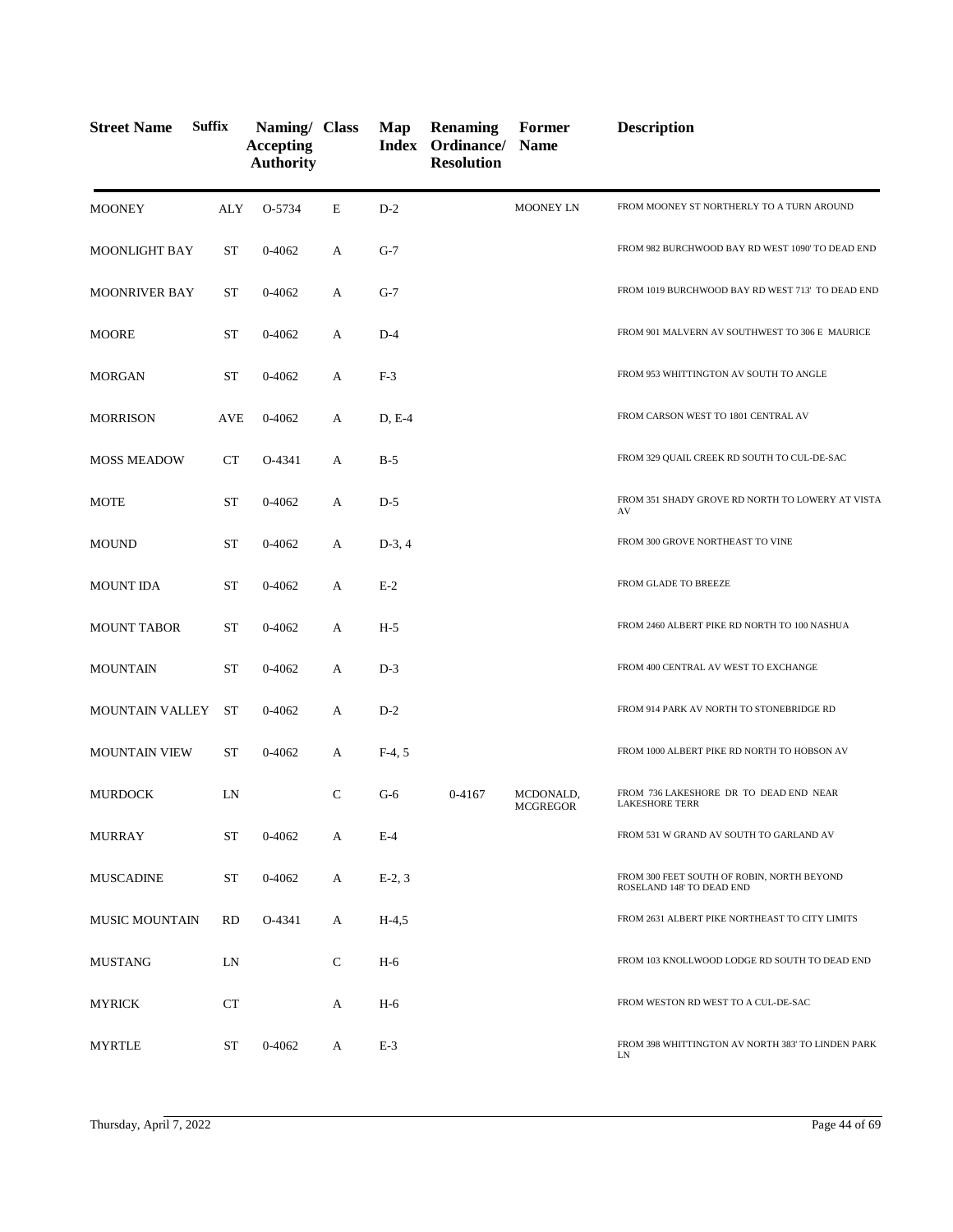| <b>Street Name</b>    | <b>Suffix</b> | Naming/ Class<br><b>Accepting</b><br><b>Authority</b> |   | Map         | <b>Renaming</b><br>Index Ordinance/<br><b>Resolution</b> | Former<br><b>Name</b>             | <b>Description</b>                                                     |
|-----------------------|---------------|-------------------------------------------------------|---|-------------|----------------------------------------------------------|-----------------------------------|------------------------------------------------------------------------|
| N BORDER              | <b>TER</b>    | 0-4062                                                | A | $C$ , $D-3$ | 0-4058                                                   | <b>EAST BORDER</b>                | FROM 1221 E GRAND AV NORTH 615' TO DEAD END                            |
| N MISSION             | <b>ST</b>     | 0-4062                                                | A | $G-4, 5$    | 0-4058                                                   | <b>NORTH MOORE</b><br><b>LANE</b> | FROM ALBERT PIKE RD NORTH TO 2121 HOBSON AV                            |
| N PATTERSON           | <b>ST</b>     | 0-4062                                                | A | $E-4, 5, 6$ |                                                          |                                   | FROM 300 ALBERT PIKE RD NORTH TO W GRAND AV                            |
| <b>NASH</b>           | <b>ST</b>     | 0-4062                                                | A | $E-6$       |                                                          |                                   | FROM 125 WRIGHTS SOUTH TO WERNER                                       |
| <b>NASHUA</b>         | <b>ST</b>     | 0-4062                                                | A | $H-5$       |                                                          |                                   | FROM 115 BRICE TO MT. TABOR                                            |
| <b>NELL</b>           | <b>ST</b>     | 0-5113                                                | A | $E-5$       |                                                          | <b>NELL LN</b>                    | FROM 327 OAKWOOD AV NORTH APPX. 229 FT. TO A DEAD<br><b>END</b>        |
| <b>NEPTUNE</b>        | <b>ST</b>     | 0-4062                                                | A | $C-4$       | 0-4058                                                   | <b>EAST NICKELS</b>               | FROM 439 CYPRESSSVALE EAST TO CARVER                                   |
| NEVADA                | <b>ST</b>     | 0-4062                                                | A | $D-5$       |                                                          |                                   | FROM 409 E ST LOUIS NORTH TO KAY                                       |
| <b>NEWTON</b>         | <b>ST</b>     | 0-4062                                                | A | $F-3$       |                                                          |                                   | FROM 129 SLAITEN NORTH BEYOND 1010 WHITTINGTON<br>AV TO 125 REGAL LN   |
| <b>NEWTONWOOD</b>     | <b>ST</b>     | 0-4062                                                | A | $B-6$       |                                                          |                                   | FROM 312 BAFANRIDGE 653' TO DEAD END (END OF<br>PAVEMENT)              |
| <b>NICKELS</b>        | <b>ST</b>     | 0-4062                                                | A | $D-4$       |                                                          |                                   | FROM 1318 MALVERN AV NORTHEAST TO WOODRIDGE                            |
| <b>NINA</b>           | PL            | 0-4062                                                | A | $C-5$       |                                                          |                                   | FROM 133 JAMES SOUTHEAST 346' TO DEAD END AT<br>PRIVATE DEVELOPMENT    |
| <b>NOLES</b>          | <b>ST</b>     | 0-4062                                                | A | $F-4$       |                                                          |                                   | FROM 200 LACEY WEST TO 311 MOUNTAIN VIEW                               |
| <b>NORMANDY</b>       | <b>ST</b>     | 0-4062                                                | A | E-6         |                                                          |                                   | FROM 201 FRANKLIN SOUTH TO 205 BROADMOOR                               |
| <b>NORTH MOUNTAIN</b> | DR            |                                                       | B | $D-2, 3$    |                                                          |                                   | <b>NATIONAL PARK</b>                                                   |
| <b>NORTON</b>         | <b>ST</b>     | 0-4062                                                | A | $D-6$       |                                                          |                                   | FROM 309 REDBIRD PL NORTH TO COLUMBIA HILLS                            |
| <b>NORWALK</b>        | ST            | 0-4062                                                | A | $C-3$       |                                                          |                                   | FROM 1663 SPRING EAST TO 109 ROSEMEAD                                  |
| <b>NORWAY</b>         | <b>CT</b>     | 0-4062                                                | A | $B-7$       |                                                          |                                   | FROM 207 PINEMEADOWS LP NORTH TO CUL-DE-SC                             |
| <b>NOVASTONE</b>      | TRL           |                                                       | C | $B, C-2$    | R-3740                                                   |                                   | FROM 699 SLEEPYVALLEY RD SOUTH APPX. 1/10 MI. TO<br><b>CITY LIMITS</b> |
| <b>NOXON</b>          | ST            | 0-4062                                                | A | $E-4$       |                                                          |                                   | FROM 700 6TH WEST TO SUMMER                                            |
| OAK                   | ST            | 0-4062                                                | A | $D, E-4$    |                                                          |                                   | FROM W MAURICE NORTH TO OLIVE                                          |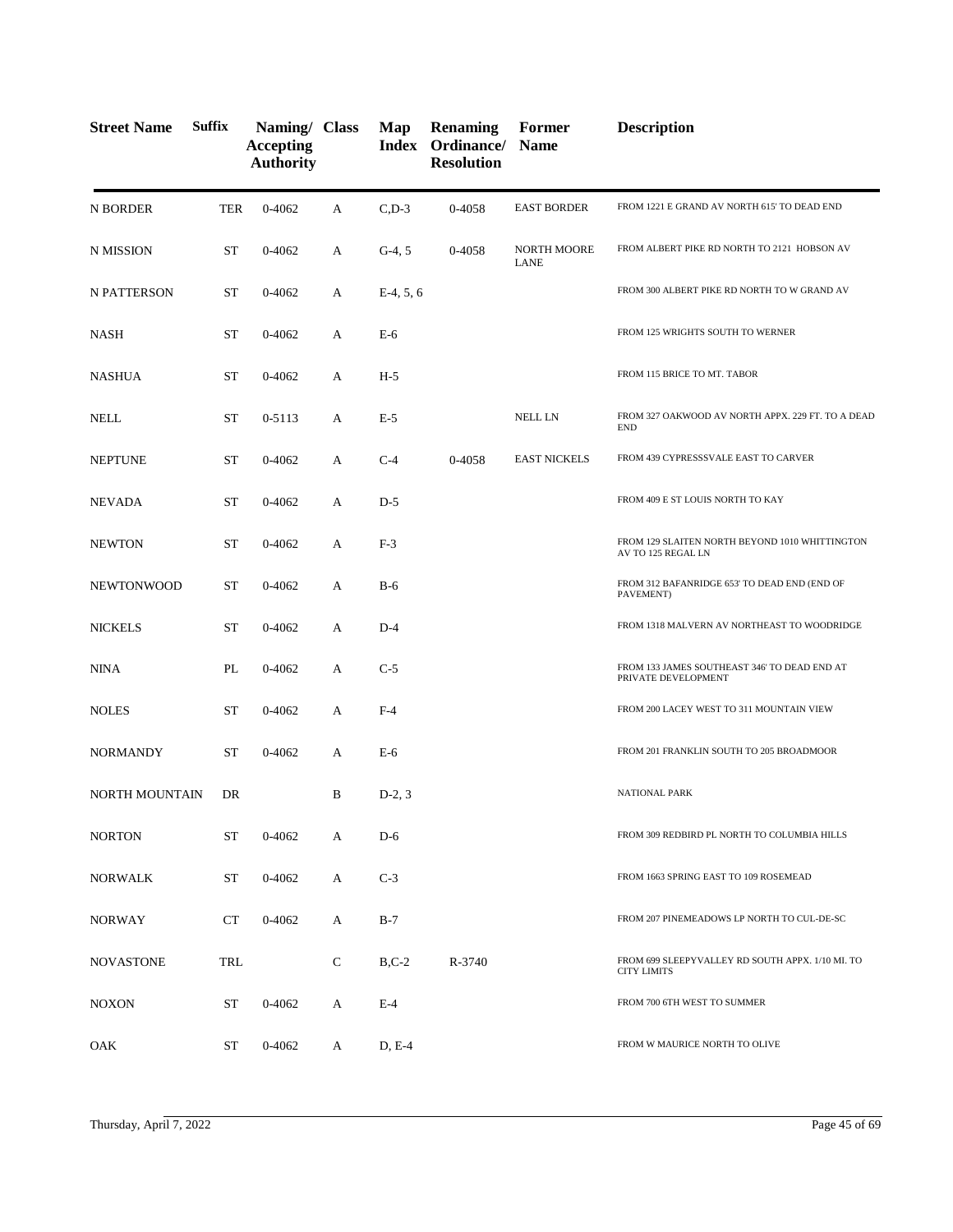| <b>Street Name</b> | <b>Suffix</b> | Naming/ Class<br><b>Accepting</b><br><b>Authority</b> |              | Map     | <b>Renaming</b><br>Index Ordinance/<br><b>Resolution</b> | Former<br><b>Name</b>           | <b>Description</b>                                                                                                                                     |
|--------------------|---------------|-------------------------------------------------------|--------------|---------|----------------------------------------------------------|---------------------------------|--------------------------------------------------------------------------------------------------------------------------------------------------------|
| <b>OAK BEND</b>    | <b>LOOP</b>   | O-4998                                                | A            | $G-7$   |                                                          |                                 | FROM 856 BURCHWOOD BAY ROAD EAST IN A LOOP                                                                                                             |
| <b>OAK CREEK</b>   | DR            | 0-5455                                                | A            | $C-1$   |                                                          |                                 | FROM 2700 BLK OF PARK AV WEST APPX 1,513 FT<br>(EXCEPTING ANY LANDSCAPED MEDIANS WITHIN THE<br>STREET R-O-W)                                           |
| <b>OAK SHORES</b>  | <b>CIR</b>    | 0-5082                                                | $\mathsf{C}$ | $B-8$   |                                                          |                                 | FROM RED RIDGE BLVD EAST IN A CIRCLE TO OAK<br><b>SHORES CIR</b>                                                                                       |
| OAKCLIFF           | <b>ST</b>     | 0-4062                                                | A            | $D,E-4$ | 0-4058                                                   | <b>OAK STREET</b>               | FROM 107 ARCHWOOD SOUTH TO 423 ALCORN                                                                                                                  |
| <b>OAKCLIFF</b>    | ALY           | $0 - 4410$                                            | E            | $D-4$   |                                                          |                                 | FROM OAKCLIFF EAST TO CARSON BETWEEN MORRISON<br><b>AND ALCORN</b>                                                                                     |
| <b>OAKCREST</b>    | <b>ST</b>     | 0-4062                                                | A            | $C-5$   | 0-4058                                                   | <b>OAK DRIVE</b>                | FROM 119 LAKESIDE RD NORTH TO FARNSWORTH                                                                                                               |
| OAKLAWN            | <b>ST</b>     | 0-4062                                                | А            | $E-5$   |                                                          |                                 | FROM 2700 CENTRAL AV WEST TO 1323 SUMMER                                                                                                               |
| <b>OAKTREE</b>     | LN            | R-8837                                                | $\mathsf{C}$ | $B-1$   |                                                          |                                 | BEGINNING AT OAK CREEK DRIVE AND BORDERING THE<br>EAST BOUNDARY OF BLOCK 001, LOT 002 OF OAKBROOK<br>HEIGHTS PHASE 1A SUBDIVISION, NORTH TO A DEAD END |
| <b>OAKWOOD</b>     | AVE           | $0 - 4062$                                            | A            | $E-5$   |                                                          |                                 | FROM 2510 CENTRAL AV WEST TO 1415 7TH                                                                                                                  |
| OFFICE PARK        | DR            | $0-99-36$                                             | A            | $G-6$   | R-5508                                                   | FIBER OPTIC CIR,<br><b>THEN</b> | NORTH FROM AVIATION PLZ, THEN WESTERLY APPROX.<br>2500' TO A DEAD END                                                                                  |
| <b>OKLAHOMA</b>    | <b>ST</b>     | 0-4062                                                | A            | $C-3$   | 0-4151                                                   | <b>POTTER</b>                   | FROM MISSISSIPPI SOUTH TO 1111 SPRING                                                                                                                  |
| OLA                | <b>ST</b>     | 0-4062                                                | A            | $F-3$   |                                                          |                                 | FROM 322 ST. GEORGE SOUTH BEYOND ST. AUGUSTINE 356'<br>TO DEAD END                                                                                     |
| <b>OLD HICKORY</b> | <b>ST</b>     | O-5613                                                | A            | $F-7$   |                                                          |                                 | FROM 300 BLK WILLOWBEND CIRCLE SOUTHWEST<br>APPROXIMATELY 636' TO 600 WILLOWBEND CIRCLE                                                                |
| <b>OLIVE</b>       | <b>ST</b>     | 0-4062                                                | A            | D, E-4  |                                                          |                                 | FROM 500 BROADWAY WEST TO OUACHITA AV                                                                                                                  |
| OMA                | ST            | 0-4062                                                | A            | $C-4$   |                                                          |                                 | FROM PAULINE EAST TO 409 BUSCHE                                                                                                                        |
| OMEGA              | ST            | 0-4062                                                | A            | $C-4$   |                                                          |                                 | FROM 400 VICKSBURG SOUTH TO 129 NEPTUNE                                                                                                                |
| <b>ONEIDA</b>      | ST            | 0-4062                                                | A            | $D-6$   |                                                          |                                 | FROM 249 GOLF LINKS RD SOUTH TO 122 SENECA                                                                                                             |
| <b>OPERA</b>       | ST            | 0-4062                                                | A            | $D-3$   | $0 - 4151$                                               | COTTAGE                         | FROM 109 RESERVE SOUTH TO CONVENTION BLVD                                                                                                              |
| <b>ORANGE</b>      | ST            | 0-4062                                                | A            | D, E-4  |                                                          |                                 | FROM 329 BROADWAY TERR WEST TO 450 PROSPECT AV                                                                                                         |
| ORCHARD            | ST            | 0-4062                                                | A            | $F-5$   | $0 - 4063$                                               | <b>CHITWOOD</b>                 | FROM 109 MANN SOUTH TO 408 FREIDA                                                                                                                      |
| <b>ORIOLE</b>      | ST            | 0-4062                                                | А            | $D-2$   |                                                          |                                 | FROM 880 PARK AV EAST TO 405 RAMBLE                                                                                                                    |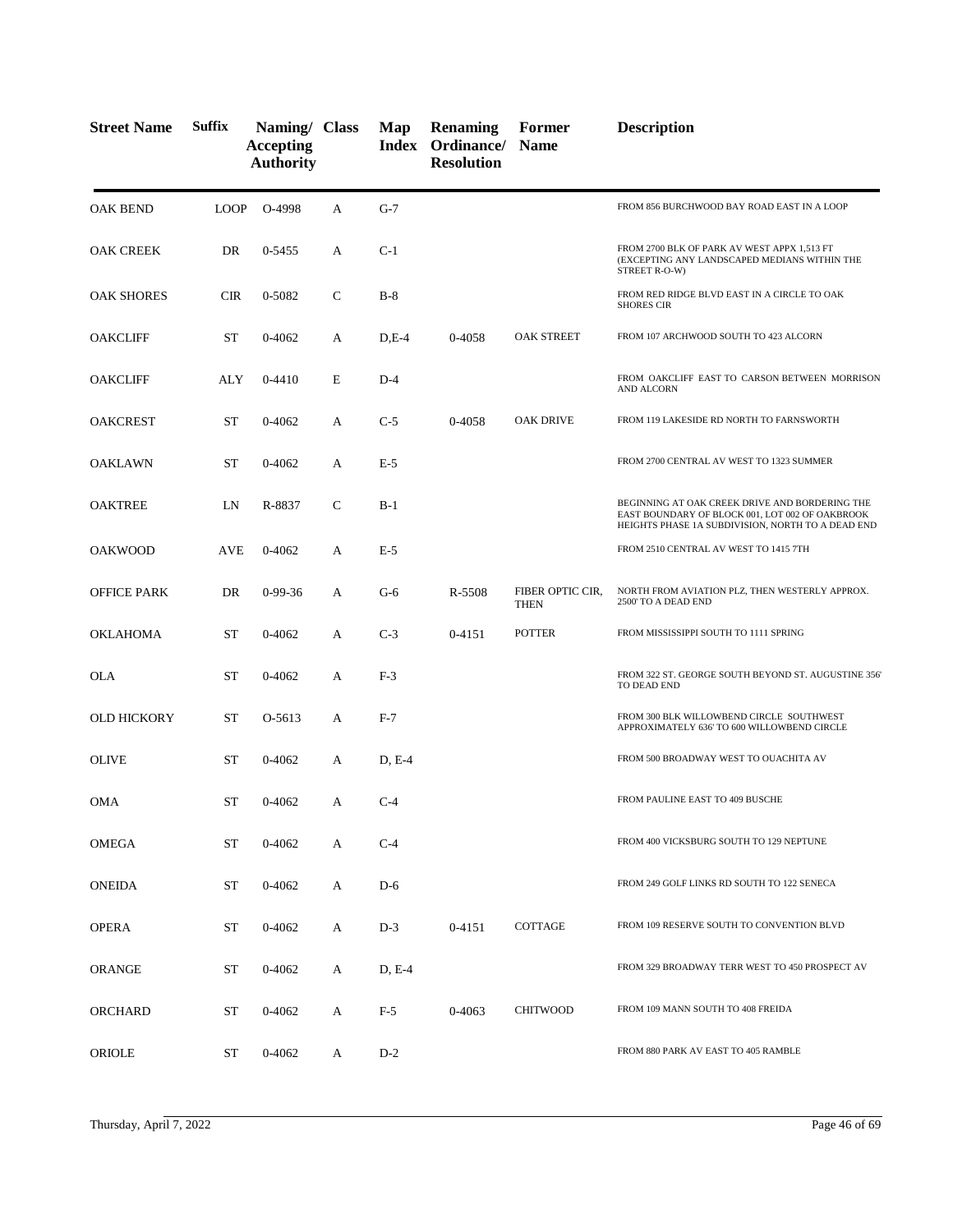| <b>Street Name</b> | <b>Suffix</b> | Naming/ Class<br><b>Accepting</b><br><b>Authority</b> |              | Map         | <b>Renaming</b><br>Index Ordinance/ Name<br><b>Resolution</b> | Former                    | <b>Description</b>                                                                                 |
|--------------------|---------------|-------------------------------------------------------|--------------|-------------|---------------------------------------------------------------|---------------------------|----------------------------------------------------------------------------------------------------|
| <b>OSAGE</b>       | CT            | 0-4062                                                | A            | $C-5$       | 0-4058                                                        | <b>ONEIDA CIRCLE</b>      | FROM 200 SHAWNEE NORTH 180' TO DEAD END                                                            |
| <b>OSBORN</b>      | <b>TER</b>    | 0-4062                                                | A            | $G-7$       |                                                               |                           | FROM 207 SUNSET BAY RD NORTHWEST                                                                   |
| OSTEGO             | <b>ST</b>     | 0-4062                                                | А            | $D-6$       |                                                               |                           | FROM 162 SENECA NORTH TO PYRON                                                                     |
| <b>OUACHITA</b>    | <b>AVE</b>    | 0-4062                                                | А            | $E-4$       |                                                               |                           | FROM 368 CENTRAL AV SOUTHWEST TO W GRAND AV                                                        |
| <b>OVERTON</b>     | <b>ST</b>     | 0-4062                                                | A            | $D-4$       |                                                               |                           | FROM 1500 MALVERN AV SOUTH TO CROSS                                                                |
| <b>OWENS</b>       | PT            |                                                       | $\mathsf{C}$ | $I-6$       |                                                               | <b>OWEN PT</b>            | PRIVATE - OFF STEARNS PT                                                                           |
| <b>OXFORD</b>      | <b>ST</b>     | 0-4062                                                | А            | $G-6$       |                                                               |                           | FROM 844 LAKESHORE DR TO 1435 LAKESHORE DR                                                         |
| <b>OZARK</b>       | <b>ST</b>     | 0-4062                                                | А            | $E-3$       |                                                               |                           | FROM 132 WHITTINGTON AV SOUTHWEST BEYOND 225<br>JASPER 659' TO GOLD                                |
| <b>PADDOCK</b>     | PT            | O-6239                                                | A            | $D-8$       |                                                               |                           | FROM SAN CARLOS PT., SOUTH AND EAST TO A DEAD END.<br>NO PLATTED RIGHT OF WAY, PRESCRIPTIVE STREET |
| <b>PAKIS</b>       | <b>ST</b>     | 4341                                                  | B            | $E-7$       |                                                               |                           | FROM CENTRAL AV EAST BEYOND CORNERSTONE BLVD.<br>3226' TO DEAD END                                 |
| <b>PALISADES</b>   | <b>LOOP</b>   | 0-4062                                                | А            | $H-6$       | 0-4058                                                        | <b>LOOP ROAD</b>          | FROM 2250 LAKESHORE DR WEST IN A LOOP                                                              |
| <b>PALM</b>        | <b>ST</b>     | 0-4062                                                | A            | $D-3$       |                                                               |                           | FROM 704 SPRING SOUTH TO DEAD END AT PARKING LOT                                                   |
| <b>PALMETTO</b>    | <b>ST</b>     | 0-4062                                                | А            | $D-4$       |                                                               |                           | FROM 324 GROVE SOUTHEAST TO 219 CRESCENT AV                                                        |
| PALMWOOD           | <b>ST</b>     | 0-4062                                                | А            | $F-6$       |                                                               |                           | FROM 113 FRUITWOOD SOUTH BEYOND 113 IRONWOOD<br>125' TO DEAD END                                   |
| PALO VERDES        | DR            | O-6239                                                | А            | $D-8$       |                                                               |                           | FROM SAN CARLOS PT., WEST TO A DEAD END CUL DE<br>SAC. 40' RIGHT OF WAY                            |
| PANAMA             | <b>ST</b>     | 0-4062                                                | А            | $E, F-5, 6$ | 0-4058                                                        | SOUTH<br><b>PATTERSON</b> | FROM WOODLAWN AV SOUTH BEYOND 223 LAKESHORE<br>DR TO McAULEY CT.                                   |
| <b>PANDA</b>       | <b>ST</b>     | 0-4062                                                | А            | $E-4$       | 0-4083                                                        | <b>EIGHTH</b>             | FROM W GRAND AV SOUTH TO 805 WARD                                                                  |
| <b>PANSY</b>       | ST            | 0-4062                                                | A            | $D-4$       |                                                               |                           | FROM 303 ASH SOUTH BEYOND 432 CRESCENT AV 250' TO<br><b>DEAD END</b>                               |
| PAPPYHUNT          | <b>ST</b>     | O-6239                                                | А            | $E-9$       |                                                               |                           | FROM LAKELAND DR TO MIMOSA PT. NO PLATTED RIGHT<br>OF WAY, PRESCRIPTIVE STREET                     |
| PARALLEL           | <b>ST</b>     | 0-4062                                                | А            | $D-2$       |                                                               |                           | FROM 103 MOUNTAIN VALLEY WEST TO 122 PULLMAN AV                                                    |
| PARAMOUNT          | ST            | 0-4062                                                | A            | $E-6$       | 0-4167                                                        | LISA, TROJAN              | FROM 121 LAKESHORE DR NORTH TO TROJAN TERR                                                         |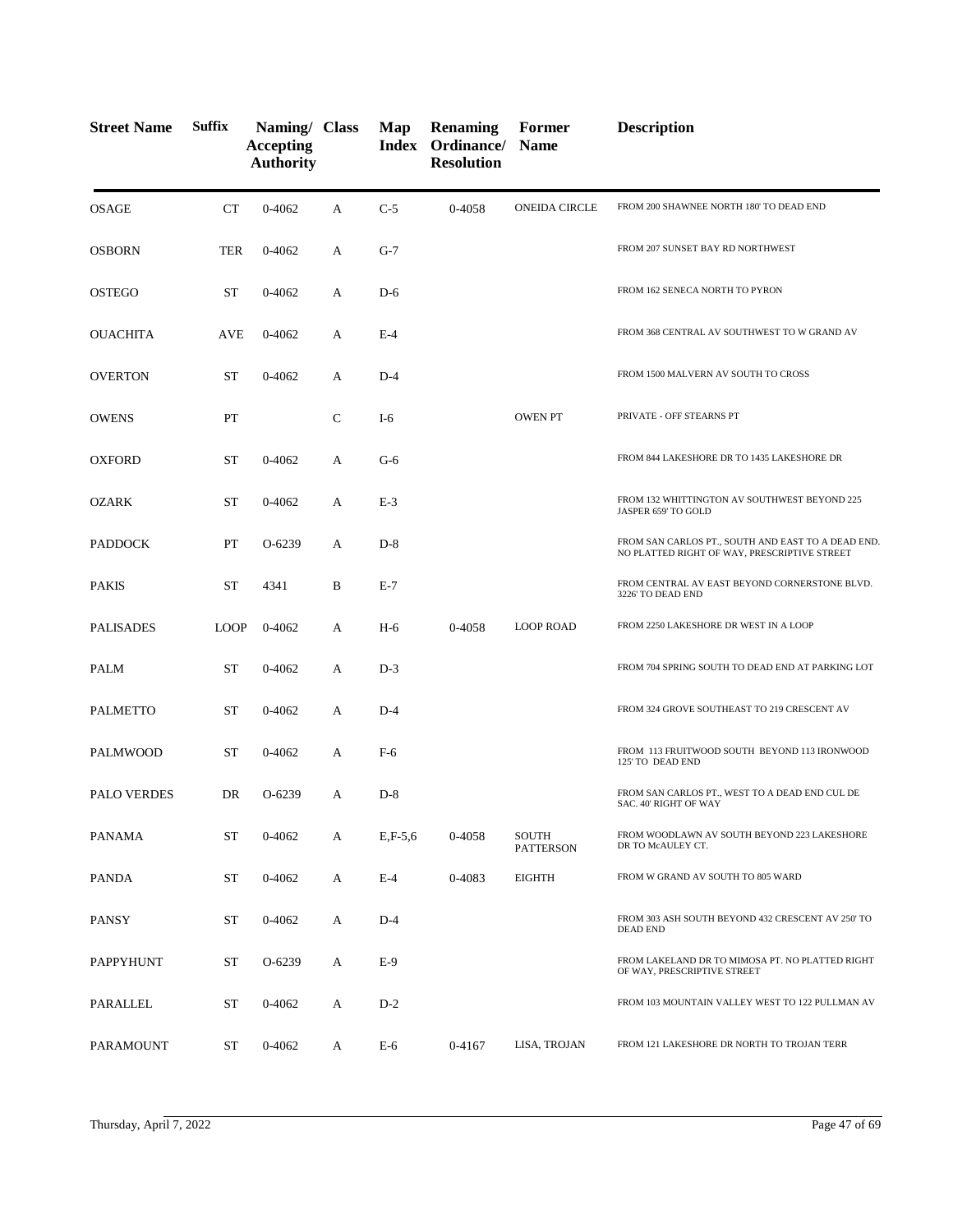| <b>Street Name</b> | <b>Suffix</b> | Naming/ Class<br><b>Accepting</b><br><b>Authority</b> |              | Map        | <b>Renaming</b><br>Index Ordinance/<br><b>Resolution</b> | Former<br><b>Name</b>            | <b>Description</b>                                                                                          |
|--------------------|---------------|-------------------------------------------------------|--------------|------------|----------------------------------------------------------|----------------------------------|-------------------------------------------------------------------------------------------------------------|
| <b>PARK</b>        | <b>AVE</b>    |                                                       | B            | $B-1, E-2$ |                                                          |                                  | STATE HIGHWAY 7 NORTH                                                                                       |
| PARKHILL           | ST            | 0-4062                                                | А            | $E-4$      | 0-4066                                                   |                                  | FROM GARLAND AV SOUTH TO 207 HOBSON AV                                                                      |
| <b>PARKRIDGE</b>   | ST            | 0-4062                                                | A            | $C-5$      | 0-4066                                                   |                                  | FROM 3015 MALVERN AV EAST TO FAIR OAKS PL                                                                   |
| <b>PARKVIEW</b>    | ST            | 0-4062                                                | А            | $C-6$      |                                                          |                                  | FROM END OF GEORGIAN EAST BEYOND RIDGEWOOD 734'<br>TO DEAD END                                              |
| PARKWOOD           | DR            | O-6239                                                | А            | $E-9$      |                                                          |                                  | FROM LAKELAND DR., EAST TO A CIRCLE AT 135<br>PARKWOOD DR. NO PLATTED RIGHT OF WAY,<br>PRESCRIPTIVE STREET. |
| <b>PARSON</b>      | <b>ST</b>     | 0-4062                                                | A            | $G-5$      |                                                          |                                  | FROM 1919 ALBERT PIKE RD SOUTH TO 310 CASH                                                                  |
| <b>PATRICIA</b>    | ST            | 0-4062                                                | A            | $G-4, 5$   |                                                          |                                  | FROM 1923 ALBERT PIKE RD NORTH TO 125 MEADOW                                                                |
| <b>PATRICK</b>     | PL            | 0-4062                                                | А            | $B-4$      | 0-4137                                                   | ANDERSON,<br><b>ARCHIBALD</b>    | FROM 625 MCCLENDON SOUTH 632' TO DEAD END                                                                   |
| <b>PATRIOT</b>     | <b>ST</b>     | 0-4062                                                | A            | $E, F-5$   | 0-4058                                                   | <b>SOUTH</b><br><b>PATTERSON</b> | FROM 219 LESTER SOUTH TO WOODLAWN AV                                                                        |
| PAUL               | CT            | 0-4062                                                | A            | $D-5$      |                                                          |                                  | FROM SCOTT SOUTH TO SILAS CT                                                                                |
| <b>PAULINE</b>     | <b>ST</b>     | 0-4062                                                | A            | $C-4, 5$   |                                                          |                                  | FROM 403 CONES RD SOUTH BEYOND DINO TO A DEAD END                                                           |
| PEACH BLOSSOM      | <b>ST</b>     | O-5613                                                | A            | $F-7$      |                                                          |                                  | FROM THE 300 BLK OF FOREST LAKES BLVD. NORTH TO<br>THE 200 BLK OF OLD HICKORY ST                            |
| PEARL              | <b>ST</b>     | $0 - 4062$                                            | A            | $F-4$      |                                                          |                                  | FROM 1613 HOBSON AV NORTH TO 365 WESTOVER                                                                   |
| <b>PECAN</b>       | <b>ST</b>     | 0-4062                                                | A            | $E-4$      |                                                          |                                  | FROM 800 PROSPECT AV SOUTHWEST TO W GRAND AV                                                                |
| <b>PECULIAR</b>    | ALY           | O-4871                                                | E            | $E-4$      |                                                          |                                  | FROM 157 CENTERVIEW EAST ABOUT 77' AND SOUTH<br>ABOUT 97' TO 1002 GREENWOOD AV                              |
| <b>PELICAN</b>     | LN            | R-7203                                                | $\mathsf{C}$ | $E-7$      |                                                          |                                  | FROM WILDERNESS LN SOUTH TO LEE BARRON LP                                                                   |
| PENBAY             | PL            |                                                       | $\mathbf C$  | $D-8$      | 0-4219                                                   | PENBAY LN                        | FROM 599 PENINSULA DR EAST 510 FT. TO A DEAD END                                                            |
| PENINSULA          | DR            | 0-4089                                                | A            | $C, D-8$   |                                                          |                                  | FROM 1299 CARPENTER DAM RD. WEST TO CITY LIMITS                                                             |
| PENINSULA          | PT            | 0-4089                                                | A            | $C-8$      |                                                          |                                  | FROM 125 PENINSULA DR SOUTH 1455' TO DEAD END,<br>INCLUDING 316 FOOT SIDE LOOP                              |
| PENNSYLVANIA       | ST            | 0-4062                                                | A            | $C-3$      |                                                          |                                  | FROM E GRAND AV SOUTH TO MISSOURI                                                                           |
| PERCH              | LN            |                                                       | $\mathsf{C}$ | $A-6$      | 0-4058                                                   |                                  | FROM CATHERINE HGTS RD TO DEAD END                                                                          |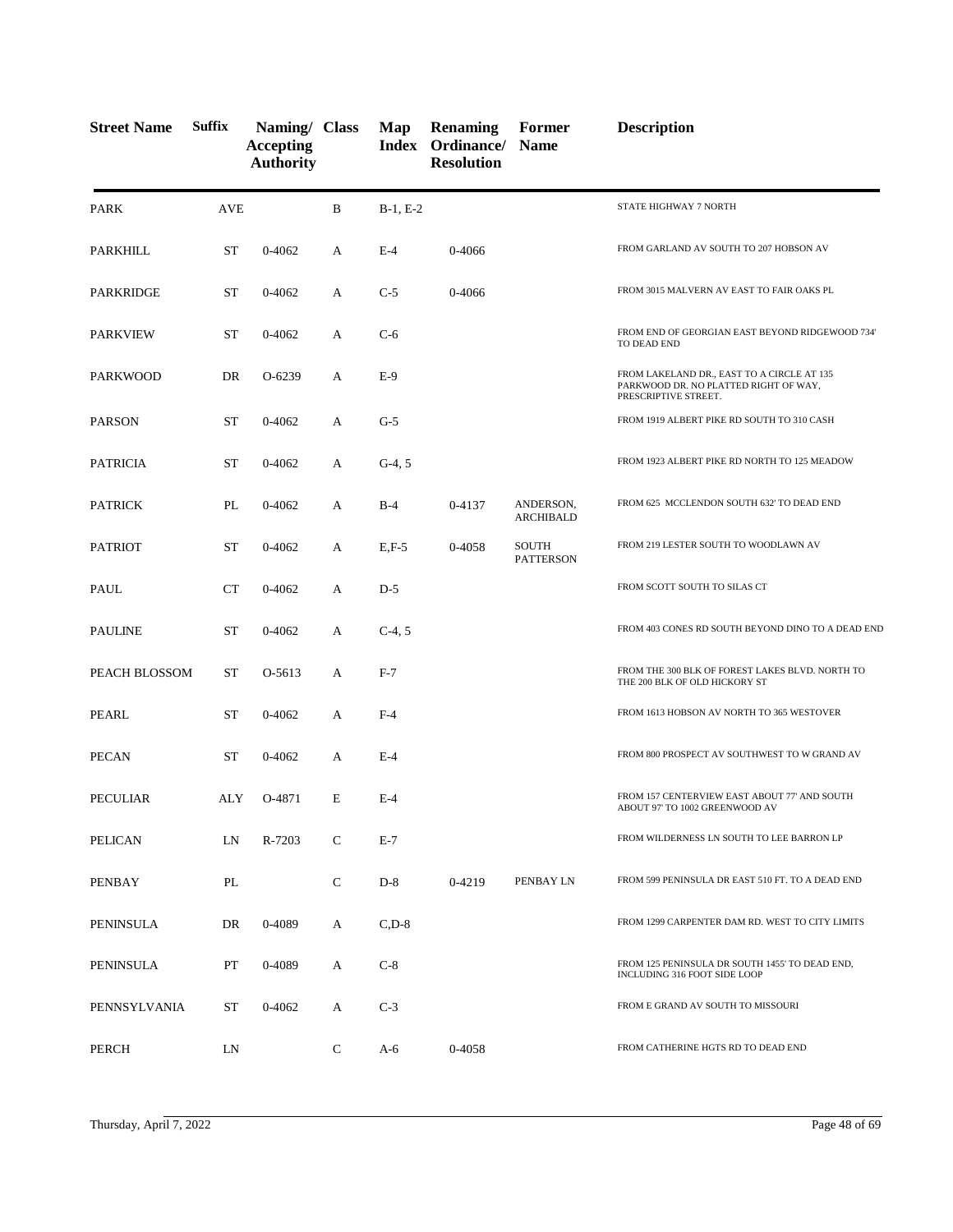| <b>Street Name</b>  | <b>Suffix</b> | Naming/ Class<br><b>Accepting</b><br><b>Authority</b> |   | Map      | <b>Renaming</b><br>Index Ordinance/<br><b>Resolution</b> | Former<br><b>Name</b>       | <b>Description</b>                                                                 |
|---------------------|---------------|-------------------------------------------------------|---|----------|----------------------------------------------------------|-----------------------------|------------------------------------------------------------------------------------|
| <b>PERRY</b>        | <b>ST</b>     | $0 - 4062$                                            | A | $C-4$    |                                                          |                             | FROM CYPRESSVALE EAST TO 109 DENVER                                                |
| <b>PETERS</b>       | PT            | 0-4062                                                | A | $G-8$    |                                                          |                             | FROM 4799 CENTRAL AV WEST TO PRETTI PT                                             |
| <b>PETERS</b>       | PT            |                                                       | C | $G-8$    |                                                          |                             | FROM 300 PETERS PT WEST & SOUTH TO A DEAD END                                      |
| PHILLIPS            | <b>ST</b>     | $0 - 4062$                                            | A | $F-5$    |                                                          |                             | FROM ALBERT PIKE RD SOUTH TO W ST LOUIS                                            |
| PIEDMONT            | CT            |                                                       | C | $D-5$    |                                                          |                             | INSIDE HUNTLEIGH WOODS CONDO COMPLEX                                               |
| <b>PINE</b>         | <b>TER</b>    | $0 - 4062$                                            | A | $E-3$    | 4120                                                     | <b>WILLOW</b>               | FROM PINE 745' TO DEAD END AT DOCTOR'S PARK                                        |
| <b>PINE</b>         | <b>ST</b>     | $0 - 4062$                                            | A | $E-3$    |                                                          |                             | FROM 123 WHITTINGTON AV NORTHWEST AND NORTH TO<br>299 CEDAR                        |
| <b>PINE MEADOWS</b> | <b>ST</b>     | 0-4062                                                | А | $B-7$    | 0-4066                                                   | PINE MEADOWS<br><b>LOOP</b> | FROM 1137 SHADY GROVE RD NORTH TO PINE MEADOWS<br>LP                               |
| PINE MEADOWS        | <b>LOOP</b>   | 0-4062                                                | A | $B-7$    | 0-4066                                                   |                             | FROM 111 PINEMEADOWS IN A CIRCULAR LOOP BACK TO<br><b>PINEMEADOWS</b>              |
| PINE VISTA          | <b>ST</b>     | 0-4062                                                | A | $D-6$    |                                                          |                             | FROM GOLF LINKS RD NORTH TO 209 RIDGEVIEW                                          |
| <b>PINECREST</b>    | CT            | $0 - 4062$                                            | A | $D, E-6$ |                                                          |                             | FROM 104 WOODCREST WEST 668' TO A DEAD END                                         |
| PINEHAVEN           | PL            | $O-6239$                                              | A | $E-8$    |                                                          |                             | FROM MEADOWLAKE DR., TO KINGSWAY RD. 50' RIGHT OF<br>WAY                           |
| <b>PINELAND</b>     | DR            | $0 - 4062$                                            | A | $E-2$    |                                                          |                             | FROM CEDARGLADE RD NORTH IN AND OUT OF CITY<br>LIMITS TO THE WATER PUMPING STATION |
| <b>PINEVIEW</b>     | <b>ST</b>     | $0 - 4062$                                            | A | $D-6$    |                                                          | PINE MEADOWS                | FROM 511 RIDGEVIEW SOUTH TO 599 GOLF LINKS RD                                      |
| <b>PINEWOOD</b>     | ST            | $0 - 4062$                                            | A | $F-4, 5$ |                                                          |                             | FROM 415 ALBERT PIKE RD SOUTH TO LEEPER                                            |
| <b>PINROSE</b>      | <b>ST</b>     | O-6239                                                | А | $E-8$    |                                                          |                             | FROM PINEHAVEN PL TO GRANDVIEW DR. 50' RIGHT OF<br>WAY                             |
| <b>PINTO</b>        | LN            | O-6117                                                | A | $F-7$    |                                                          |                             | FROM TWIN POINTS RD WEST TO A DEAD END                                             |
| <b>PINYON</b>       | <b>CT</b>     | 0-4062                                                | A | $B-7$    |                                                          |                             | FROM 306 PINEMEADOWS LP EAST TO CUL-DE-SAC                                         |
| <b>PIPER</b>        | <b>ST</b>     | 0-4062                                                | A | $B-6$    |                                                          |                             | FROM 3900 MALVERN AV SOUTH TO 115 KAREN                                            |
| PLAC PLACIT         | <b>ST</b>     | O-6228                                                | A | $G-6$    |                                                          |                             | FROM AIRPORT RD (HWY 70), WEST APPROXIMATELY 177'<br>TO A SHOPPING CENTER DRIVE    |
| <b>PLAIN</b>        | ST            | 0-4062                                                | A | $E, F-5$ |                                                          |                             | FROM 707 SUMMER WEST TO AUGUSTUS                                                   |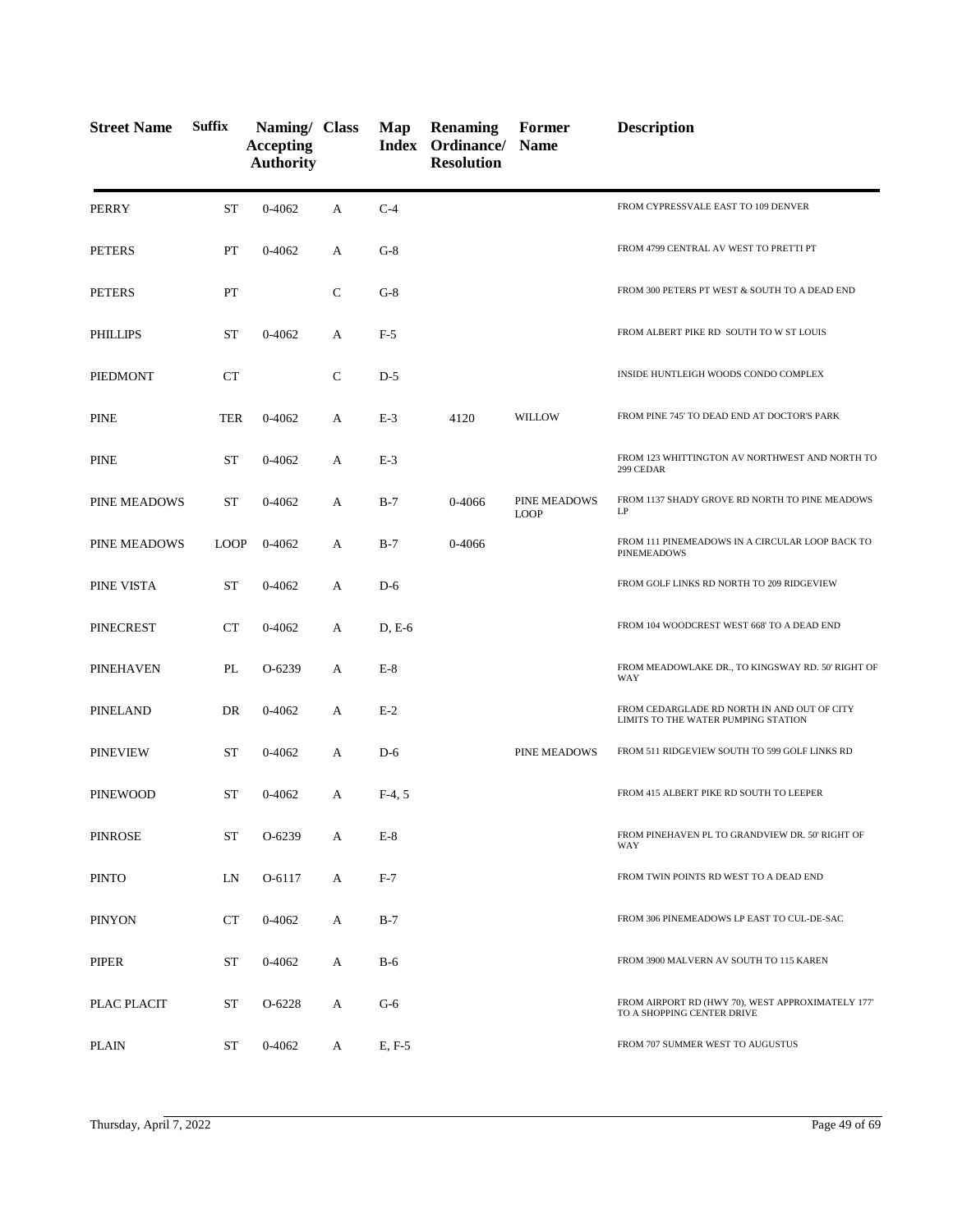| <b>Street Name</b> | <b>Suffix</b> | Naming/ Class<br><b>Accepting</b><br><b>Authority</b> |              | Map      | Renaming<br>Index Ordinance/ Name<br><b>Resolution</b> | Former        | <b>Description</b>                                                                                                     |
|--------------------|---------------|-------------------------------------------------------|--------------|----------|--------------------------------------------------------|---------------|------------------------------------------------------------------------------------------------------------------------|
| <b>PLATEAU</b>     | <b>ST</b>     | 0-4062                                                | A            | D, E-4   |                                                        |               | FROM 1215 CENTRAL AV EAST TO CHERRY                                                                                    |
| PLAZA              | PL            | 0-4062                                                | A            | $F-5$    |                                                        |               | FROM WILKSHIRE PL SOUTH TO TALMADGE PL                                                                                 |
| <b>PLEASANT</b>    | <b>ST</b>     | 0-4062                                                | A            | $D-3, 4$ |                                                        |               | FROM 320 CHURCH SOUTHEAST TO 201 CRESCENT AV                                                                           |
| PLEASANT VALLEY    | <b>ST</b>     | 0-4062                                                | A            | $C, D-4$ |                                                        |               | FROM 202 CONES RD EAST AND SOUTHEAST TO 369<br>RIDGEWAY AT PAULINE                                                     |
| <b>POINSETTIA</b>  | <b>ST</b>     | 0-4062                                                | А            | $F-4$    |                                                        |               | FROM BENNETT NORTH TO 2000 HOBSON AV                                                                                   |
| <b>POLK</b>        | PL            | 0-4062                                                | A            | $D-3$    |                                                        |               | FROM 1000 E GRAND AV NORTHWEST BEYOND SIMS 68' TO<br><b>DEAD END</b>                                                   |
| POLO               | <b>CIR</b>    | O-6383                                                | A            | $B-8$    |                                                        |               | FROM CLUBHOUSE CIR, EAST APPROXIMATELY 120' TO A<br>DEAD END AT THE EAST PROPERTY LINE. 40' RIGHT OF<br><b>WAY</b>     |
| <b>POND</b>        | <b>ST</b>     | 0-4062                                                | A            | $E-5$    |                                                        |               | FROM 2000 CENTRAL AV WEST TO 3RD                                                                                       |
| PONDEROSA          | <b>ST</b>     | 0-4062                                                | A            | $B-7$    |                                                        |               | FROM 137 PINEMEADOWS LP NORTH TO 419<br>PINEMEADOWS LP                                                                 |
| <b>POPLAR</b>      | <b>ST</b>     | 0-4062                                                | A            | $D, E-2$ |                                                        |               | FROM 400 BOWER SOUTHWEST TO 107 BLUFF                                                                                  |
| <b>POPPY</b>       | <b>ST</b>     | 0-4062                                                | A            | $D-4$    | 0-4058                                                 | <b>JAMES</b>  | FROM WILMOT EAST TO 107 WILLIAMS                                                                                       |
| PORT-AU-PRINCE     | <b>ST</b>     | 0-4062                                                | A            | $H-6$    |                                                        |               | FROM 2109 LAKESHORE DR SOUTH BEYOND 100 WAVERLY<br>430' TO DEAD END (BEING THE SOUTH LINE OF PARCEL<br>88620 EXTENDED) |
| <b>PORTLAND</b>    | ST            | 0-4062                                                | A            | $C-4$    |                                                        |               | FROM JUNCTION OF CRESCENT AV AND DETROIT EAST TO<br><b>CARVER</b>                                                      |
| <b>POST</b>        | PT            | R-9836                                                | D            | $E-8$    |                                                        |               | FROM ABERINA RD, EAST, THEN SOUTH, THEN EAST<br>APPROX. 1475' TO DEAD END                                              |
| <b>POSTALRIDGE</b> | <b>CT</b>     | O-4576                                                | A            | $E-7$    |                                                        |               | SOUTH FROM SECTION LINE RD 426' TO A DEAD END                                                                          |
| <b>POTTER</b>      | <b>ST</b>     | $0 - 4062$                                            | A            | $C-3, 4$ |                                                        |               | FROM ESTELLE SOUTH TO 115 PERRY                                                                                        |
| POWERHOUSE         | LN            |                                                       | $\mathsf{C}$ | $C-8$    | R-5252                                                 |               | FROM THE 1300 BLK OF CARPENTER DAM RD EAST, THEN<br>WEST TO A DEAD END                                                 |
| <b>PRATT</b>       | ST            | 0-4062                                                | A            | $E-4$    | 4147                                                   | <b>PARKER</b> | FROM 320 OLIVE SOUTH TO W GRAND AV                                                                                     |
| PRETTI             | PT            |                                                       | $\mathsf{C}$ | $G-6$    | R-4002                                                 |               | FROM 225 PETERS PT SOUTH AND WEST TO A DEAD END                                                                        |
| PRICHARD           | <b>ST</b>     | 0-4062                                                | A            | E-6      |                                                        |               | FROM 306 LEONARD SOUTH TO 111 EMORY                                                                                    |
| PRINGLE            | ST            | 0-4062                                                | A            | $F-4, 5$ |                                                        |               | FROM 1429 ALBERT PIKE RD NORTH BEYOND BENNETT<br>TO HOBSON AV                                                          |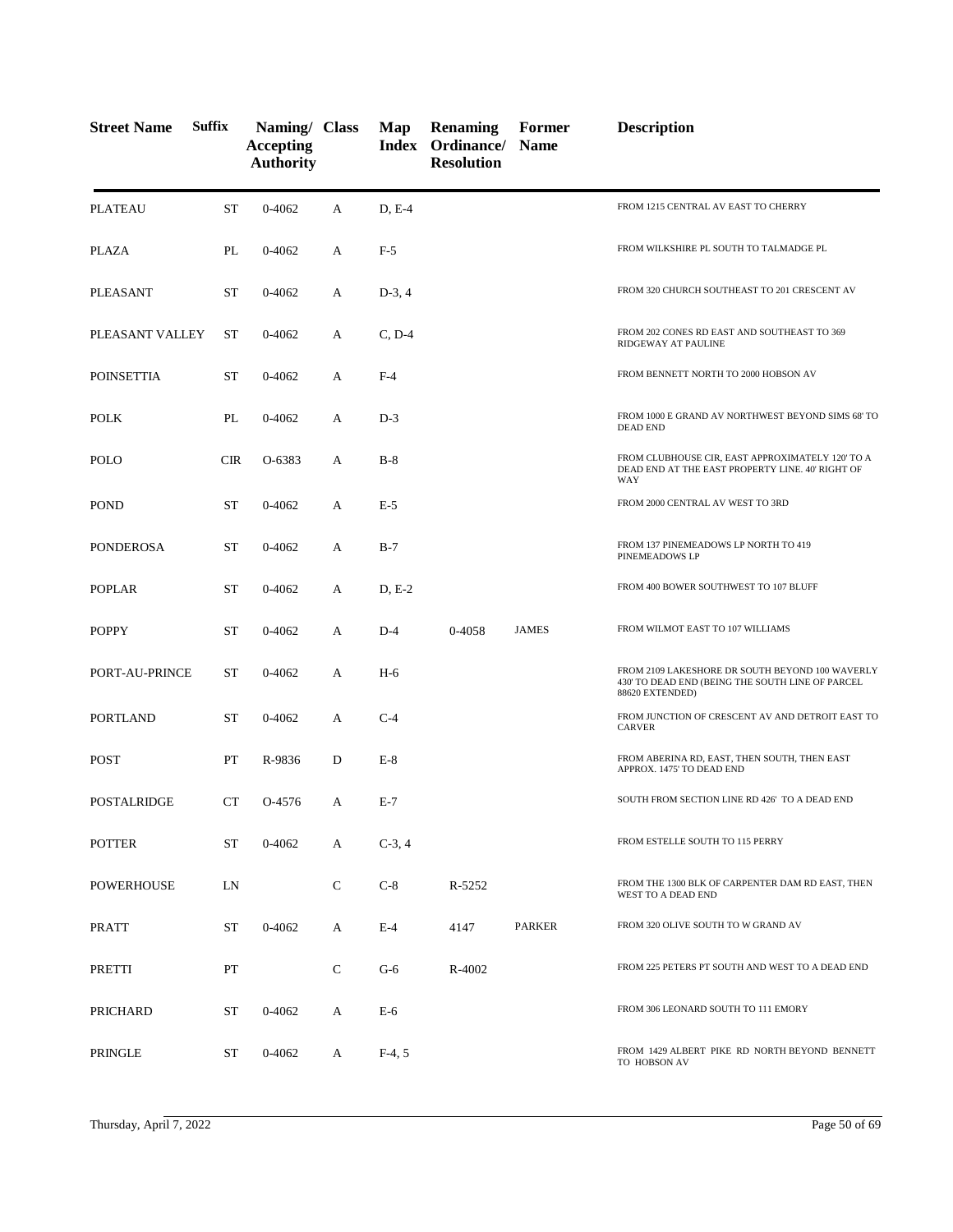| <b>Street Name</b>  | <b>Suffix</b> | Naming/ Class<br><b>Accepting</b><br><b>Authority</b> |              | Map                | <b>Renaming</b><br>Index Ordinance/ Name<br><b>Resolution</b> | Former                              | <b>Description</b>                                                                                                        |
|---------------------|---------------|-------------------------------------------------------|--------------|--------------------|---------------------------------------------------------------|-------------------------------------|---------------------------------------------------------------------------------------------------------------------------|
| <b>PRINTERS</b>     | PL            | $0 - 4062$                                            | A            | E-6                | $0 - 4151$                                                    | <b>JILINDA PL</b>                   | FROM 915 HIGDON FERRY RD WEST 466' TO DEAD END                                                                            |
| PROSPECT            | <b>AVE</b>    | 0-4062                                                | А            | $E-3$ ,<br>$4;D-4$ |                                                               |                                     | FROM 700 CENTRAL AV SOUTHWEST TO 1119 W GRAND AV                                                                          |
| PULLMAN             | AVE           | 0-4062                                                | А            | $D-2$              | 0-4083                                                        | <b>FINCEL</b>                       | FROM 865 PARK AV NORTH TO CLUBB                                                                                           |
| <b>PURITY</b>       | ALY           | 0-4760                                                | E            | D4                 |                                                               |                                     | EAST FROM 108 GAINES THEN SOUTHEAST TO BARBEQUE<br>ALY                                                                    |
| <b>PUTTMAN</b>      | <b>ST</b>     | 0-4062                                                | А            | $G-7$              | 0-4058                                                        | <b>RAVINE</b>                       | FROM 103 STARLITE BAY SOUTH TO 119 SUNSET BAY RD                                                                          |
| <b>PYRON</b>        | <b>ST</b>     | 0-4062                                                | A            | $D-6$              |                                                               |                                     | FROM 4 OSTEGO EAST 1 BLK TO 103 KEUKA                                                                                     |
| <b>QUAIL CREEK</b>  | <b>RD</b>     | 0-4062                                                | А            | $B-5$              |                                                               |                                     | FROM 411 LAKESIDE RD NORTH BEYOND WINDING RIDGE<br><b>688' TO A DEAD END</b>                                              |
| <b>QUAIL RUN LN</b> | LN            | R-7203                                                | $\mathsf{C}$ | $E-7$              |                                                               |                                     | FROM LEE BARRON LP EAST TO LEE BARRON LP                                                                                  |
| <b>QUAPAW</b>       | AVE           | 0-4062                                                | А            | $E-3, 4$           |                                                               |                                     | FROM 300 PROSPECT AV SOUTHWEST TO 907 W GRAND AV                                                                          |
| <b>QUARTZ</b>       | <b>ST</b>     | 0-4062                                                | A            | $E-3$              |                                                               |                                     | FROM 635 WHITTINGTON AV SOUTH 460' TO DEAD END                                                                            |
| <b>QUEENS ROW</b>   | <b>ST</b>     |                                                       | $\mathsf{C}$ | $D-6$              |                                                               |                                     | INSIDE "TOWN SQUARE" DEVELOPMENT @ WINANS AND<br><b>SHADY GROVE</b>                                                       |
| <b>RACHELWOOD</b>   | CT            | O-5760                                                | A            | $D,E-7$            |                                                               |                                     | FROM KINGSWAY RD, EAST TO CUL DE SAC                                                                                      |
| <b>RAILROAD</b>     | <b>TER</b>    | $0 - 4062$                                            | A            | $F-5$              | 0-4058                                                        | <b>NORTH</b><br><b>RAILROAD DR</b>  | FROM 607 DEXTER EAST 224' TO DEAD END                                                                                     |
| <b>RAINTREE</b>     | CT            | O-4341                                                | А            | $B-5$              |                                                               |                                     | FROM 320 QUAIL CREEK RD SOUTHEAST TO CUL-DE-SAC                                                                           |
| <b>RAMBLE</b>       | <b>ST</b>     | 0-4062                                                | А            | $D-2$              |                                                               |                                     | FROM 421 PARK AV NORTHEAST TO EDGEWOOD                                                                                    |
| RAMBLE              | <b>TER</b>    | 0-4062                                                | А            | $D-2, 3$           | 0-4058                                                        | PARK TERRACE                        | FROM 120 RAMBLE NORTH TO 157 RAVINE                                                                                       |
| RAMSEY              | PL            | 0-4062                                                | А            | $D-3$              |                                                               |                                     | FROM 299 COY NORTH 263' TO DEAD END                                                                                       |
| RANCH               | ST            | $0 - 4062$                                            | А            | $E-5$              |                                                               |                                     | FROM 1920 7TH WEST THEN NORTH TO 409 WOODLAWN AV                                                                          |
| <b>RANDY</b>        | <b>CT</b>     | 0-5845                                                | А            | $D-6$              |                                                               |                                     | FROM THE 100 BLOCK OF KEUKA EAST TO A CUL-DE-SAC                                                                          |
| RAVENSHOE           | <b>CT</b>     |                                                       | $\mathbf C$  | $D-5$              |                                                               |                                     | INSIDE HUNTLEIGH WOODS CONDO COMPLEX                                                                                      |
| <b>RAVENWOOD</b>    | PL            | 0-4062                                                | A            | $B-5$              | 0-4167                                                        | <b>S WHISPERING</b><br><b>HILLS</b> | FROM 233 QUAIL CREEK RD SOUTH AND EAST AND<br>NORTHEAST TO CUL-DE-SAC (extension by annexation 11-1-93,<br>Ord. No. 4348) |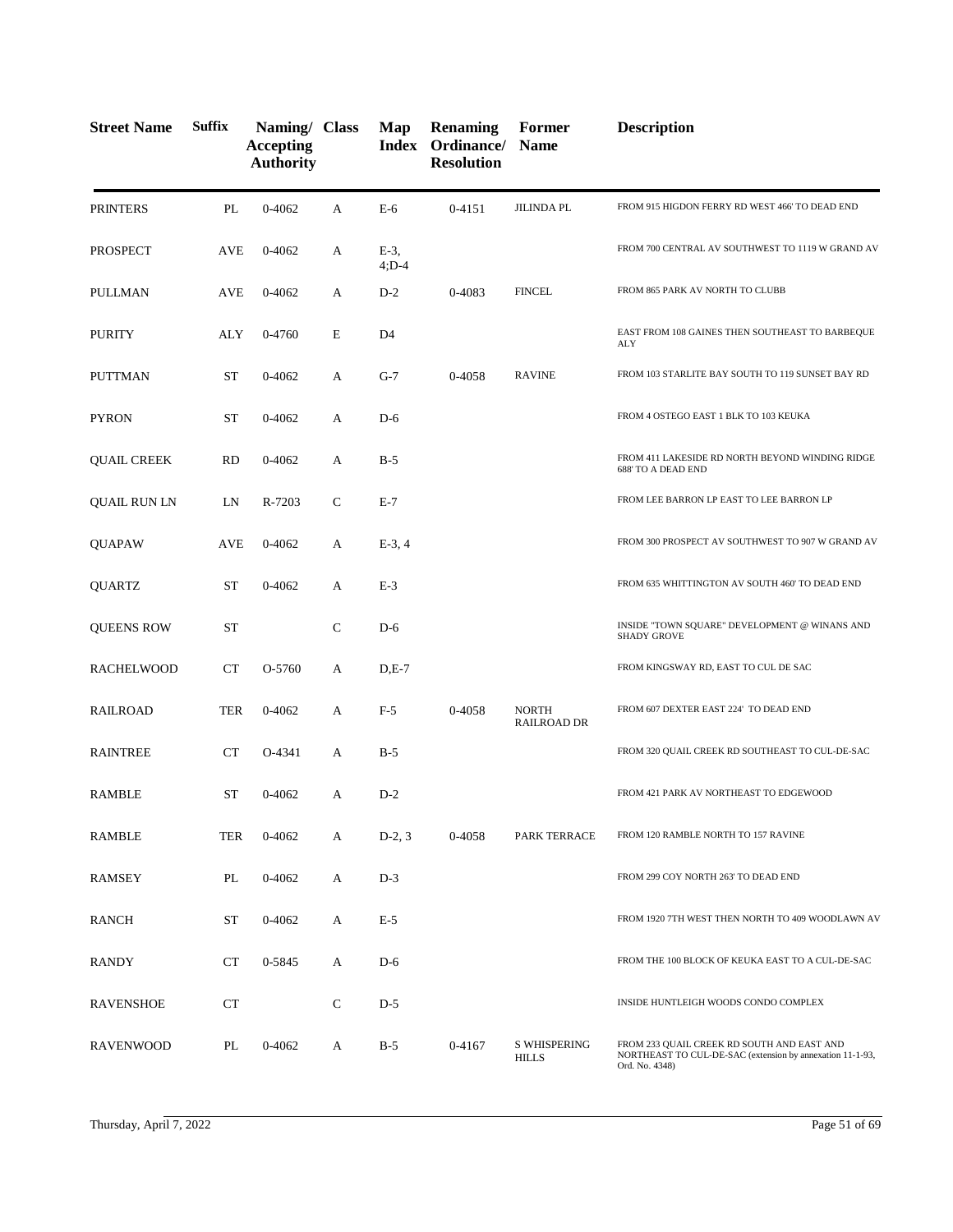| <b>Street Name</b>    | <b>Suffix</b> | Naming/ Class<br><b>Accepting</b><br><b>Authority</b> |              | Map         | <b>Renaming</b><br><b>Index Ordinance/ Name</b><br><b>Resolution</b> | Former              | <b>Description</b>                                                     |
|-----------------------|---------------|-------------------------------------------------------|--------------|-------------|----------------------------------------------------------------------|---------------------|------------------------------------------------------------------------|
| <b>RAVINE</b>         | <b>ST</b>     | $0 - 4062$                                            | A            | $D-2$       |                                                                      |                     | FROM 626 PARK AV EAST TO JUNCTION OF RAMBLE AND<br><b>MARBLE</b>       |
| RAYMOND               | ST            | 0-4062                                                | А            | $C-3, 4$    |                                                                      |                     | FROM ILLINOIS EAST BEYOND WISE 897' TO DEAD END                        |
| <b>REBECCA</b>        | ST            | 0-4062                                                | А            | $C-4$       |                                                                      |                     | FROM ISABELLE WEST BEYOND JACOBS 144' TO DEAD END                      |
| <b>RECTOR</b>         | ST            | 0-4062                                                | А            | E, F-4      |                                                                      |                     | FROM 225 LINWOOD AV WEST TO THORNTON                                   |
| <b>RECTOR HEIGHTS</b> | DR            | 0-4062                                                | А            | $G-4, 5$    | 0-4058                                                               | <b>INDIAN LANE</b>  | FROM ALBERT PIKE RD NORTH AND WEST, BACK TO 100<br><b>MEADOW</b>       |
| <b>RED RIDGE</b>      | DR            | R-5727                                                | $\mathsf{C}$ | $B-8$       |                                                                      |                     | FROM 460 RED RIDGE BLVD SOUTH TO A DEAD END                            |
| <b>RED RIDGE</b>      | <b>BLVD</b>   | 0-5082                                                | $\mathsf{C}$ | $B-8$       |                                                                      |                     | FROM CARPENTER DAM RD EAST TO OAK SHORES CIR                           |
| REDBIRD               | PL            | 0-4062                                                | А            | $D-6$       |                                                                      |                     | FROM 209 SOUTHGATE EAST BEYOND NORTON 194' TO<br><b>DEAD END</b>       |
| <b>REDSTONE</b>       | LN            |                                                       | $\mathsf{C}$ | $C-3$       | R-3562                                                               |                     | FROM 307 CHAUCER WEST TO A DEAD END                                    |
| <b>REDWING</b>        | <b>CT</b>     | $0 - 4062$                                            | A            | $D-6$       | 0-4058                                                               | <b>MEADOW DRIVE</b> | FROM 500 BLK OF REDBIRD PL NORTH 360' TO DEAD END<br>(END OF PAVEMENT) |
| <b>REDWOOD</b>        | <b>ST</b>     | 0-4062                                                | А            | $F-6$       |                                                                      |                     | FROM 142 LAKESHORE DR SOUTH TO 409 COTTONWOOD                          |
| <b>REESE</b>          | WAY           | O-6183                                                | A            | $B-6$       |                                                                      |                     | FROM ROSSTON ROAD, DUE WEST TO CARPENTER DAM<br><b>ROAD</b>            |
| <b>REESE</b>          | WAY           | O-6183                                                | A            | $B-6$       |                                                                      |                     | FROM ROSSTON ROAD, DUE WEST TO CARPENTER DAM<br><b>ROAD</b>            |
| <b>REGAL</b>          | <b>ST</b>     |                                                       | A            | $F-3$       | 0-5687                                                               |                     | RURAL, REGAL LN HEMBREE LN TO NEWTON                                   |
| <b>REID</b>           | <b>ST</b>     | 0-4062                                                | A            | $D-2$       |                                                                      |                     | FROM 1002 PARK AV NORTH TO 711 MINERAL                                 |
| <b>RESERVE</b>        | ST            | $0 - 4062$                                            | A            | $D-3$       |                                                                      |                     | FROM 600 CENTRAL AV NORTHEAST TO SPRING AT LAUREI                      |
| <b>RETURN</b>         | ALY           | O-4793                                                | E            | $E-4$       |                                                                      |                     | FROM ENTRANCE ALY SOUTHWEST TO PRIVATE PROPERTY                        |
| <b>REYNOLDS</b>       | ST            | $0 - 4062$                                            | A            | $E-2$       |                                                                      |                     | FROM 500 BOWER WEST TO RUSSELL                                         |
| <b>RHODES</b>         | ST            | 0-4062                                                | A            | $B, C-4$    | 0-4058                                                               | <b>ROADS</b>        | FROM 1260 CONES RD SOUTH TO 625 RIDGEWAY                               |
| RICHARD               | <b>ST</b>     | 0-4062                                                | A            | $F-4, 5, 6$ |                                                                      |                     | FROM 701 ALBERT PIKE RD SOUTH TO MCLEOD                                |
| <b>RICHWOOD</b>       | CT            | 0-4062                                                | A            | $C-5$       |                                                                      |                     | FROM 162 RIVIERA NORTH AND SOUTH TO CUL-DE-SACS                        |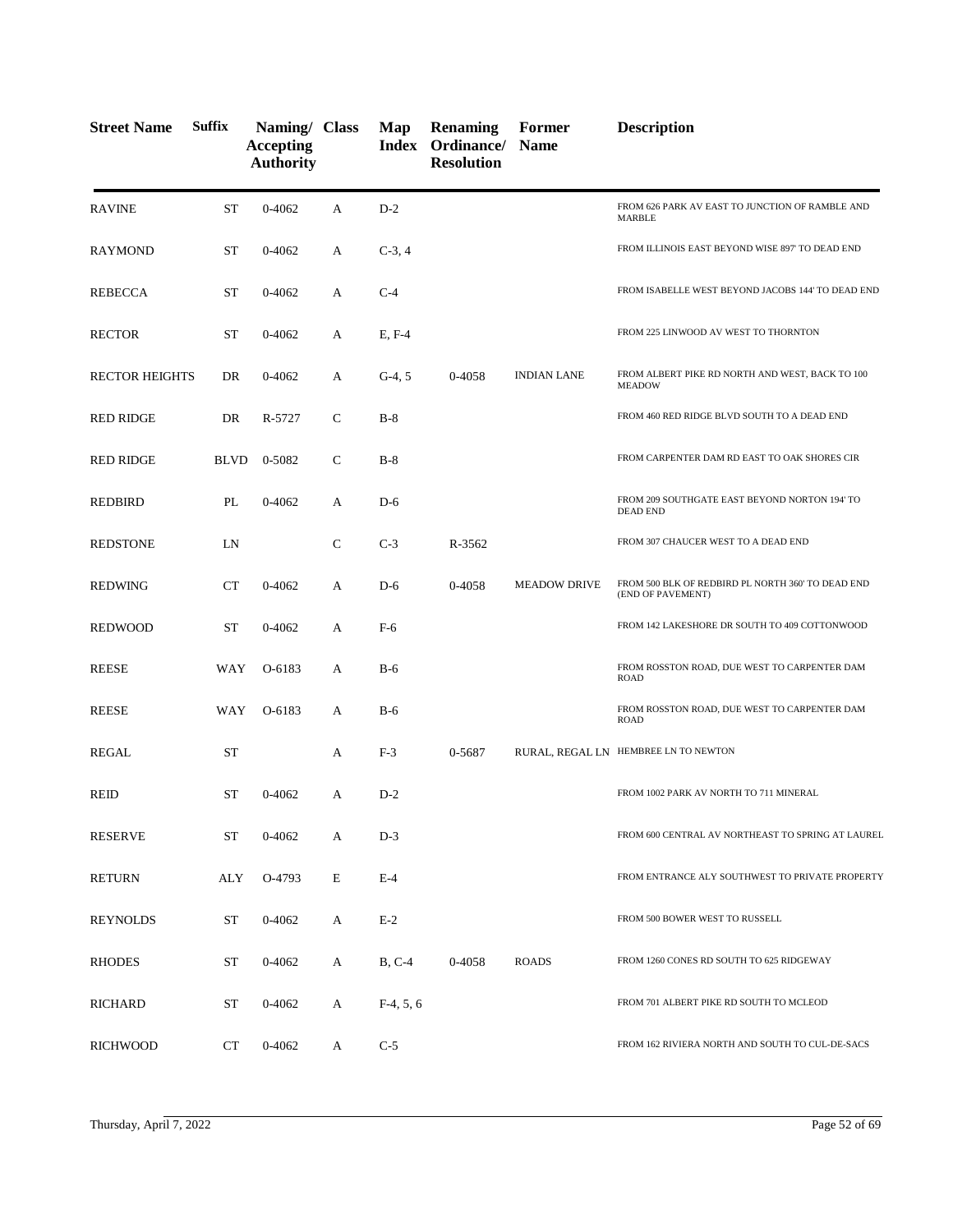| <b>Street Name</b>  | <b>Suffix</b> | Naming/ Class<br><b>Accepting</b><br><b>Authority</b> |   | Map            | <b>Renaming</b><br>Index Ordinance/ Name<br><b>Resolution</b> | Former         | <b>Description</b>                                                   |
|---------------------|---------------|-------------------------------------------------------|---|----------------|---------------------------------------------------------------|----------------|----------------------------------------------------------------------|
| <b>RIDGE ONE</b>    | <b>CIR</b>    | $0 - 4062$                                            | A | $B-1$          |                                                               |                | FROM BELVEDERE DR NORTH EAST AND SOUTH TO 149<br><b>BELVEDERE DR</b> |
| <b>RIDGE THREE</b>  | CT            | 0-4062                                                | А | $B-1$          |                                                               |                | FROM RIDGE ONE CIR NORTHEAST TO A CUL-DE-SAC                         |
| <b>RIDGE TWO</b>    | <b>CT</b>     | 0-4062                                                | A | $B-1$          |                                                               |                | FROM RIDGE ONE CIR SOUTH TO A CUL-DE-SAC                             |
| <b>RIDGECREST</b>   | <b>RD</b>     | O-6239                                                | А | $E-8$          |                                                               |                | FROM KIRKWOOD ST., TO BEACON HILL RD. 40' RIGHT OF<br>WAY            |
| <b>RIDGEVIEW</b>    | <b>ST</b>     | 0-4062                                                | А | $D-6$          |                                                               |                | FROM GOLF LINKS RD NORTH AND WEST BEYOND<br>PINEVIEW TO A CUL-DE-SAC |
| <b>RIDGEWAY</b>     | <b>ST</b>     | 0-4062                                                | А | $B, C-4,$<br>5 |                                                               |                | FROM 2707 MALVERN AV EAST BEYOND GUY TO CITY<br><b>LIMIT</b>         |
| RIDGEWOOD           | <b>ST</b>     | 0-4062                                                | А | $C-6$          |                                                               |                | FROM 125 LONGLINKS CIR SOUTH TO PARKVIEW                             |
| <b>RILEY</b>        | <b>ST</b>     | 0-4062                                                | А | $D-4$          |                                                               |                | WEST FROM CYPRESSVALE BEYOND NICKELS 183' TO<br><b>DEAD END</b>      |
| <b>RINGO</b>        | ST            | 0-4062                                                | А | $B-3$          |                                                               |                | FROM 219 DAVIS DR WEST TO 111 WHIPPOORWILL                           |
| <b>RINGOLD</b>      | <b>ST</b>     | $0 - 4062$                                            | А | $C, D-3, 4$    | $0 - 4151$                                                    | <b>RAYMOND</b> | FROM CYPRESS EAST TO 245 POTTER                                      |
| <b>RIVERS</b>       | DR            | O-6117                                                | А | $G-7$          |                                                               |                | FROM TWIN POINTS RD TO TWIN POINTS RD                                |
| <b>RIVIERA</b>      | <b>ST</b>     | 0-4062                                                | А | $C-5$          |                                                               |                | FROM 735 BELLAIRE DR EAST BEYOND MILLBRANCH CT<br>125' TO DEAD END   |
| <b>ROANOKE</b>      | <b>ST</b>     | 0-4062                                                | А | $E-3$          | 0-4058                                                        | <b>TERRACE</b> | FROM 200 OZARK WEST BEYOND JASPER TO<br>WHITTINGTON AV               |
| <b>ROBERTS</b>      | <b>ST</b>     | 0-4062                                                | А | $E-6$          |                                                               |                | FROM 515 AUDUBON TO 311 EMORY                                        |
| <b>ROBERTSRIDGE</b> | ST            | 0-4915                                                | А | $B-5$          |                                                               |                | FROM MELISSA NORTH NORTHEAST BEYOND<br>ALYSONVIEW 250' TO A DEAD END |
| <b>ROBIN</b>        | ST            | $0 - 4062$                                            | А | $E-2, 3$       |                                                               |                | FROM 301 WALNUT NORTH THEN NORTHWEST BACK TO<br><b>WALNUT</b>        |
| <b>ROBINHOOD</b>    | <b>RD</b>     | O-6239                                                |   | $E-9$          |                                                               |                | FROM LAKELAND DR, SOUTH TO LAKELAND DR. 40' RIGHT<br>OF WAY          |
| <b>ROBINSON</b>     | <b>CT</b>     | 0-4062                                                | A | $E-4$          |                                                               |                | FROM 901 PROSPECT AV NORTHWEST 242' TO DEAD END                      |
| <b>ROBINWOOD</b>    | TER           | $0 - 4062$                                            | A | $C-4$          | 0-4058                                                        | MARK AVE.      | FROM 219 IDLEWOOD SOUTHEAST TO ROBINWOOD                             |
| <b>ROBINWOOD</b>    | <b>ST</b>     | 0-4062                                                | А | $C-4$          |                                                               |                | FROM CYPRESSVALE EAST TO WOODRIDGE                                   |
| <b>ROCKWELL</b>     | ST            | 0-4062                                                | A | E-6            |                                                               |                | FROM 315 JEROME SOUTH AND WEST TO 423 FLEET                          |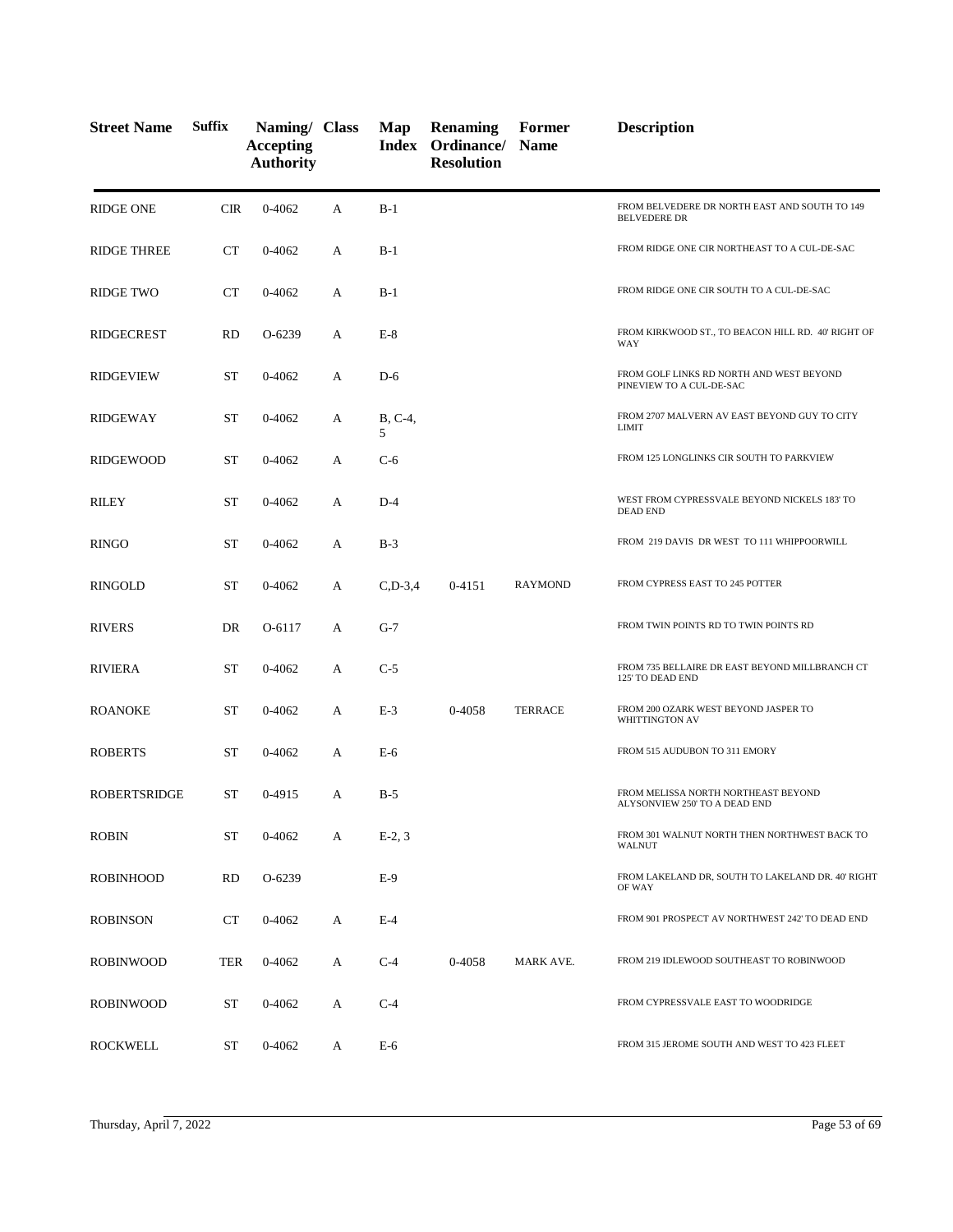| <b>Street Name</b> | <b>Suffix</b> | Naming/ Class<br><b>Accepting</b><br><b>Authority</b> |              | Map      | <b>Renaming</b><br>Index Ordinance/<br><b>Resolution</b> | Former<br><b>Name</b> | <b>Description</b>                                                  |
|--------------------|---------------|-------------------------------------------------------|--------------|----------|----------------------------------------------------------|-----------------------|---------------------------------------------------------------------|
| <b>ROCKY REEF</b>  | <b>CIR</b>    | O-6117                                                | A            | $F-7$    |                                                          |                       | FROM TWIN POINTS RD, SOUTH IN A CIRCLE BACK TO<br>TWIN POINTS RD    |
| <b>ROMER</b>       | ALY           | O-4564                                                | E            | $D, E-3$ |                                                          |                       | FROM 105 PROSPECT AV WEST TO 129 CROWN IN BLK 77<br>HSR             |
| <b>ROOSEVELT</b>   | ST            | 0-4062                                                | A            | $E-4$    |                                                          |                       | FROM 709 2ND WEST TO 3RD                                            |
| <b>RORIE</b>       | PL            | 0-4062                                                | A            | $D-4$    |                                                          |                       | FROM LAFAYETTE AND IVY SOUTHWEST 186' TO DEAD END                   |
| <b>ROSE</b>        | ST            | 0-4062                                                | A            | $E-4$    |                                                          |                       | FROM 700 QUAPAW AV NORTHWEST TO 556 PROSPECT AV                     |
| <b>ROSECREEK</b>   | PL            | 0-5327                                                | A            | $B-6$    |                                                          |                       | FROM 100 BLK ROSECREEK CT WEST TO A CUL-DE-SAC                      |
| <b>ROSECREEK</b>   | <b>CT</b>     | 0-5327                                                | А            | $B-6$    |                                                          |                       | FROM 600 BLK LAKESIDE RD SOUTH AND WEST TO A CUL-<br>DE-SAC         |
| <b>ROSELAND</b>    | ST            | 0-4062                                                | А            | $E-2$    |                                                          |                       | FROM 215 MUSCADINE TO CEDAR                                         |
| <b>ROSEMEAD</b>    | ST            | 0-4062                                                | А            | $C-3$    |                                                          |                       | FROM 1804 SPRING NORTH BEYOND NORWALK 419' TO A<br><b>DEAD END</b>  |
| <b>ROSEWALL</b>    | ST            | 0-4062                                                | A            | $C, D-3$ | 0-4066                                                   | <b>ROWLES</b>         | FROM BELMAR SOUTH TO 234 CYPRESS                                    |
| <b>ROSEWOOD</b>    | ST            | 0-4062                                                | А            | F-6      |                                                          |                       | FROM 425 LAKESHORE DR SOUTH BEYOND IRONWOOD 163'<br>TO DEAD END     |
| <b>ROSS</b>        | ST            | 0-4062                                                | A            | $D-6$    |                                                          |                       | FROM 221 WINDY HILL SOUTH TO SENECA AT GOLF LINKS<br><b>RD</b>      |
| <b>ROSSTON</b>     | <b>RD</b>     | O-6183                                                | А            | $B-6$    |                                                          |                       | FROM MALVERN AVENUE, SOUTH THEN EAST TO PIPER<br>LANE               |
| <b>ROUSE</b>       | LN            |                                                       | $\mathsf{C}$ | $E-6$    | 0-4167                                                   | <b>ROWLAND LN</b>     | PRIVATE - OFF MANGUM LN TO DEAD END                                 |
| <b>ROWLAND</b>     | TR            | O-6117                                                | А            | $G-7$    |                                                          |                       | FROM LEROY LN TO TWIN POINTS RD                                     |
| <b>ROXBURY</b>     | <b>ST</b>     | 0-4062                                                | А            | $C-6$    |                                                          |                       | FROM 209 GOLF LINKS RD SOUTH THEN WEST 755' TO A<br><b>DEAD END</b> |
| <b>ROYAL</b>       | CT            | 0-4062                                                | А            | $C-5$    |                                                          |                       | FROM 837 BELLAIRE DR EAST TO A CUL-DE-SAC                           |
| RUBY               | ST            | 0-4062                                                | А            | $C-5$    |                                                          |                       | FROM END OF 115 SCOTTWOOD EAST TO 115 JEFF                          |
| <b>RUGG</b>        | <b>ST</b>     | 0-4062                                                | А            | $D-4$    |                                                          |                       | FROM OLIVE SOUTH TO 214 W GRAND AV                                  |
| <b>RUNYON</b>      | <b>ST</b>     | 0-4062                                                | А            | $D-4$    |                                                          |                       | FROM 900 VALLEY EAST TO 411 GAINES AV                               |
| <b>RUSSELL</b>     | ST            | 0-4062                                                | A            | $E-2$    |                                                          |                       | FROM 426 HOLLY EAST AND NORTH TO CONGRESS                           |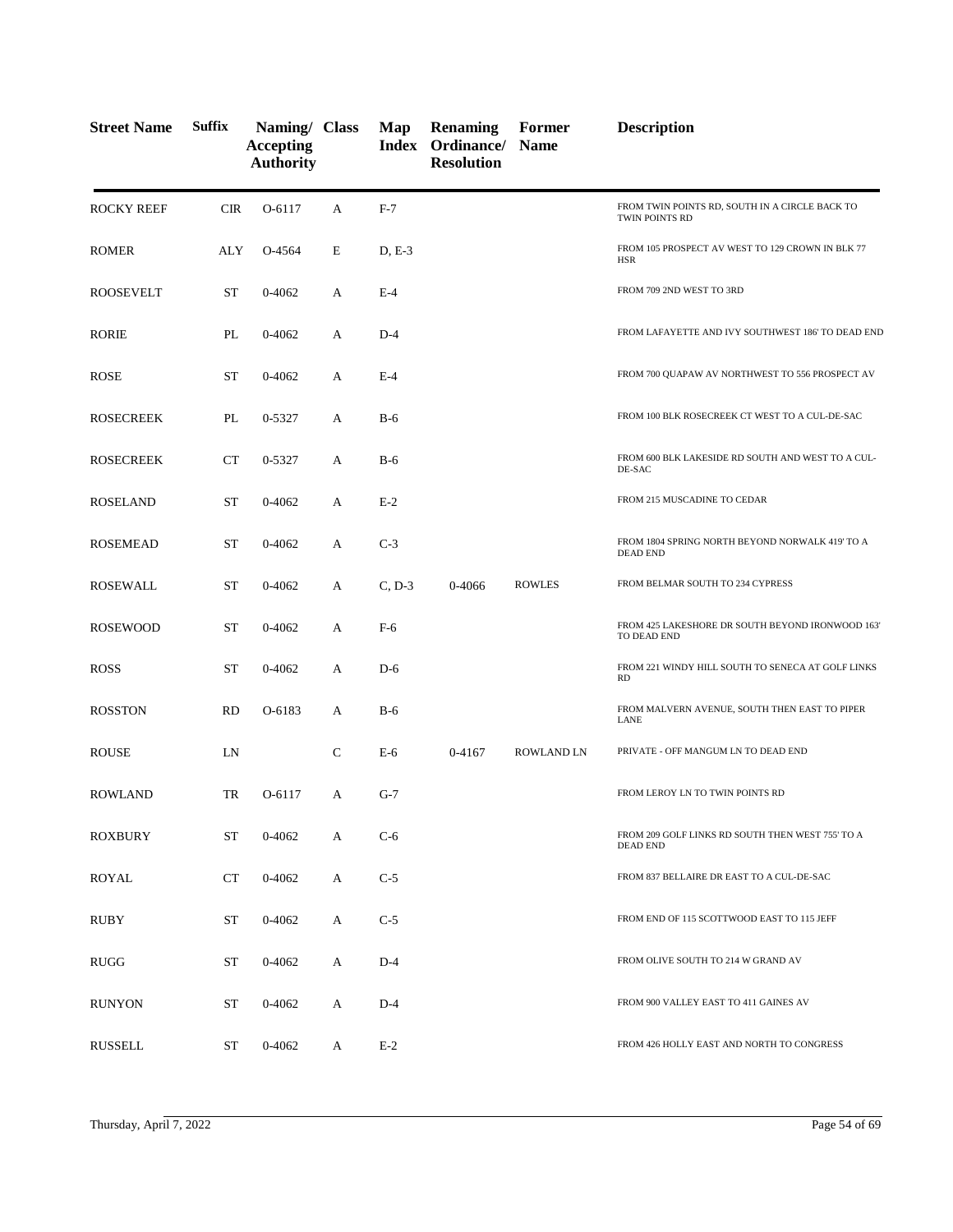| <b>Street Name</b> | <b>Suffix</b> | Naming/ Class<br><b>Accepting</b><br><b>Authority</b> |              | Map         | <b>Renaming</b><br>Index Ordinance/ Name<br><b>Resolution</b> | Former                        | <b>Description</b>                                                                                                                         |
|--------------------|---------------|-------------------------------------------------------|--------------|-------------|---------------------------------------------------------------|-------------------------------|--------------------------------------------------------------------------------------------------------------------------------------------|
| <b>RUTH</b>        | LN            |                                                       | $\mathbf C$  | $C-4$       |                                                               |                               | FROM CONES RD NORTH TO DEAD END                                                                                                            |
| <b>RUTLAND</b>     | LN            |                                                       | $\mathsf{C}$ | $G-7$       |                                                               |                               | AT THE END OF SEBREZE LN                                                                                                                   |
| <b>S BORDER</b>    | <b>ST</b>     | 0-4062                                                | А            | $C-3$       | 0-4058                                                        | <b>BORDER</b>                 | FROM 300 BLK MISSISSIPPI NORTH TO 1221 E GRAND AV                                                                                          |
| S LAKELAND         | PT            | $O-6239$                                              | А            | $E-9$       |                                                               |                               | FROM LAKELAND DR., SOUTH APPROXIMATELY 12' TO A<br>CIRCLE; FROM THE CIRCLE OF S LAKELAND PT., EAST<br>APPROXIMATELY 440'. 40' RIGHT OF WAY |
| <b>S MISSION</b>   | <b>ST</b>     | 0-4062                                                | А            | $G-4, 5$    | 0-4058                                                        | <b>SOUTH MOORE</b>            | FROM ALBERT PIKE RD SOUTH 206' TO WALMART PARKING<br>AREA                                                                                  |
| <b>S PATTERSON</b> | <b>ST</b>     | 0-4062                                                | A            | $E-4, 5, 6$ |                                                               |                               | FROM ALBERT PIKE RD SOUTH BEYOND LEEPER 901'TO<br><b>DEAD END</b>                                                                          |
| SABIE              | <b>ST</b>     | 0-4062                                                | А            | $E-3$       |                                                               |                               | FROM 111 LINDEN WEST TO 4 WOODFIN                                                                                                          |
| <b>SADDLEBROOK</b> | <b>CT</b>     | O-4599                                                | А            | $D-6$       |                                                               | COMPO de GOLF<br>CT.          | SOUTH FROM 199 COUNTRY CLUB DR APPX. 600' TO A CUL-<br>DE-SAC                                                                              |
| <b>SAKURA</b>      | <b>CT</b>     | R-9082                                                | $\mathsf{C}$ | $C-6$       |                                                               |                               | FROM THE END OF TAYLOR PL., NORTHEASTERLY<br>APPROXIMATELY 418' TO A DEAD END                                                              |
| <b>SAN CARLOS</b>  | PT            | O-6239                                                | А            | $D-8$       |                                                               |                               | FROM BUENA VISTA RD., NORTH TO A DEAD END. NO<br>PLATTED RIGHT OF WAY, PRESCRIPTIVE STREET                                                 |
| SAN CARLOS         | <b>CV</b>     | O-6239                                                | $\mathsf{C}$ | $D-8$       |                                                               |                               | FROM SAN CARLOS PT, NORTHEAST APPROXIMATELY 692'<br>TO A DEAD END CUL DE SAC                                                               |
| SAN JUAN           | <b>ST</b>     | 0-4475                                                | А            | $G-7$       |                                                               |                               | FROM 311 VILLAGE RD WEST TO 111 GRANADA DR                                                                                                 |
| <b>SAN MATEO</b>   | DR            | 0-4062                                                | А            | $G-7$       |                                                               |                               | FROM CORTEZ SOUTHEAST TO 204 VILLAGE RD                                                                                                    |
| <b>SAN PABLO</b>   | WAY           | 0-4062                                                | А            | $G-6, 7$    |                                                               |                               | FROM 123 SAN MATEO DR NORTH TO LAKESHORE DR                                                                                                |
| <b>SAN PEDRO</b>   | DR            | O-6117                                                | A            | $F-7$       |                                                               |                               | FROM EAST SAN JUAN DR, NORTHEAST TO<br>APPROXIMATELY 136' EAST OF SANTA ANNA DR TO A<br>DEAD END                                           |
| <b>SAND PEBBLE</b> | <b>ST</b>     | O-5613                                                | A            | $F-7$       |                                                               |                               | FROM THE 400 BLK OF FOREST LAKES BLVD. NORTH TO<br>THE 300 BLK OF OLD HICKORY ST                                                           |
| <b>SANDAL</b>      | CT            |                                                       | $\mathsf{C}$ | $G-8$       | R-4002                                                        |                               | FROM 213 PETERS PT SOUTH TO A DOUBLE CUL-DE-SAC                                                                                            |
| <b>SANDERS</b>     | ST            | 0-4062                                                | A            | $D-6$       |                                                               |                               | FROM 407 GOLF LINKS RD SOUTH TO 323 INDIAN HILLS                                                                                           |
| <b>SANFORD</b>     | ST            | 0-4062                                                | А            | $D-4$       | 0-4058                                                        | <b>CENTER</b>                 | FROM VALLEY WEST TO 1338 CENTRAL AV                                                                                                        |
| SANSON             | PL            | 0-4062                                                | A            | H-6         | 0-4127                                                        | <b>JOHN OWEN</b><br>(ABIGAIL) | FROM LAKESHORE DR EAST 914' TO A DEAD END                                                                                                  |
| SANTA ANNA         | DR            | O-6117                                                | A            | $F-7$       |                                                               |                               | FROM BELLA ROSA DR, SOUTH TO EAST SAN MATEO DR                                                                                             |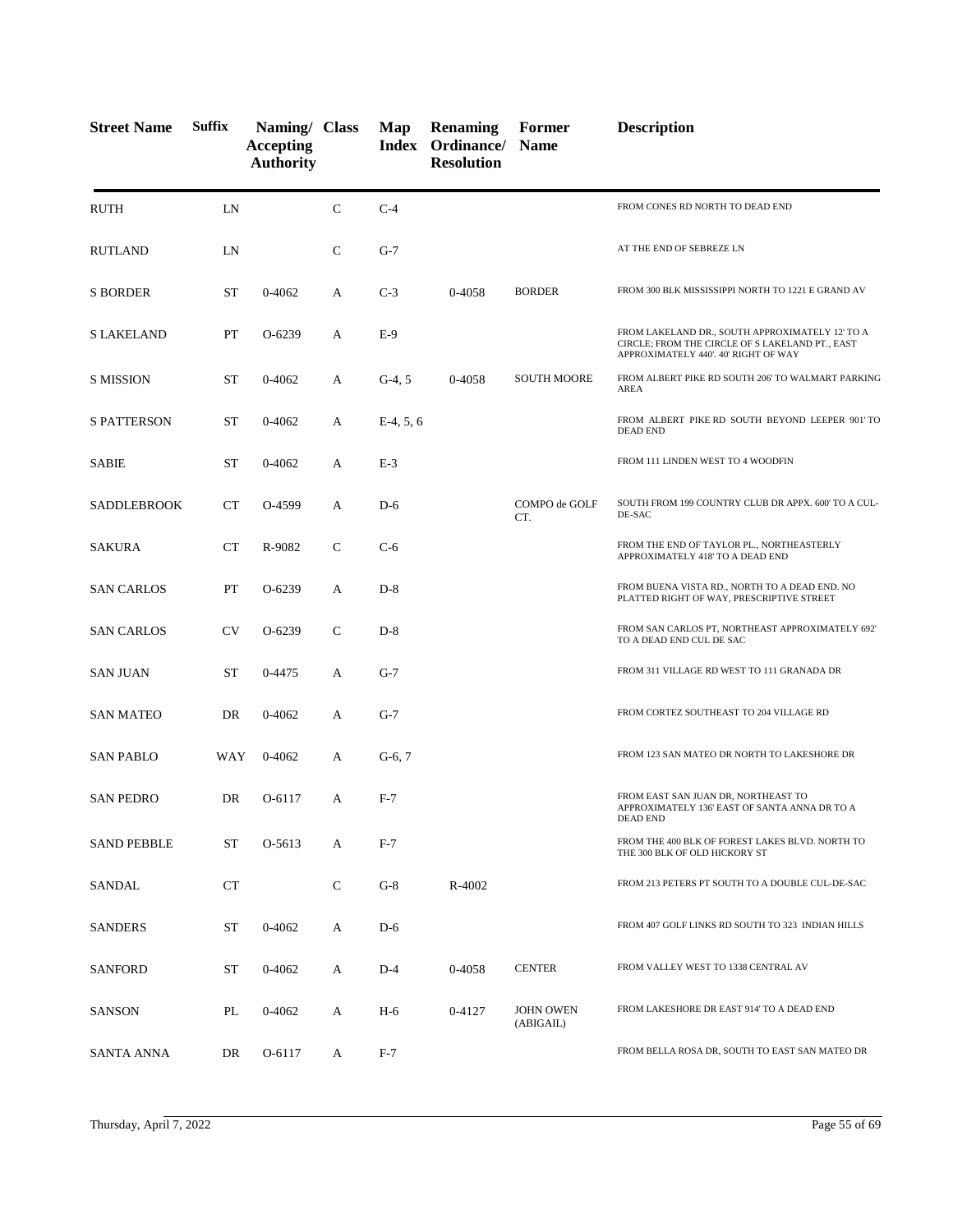| <b>Street Name</b>    | <b>Suffix</b> | Naming/ Class<br><b>Accepting</b><br><b>Authority</b> |              | Map         | <b>Renaming</b><br>Index Ordinance/<br><b>Resolution</b> | Former<br><b>Name</b>            | <b>Description</b>                                                                     |
|-----------------------|---------------|-------------------------------------------------------|--------------|-------------|----------------------------------------------------------|----------------------------------|----------------------------------------------------------------------------------------|
| <b>SANTA FE</b>       | <b>ST</b>     | 0-4475                                                | A            | $G-7$       |                                                          |                                  | FROM VILLAGE RD WEST BEYOND GRANADA DR TO CITY<br><b>LIMIT</b>                         |
| <b>SANTA ROSA</b>     | <b>CT</b>     | O-6117                                                | A            | $F-7$       |                                                          |                                  | FROM BELLA ROSA DR, NORTHWEST APPROXIMATELY 222'<br>TO A CUL-DE-SAC                    |
| SARATOGA              | <b>ST</b>     | O-4998                                                | A            | $B-6$       |                                                          |                                  | FROM 794 LAKESIDE RD SOUTH AND WEST TO 128<br><b>CROMWELL CT</b>                       |
| SAWTOOTH OAK          | ST            | O-5729                                                | A            | $C$ , $D-5$ |                                                          |                                  | FROM THE 1700 BLOCK OF MALVERN AVENUE WEST<br>APPROXIMATLEY 1150 FEET                  |
| <b>SAXONY</b>         | <b>ST</b>     | 0-4062                                                | A            | $C-5$       |                                                          |                                  | FROM 546 RIDGEWAY SOUTH TO SAXONY CT                                                   |
| <b>SAXONY</b>         | CT            | 0-4062                                                | А            | $C-5$       |                                                          |                                  | FROM SAXONY EAST TO CUL-DE-SAC                                                         |
| <b>SCALEHOUSE</b>     | LN            | R-4820                                                | $\mathsf{C}$ | $D-5$       |                                                          |                                  | FROM 221 SCOTT SOUTH TO 200 BLK OF SERVICES LN                                         |
| <b>SCHOOL</b>         | <b>ST</b>     | 0-4062                                                | A            | $E-4, 5$    |                                                          |                                  | FROM THE DEAD END 273' NORTH OF WARD SOUTH TO 1<br>BLOCK SOUTH OF GREENWOOD AV         |
| <b>SCHWASS</b>        | ST            | 0-4062                                                | A            | $G-4$       | 0-4472                                                   | MICHELE LEFT                     | FROM 111 MICHELE NORTHWEST TO 127 ELAINE                                               |
| <b>SCOTCH</b>         | CT            | 0-4062                                                | A            | $B-7$       | 0-4058                                                   | <b>SCOTCH</b>                    | FROM 314 PINEMEADOWS LP EAST TO A CUL-DE-SAC                                           |
| SCOTLAND              | PT            | O-6117                                                | $\mathsf{C}$ | $G-8$       |                                                          |                                  | FROM BURCHWOOD BAY RD SOUTH TO A DEAD END                                              |
| <b>SCOTT</b>          | <b>ST</b>     | 0-4062                                                | А            | $D-5$       |                                                          |                                  | FROM 1200 MOTE WEST TO 205 SHADY GROVE RD                                              |
| SCOTTWOOD             | <b>ST</b>     | 0-4062                                                | А            | $C-5$       |                                                          |                                  | FROM 107 DEANWOOD TERR NORTH BEYOND RUBY 65' TO<br><b>DEAD END</b>                     |
| <b>SCRIVNER</b>       | LN            |                                                       | $\mathsf{C}$ | $H-6$       | <b>PLANG</b>                                             |                                  | NORTH FROM 905 AIRPORT RD IN THE 900 BLK                                               |
| <b>SCULLY</b>         | <b>ST</b>     | 0-4062                                                | A            | $E-5$       |                                                          |                                  | FROM 109 WHEATLEY NORTH BEYOND ETHEL 414' TO<br><b>DEAD END</b>                        |
| <b>SEA RAY</b>        | <b>CIR</b>    | $0 - 6325$                                            | $\mathsf{C}$ | $D-8$       |                                                          |                                  | FROM CLEARWATER CV, SOUTHEAST IN A CIRCLE,<br>APPROXIMATELY 670' BACK TO CLEARWATER CV |
| <b>SEASTRUNK TR-1</b> | ST            | 0-4155                                                | А            | $H-6$       | 0-4151                                                   | <b>THOMPSON</b>                  | FROM SEASTRUNK TR-2 NORTH AND EAST ABOUT 400' TO<br>A DEAD END                         |
| <b>SEASTRUNK TR-2</b> | ST            | 0-4394                                                | A            | $H-6$       | 0-4151                                                   | <b>SEASTRUNK</b><br><b>DRIVE</b> | FROM AIRPORT RD. NORTH THEN EAST TO SEASTRUNK TR-<br>$\mathbf{1}$                      |
| <b>SEBREZE</b>        | LN            |                                                       | $\mathsf{C}$ | $G-7$       |                                                          |                                  | FROM 1007 LAKESHORE DR SOUTH AND EAST TO A DEAD<br><b>END</b>                          |
| <b>SECLUDED</b>       | CV            | O-4591                                                | A            | $H-6$       |                                                          |                                  | FROM SECLUDED CT WEST TO A CUL-DE-SAC                                                  |
| <b>SECLUDED</b>       | CT            | O-4591                                                | A            | $H-6$       |                                                          |                                  | FROM 110 KNOLLWOOD LODGE RD NORTHWEST TO CUL-<br>DE-SAC                                |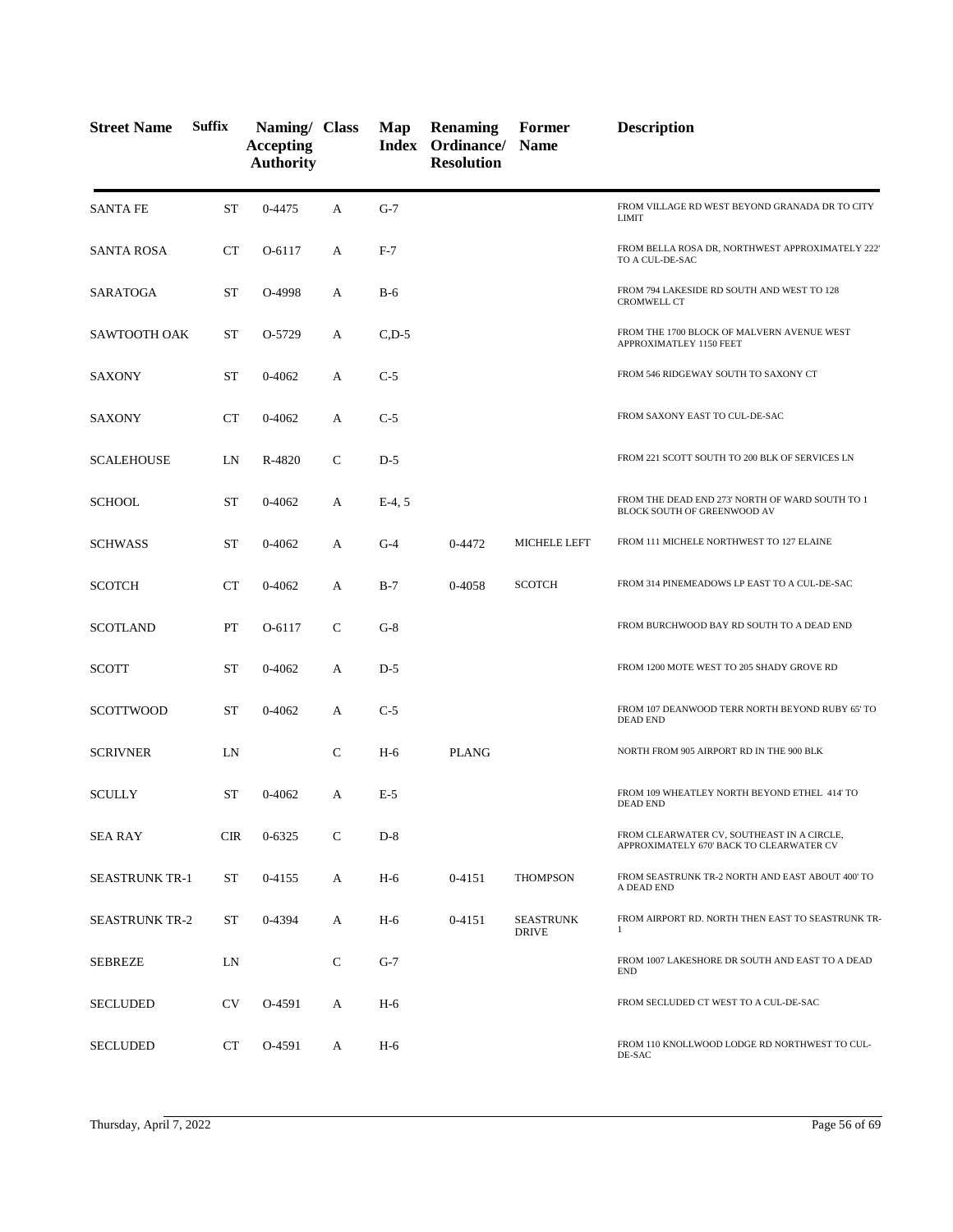| <b>Street Name</b>    | <b>Suffix</b> | Naming/ Class<br><b>Accepting</b><br><b>Authority</b> |   | Map            | <b>Renaming</b><br>Index Ordinance/ Name<br><b>Resolution</b> | Former                                       | <b>Description</b>                                                                                                                                                                      |
|-----------------------|---------------|-------------------------------------------------------|---|----------------|---------------------------------------------------------------|----------------------------------------------|-----------------------------------------------------------------------------------------------------------------------------------------------------------------------------------------|
| <b>SECOND</b>         | <b>ST</b>     | 0-4062                                                | А | $E-4, 5$       |                                                               |                                              | FROM 600 W GRAND AV SOUTH TO 317 GREENWOOD AV                                                                                                                                           |
| <b>SECTION LINE</b>   | TRL           | 0-5436                                                | A | $F-6,7$        |                                                               |                                              | FROM SECTION LINE WAY EAST TO CITY LIMITS AND<br>WEST TO A DEAD END                                                                                                                     |
| <b>SECTION LINE</b>   | WAY           | 0-5436                                                | A | $F-6,7$        |                                                               | <b>SECTION LINE</b><br><b>WAY REINSTATED</b> | FROM 825 FT NORTH OF (APPX) 1660 HIGDON FERRY RD AT<br>CITY LIMITS NORTH 845 FT TO SECTION LINE TRAIL                                                                                   |
| <b>SECTION LINE</b>   | RD            | $O-99-36$                                             | A | $E-6, 7$       |                                                               |                                              | FROM STATE MAINTENANCE WEST OF CENTRAL AV WEST<br>TO STATE MAINTENANCE EAST OF HIGDON FERRY RD AN<br>OVERALL APPROX. DISTANCE OF 1607'.                                                 |
| <b>SECTION LINE</b>   | <b>RD</b>     |                                                       | B | $E-6, 7$       | $O-99-36$                                                     |                                              | 1) FROM CENTRAL AV WEST TO APPROX. 550' WEST OF<br>FILES RD TO CITY MAINTAINED PORTION, AND 2) FROM<br>THE WEST END OF CITY MAINTAINED PORTION WEST<br>APPROX. 1156' TO HIGDON FERRY RD |
| <b>SELLERS</b>        | ST            | 0-4062                                                | A | $D-5$          |                                                               |                                              | FROM HIGHLAND SOUTH TO 209 SUNNYSIDE                                                                                                                                                    |
| <b>SELMA</b>          | <b>ST</b>     | 0-4062                                                | A | D, E-4,<br>5   |                                                               |                                              | FROM 401 MORRISON AV SOUTH TO 402 WINONA                                                                                                                                                |
| SEMINOLE              | CT            | 0-4062                                                | A | $C-5$          |                                                               |                                              | FROM 100 BLK MOHAWK EAST 377' TO A DEAD END                                                                                                                                             |
| <b>SENECA</b>         | <b>ST</b>     | 0-4062                                                | А | $D-6$          |                                                               |                                              | FROM 225 TERRY EAST BEYOND 125 ROSS AND GOLF<br>LINKS RD TO ADAMS                                                                                                                       |
| <b>SERVICES</b>       | LN            | R-4820                                                | C | $D-5$          |                                                               |                                              | FROM 251 SHADY GROVE RD EAST PAST SCALEHOUSE LN<br>IN A LOOP BACK TO 300 SCALEHOUSE LN                                                                                                  |
| <b>SEVEN OAKS</b>     | CT            | $0 - 5157$                                            | A | $C-6$          |                                                               |                                              | FROM ABOUT 2145 MALVERN AV EAST APPROXIMATELY<br>395 FEET TO A DEAD END                                                                                                                 |
| <b>SEVENTH</b>        | ST            | 0-4062                                                | А | $E-4, 5, 6$    |                                                               |                                              | FROM 1101 W GRAND AV SOUTH TO 409 EMORY                                                                                                                                                 |
| <b>SEVENTH STREET</b> | <b>CT</b>     | 0-4062                                                | А | $E-5$          |                                                               |                                              | FROM 1360 7TH EAST 274' TO DEAD END                                                                                                                                                     |
| <b>SHADOW</b>         | <b>TER</b>    | 0-4062                                                | А | $D-4$          | 0-4058                                                        | SHADOW LANE                                  | FROM 105 FOREST PARK PL NORTH AND EAST 717' TO<br><b>DEAD END</b>                                                                                                                       |
| SHADY GROVE           | RD            | 0-4062                                                | A | $D-4, 5,$<br>6 |                                                               |                                              | FROM E BELDING SOUTHEAST BEYOND SHADY VISTA TO<br><b>CITY LIMITS</b>                                                                                                                    |
| <b>SHADY HEIGHTS</b>  | <b>RD</b>     | 0-4062                                                | A | $B-7$          |                                                               |                                              | FROM 1211 SHADY GROVE RD EAST TO CITY LIMITS                                                                                                                                            |
| <b>SHADY HILLS</b>    | <b>ST</b>     | 0-5395                                                | А | $B-7$          | 0-4058                                                        | <b>SHADY HILLS</b><br><b>NORTH</b>           | FROM CANTRELL ST SOUTH BEYOND SHADY GROVE<br>ROAD, CONTINUING SOUTH FOR APPROXIMATELY 680'                                                                                              |
| SHADY HILLS           | ST            | 0-5916                                                | A | $B-7$          |                                                               |                                              | FROM THE INTERSECTION OF DAVIDSON DRIVE, NORTH<br>ON SHADY HILLS APPROXIMATELY 252'                                                                                                     |
| SHADY HILLS           | ST            | 0-5395                                                | C | $B-7$          |                                                               |                                              | FROM LOT 13 GREATWOOD VILLAGE SUBDIVISION,<br>SOUTH APPROXIMATELY 669'                                                                                                                  |
| <b>SHADY VIEW</b>     | ST            | 0-4062                                                | А | $B-7$          |                                                               |                                              | FROM SHADY HEIGHTS RD SOUTH TO SHADY GROVE RD                                                                                                                                           |
| SHADY VISTA           | ST            | 0-4062                                                | A | $B-7$          |                                                               |                                              | FROM SHADY HEIGHTS RD SOUTH TO SHADY GROVE RD                                                                                                                                           |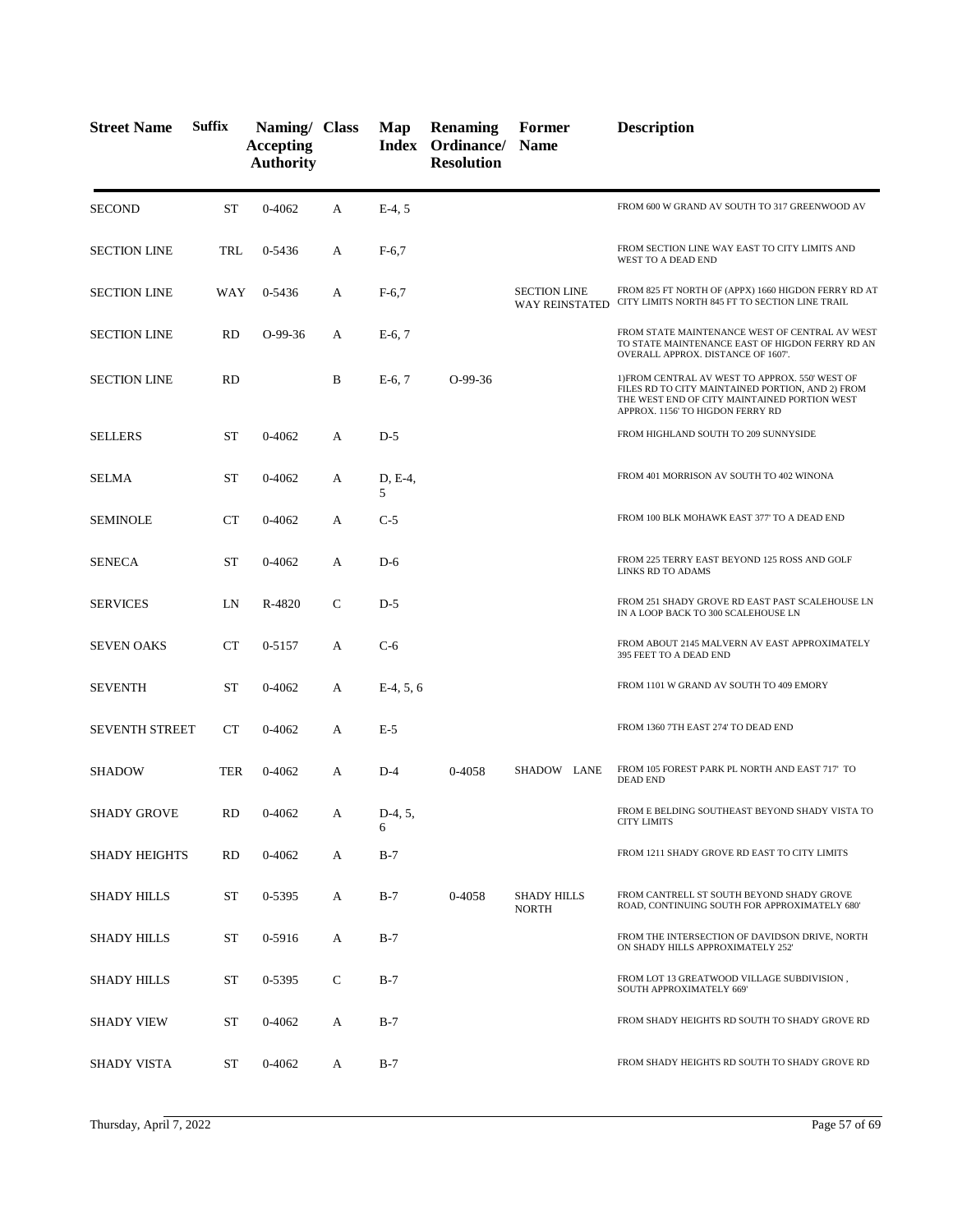| <b>Street Name</b> | <b>Suffix</b> | Naming/ Class<br><b>Accepting</b><br><b>Authority</b> |   | Map     | <b>Renaming</b><br>Index Ordinance/ Name<br><b>Resolution</b> | Former              | <b>Description</b>                                                                 |
|--------------------|---------------|-------------------------------------------------------|---|---------|---------------------------------------------------------------|---------------------|------------------------------------------------------------------------------------|
| <b>SHADY WOODS</b> | CT            | R-5061                                                | A | $C-7$   | $0 - 5251$                                                    |                     | FROM 100 BLK OF DALEWOOD SOUTHEAST<br>APPROXIMATELY 700' TO CUL-DE-SAC             |
| <b>SHALE CREEK</b> | CT            | O-5643                                                | A | $G-7,8$ |                                                               |                     | FROM SHALE CREEK TR EAST TO CUL-DE-SAC                                             |
| <b>SHALE CREEK</b> | TRL           | O-5643                                                | A | $G-7,8$ |                                                               |                     | FROM 292 BURCHWOOD BAY NORTH & EAST TO CUL-DE-<br><b>SAC</b>                       |
| <b>SHARON</b>      | <b>TER</b>    | 0-5082                                                | A | $B-8$   |                                                               |                     | FROM CITY LIMITS TO CITY LIMITS                                                    |
| SHAWN              | <b>ST</b>     | $0 - 4062$                                            | A | $D-6$   |                                                               |                     | FROM 215 WINANS NORTH TO 185 CHELLE                                                |
| <b>SHAWNEE</b>     | <b>ST</b>     | $0 - 4062$                                            | A | $C-5$   |                                                               |                     | FROM 2901 MALVERN AV EAST BEYOND APACHE 326' TO<br><b>DEAD END</b>                 |
| <b>SHELBY</b>      | <b>ST</b>     | $0 - 4062$                                            | A | $F-4$   |                                                               |                     | FROM FAWN SOUTH TO 1615 W GRAND AV                                                 |
| <b>SHERMAN</b>     | <b>ST</b>     | $0 - 4062$                                            | A | $F-5$   |                                                               |                     | FROM 105 CARMEN SOUTH TO 209 MANN                                                  |
| <b>SHERRI</b>      | <b>ST</b>     | 0-4622                                                | А | $C-5$   |                                                               |                     | FROM 205 MARYLOU WEST 383' TO A DEAD END                                           |
| <b>SHERWOOD</b>    | <b>ST</b>     | $0 - 4062$                                            | A | $C-6$   |                                                               |                     | FROM 129 LONGLINKS CIR TO LONGLINKS CIR                                            |
| <b>SHILOH</b>      | <b>ST</b>     | $0 - 4062$                                            | A | $D-4$   | 0-4058                                                        | <b>SHORT STREET</b> | FROM 207 GROVE SOUTHEAST AND WEST TO 740<br>PLEASANT                               |
| <b>SHIRLEY</b>     | ALY           |                                                       | E | $F-5$   |                                                               |                     | FROM 115 HILLVIEW EAST TO DEAD END                                                 |
| <b>SHORE</b>       | CT            | $0 - 4062$                                            | А | $C-2$   |                                                               |                     | FROM 305 SLEEPY VALLEY RD NORTHWEST 136' TO DEAD<br><b>END</b>                     |
| <b>SHORT ROBIN</b> | TER           | $0 - 4062$                                            | A | $E-3$   |                                                               |                     | FROM WALNUT NORTHEAST ABOUT 235'                                                   |
| <b>SIESTA</b>      | ST            | $0 - 4062$                                            | A | $F-5$   |                                                               |                     | FROM 304 FREIDA NORTH TO 111 SKYPARK                                               |
| <b>SILAS</b>       | <b>CT</b>     | 0-4062                                                | A | $D-5$   |                                                               |                     | FROM 110 PAUL CT WEST 264' TO DEAD END                                             |
| <b>SILK TREE</b>   | <b>CT</b>     | 0-5375                                                | A | $B-5$   |                                                               |                     | FROM 641 LAKESIDE RD NORTH, EAST AND SOUTH ABOUT<br>75 FT IN AN ARC TO LAKESIDE RD |
| <b>SILVER</b>      | ST            | 0-4062                                                | A | $D-4$   |                                                               |                     | FROM 901 MALVERN AV NORTHEAST TO CYPRESS AT<br><b>GROVE</b>                        |
| <b>SILVER OAK</b>  | <b>CT</b>     | 0-5346                                                | A | $G-7$   |                                                               |                     | FROM 900 BLK OF BURCHWOOD BAY RD WEST TO THE CUL-<br>DE-SAC                        |
| <b>SILVERLEAF</b>  | <b>ST</b>     | R-4826                                                | A | $B-7$   | 0-5263                                                        |                     | FROM 147 MAPLELEAF CIR NORTH TO 303 MAPLELEAF CIR                                  |
| <b>SILVERSPUR</b>  | TR            | O-6117                                                | A | $F-7$   |                                                               |                     | FROM PINTO LN NORTH TO A DEAD END                                                  |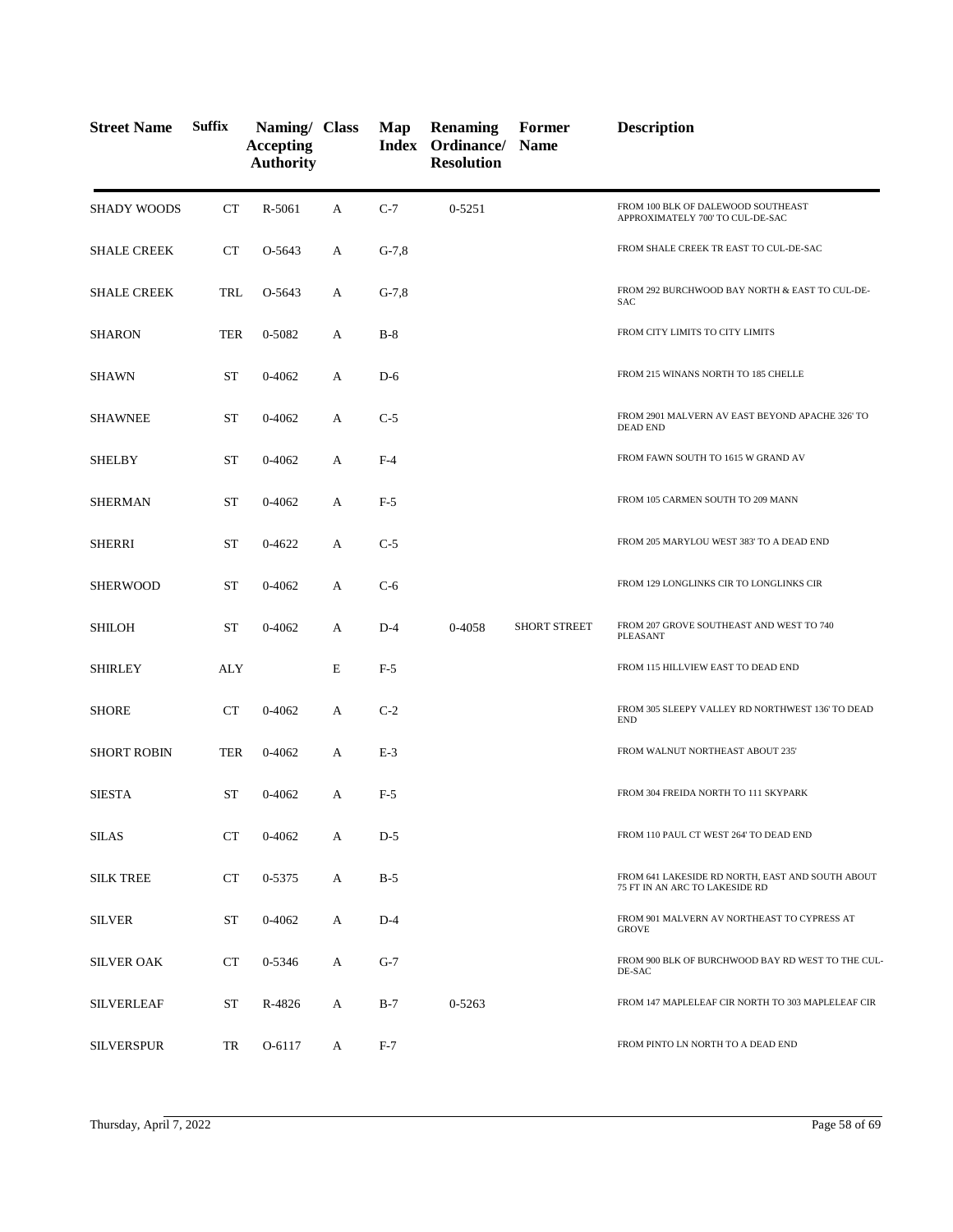| <b>Street Name</b>                 | <b>Suffix</b> | Naming/ Class<br><b>Accepting</b><br><b>Authority</b> |              | Map                   | <b>Renaming</b><br>Index Ordinance/ Name<br><b>Resolution</b> | Former         | <b>Description</b>                                                                      |
|------------------------------------|---------------|-------------------------------------------------------|--------------|-----------------------|---------------------------------------------------------------|----------------|-----------------------------------------------------------------------------------------|
| <b>SIMS</b>                        | <b>ST</b>     | $0 - 4062$                                            | A            | $D-3$                 |                                                               |                | FROM 107 POLK PL NORTH AND EAST TO 1030 E GRAND AV                                      |
| <b>SIXTH</b>                       | <b>ST</b>     | 0-4062                                                | A            | $E-4$                 |                                                               |                | FROM 1001 W GRAND AV SOUTH TO 753 GREENWOOD AV                                          |
| <b>SKYLINE</b>                     | DR            | 0-4062                                                | A            | $A, B-6$              |                                                               |                | FROM 101 DAVID ALLEN EAST BEYOND SKYWAY 2142'<br>FROM SKYWAY TO DEAD END AT 528 SKYLINE |
| <b>SKYPARK</b>                     | <b>ST</b>     | 0-4062                                                | A            | $F-5$                 | 0-4058                                                        | <b>SIESTA</b>  | FROM 704 MAIN EAST TO SIESTA                                                            |
| <b>SKYVIEW</b>                     | <b>TER</b>    | 0-4062                                                | А            | $F-3$                 |                                                               |                | FROM 940 WHITTINGTON AV NORTH TO CITY LIMITS                                            |
| <b>SKYWAY</b>                      | <b>ST</b>     | 0-4062                                                | A            | $B-6$                 | 0-4058                                                        | <b>SKYLINE</b> | FROM 2804 MALVERN AV SOUTH TO 325 SKYLINE DR                                            |
| <b>SLAITEN</b>                     | <b>ST</b>     | $0 - 4062$                                            | А            | $F-3$                 |                                                               |                | FROM 211 MORGAN WEST BEYOND 229 NEWTON 434' TO<br><b>DEAD END</b>                       |
| <b>SLEEPY VALLEY</b>               | <b>RD</b>     | 0-4062                                                | А            | $A,B,C-$<br>$1C-2$    |                                                               |                | FROM GORGE RD NORTHEAST TO CITY LIMITS (3 PARTS IN)                                     |
| <b>SMOKEY</b>                      | PL            | 0-4062                                                | A            | $B-4$                 |                                                               |                | FROM 2325 SPRING NORTH 815' TO DEAD END                                                 |
| <b>SNAKEHEAD</b>                   | TRL           | R-5090                                                | $\mathbf C$  | $E$ <sub>D</sub> $-1$ |                                                               |                | EXISTING ROAD EAST FROM 300 PINELAND DR                                                 |
| <b>SNIPE</b>                       | LN            | R-7203                                                | $\mathsf{C}$ | $E-7$                 |                                                               |                | FROM N TIMBERCREST LN SOUTH TO WILDERNESS LN                                            |
| SNOWBIRD                           | LN            | R-7203                                                | $\mathsf{C}$ | $E-7$                 |                                                               |                | FROM FLAMINGO LN EAST TO A DEAD END                                                     |
| <b>SNYDER</b>                      | <b>ST</b>     | $0 - 4062$                                            | A            | $D-2$                 |                                                               |                | FROM 6 BAILEY EAST TO BLOOM                                                             |
| <b>SOMERSET</b>                    | CT            | 0-4062                                                | А            | $G-5$                 |                                                               |                | FROM DONNIE CT EAST TO CUL-DE-SAC                                                       |
| <b>SONNET</b>                      | <b>ST</b>     | 0-4062                                                | A            | $E-5$                 | 0-4085                                                        | SECOND (PART)  | FROM 326 W ST LOUIS TO CRESTWOOD                                                        |
| SONORA                             | <b>ST</b>     | 0-4475                                                | А            | $G-7$                 |                                                               |                | FROM VILLAGE RD WEST TO CITY LIMITS                                                     |
| SORRELL                            | <b>ST</b>     | 0-4062                                                | А            | $D-3$                 |                                                               |                | FROM 720 SPRING SOUTHEAST ABOUT 140 FEET TO A DEAD<br><b>END</b>                        |
| <b>SOUR ROCK</b><br><b>SPRINGS</b> | RD            | 0-4062                                                | А            | $H-4, 5$              |                                                               |                | FROM 2225 ALBERT PIKE RD NORTH TO CITY LIMITS                                           |
| SOUTH                              | ST            | 0-4062                                                | A            | $E-4$                 |                                                               |                | FROM 423 LINWOOD AV WEST TO 515 SUMMER                                                  |
| <b>SOUTHERN HILLS</b>              | DR            | 0-4062                                                | A            | $D-6$                 |                                                               |                | FROM SOUTHGATE EAST BEYOND BROOKHOLLOW CT 33'<br>TO END OF PAVEMENT                     |
| <b>SOUTHGATE</b>                   | ST            | 0-4062                                                | A            | $D-6$                 |                                                               |                | FROM TELEVISION HILL RD NORTH BEYOND REDBIRD PL<br>216' TO DEAD END                     |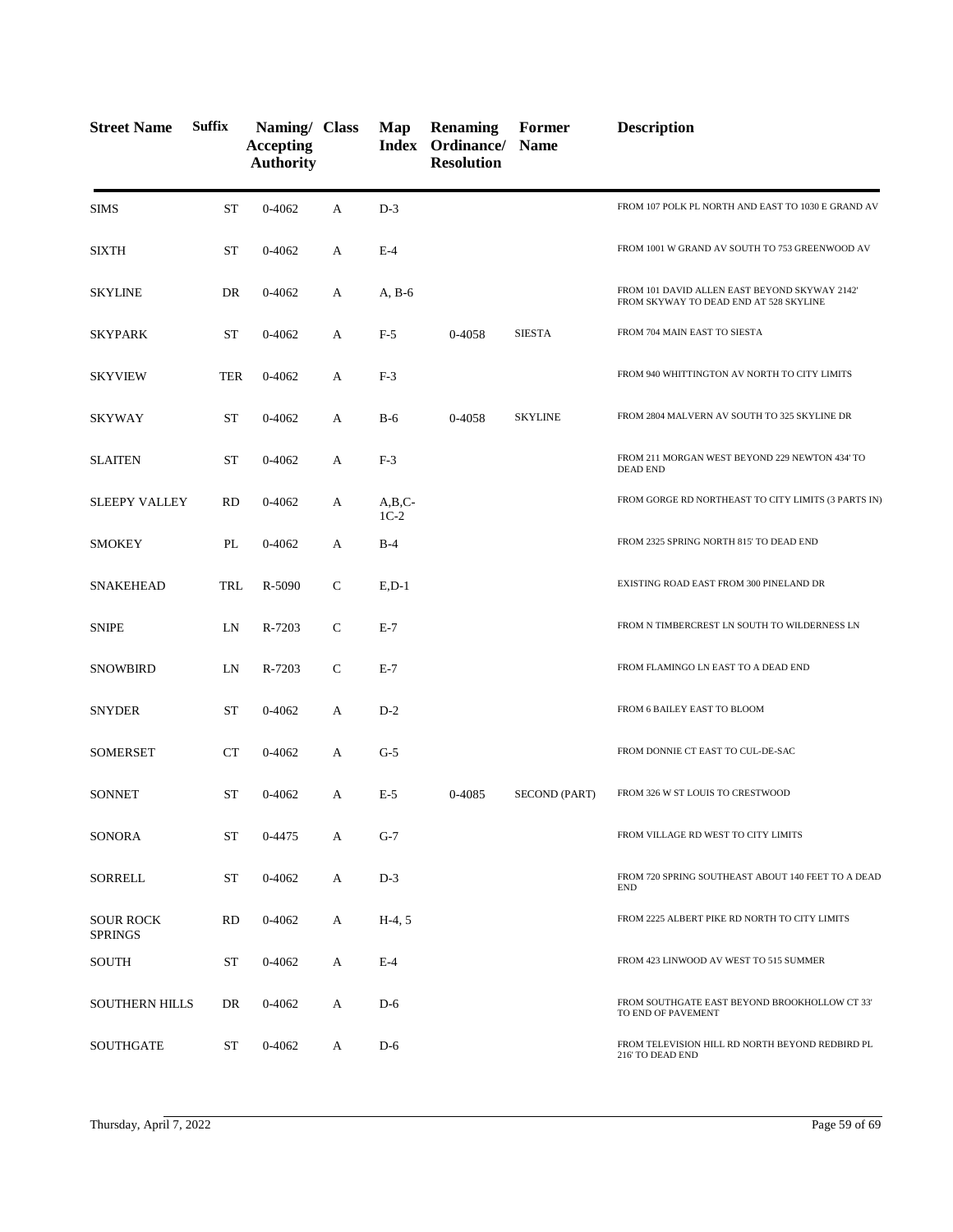| <b>Street Name</b>   | <b>Suffix</b> | Naming/ Class<br><b>Accepting</b><br><b>Authority</b> |              | Map      | <b>Renaming</b><br>Index Ordinance/<br><b>Resolution</b> | Former<br><b>Name</b> | <b>Description</b>                                                                                                         |
|----------------------|---------------|-------------------------------------------------------|--------------|----------|----------------------------------------------------------|-----------------------|----------------------------------------------------------------------------------------------------------------------------|
| <b>SOUTHPARK</b>     | PL            | 0-5801                                                | A            | $D-6$    |                                                          |                       | A "T" STREET RUNNING NORTH FROM TV HILL RD 100',<br>THEN EAST 515' TO A CUL-DE-SAC AND WEST 577' TO A<br><b>CUL-DE-SAC</b> |
| <b>SOUTHRIDGE</b>    | LN            |                                                       | $\mathsf{C}$ | $E-6$    | R-5519                                                   | <b>MANGUM LN</b>      | FROM TELEVISION HILL RD NORTH TO DEAD END                                                                                  |
| SOUTHVIEW            | CIR           | 0-4062                                                | A            | $G-6$    |                                                          |                       | FROM LAKESHORE DR SOUTH THEN EAST BACK TO<br>LAKESHORE DR IN A LOOP                                                        |
| <b>SPARGO</b>        | <b>ST</b>     | 0-4062                                                | A            | $D-3$    |                                                          |                       | FROM 500 MOUND NORTH AND EAST TO VINE                                                                                      |
| <b>SPARROW</b>       | LN            | R-7203                                                | $\mathsf{C}$ | $E-7$    |                                                          |                       | FROM LEE BARRON LP SOUTH TO DEAD END                                                                                       |
| <b>SPARTAN</b>       | PL            | 0-4062                                                | A            | $D-4$    | 0-4152                                                   | <b>SPEAR PL</b>       | FROM 229 ORANGE SOUTH 438' TO DEAD END                                                                                     |
| <b>SPENCER</b>       | <b>ST</b>     | 0-4062                                                | A            | $C-5$    |                                                          |                       | FROM 103 OAKCREST EAST BEYOND COOMBER 458' TO<br><b>DEAD END</b>                                                           |
| <b>SPENCER CHASE</b> | CT            | 0-5478                                                | А            | $C-5$    |                                                          |                       | FROM 239 SPENCER NORTH APPROXIMATELY 420 FEET TO<br>A CUL-DE-SAC                                                           |
| <b>SPRING</b>        | <b>ST</b>     | 0-4062                                                | A            | $C, D-3$ |                                                          |                       | FROM 700 CENTRAL AV EAST TO CITY LIMITS AT GUY                                                                             |
| <b>SPRUCE</b>        | <b>ST</b>     | 0-4062                                                | A            | $F-6$    |                                                          |                       | FROM 113 DOGWOOD WEST 3 BLKS TO 521 LAKESHORE DR                                                                           |
| <b>ST AUGUSTINE</b>  | ST            | 0-4062                                                | A            | $F-3$    | R-3913                                                   | ST. ANDREWS           | FROM WOODMERE EAST TO OLA                                                                                                  |
| <b>ST CHARLES</b>    | CT            |                                                       | A            | $D-6$    |                                                          |                       | NORTH AND EAST OFF ST CHARLES CIR TO A CUL-DE-SAC                                                                          |
| <b>ST CHARLES</b>    | <b>CIR</b>    |                                                       | A            | $D-6$    |                                                          |                       | WEST OFF SHADY GROVE                                                                                                       |
| <b>ST FRANCIS</b>    | <b>CIR</b>    | 0-4062                                                | A            | $E-3$    |                                                          |                       | FROM 109 ST GEORGE WEST IN A LOOP TO ST GEORGE                                                                             |
| <b>ST GEORGE</b>     | ST            | 0-4062                                                | A            | $F-3$    | 4120                                                     | <b>ROCK</b>           | FROM WOODMERE EAST AND NORTH TO WHITTINGTON AV                                                                             |
| <b>ST JOSEPH</b>     | LN            |                                                       | $\mathsf{C}$ | $E-6$    | R-3874                                                   |                       | FROM WERNER NORTH TO THE ENTRANCE OF ST. JOSEPH'S<br><b>HOSPITAL</b>                                                       |
| <b>ST NICHOLAS</b>   | CT            |                                                       | $\mathsf{C}$ | B7       | 0-4044                                                   |                       | SOUTH FROM 150 SHADY HEIGHTS TO A CUL-DE-SAC                                                                               |
| <b>STACY</b>         | ST            | 0-4062                                                | A            | $B-4$    | 0-4058                                                   | <b>STACEY'S LANE</b>  | FROM 1500 CONES RD SOUTH TO 900 BLK RIDGEWAY                                                                               |
| STARBOARD            | <b>CIR</b>    |                                                       | $\mathsf{C}$ | $D-8$    | R-4081                                                   |                       | NORTH OFF PENINSULA DR AND CIRCLING TO THE EAST                                                                            |
| <b>STARCREST</b>     | <b>ST</b>     | O-6239                                                | A            | $D-8$    |                                                          |                       | FROM BUENA VISTA RD., SOUTH TO A CIRCLE. 40' RIGHT<br>OF WAY                                                               |
| STARLITE BAY         | ST            | 0-4062                                                | A            | $G-7$    |                                                          |                       | FROM 506 BURCHWOOD BAY RD WEST BEYOND PUTTMAN<br>214' TO DEAD END                                                          |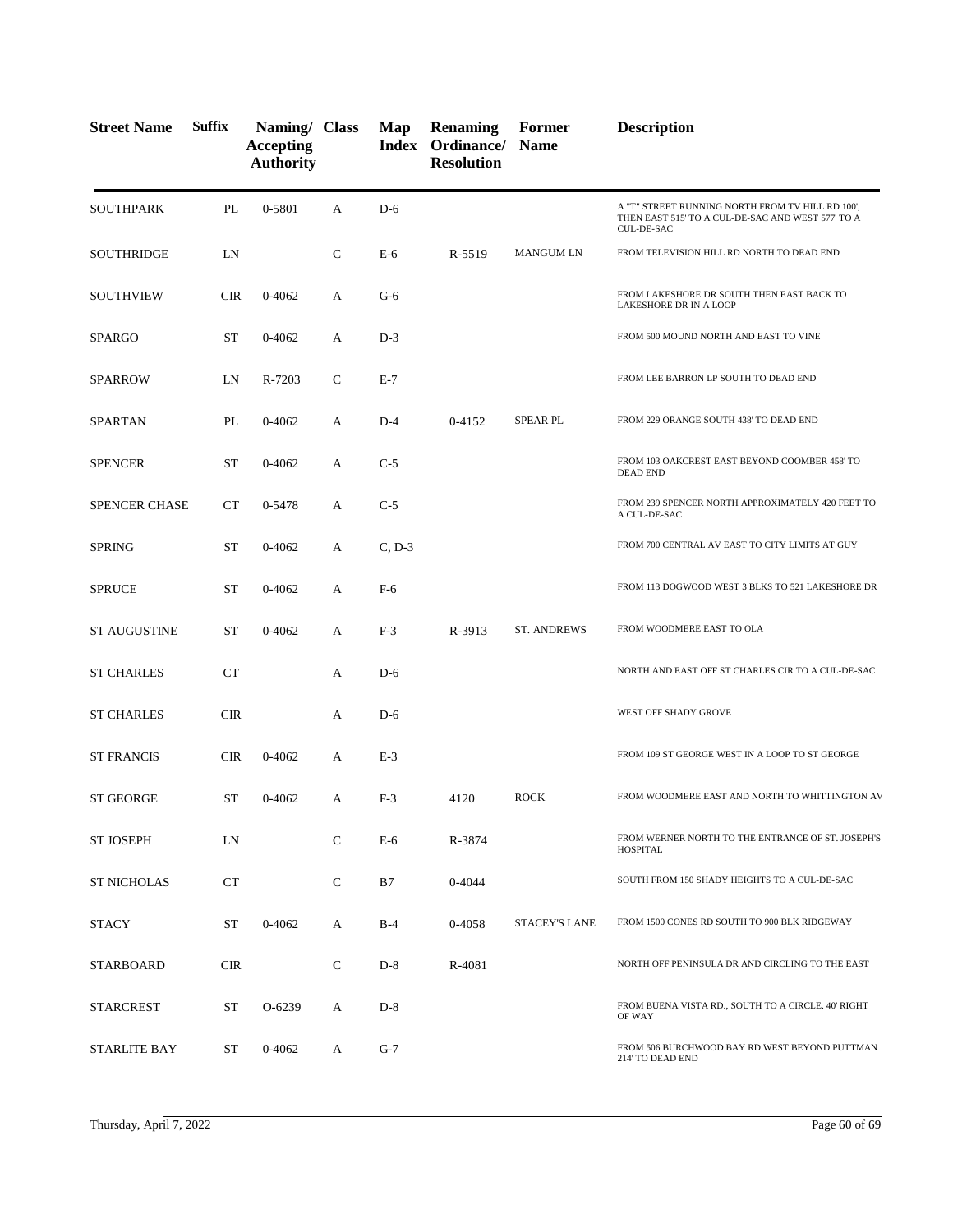| <b>Street Name</b>  | <b>Suffix</b> | Naming/ Class<br><b>Accepting</b><br><b>Authority</b> |             | Map      | <b>Renaming</b><br>Index Ordinance/ Name<br><b>Resolution</b> | Former         | <b>Description</b>                                                              |
|---------------------|---------------|-------------------------------------------------------|-------------|----------|---------------------------------------------------------------|----------------|---------------------------------------------------------------------------------|
| <b>STATE</b>        | ST            | 0-4062                                                | A           | $D-2$    |                                                               |                | FROM 200 PULLMAN AV NORTH TO CONGRESS                                           |
| <b>STEARNS</b>      | PT            | 0-4062                                                | A           | I-6      |                                                               |                | FROM WESTON RD NORTH TO 100 OWENS PT                                            |
| <b>STEEPLECHASE</b> | CT            |                                                       | $\mathbf C$ | $D-5$    |                                                               |                | INSIDE HUNTLEIGH WOODS CONDO COMPLEX                                            |
| <b>STEVENS</b>      | <b>ST</b>     | 0-4062                                                | А           | $G-7$    |                                                               |                | FROM 111 MOONRIVER BAY SOUTH TO 134 MOONLIGHT<br>BAY                            |
| <b>STOKES</b>       | <b>ST</b>     | 0-4062                                                | А           | $F-5, 6$ |                                                               |                | FROM 1214 RICHARD WEST TO 515 MCKAY                                             |
| <b>STONE</b>        | <b>ST</b>     | 0-4062                                                | A           | $C-3$    |                                                               |                | FROM 115 LEGION EAST TO 109 DANDELION                                           |
| <b>STONE CREEK</b>  | <b>CIR</b>    | 0-5643                                                | A           | $G-7,8$  |                                                               |                | FROM SHALE CREEK TR EAST IN A CIRCLE                                            |
| <b>STONEBRIDGE</b>  | <b>RD</b>     | 0-4062                                                | А           | $C, D-1$ |                                                               |                | FROM 1715 PARK AV WEST TO 799 MOUNTAIN VALLEY                                   |
| <b>STONEHAVEN</b>   | <b>CT</b>     | $0 - 4062$                                            | А           | $C-6$    |                                                               |                | FROM 105 GEORGIAN WEST 409' TO DEAD END (CUL-DE-<br>SAC)                        |
| <b>STONEHENGE</b>   | <b>CT</b>     | 0-4062                                                | A           | $C-5$    |                                                               |                | FROM 209 RIVIERA NORTH AND SOUTH TO CUL-DE-SACS                                 |
| <b>STONEWALL</b>    | <b>ST</b>     | 0-4062                                                | А           | $G-6$    | 0-4058                                                        | <b>AIRWAY</b>  | FROM AIRPORT RD SOUTH AND WEST TO WOODALL CIR                                   |
| <b>STOVER</b>       | <b>ST</b>     | $0 - 4062$                                            | А           | $G-5$    | 0-4058                                                        | MARIE, MARSH   | FROM AIRPORT RD NORTH BEYOND BLAIR THEN WEST,<br>THEN NORTH TO MOLLY SPRINGS RD |
| <b>SUBURBAN</b>     | DR            | $0 - 4062$                                            | А           | $C-5$    |                                                               |                | FROM 3405 MALVERN AV EAST TO OAKCREST                                           |
| <b>SULPHUR</b>      | <b>ST</b>     | $0 - 4062$                                            | A           | $E-2$    |                                                               |                | FROM 145 GLADE WEST AND NORTH TO BREEZE                                         |
| <b>SUMMER</b>       | PL            | 0-4062                                                | А           | $E-5$    | 0-4058                                                        | <b>SHIRLEY</b> | FROM SUMMER EAST 148' TO DEAD END                                               |
| <b>SUMMER</b>       | <b>ST</b>     | 0-4062                                                | A           | $E-4, 5$ |                                                               |                | FROM ALBERT PIKE RD TO 456 LEONARD                                              |
| <b>SUMMER</b>       | ST            |                                                       | B           | $E-4$    |                                                               |                | FROM W GRAND AV TO ALBERT PIKE RD                                               |
| <b>SUMMER</b>       | CT            |                                                       | D           | $E-5$    | R-5244                                                        |                | FROM 1100 BLK OF SUMMER ST WEST TO A CUL-DE-SAC                                 |
| SUMMIT              | ST            | $0 - 4062$                                            | A           | $D-4$    |                                                               |                | FROM 919 MALVERN AV NORTHEAST TO PLEASANT                                       |
| SUMMIT              | ALY           | O-4793                                                | E           | $D-4$    |                                                               |                | FROM PLEASANT EAST TO DEAD END                                                  |
| <b>SUN</b>          | ST            | $0 - 4062$                                            | A           | $F-5$    |                                                               |                | FROM 713 DEXTER WEST TO 505 WYNN                                                |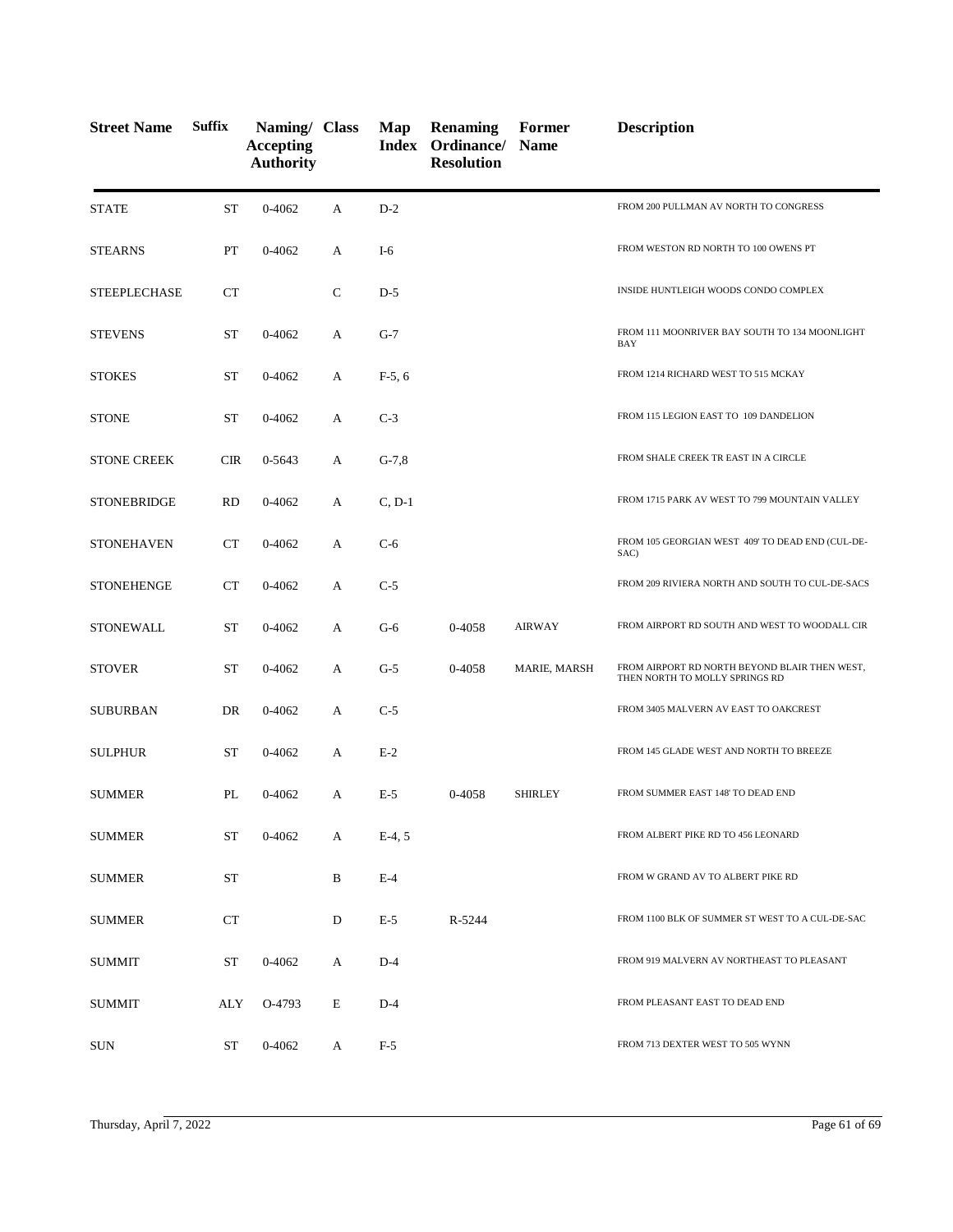| <b>Street Name</b>     | <b>Suffix</b> | Naming/ Class<br><b>Accepting</b><br><b>Authority</b> |              | Map             | <b>Renaming</b><br>Index Ordinance/ Name<br><b>Resolution</b> | Former              | <b>Description</b>                                                                                            |
|------------------------|---------------|-------------------------------------------------------|--------------|-----------------|---------------------------------------------------------------|---------------------|---------------------------------------------------------------------------------------------------------------|
| <b>SUNFLOWER</b>       | <b>ST</b>     | O-6227                                                | A            | $D-7$           |                                                               |                     | FROM LILY ST., WEST APPROXIMATELY 400', THEN NORTH<br>TO GOLF LINKS                                           |
| <b>SUNGLOW</b>         | ST            | 0-4062                                                | A            | $F-5$           |                                                               |                     | FROM 100 WILLOWBROOK WEST TO 203 MCKAY                                                                        |
| <b>SUNNYSIDE</b>       | ST            | 0-4062                                                | A            | $D-5, 6$        |                                                               |                     | FROM TERRY EAST TO EWING AT KEUKA                                                                             |
| <b>SUNRISE</b>         | ST            | 0-4062                                                | А            | $G-4$           | 0-4058                                                        | <b>SUNSET LANE</b>  | FROM 203 RECTOR HGTS RD WEST TO 111 CHARLON                                                                   |
| <b>SUNSET</b>          | <b>ST</b>     | 0-4062                                                | A            | $F-4$           | 0-4058                                                        | <b>SUNSET DRIVE</b> | FROM 1909 HOBSON AV SOUTH BEYOND ARDMORE 435' TO<br>A DEAD END                                                |
| <b>SUNSET BAY</b>      | <b>RD</b>     | 0-4062                                                | A            | $G, H-7$        |                                                               |                     | FROM BURCHWOOD BAY RD WEST THEN SOUTHWEST 3500'<br>TO DEAD END                                                |
| <b>SUPERIOR</b>        | <b>ST</b>     | 0-4062                                                | A            | $D-2$           |                                                               |                     | FROM 209 LA SALLE NORTH TO 215 MINERAL                                                                        |
| <b>TAILRACE</b>        | LN            |                                                       | $\mathsf{C}$ | $C-8$           | R-5252                                                        |                     | FROM POWERHOUSE LN EAST TO A DEAD END                                                                         |
| <b>TALISMAN</b>        | <b>ST</b>     | $0 - 4062$                                            | A            | $D.E-$<br>4,5,6 | 0-4058                                                        | <b>TERRY AVE</b>    | FROM 307 TRIVISTA LEFT SOUTH TO IDA                                                                           |
| <b>TALMADGE</b>        | PL            | 0-4062                                                | A            | $F-5, 6$        |                                                               |                     | FROM 111 WILKSHIRE PL SOUTH AND EAST TO YORK PL                                                               |
| <b>TAMARACK</b>        | <b>CT</b>     | 0-4062                                                | A            | $B-7$           |                                                               |                     | FROM 215 PINE MEADOWS LP NORTH TO A CUL-DE-SAC                                                                |
| <b>TATUM</b>           | <b>ST</b>     | 0-6037                                                | A            | $C-6$           |                                                               |                     | FROM CANNA STREET WEST APPROXIMATELY 2644' IN<br>LENGTH TO A DEAD END                                         |
| <b>TAYLOR</b>          | PL            | 0-4062                                                | A            | $B, C-5$        |                                                               |                     | FROM END FARNSWORTH NORTH 1453' TO DEAD END                                                                   |
| <b>TELEVISION HILL</b> | <b>RD</b>     | 0-6040                                                | A            | $D-6, 7$        |                                                               |                     | FROM 3755 CENTRAL AV APPROXIMATELY 4045' TO END OF<br>PAVEMENT, CONTINUING EASTWARD FOR<br>APPROXIMATELY 745' |
| <b>TEMPERANCE HILL</b> | <b>RD</b>     | 0-4062                                                | A            | $F-7$           |                                                               |                     | FROM CENTRAL AV NORTH AND WEST TO HIGDON<br><b>FERRY RD</b>                                                   |
| <b>TENNESSEE</b>       | ST            | 0-4062                                                | A            | $C-3$           |                                                               |                     | FROM 314 ILLINOIS EAST TO 222 CASTLEBERRY                                                                     |
| <b>TERRY</b>           | ST            | 0-4062                                                | A            | $D, E-6$        |                                                               |                     | FROM SUNNYSIDE SOUTH TO 225 CARL DR                                                                           |
| TERRYLAND              | CIR           | 0-4062                                                | A            | $D-2$           |                                                               |                     | FROM 418 CONGRESS NORTH AND EAST TO 775 MT.<br><b>VALLEY</b>                                                  |
| <b>TEXAS</b>           | <b>ST</b>     | 0-4062                                                | A            | $C-3$           |                                                               |                     | FROM 500 BLK ILLINOIS EAST TO CASTLEBERRY                                                                     |
| THIRD                  | ST            | 0-4062                                                | A            | $E-4, 5$        |                                                               |                     | FROM HOBSON AV TO OAKLAWN                                                                                     |
| THIRD                  | ST            |                                                       | B            | $E-4$           |                                                               |                     | FROM W GRAND AV TO HOBSON AV                                                                                  |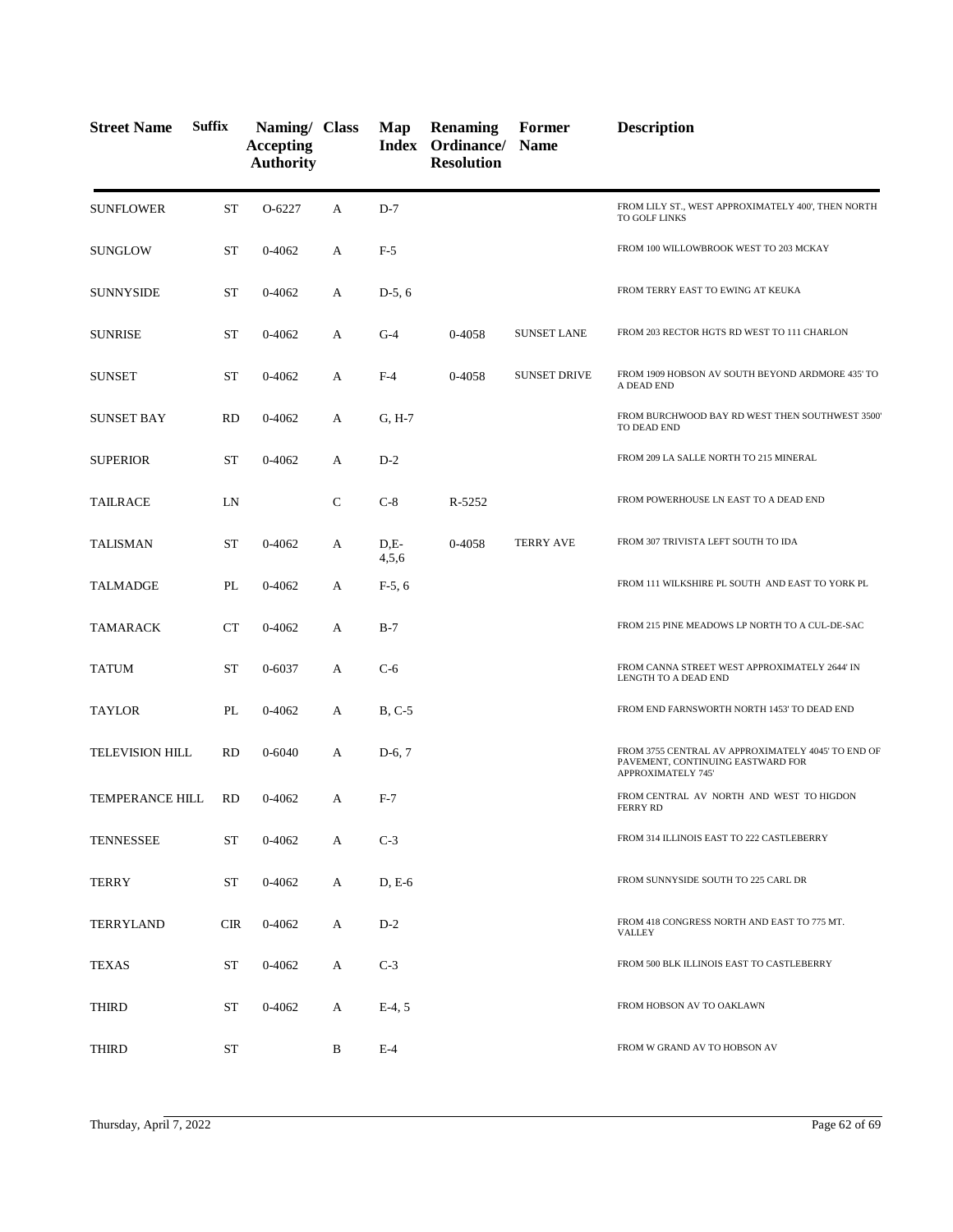| <b>Street Name</b>   | <b>Suffix</b> | Naming/ Class<br><b>Accepting</b><br><b>Authority</b> |              | Map            | <b>Renaming</b><br>Index Ordinance/ Name<br><b>Resolution</b> | Former                     | <b>Description</b>                                               |
|----------------------|---------------|-------------------------------------------------------|--------------|----------------|---------------------------------------------------------------|----------------------------|------------------------------------------------------------------|
| <b>THOMPSON</b>      | LN            |                                                       | $\mathsf{C}$ | $H-6$          |                                                               |                            | FROM SEASTRUNK TR (NOT OPEN) NORTH TO DEAD END                   |
| <b>THORNBURY</b>     | CT            | 0-5324                                                | A            | $D-6$          |                                                               |                            | FROM 1008 OF GOLF LINKS RD SOUTH                                 |
| <b>THORNHILL</b>     | ST            | 0-4062                                                | A            | $D-7$          | 0-4058                                                        | <b>THORNTON HILL</b>       | FROM 277 PAKIS SOUTH TO MARWINETTE PL                            |
| <b>THORNTON</b>      | ST            | $0 - 4062$                                            | A            | $F-4$          |                                                               |                            | FROM 500 ALBERT PIKE RD NORTH TO 1711 W GRAND AV                 |
| <b>TILLAYER</b>      | ST            | $0 - 4062$                                            | A            | $G-5$          |                                                               |                            | FROM 1843 ALBERT PIKE RD SOUTH TO 125 CASH                       |
| TIMBERCREST          | LN            | R-7203                                                | $\mathsf{C}$ | $E-7$          |                                                               |                            | FROM 3917 CENTRAL AV TO FLAMINGO LN                              |
| <b>TINKER</b>        | ST            | O-6239                                                | A            | $E-9$          |                                                               |                            | FROM ROBINHOOD DR., WEST TO A DEAD END                           |
| TIRELLI              | ST            | $0 - 4062$                                            | A            | $C-4$          | 0-4066                                                        | <b>MARILYN</b>             | FROM 211 WOODRIDGE SOUTH TO 115 DRIFTWOOD                        |
| TOM ELLSWORTH        | DR            | 0-4062                                                | A            | $D-2$          | R-3257                                                        | <b>GLEN</b>                | FROM 805 PARK AV EAST TO RAMBLE                                  |
| <b>TONEY</b>         | ST            | $0 - 4062$                                            | A            | $C-3$          |                                                               |                            | FROM 125 MCCLENDON NORTH TO BOUNDARY                             |
| <b>TORRENCE</b>      | <b>ST</b>     | 0-4062                                                | A            | $D-3, 4$       |                                                               |                            | FROM 418 LAUREL EAST TO HUCKLEBERRY                              |
| <b>TORREY</b>        | CT            | $0 - 4062$                                            | A            | $B-7$          |                                                               |                            | FROM PINEMEADOWS LP NORTH TO CUL-DE-SAC                          |
| <b>TOWN SQUARE</b>   | LN            |                                                       | $\mathsf{C}$ | $D-6$          | R-4044                                                        |                            | WEST FROM 624 SHADY GROVE TO A DEAD END                          |
| <b>TREMONT</b>       | PL            | $0 - 4062$                                            | A            | $E-4$          |                                                               |                            | FROM 718 NOXON SOUTH 414' TO DEAD END                            |
| <b>TREVA</b>         | PL            | $0 - 4062$                                            | A            | $F-5$          |                                                               |                            | FROM 1100 ALBERT PIKE RD 573' SOUTH TO DEAD END                  |
| <b>TRIVISTA</b>      | <b>CIR</b>    | $0-4411$                                              | А            | $E-5$          |                                                               |                            | FROM 100 TRIVISTA LEFT TO 100 TRIVISTA RIGHT                     |
| <b>TRIVISTA LEFT</b> | ST            | $0 - 4062$                                            | A            | $E-5$          | 0-4058                                                        | <b>HARLAN</b>              | FROM 2300 CENTRAL AV NORTHEAST AND EAST TO<br><b>TROUPE</b>      |
| TRIVISTA RIGHT       | ST            | 0-4062                                                | A            | $E-5$          | 0-4058                                                        | <b>VERMELLE</b>            | FROM 2300 CENTRAL AV SOUTHEAST AND EAST TO 211<br><b>TROUPE</b>  |
| <b>TROJAN</b>        | <b>TER</b>    | 0-4062                                                | A            | E-6            | 0-4063                                                        | SPARGO'S<br><b>HILLTOP</b> | FROM 105 PARAMOUNT EAST 574' AND WEST 323' TO DEAD<br><b>END</b> |
| <b>TROUPE</b>        | ST            | $0 - 4062$                                            | A            | $D-5$          |                                                               |                            | FROM 219 KAY SOUTH TO 619 TRIVISTA RIGHT                         |
| <b>TRYON</b>         | TER           | 0-4234                                                | A            | D <sub>2</sub> | 0-4233                                                        | <b>MOUNT</b>               | FROM RAMBLE AT UNA SOUTHEAST 221' TO A DEAD END                  |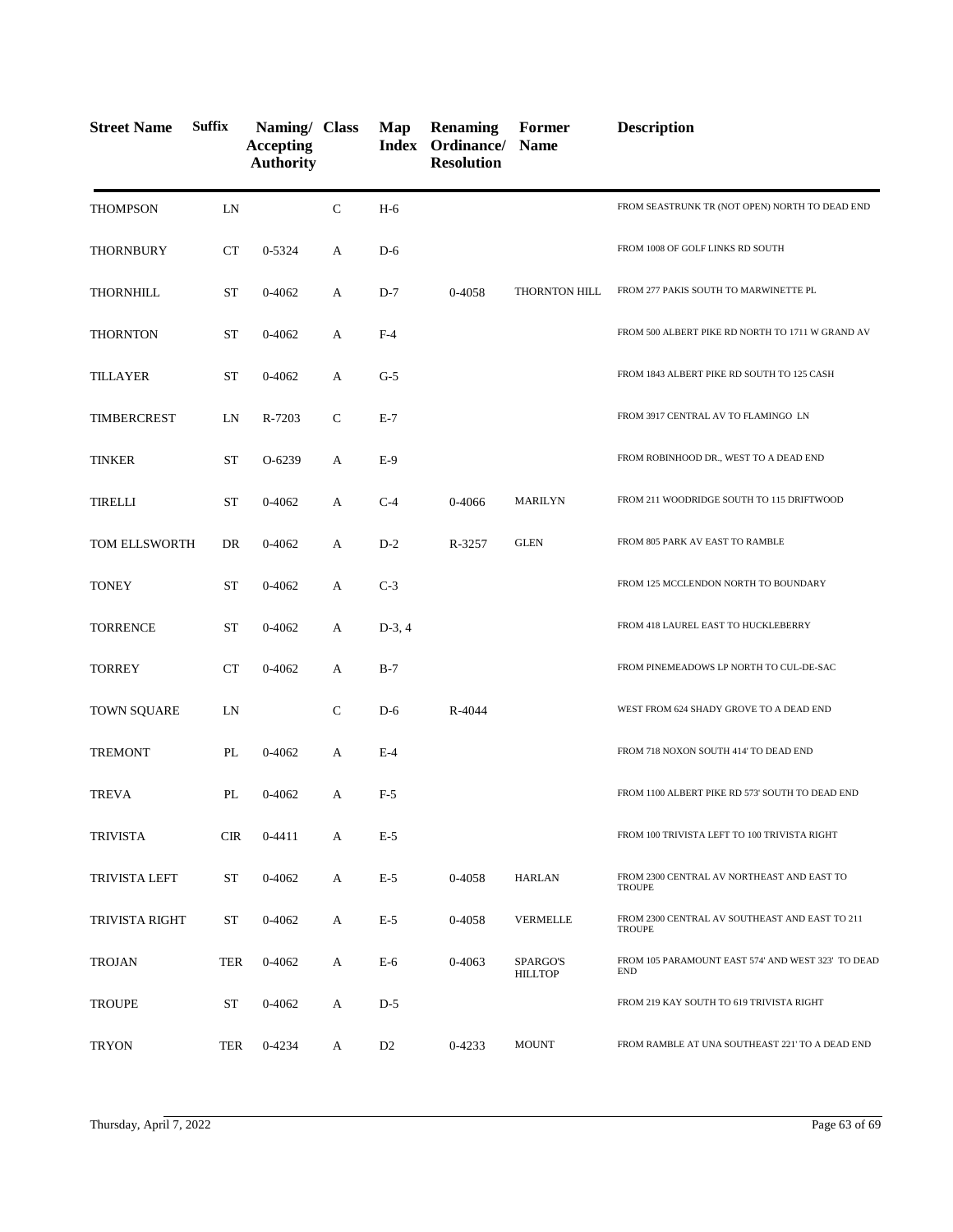| <b>Street Name</b> | <b>Suffix</b> | Naming/ Class<br><b>Accepting</b><br><b>Authority</b> |              | Map              | <b>Renaming</b><br>Index Ordinance/ Name<br><b>Resolution</b> | Former            | <b>Description</b>                                                                       |
|--------------------|---------------|-------------------------------------------------------|--------------|------------------|---------------------------------------------------------------|-------------------|------------------------------------------------------------------------------------------|
| <b>TUGGLE</b>      | <b>ST</b>     | 0-4062                                                | A            | $D-5$            |                                                               |                   | FROM IDA SOUTH TO HIGHLAND                                                               |
| <b>TUPELO</b>      | LN            |                                                       | $\mathsf{C}$ | $G-5$            | 0-4083                                                        | WHITE OAK         | PRIVATE - FROM ALBERT PIKE RD NORTH TO DEAD END                                          |
| <b>TUPPER</b>      | <b>ST</b>     | $0 - 4062$                                            | A            | $D-6$            |                                                               |                   | FROM 118 HANSFORD EAST TO 219 OSTEGO                                                     |
| <b>TWIN POINTS</b> | <b>RD</b>     | O-6117                                                | A            | $F-7, G-$<br>7,8 |                                                               |                   | FROM HIGDON FERRY RD, SOUTHWESTLY TO<br>APPROXIMATELY 160' WEST OF BRITT LN              |
| <b>TWINPINES</b>   | <b>ST</b>     | $0 - 4062$                                            | A            | $D-6$            |                                                               |                   | FROM GOLF LINKS RD NORTH TO 405 RIDGEVIEW                                                |
| <b>UNA</b>         | <b>ST</b>     | $0 - 4062$                                            | A            | $D-2$            |                                                               |                   | FROM 440 DELL SOUTH TO 260 RAMBLE                                                        |
| <b>UNION</b>       | <b>ST</b>     | 0-4062                                                | A            | $E-3$            |                                                               |                   | FROM 300 PINE WEST TO 155 ROBIN                                                          |
| <b>UTILITY</b>     | CT            | $0 - 4062$                                            | A            | $D-4$            |                                                               |                   | FROM 111 E BELDING SOUTH 530' TO DEAD END                                                |
| <b>UVA</b>         | CT            | R-5655                                                | D            | $C-6$            |                                                               |                   | FROM 336 LOTUS LOOP SOUTHEAST ABOUT 185' TO A CUL-<br>DE-SAC                             |
| <b>VADEA</b>       | <b>TER</b>    | $0 - 4062$                                            | A            | $B-6$            |                                                               |                   | FROM 4237 MALVERN AV NORTH 906' TO DEAD END                                              |
| <b>VALE</b>        | <b>ST</b>     | $0 - 4062$                                            | A            | $B-6$            | 0-4095                                                        | <b>EAST VISTA</b> | FROM 2708 MALVERN AV NORTH, WEST AND NORTH 1564'<br>TO DEAD END                          |
| <b>VALLEY</b>      | <b>ST</b>     | 0-4062                                                | A            | $D-4$            |                                                               |                   | FROM E GRAND AV SOUTH TO W BELDING                                                       |
| VALLEY             | LN            |                                                       | C            | $D-4$            |                                                               |                   | FROM ORANGE TO JEFFERSON - NOT OPEN                                                      |
| <b>VALLEYVIEW</b>  | <b>ST</b>     | 0-4062                                                | A            | $C-5$            |                                                               |                   | FROM 115 WELLINGTON EAST TO OAKCREST                                                     |
| <b>VANTAGE</b>     | <b>ST</b>     | $0 - 4062$                                            | A            | $C-3$            | $0 - 4151$                                                    | <b>VERNEL</b>     | FROM 603 CYPRESS EAST TO 219 POTTER                                                      |
| <b>VARDON</b>      | <b>ST</b>     | $0 - 4062$                                            | A            | $D-4$            |                                                               |                   | FROM 110 HILLWOOD SOUTH TO 115 W BELDING                                                 |
| <b>VASSEUR</b>     | ALY           | O-4793                                                | E            | $G-5$            | 0-4153                                                        | <b>CAVER LN</b>   | NORTH OFF 1621 ALBERT PIKE RD BETWEEN MASTERS<br>AND N MISSION (PER BOARD ACTION 5-4-92) |
| <b>VCK</b>         | <b>CT</b>     | R-6776                                                | C            | $F-7$            |                                                               |                   | FROM THE 200 BLK OF WELLNESS WAY WEST TO CUL DE<br>SAC                                   |
| <b>VEARL</b>       | ST            | 0-4062                                                | A            | $E-5$            |                                                               |                   | FROM 119 SONNET TO 949 3RD                                                               |
| <b>VERBENA</b>     | <b>ST</b>     | 0-5061                                                | D            | $F-3$            | 0-4058                                                        | VIRGINIA DR       | FROM 139 DALEY SOUTHEAST TO DEAD END                                                     |
| <b>VERMONT</b>     | PL            | $0 - 4062$                                            | A            | $C-3$            | 0-4151                                                        | <b>POTTER</b>     | FROM 1115 SPRING SOUTH 230' TO A DEAD END                                                |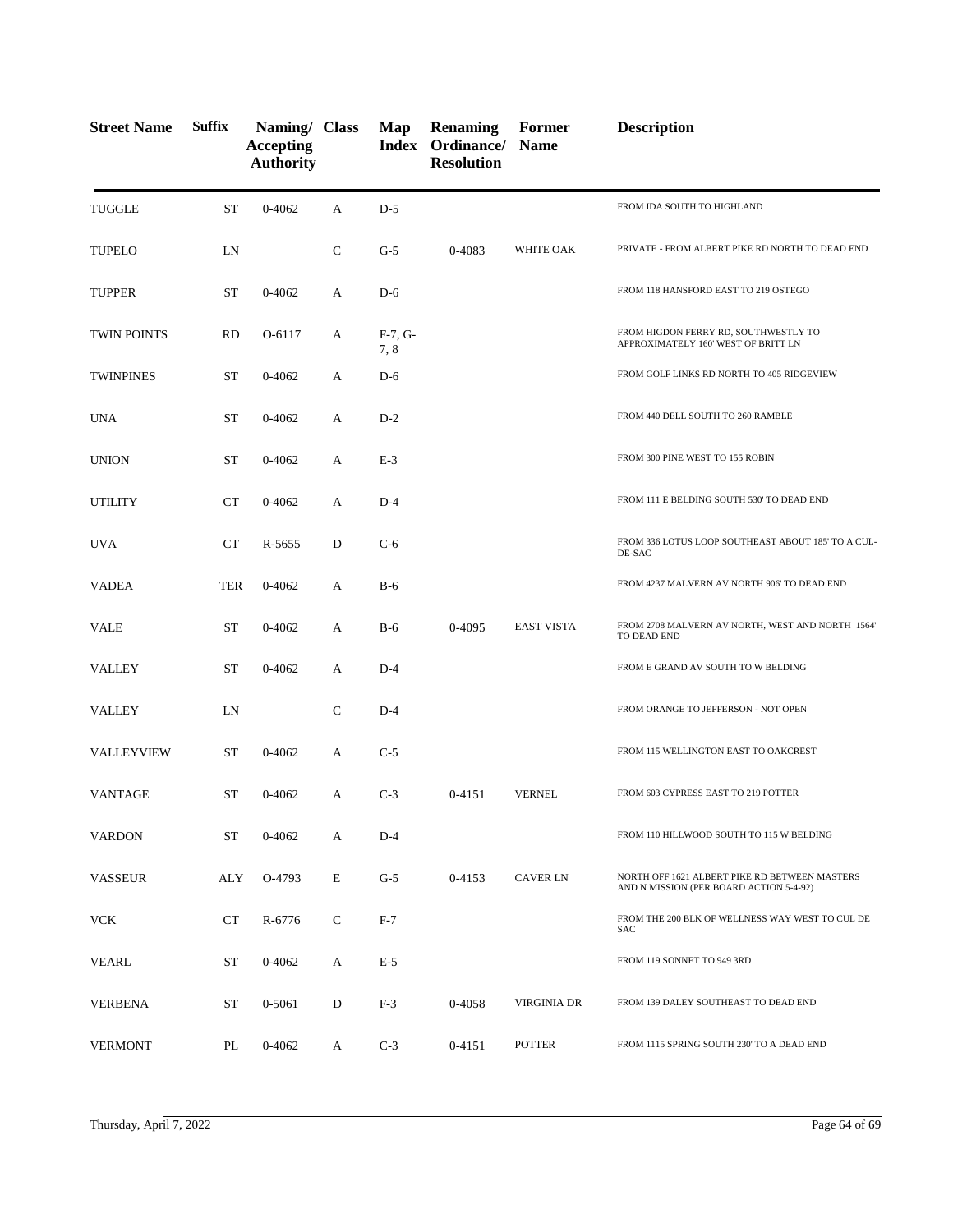| <b>Street Name</b> | <b>Suffix</b> | Naming/ Class<br><b>Accepting</b><br><b>Authority</b> |              | Map           | Renaming<br>Index Ordinance/ Name<br><b>Resolution</b> | Former         | <b>Description</b>                                                                                                                       |
|--------------------|---------------|-------------------------------------------------------|--------------|---------------|--------------------------------------------------------|----------------|------------------------------------------------------------------------------------------------------------------------------------------|
| <b>VERNEL</b>      | ST            | $0 - 4062$                                            | A            | $C-3$         |                                                        |                | FROM ILLINOIS TO 1819 SPRING                                                                                                             |
| <b>VICKERS</b>     | PL            | 0-4062                                                | A            | F, G-5        |                                                        |                | FROM AIRPORT RD SOUTH 423' TO DEAD END                                                                                                   |
| <b>VICKSBURG</b>   | <b>ST</b>     | $0 - 4062$                                            | A            | $C-4$         |                                                        |                | FROM OMEGA EAST TO WISE                                                                                                                  |
| <b>VILLA</b>       | PT            |                                                       | $\mathsf{C}$ | $G-8$         | R-5236                                                 |                | FROM 4832 CENTRAL WEST TO A DEAD END                                                                                                     |
| <b>VILLAGE</b>     | <b>RD</b>     | 0-4062                                                | A            | $G-6, 7$      |                                                        |                | FROM 699 LAKESHORE DR SOUTH TO CITY LIMITS                                                                                               |
| <b>VINE</b>        | <b>ST</b>     | $0 - 4062$                                            | A            | $D-3$         |                                                        |                | FROM AUTUMN SOUTHEAST TO 637 E GRAND AV                                                                                                  |
| <b>VINEYARD</b>    | <b>ST</b>     | 0-4062                                                | A            | $E-5$         |                                                        |                | FROM 3000 CENTRAL AV WEST TO 1825 7TH                                                                                                    |
| <b>VIOLET</b>      | <b>ST</b>     | $0 - 4062$                                            | A            | $E-4$         |                                                        |                | FROM JUNCTION OF W GRAND AV & OUACHITA AV<br>NORTHWEST TO PROSPECT AV                                                                    |
| VIRGIL             | <b>ST</b>     | 0-4062                                                | A            | $D-4$         |                                                        |                | FROM W MAURICE SOUTH TO 153 SANFORD                                                                                                      |
| VIRGINIA           | <b>ST</b>     | $0 - 4062$                                            | A            | $D, E-5$      |                                                        |                | FROM 405 WINONA SOUTH TO 211 TRIVISTA LEFT                                                                                               |
| <b>VISTA</b>       | AVE           | $0 - 4062$                                            | A            | $D-5$         |                                                        |                | FROM SHADY GROVE RD TO LOWERY AT MOTE                                                                                                    |
| <b>VISTA LOMA</b>  | ST            | O-6239                                                | A            | $D-8$         |                                                        |                | FROM PALO VERDES DR., NORTH TO A DEAD END CUL DE<br>SAC. 40' RIGHT OF WAY                                                                |
| <b>VIVIAN</b>      | <b>ST</b>     | O-5806                                                | A            | $F-3$         |                                                        |                | FROM DEAD END, SOUTH AND EAST APPROXIMATELY 200<br>FEET TO KATE STREET CONTINUING SOUTH AND EAST<br>APPROXIMATELY 300 FEET TO A DEAD END |
| <b>W BELDING</b>   | <b>ST</b>     | $0 - 4062$                                            | A            | $D,E-4$       | 0-4058                                                 | <b>BELDING</b> | FROM HOT SPRINGS CREEK AT 100 SHADY GROVE RD<br>WEST TO 1622 CENTRAL AV                                                                  |
| <b>W GRAND</b>     | AVE           | 0-4062                                                | A            |               |                                                        |                | SOUTH SIDE THIRD TO SUMMER THEN SUMMER TO LACEY                                                                                          |
| W GRAND            | AVE           |                                                       | B            |               |                                                        |                | BOTH SIDES FROM 700 VALLEY TO THIRD THEN NORTH<br>SIDE ONLY TO SUMMER                                                                    |
| W MATLOCK          | <b>CT</b>     | 0-5236                                                | A            | $B-6$         |                                                        |                | FROM FAIRPLAY DR AND FAIRPLAY TERR WEST TO A CUL-<br>DE-SAC                                                                              |
| <b>W MAURICE</b>   | ST            | $0 - 4062$                                            | A            | $D-4$         | 0-4058                                                 | <b>MAURICE</b> | FROM HOT SPRINGS CREEK AT 141 VALLEY WEST TO<br>HAZEL                                                                                    |
| <b>W ST LOUIS</b>  | ST            | 0-4062                                                | A            | D, E, F-<br>5 |                                                        |                | FROM 2127 CENTRAL AV WEST TO 856 THIRD AND FROM<br>1115 7TH WEST TO 119 AIRPORT RD                                                       |
| WADE               | ST            | 0-4062                                                | А            | $C-4$         |                                                        |                | FROM 510 SILVER EAST TO WISE                                                                                                             |
| <b>WADE</b>        | LN            |                                                       | C            | $C-4$         |                                                        |                | FROM 1105 CLARA TO THE CREEK                                                                                                             |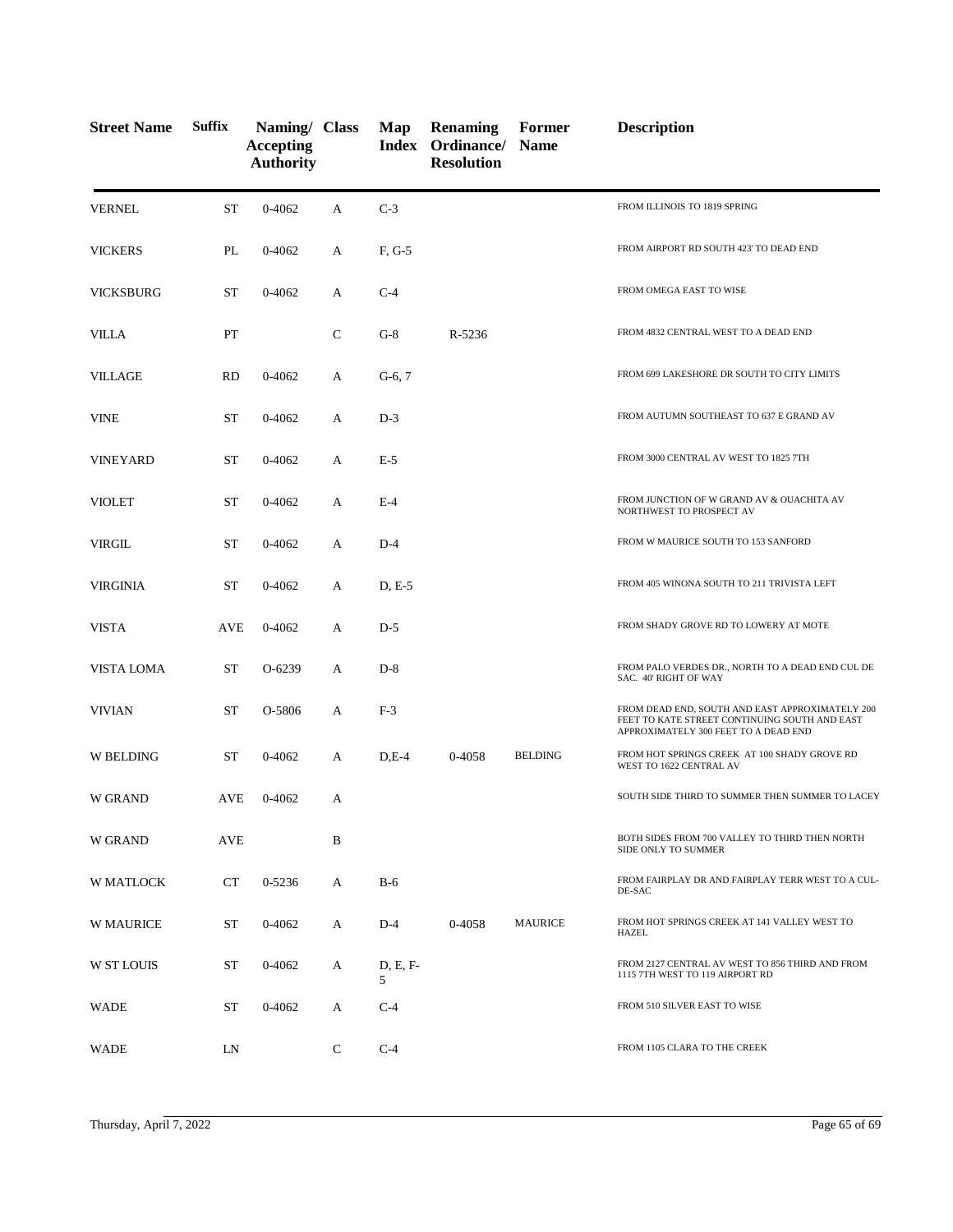| <b>Street Name</b> | <b>Suffix</b> | Naming/ Class<br><b>Accepting</b><br><b>Authority</b> |              | Map      | <b>Renaming</b><br>Index Ordinance/<br><b>Resolution</b> | Former<br><b>Name</b> | <b>Description</b>                                                                                          |
|--------------------|---------------|-------------------------------------------------------|--------------|----------|----------------------------------------------------------|-----------------------|-------------------------------------------------------------------------------------------------------------|
| <b>WAFER</b>       | <b>CIR</b>    | 0-4062                                                | A            | $E-3$    | 0-4095                                                   | <b>WOLF CIR</b>       | A CIRCLE DRIVE AT THE END OF 299 LINDEN                                                                     |
| <b>WAHOO</b>       | ST            | $0 - 4062$                                            | A            | $E-3$    | 0-4151                                                   | <b>MOLEN</b>          | FROM 331PINE SOUTH TO LITTLE PINE                                                                           |
| <b>WAINE</b>       | PL            | $0 - 4062$                                            | A            | $B-4$    |                                                          |                       | FROM HONEYCUTT EAST 1139' TO DEAD END                                                                       |
| <b>WAIT</b>        | PL            | $0 - 4062$                                            | A            | $C-7$    |                                                          |                       | FROM 142 MAILEY EAST 269' TO DEAD END                                                                       |
| WALL               | ST            | $0 - 4062$                                            | A            | $D-3$    |                                                          |                       | FROM 108 COTTRELLAV SOUTH AND EAST TO 425 CYPRESS                                                           |
| <b>WALNUT</b>      | <b>ST</b>     | 0-4062                                                | A            | $E-2, 3$ |                                                          |                       | FROM 260 WHITTNGTON NORTH TO 469 ROBIN                                                                      |
| <b>WALTER</b>      | ST            | $0 - 4062$                                            | A            | $F-3$    |                                                          |                       | FROM 129 WOODMERE WEST TO CITY LIMITS AT LINN                                                               |
| WARD               | <b>ST</b>     | 0-4062                                                | A            | E, F-4   |                                                          |                       | FROM 114 LINWOOD AV TO 100 LAWSON                                                                           |
| WASHINGTON         | ST            | $0 - 4062$                                            | А            | $D-4$    |                                                          |                       | FROM 315 GAINES AV WEST TO 175 HENDRICKS                                                                    |
| <b>WATER</b>       | <b>ST</b>     | 0-4062                                                | A            | $E-3$    |                                                          |                       | FROM WHITTINGTON SOUTHEAST TO DEAD END                                                                      |
| <b>WATERS EDGE</b> | <b>CV</b>     | 0-4089                                                | A            | $D-7$    |                                                          |                       | FROM 321 BAYSHORE DR NORTH AND WEST TO CUL-DE-<br><b>SAC</b>                                                |
| <b>WATERSIDE</b>   | LN            | O-6117                                                | $\mathsf{C}$ | $G-8$    |                                                          |                       | FROM BRITT LN SOUTHEAST TO A DEAD END                                                                       |
| <b>WATSON</b>      | ST            | $0 - 4062$                                            | A            | $C-6$    | 0-4083                                                   | <b>WATTS ROAD</b>     | FROM 899 SHADY GROVE RD NORTH TO CROCKETT                                                                   |
| WATT               | <b>ST</b>     | $0 - 4062$                                            | A            | $E-4$    |                                                          |                       | FROM 1703 CENTRAL AV WEST TO 442 LINWOOD AV                                                                 |
| <b>WAVERLY</b>     | <b>ST</b>     | $0 - 4062$                                            | А            | $H-6$    |                                                          |                       | FROM PORT-AU-PRINCE WEST TO 135 KNOLLWOOD LODGE<br><b>RD</b>                                                |
| WAYWARD WINDS      | <b>TER</b>    | O-6387                                                | D            | $D.E-8$  |                                                          |                       | FROM BUENA VISTA RD, EAST APPROX. 1100' ENDING AT A<br>PRIVATE PARKING LOT                                  |
| <b>WEBB</b>        | LN            |                                                       | $\mathsf{C}$ | $G-5$    |                                                          |                       | FROM MOLLY SPRINGS RD SOUTH TO DEAD END                                                                     |
| WEDGEWOOD          | <b>TER</b>    | $0 - 4062$                                            | A            | $B-5$    |                                                          |                       | FROM 109 QUAIL CREEK RD EAST THEN NORTH AND<br>SOUTH TO CUL-DE-SACS                                         |
| <b>WELLINGTON</b>  | ST            | $0 - 4062$                                            | А            | $C-5$    |                                                          |                       | FROM 111 BELLAIRE DR SOUTH TO 103 SUBURBAN DR                                                               |
| <b>WELLNESSS</b>   | WAY           | R-9045                                                | C            | $F-7$    |                                                          |                       | FROM SECTION LINE WAY, WEST THEN NORTH TO<br><b>SECTION LINE TRAIL</b>                                      |
| <b>WERNER</b>      | ST            |                                                       | B            | $E-6$    |                                                          |                       | FROM 3699 CENTRAL AV WEST TO 1505 HIGDON FERRY RD<br>(FRONTAGE ROAD ON THE NORTH SIDE OF THE<br>EXPRESSWAY) |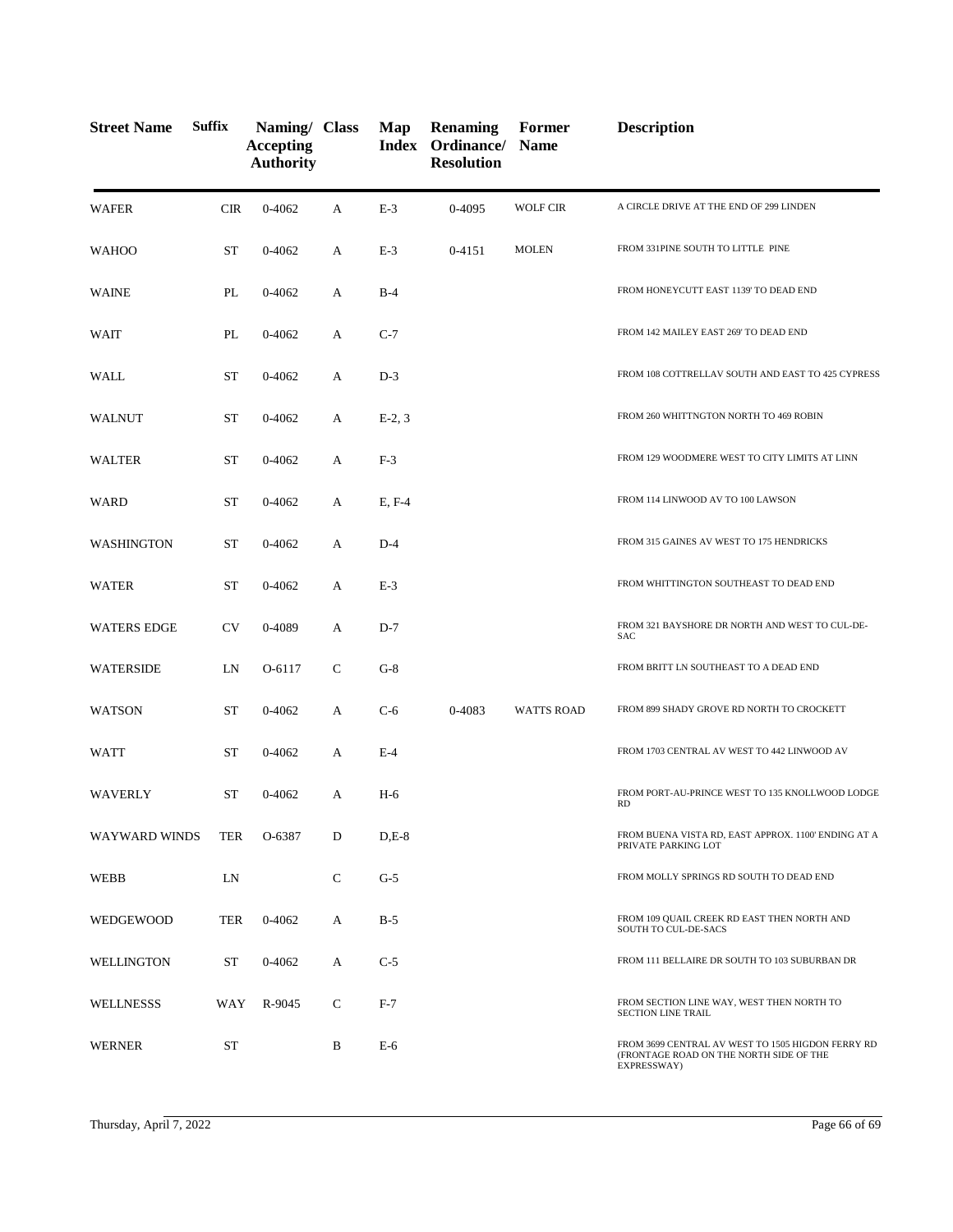| <b>Street Name</b>     | <b>Suffix</b> | Naming/ Class<br><b>Accepting</b><br><b>Authority</b> |   | Map      | <b>Renaming</b><br>Index Ordinance/<br><b>Resolution</b> | Former<br><b>Name</b> | <b>Description</b>                                                                                                              |
|------------------------|---------------|-------------------------------------------------------|---|----------|----------------------------------------------------------|-----------------------|---------------------------------------------------------------------------------------------------------------------------------|
| <b>WEST MOUNTAIN</b>   | DR            |                                                       | B | $E-3, 4$ |                                                          |                       | FROM CITY LIMITS TO CITY LIMITS                                                                                                 |
| <b>WESTBROOK</b>       | ST            | 0-4062                                                | A | $D-2$    |                                                          |                       | FROM HOWE TO 309 CONGRESS                                                                                                       |
| <b>WESTINGHOUSE</b>    | DR            | 0-4062                                                | А | $A-6$    |                                                          |                       | FROM APPX. 875 FT. NORTH OF MALVERN AV NORTH TO<br><b>STELLA</b>                                                                |
| WESTMINSTER            | PL            | 0-4089                                                | А | $C-8$    |                                                          |                       | FROM BAYSHORE DR SOUTH AND WEST TO CUL-DE-SAC                                                                                   |
| <b>WESTON</b>          | <b>RD</b>     | $0 - 00 - 45$                                         | А | $H-5,6$  | 0-4058                                                   | <b>RAVEN</b>          | NORTH FROM 1200 AIRPORT RD. (HWY. 70) ABOUT 3,374' TO<br>MOLLY CREEK BRIDGE                                                     |
| <b>WESTOVER</b>        | <b>ST</b>     | 0-4062                                                | А | $F-4$    | 0-4085                                                   | WARD (PART)           | FROM N PATTERSON TO PEARL                                                                                                       |
| WESTPORT               | PT            | 0-4062                                                | А | $G-7$    |                                                          |                       | FROM 308 SUNSET BAY RD WEST 1096' TO DEAD END,<br>INCLUDING LOOP AT END                                                         |
| WESTWOOD               | ST            | 0-4062                                                | A | $F-6$    |                                                          |                       | FROM 209 GARNET NORTH BEYOND 1009 EMORY 561' TO<br><b>DEAD END</b>                                                              |
| WHEATLEY               | <b>ST</b>     | 0-4062                                                | А | $E-5$    |                                                          |                       | FROM 1391 7TH WEST TO 1131 SUMMER                                                                                               |
| WHIG                   | ALY           | O-4793                                                | E | $C-3$    | 0-4095                                                   |                       | UNNAMED ALLEY FROM 207 MCCLENDON NORTH APPX. 600'TO A DEAD END                                                                  |
| WHIPPOORWILL           | <b>ST</b>     | 0-4062                                                | А | $B-3$    |                                                          |                       | FROM 129 DAVIS DRIVE NORTH TO 115 RINGO                                                                                         |
| WHISPERING HILLS       | PL            | O-6087                                                | A | $B-5$    |                                                          |                       | FROM WHISPERING HILLS, NORTHWEST<br>APPROXIMATELY233' TO A DEAD END                                                             |
| WHISPERING HILLS       | <b>ST</b>     | $0 - 4218$                                            | A | $B-5$    |                                                          |                       | FROM QUAIL CREEK RD NORTH AND EAST BEYOND<br>WINDING RIDGE 1267' TO A DEAD END                                                  |
| <b>WHISPERING PINE</b> | <b>CV</b>     | 0-4089                                                | A | $C-8$    |                                                          |                       | FROM PENINSULA DR SOUTH TO A LOOP                                                                                               |
| <b>WHISTLER</b>        | <b>ST</b>     |                                                       | А | $B-3$    | 0-4167                                                   |                       | FROM 115 RINGO NORTH TO 115 CLOUD REST CT                                                                                       |
| <b>WHITE</b>           | <b>ST</b>     | 0-4062                                                | А | $D-4$    |                                                          |                       | FROM 449 CLEVELAND EAST TO 727 GAINES AV                                                                                        |
| WHITE WILLOW           | ST            | R-6508                                                | D | $F-7$    |                                                          |                       | FROM THE 200 BLK OF WILLOWBEND CIR WEST TO PEACH<br>BLOSSOM ST IN THE FOREST LAKES GARDEN HOME AND<br><b>CONDOS SUBDIVISION</b> |
| WHITEPINES             | CT            | 0-4062                                                | А | $B-7$    | 0-4066                                                   |                       | FROM 423 PINEMEADOWS LP SOUTH TO CUL-DE-SAC                                                                                     |
| WHITNEY                | PL            | 0-4062                                                | A | $E-6$    |                                                          |                       | FROM 304 PANAMA EAST 424' TO DEAD END                                                                                           |
| WHITTINGTON            | <b>AVE</b>    | 0-4062                                                | A | E, F-3   |                                                          |                       | FROM JUNCTION OF 101 PARK AV AND CENTRAL AV WEST<br>TO CITY LIMITS AT 101 LINN                                                  |
| WHITTINGTON            | PL            | 0-4062                                                | A | $E-3$    | 0-4151                                                   | <b>WATER</b>          | FROM 103 WHITTINGTON SOUTHWEST BEYOND PINE 234'<br>TO DEAD END                                                                  |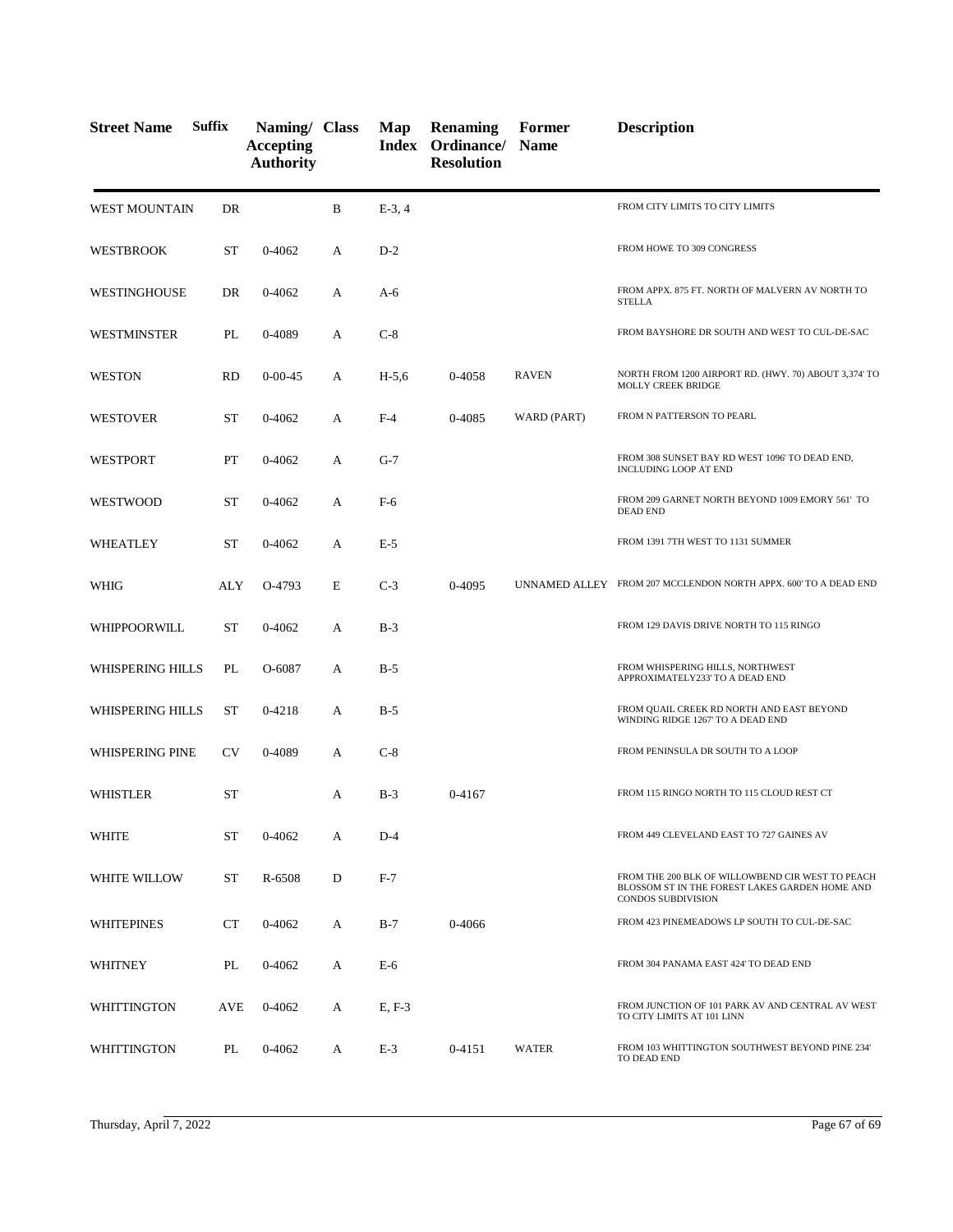| <b>Street Name</b>  | <b>Suffix</b> | Naming/ Class<br><b>Accepting</b><br><b>Authority</b> |   | Map      | <b>Renaming</b><br><b>Index Ordinance/ Name</b><br><b>Resolution</b> | Former               | <b>Description</b>                                                                                               |
|---------------------|---------------|-------------------------------------------------------|---|----------|----------------------------------------------------------------------|----------------------|------------------------------------------------------------------------------------------------------------------|
| <b>WICKFORD</b>     | TR            | O-6117                                                | A | $G-8$    |                                                                      |                      | FROM LEROY LN NORTH TO DEAD END                                                                                  |
| WILD TURKEY         | LN            | R-7203                                                | C | $E-7$    |                                                                      |                      | FROM N TIMBERCREST LN SOUTH TO LEE BARRON LP                                                                     |
| WILDCAT             | <b>RD</b>     | 0-4062                                                | А | $E-2$    |                                                                      |                      | FROM 319 CEDARGLADES RD WEST AND NORTH TO CITY<br><b>LIMITS</b>                                                  |
| <b>WILDERNESS</b>   | LN            | R-7203                                                | C | $E-7$    |                                                                      |                      | FROM WILD TURKEY LN EAST TO FLAMINGO LN                                                                          |
| WILDWOOD            | <b>CIR</b>    | 0-4062                                                | А | $B-6$    |                                                                      |                      | FROM 4000 MALVERN AV SOUTH, WEST, NORTH IN A<br><b>CIRCLE BACK TO MALVERN AV</b>                                 |
| <b>WILKSHIRE</b>    | PL            | 0-4062                                                | A | $F-5$    |                                                                      |                      | FROM 100 YORK PL TO TALMADGE PL                                                                                  |
| <b>WILLIAMS</b>     | <b>ST</b>     | 0-4062                                                | A | $D-4$    |                                                                      |                      | FROM POPPY TO CLAY                                                                                               |
| WILLOW              | ST            | 0-4062                                                | A | $E-3$    |                                                                      |                      | FROM WHITTINGTON AV TO WALNUT                                                                                    |
| <b>WILLOW CREEK</b> | <b>CT</b>     | R-5776                                                | D | $C-6$    |                                                                      |                      | FROM APPX 110 CARRIAGE CREEK CT SOUTH TO A CUL-DE-<br><b>SAC</b>                                                 |
| WILLOWBEND          | <b>CIR</b>    | O-5770                                                | А | $F-7$    |                                                                      |                      | FROM THE 200 FOREST LAKES BLVD NORTHWEST IN A<br>LOOP APPROX. 1312' THEN SOUTH BACK TO 637 FOREST<br>LAKES BLVD. |
| WILLOWBROOK         | <b>ST</b>     | 0-4062                                                | A | $F-5$    | 0-4066                                                               | <b>WILLOW BROOK</b>  | FROM 105 SUNGLOW SOUTH TO WILKSHIRE PL                                                                           |
| <b>WILMOT</b>       | <b>ST</b>     | 0-4062                                                | А | $D-4, 5$ |                                                                      |                      | FROM 200 BLK LOWERY TO CLAY                                                                                      |
| WINANS              | <b>ST</b>     | $0 - 4062$                                            | А | $D, E-6$ |                                                                      |                      | FROM 499 GOLF LINKS RD EAST AND SOUTHEAST TO 595<br><b>SHADY GROVE RD</b>                                        |
| WINDING RIDGE       | <b>ST</b>     | 4341                                                  | А | $B-5$    |                                                                      |                      | FROM 349 QUAIL CREEK RD NORTH TO 325 WHISPERING<br><b>HILLS</b>                                                  |
| WINDSOR             | PL            | 0-4062                                                | A | $C-5$    |                                                                      |                      | FROM 102 SAXONY EAST 270' TO DEAD END                                                                            |
| WINDY HILL          | <b>ST</b>     | 0-4062                                                | A | $D-6$    | 0-4058                                                               | <b>WINANS</b>        | FROM OSTEGO EAST TO ROSS                                                                                         |
| <b>WINNER</b>       | TER           | O-6239                                                | А | $D-8$    | O-6387                                                               | WAYWARD<br>WINDS TER | FROM BUENA VISTA RD, SOUTH APPROX. 230' TO A DEAD<br><b>END</b>                                                  |
| <b>WINONA</b>       | <b>ST</b>     | $0 - 4062$                                            | A | D, E-5   |                                                                      |                      | FROM 409 CARSON WEST TO 1921 CENTRAL AV                                                                          |
| <b>WISE</b>         | <b>ST</b>     | 0-4062                                                | A | $C-4$    | R-5280                                                               | <b>CLARA</b>         | FROM VERNEL SOUTH TO MONTANA                                                                                     |
| <b>WISTERIA</b>     | PL            | 0-4062                                                | A | $G-4$    |                                                                      |                      | FROM 2200 HOBSON AV SOUTH 248' TO DEAD END                                                                       |
| <b>WOOD</b>         | ST            | $0 - 4062$                                            | A | $F-4$    |                                                                      |                      | FROM LACEY WEST TO MASON                                                                                         |